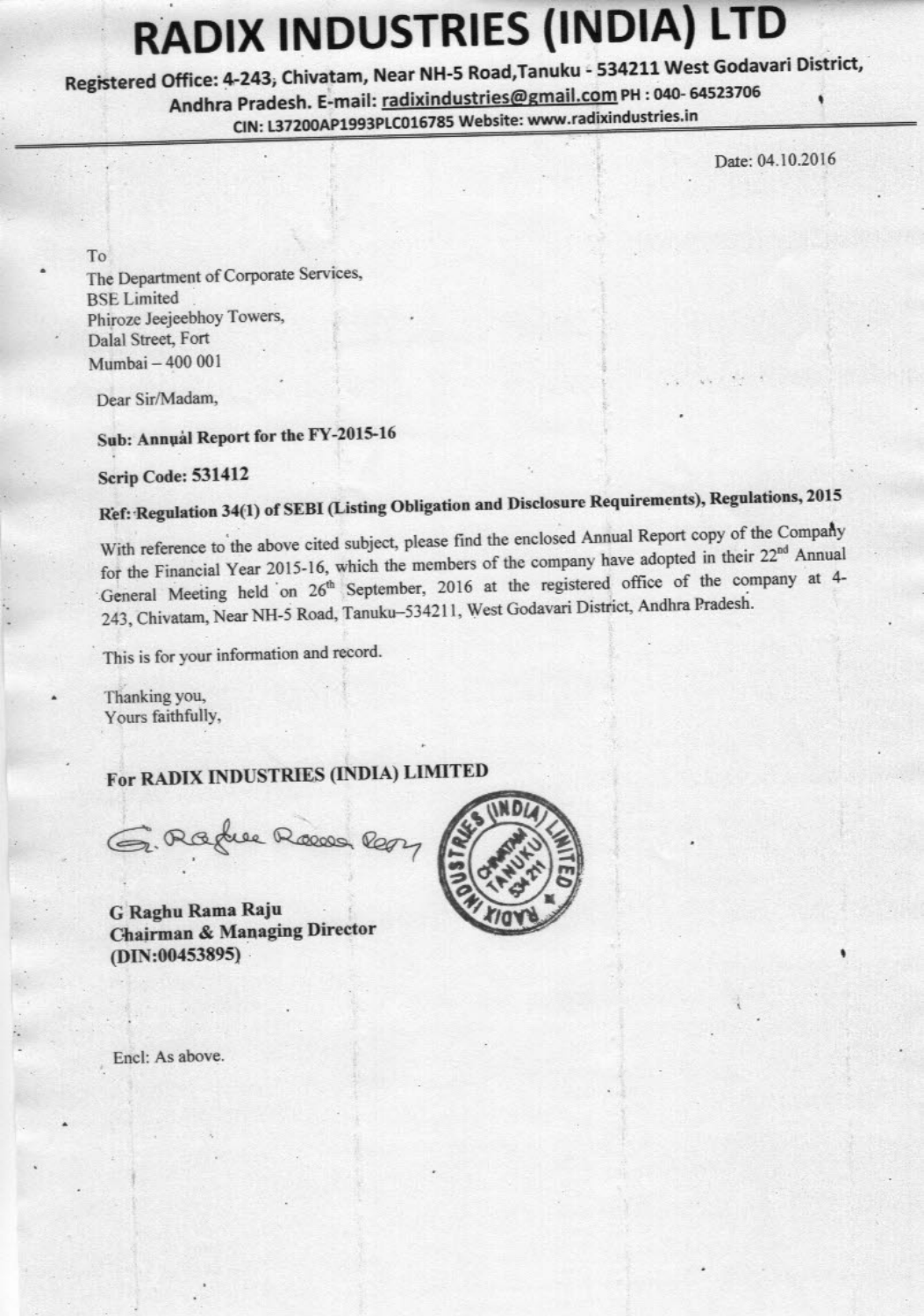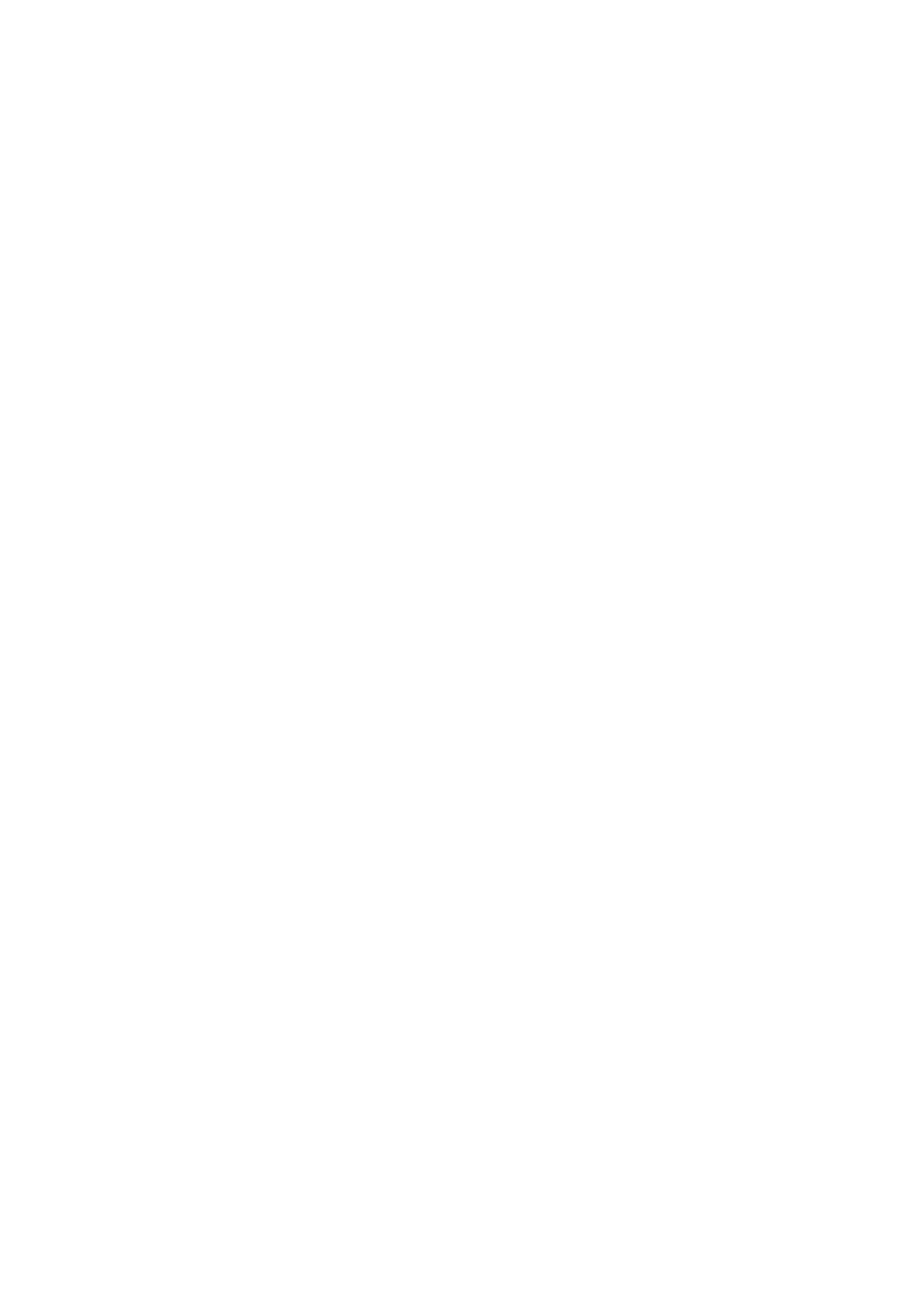| <b>Contents</b>                           | <b>Page Nos</b> |
|-------------------------------------------|-----------------|
| Corporate Information                     | 02              |
| <b>Notice</b>                             | 03              |
| <b>Directors Report</b>                   | 09              |
| <b>Extract of Annual Return</b>           | 17              |
| <b>Secretarial Audit Report</b>           | 26              |
| Management Discussion and Analysis Report | 36              |
| Report on Corporate Governance            | 39              |
| Certificate on Corporate Governance       | 50              |
| <b>Independent Auditors Report</b>        | 52              |
| <b>Balance Sheet</b>                      | 58              |
| <b>Statement of Profit &amp; Loss</b>     | 59              |
| <b>Cash Flow Statement</b>                | 60              |
| Schedules forming part of accounts        | 61              |
| Attendance / Proxy                        | 72              |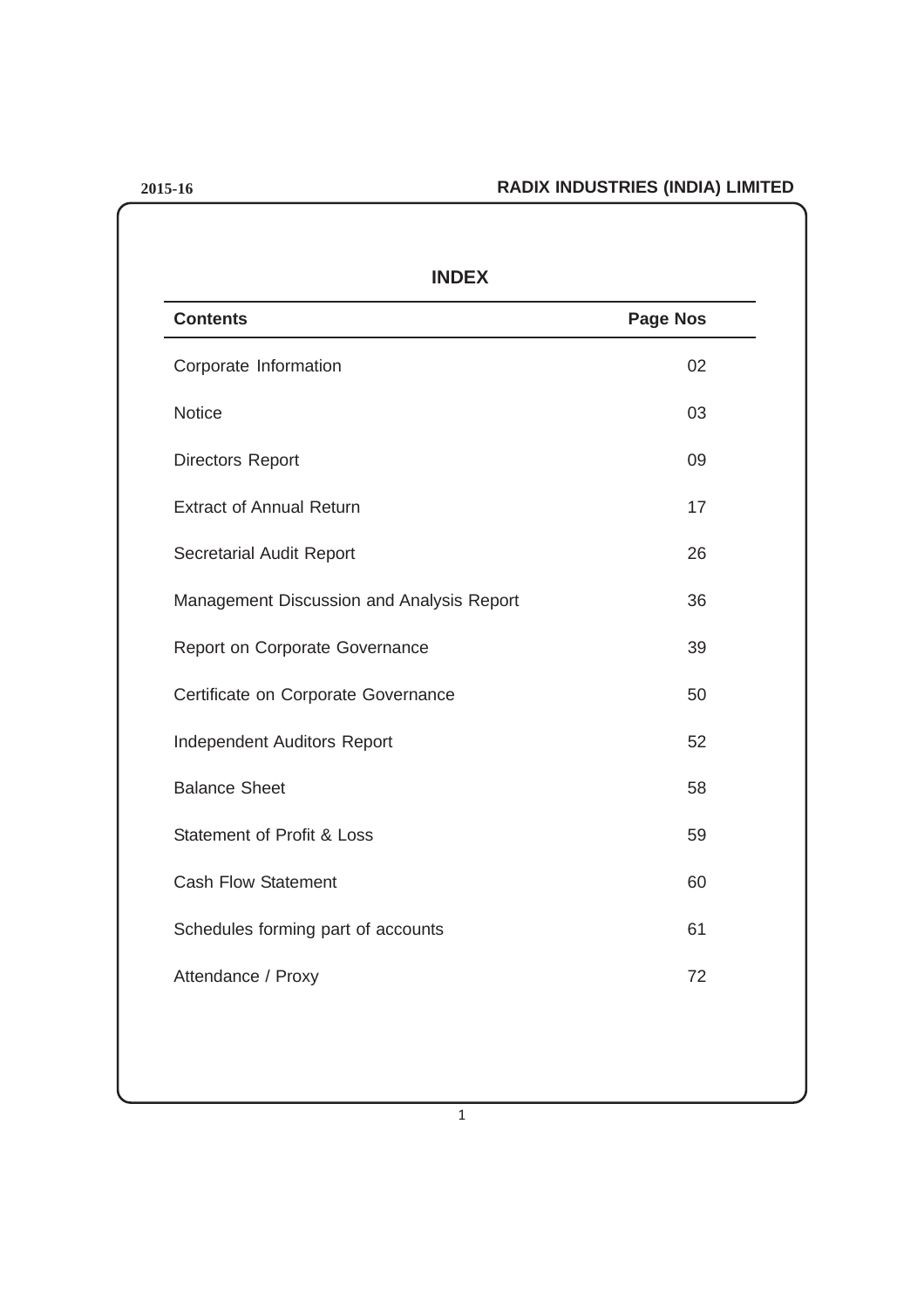$\sqrt{ }$ 

**2015-16**

| <b>CORPORATE INFORMATION</b>                                                                                                                                                                                                          |                                                                                                                                                                                                                                    |  |  |  |  |  |  |  |
|---------------------------------------------------------------------------------------------------------------------------------------------------------------------------------------------------------------------------------------|------------------------------------------------------------------------------------------------------------------------------------------------------------------------------------------------------------------------------------|--|--|--|--|--|--|--|
| <b>BOARD OF DIRECTORS</b>                                                                                                                                                                                                             |                                                                                                                                                                                                                                    |  |  |  |  |  |  |  |
| Sri. G. Raghu Rama Raju<br>$\bullet$<br>Smt. G. Parvathi<br>$\bullet$<br>Sri. G. Ganapathi Rama Prabhakara Raju<br>$\bullet$<br>Sri V. Viswanada Raju<br>Sri Kathari Siddhardha<br>$\bullet$<br>Sri M. Kiran Phani Varma<br>$\bullet$ | : Managing Director<br>$\therefore$ Director<br>: Director & CFO<br>: Independent Director<br>: Independent Director<br>Independent Director                                                                                       |  |  |  |  |  |  |  |
| <b>COMPANY SECRETARY</b>                                                                                                                                                                                                              | : Sri P. Lenin Babu                                                                                                                                                                                                                |  |  |  |  |  |  |  |
| <b>AUDITORS</b>                                                                                                                                                                                                                       | : M/s CHEVUTURI ASSOCIATES<br>Chartered Accountants, Vijayawada                                                                                                                                                                    |  |  |  |  |  |  |  |
| <b>CIN</b>                                                                                                                                                                                                                            | : L37200AP1993PLC016785                                                                                                                                                                                                            |  |  |  |  |  |  |  |
| <b>REGISTERED OFFICE</b>                                                                                                                                                                                                              | : Door No. 4-243<br>Chivatam, Near NH-5 Road<br>Tanuku - 534211, West Godavari Dist,<br>Andhra Pradesh, India                                                                                                                      |  |  |  |  |  |  |  |
| <b>BANKERS</b>                                                                                                                                                                                                                        | : State Bank of India, Tanuku<br>Axis Bank, Tanuku                                                                                                                                                                                 |  |  |  |  |  |  |  |
| <b>LISTED AT</b>                                                                                                                                                                                                                      | : The BSE Limited, Mumbai<br>Madras Stock Exchange Limited, Chennai                                                                                                                                                                |  |  |  |  |  |  |  |
| <b>REGISTRARS &amp;</b><br><b>SHARE TRANSFER AGENTS</b>                                                                                                                                                                               | : M/s. Bigshare Services Private Limited<br>Local office at 306, Right Wing, Amrutha<br>Ville, Opp. Yashoda Hospital, Somajiguda,<br>Rajbhavan Road, Hyderabad - 500 082                                                           |  |  |  |  |  |  |  |
| <b>SECRETARIAL AUDITORS</b>                                                                                                                                                                                                           | M/s. P. S. Rao & Associates<br><b>Company Secretaries</b><br>Flat No.10, 4th Floor, D. No.6-3-347/22/2<br>Ishwarya Nilayam, Opp. Sai Baba Temple,<br>Dwarakapuri Colony, Punjagutta,<br>Hyderabad - 500 082,<br>Telangana., India. |  |  |  |  |  |  |  |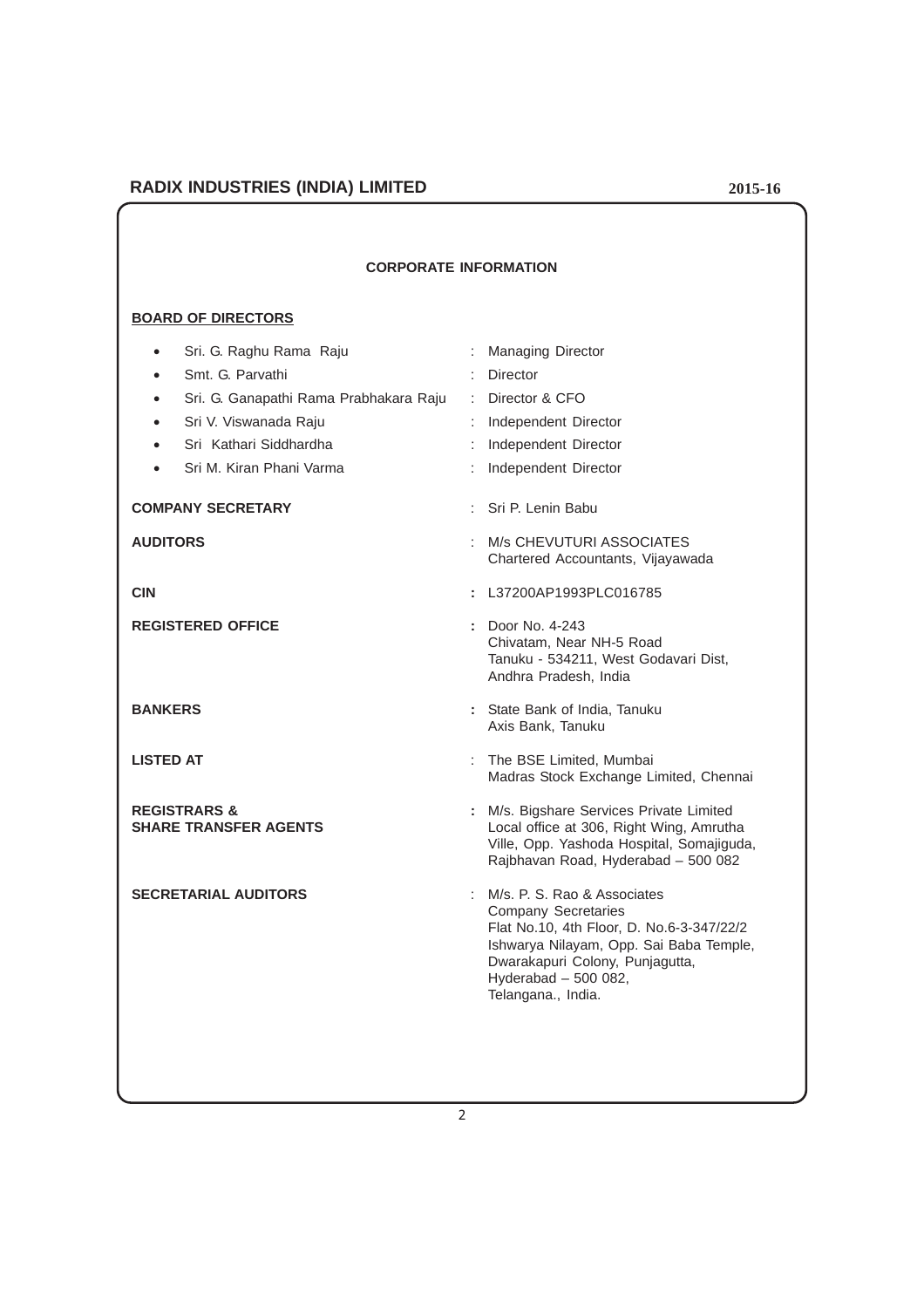# **NOTICE**

Notice is hereby given that the **Twenty Second Annual General Meeting** of the members of the Company will be held on Monday, 26th Day of September, 2016 at 11.00 A.M. at the registered office of the Company at 4-243, Chivatam, Near NH-5 Road, Tanuku-534211, West Godavari District, Andhra Pradesh, India to transact the following business:

#### **ORDINARY BUSINESS:**

- 1. To receive, consider and adopt the Audited Balance Sheet of the Company as at 31st March, 2016 and the Statement of Profit and Loss and Cash Flow Statement for the financial year ended on that date alongwith the Report of the Board of Directors and the Auditors thereon.
- 2. To confirm interim dividend as final dividend.
- 3. To appoint a Director in the place of Sri. G. Ganapathi Rama Prabhakara Raju, who retires by rotation and being eligible offers himself for re-appointment.
- 4. To consider and if thought fit, to pass with or without modification(s) the following resolution as an Ordinary Resolution.

**"RESOLVED THAT** pursuant to the provisions of Sections 139, 141 and 142 of the Companies Act, 2013, the appointment of M/s Chevuturi Associates, Chartered Accountants, Vijayawada (ICAI Firm Registration No 000632S ), who were appointed as the Statutory Auditors of the Company till the conclusion of 25th Annual General Meeting, be and is hereby ratified and confirmed, on such remuneration as may be agreed upon by the Board of Directors and the Auditors, in addition to reimbursement of all out of pocket expenses in connection with the audit of the accounts of the Company for the financial year ending 31st March, 2017.

# **SPECIAL BUSINESS:**

# **5. Re-appointment of Sri. G. Raghu Rama Raju as Managing Director of the Company:**

To consider and if thought fit, to pass with or without modification(s) the following resolution as an Ordinary Resolution:

**"RESOLVED THAT** pursuant to the section 196 and 197 and section 203 read with The Companies (Appointment and Remuneration of Managerial Personnel) Rules , 2014 (including any statutory modification(s) or re-enactment thereof for the time being in force) along with the schedule V of the Companies Act 2013, Sri. G. Raghu Rama Raju be and is hereby reappointed as Managing Director for a term of 5 years with effect from 13.02.2016 as approved by Nomination and Remuneration Committee in consultation of Board of Directors without any remuneration.

### **BY THE ORDER OF THE BOARD For Radix Industries (India) Limited**

**Sd/-**

**G. Raghu Rama Raju Chairman & Managing Director (DIN: 00453895)**

**Place: Tanuku Date : 13.08.2016**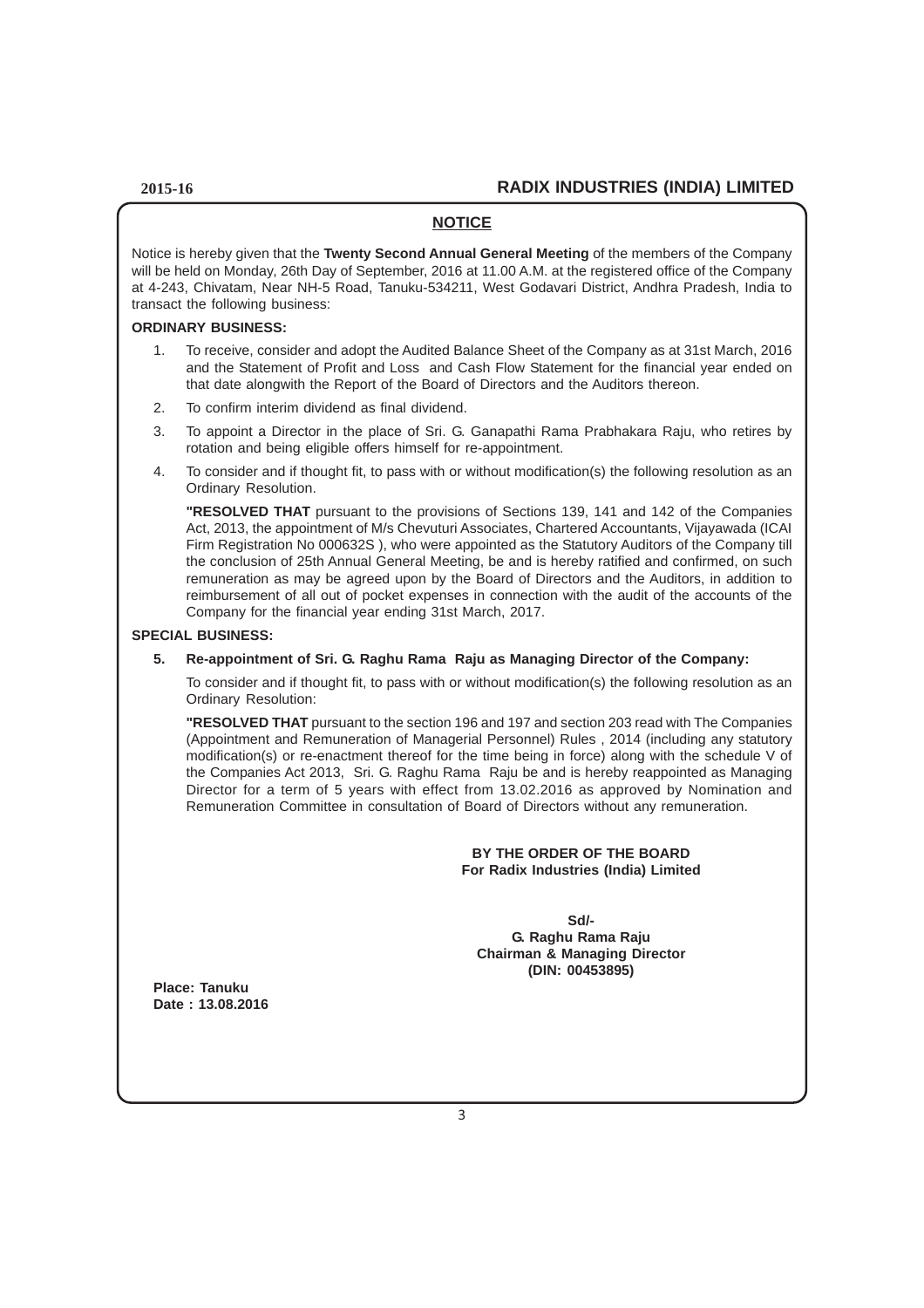# **NOTES:**

- 1. A MEMBER ENTITLED TO ATTEND AND TO VOTE AT THE MEETING IS ENTITLED TO APPOINT A PROXY TO ATTEND AND VOTE ON A POLL INSTEAD OF HIMSELF/HERSELF AND SUCH A PROXY NEED NOT BE A MEMBER OF THE COMPANY. Proxies in order to be effective must be received at the Company's Registered Office not less than 48 hours before the meeting. A person cannot act as proxy for more than 50 members and holding in aggregate not more than 10% of the total share capital of the Company.
- 2. The Register of Members and the Share Transfer Books will remain closed from 23rd September, 2016 to 26th September, 2016 (both days inclusive)
- 3. Members / Proxies are requested to bring their copies of Annual Report with them for the Annual General Meeting and the attendance slip duly filled in for attending the Meeting. No copies of the Annual Report will be distributed at the meeting.
- 4. Members are requested to quote their Registered Folio No or Demat Account No and Depository Participant Identification Number (DPID No) on all correspondence with the Company.
- 5. Members are requested to send all communication relating to shares to the Company's RTA, M/ s Bigshare Services Pvt. Ltd. 306, Right Wing Amrutha Ville Opp Yashoda Hospital Rajbhavan Road Somajiguda, Hyderabad - 500 082
- 6. The Ministry of Corporate Affairs has taken a "Green Initiative in the Corporate Governance" by allowing paperless compliances by companies and has issued circular stating that service of notice/documents including annual report can be sent by e-mail to its members. We fully support the Ministry's green initiative. Accordingly, the members are requested to inform their e-mail addresses to RTA - M/s Bigshare Services Pvt. Ltd. 306, Right Wing Amrutha Ville Opp Yashoda Hospital Rajbhavan Road Somajiguda, Hyderabad - 500 082
- 7. The information pursuant to Regulation 36(3) of SEBI(Listing Obligation and Disclosure Requirements) Regulations, 2015 with respect to the details of the Directors seeking appointment / re-appointment in this Annual General Meeting is annexed.
- 8. All the documents referred to in the Notice and explanatory statement will be available to the members at the registered office of the company between 10.30 A.M to 12.30 P.M on all working days from the date hereof up to the date of the Meeting.
- 9. The Explanatory Statement pursuant to Section 102 of the Companies Act, 2013, which sets out details relating to Special Business at the meeting, is annexed hereto.
- 10. Voting through electronic means:

In Compliance with provisions of Section 108 of the companies Act, 2013 and Rule 20 of the companies (Management and Administration) Rule, 2014 the company is pleased to provide members facility to exercise their vote at the 22nd Annual General Meeting (AGM) by electronic means and the business may be transacted through e-voting Services provided by Central Depository Services Limited (CDSL).

- 11. The Company has appointed Ms. N Vanitha, Practicing Company Secretary as scrutinizer for conducting the e-voting process for the Annual General Meeting in fair and transparent manner
- 12. Shareholders who have already voted prior to the meeting date would not be entitled to vote at the meeting venue.
- 13. The instructions for members for voting electronically are as under:-
- (i) The Voting period begins on 23.09.2016 at 9.00 am and ends on 25.09.2016 at 5.00 pm. During this period shareholders of the company, holding shares either in physical form or in form as on the cutoff date 19.09.2016 may cast their vote electronically. The e-voting module shall be disabled by CDSL for voting thereafter.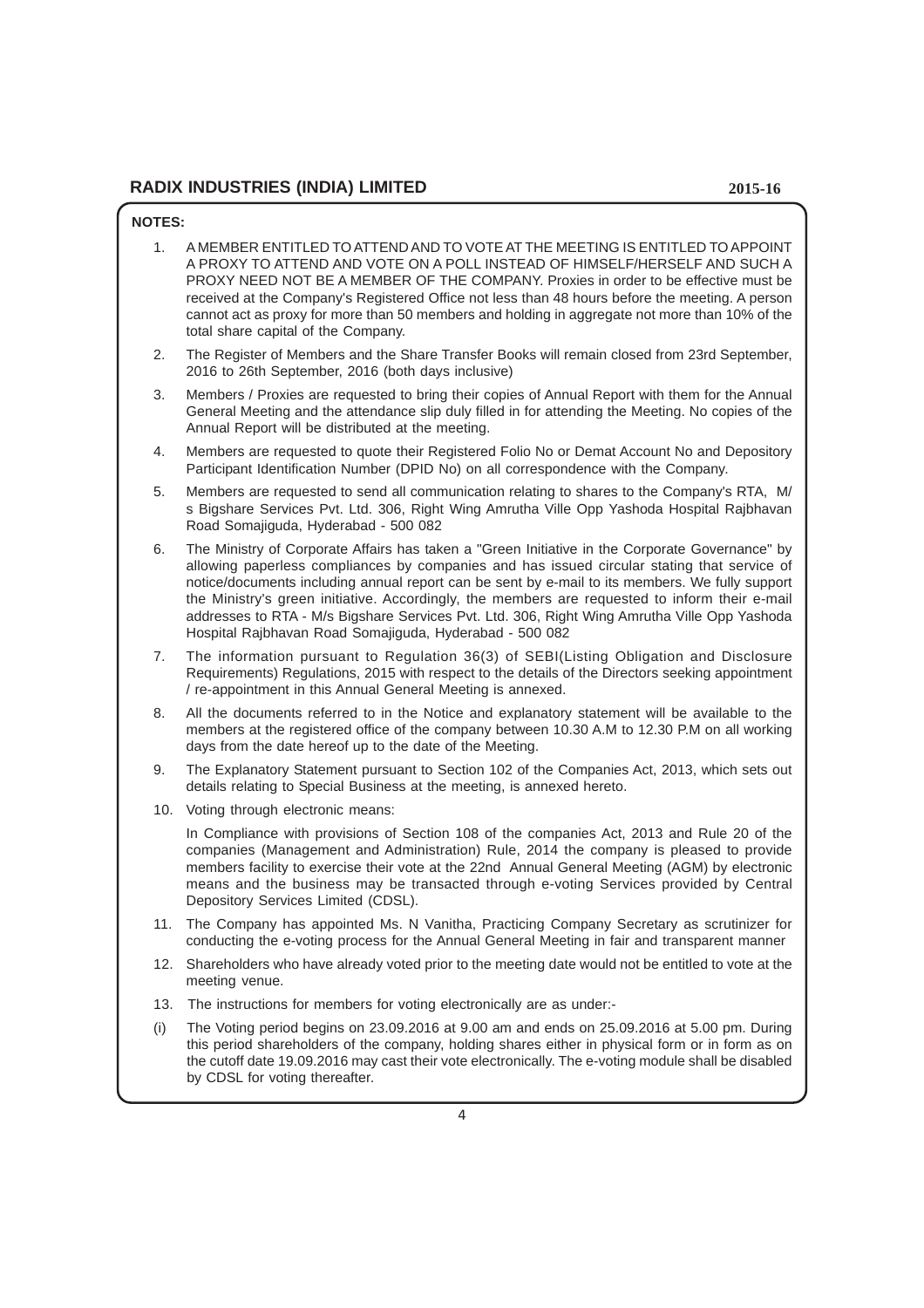- (ii) Shareholders who have already voted prior to the meeting date would not be entitled to vote at the meeting venue. (iii) The shareholders should log on to the e-voting website www.evotingindia.com during the voting period (iv) Click on "Shareholders" tab. (v) Now, select **"RADIX INDUSTRIES (INDIA) LIMITED"** from the drop down menu and click on "SUBMIT" (vi) Now Enter your User ID a. For CDSL: 16 digits beneficiary ID, b. For NSDL: 8 Character DP ID followed by 8 Digits Client ID, c. Members holding shares in Physical Form should enter Folio Number registered with the Company. (vii) Next enter the Image Verification as displayed and Click on Login. (viii) If you are holding shares in demat form and had logged on to www.evotingindia.com and voted on an earlier voting of any company, then your existing password is to be used. (ix) If you are a first time user follow the steps given below: **For Members holding shares in Demat Form and Physical Form** PAN\* Enter your 10 digit alpha-numeric \*PAN issued by Income Tax Department (Applicable for both demat shareholders as well as physical shareholders) • Members who have not updated their PAN with the Company/Depository Participant are requested to use the first two letters of their name and the 8 digits of the sequence
	- number in the PAN field. • In case the sequence number is less than 8 digits enter the applicable number of 0's before the number after the first two characters of the name in CAPITAL letters. Eg. If your name is Ramesh Kumar with sequence number 1 then enter RA00000001 in the PAN field. DOB# • Enter the Date of Birth as recorded in your demat account or in the company records for the said demat account or folio in dd/mm/yyyy format. Dividend **Enter the Dividend Bank Details as recorded in your demat account or in the company**
	- Bank Fecords for the said demat account or folio Details  $\# \cdot$  Please enter the DOB or Dividend Bank Details in order to login. If the details are
	- not recorded with the depository or company please enter the member id / folio number in the Dividend Bank details field.
	- (x) After entering these details appropriately, click on "SUBMIT" tab.
	- (xi) Members holding shares in physical form will then reach directly the Company selection screen. However, members holding shares in demat form will now reach 'Password Creation' menu wherein they are required to mandatorily enter their login password in the new password field. Kindly note that this password is to be also used by the demat holders for voting for resolutions of any other company on which they are eligible to vote, provided that company opts for e-voting through CDSL platform. It is strongly recommended not to share your password with any other person and take utmost care to keep your password confidential.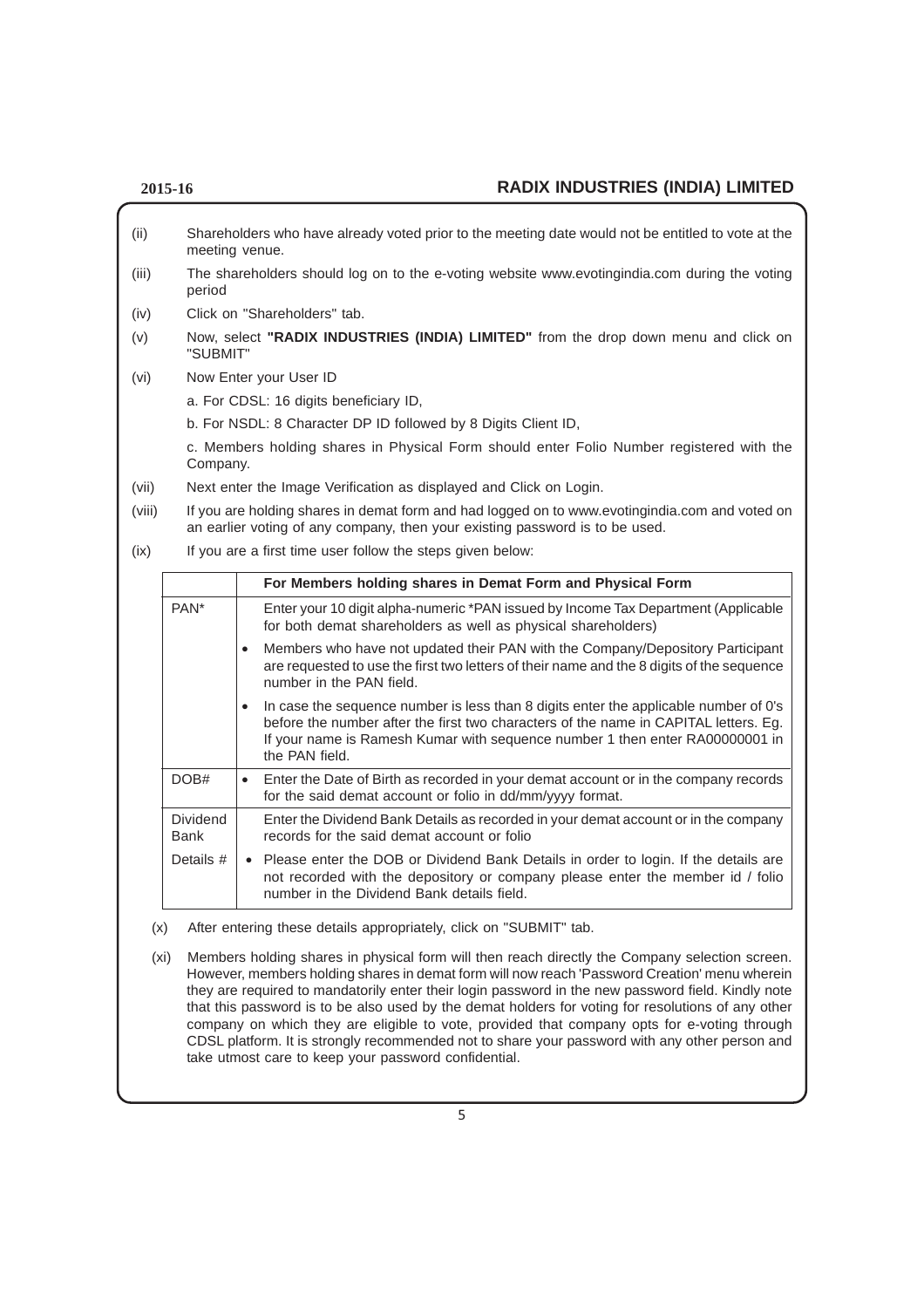- (xii) For Members holding shares in physical form, the details can be used only for e-voting on the resolutions contained in this Notice.
- (xiii) Click on the EVSN of **"RADIX INDUSTRIES (INDIA) LIMITED"** to vote.
- (xiv) On the voting page, you will see "RESOLUTION DESCRIPTION" and against the same the option "YES/NO" for voting. Select the option YES or NO as desired. The option YES implies that you assent to the Resolution and option NO implies that you dissent to the Resolution.
- (xv) Click on the "RESOLUTIONS FILE LINK" if you wish to view the entire Resolution details.
- (xvi) After selecting the resolution you have decided to vote on, click on "SUBMIT". A confirmation box will be displayed. If you wish to confirm your vote, click on "OK", else to change your vote, click on "CANCEL" and accordingly modify your vote.
- (xvii) Once you "CONFIRM" your vote on the resolution, you will not be allowed to modify your vote.
- (xviii) You can also take out print of the voting done by you by clicking on "Click here to print" option on the Voting page.
- (xix) If Demat account holder has forgotten the changed password then Enter the User ID and the image verification code and click on Forgot Password & enter the details as prompted by the system.
	- Institutional shareholders (i.e. other than Individuals, HUF, NRI etc.) are required to log on to https://www.evotingindia.co.in and register themselves as Corporates.
	- They should submit a scanned copy of the Registration Form bearing the stamp and sign of the entity to helpdesk.evoting@cdslindia.com.
	- After receiving the login details they have to create a user who would be able to link the account(s) which they wish to vote on.
	- The list of accounts should be mailed to helpdesk.evoting@cdslindia.com and on approval of the accounts they would be able to cast their vote.
	- They should upload a scanned copy of the Board Resolution and Power of Attorney (POA) which they have issued in favour of the Custodian, if any, in PDF format in the system for the scrutinizer to verify the same.

In case you have any queries or issues regarding e-voting, you may refer the Frequently Asked Questions ("FAQs") and e-voting manual available at www.evotingindia.co.in under help section or write an email to helpdesk.evoting@cdslindia.com.

The results declared along with the Scrutinizer's Report shall be placed on the Company's website www.radixindustries.in and on the website of CDSL www.evoting.cdsl.com within two days of the passing of the resolutions at the 22nd AGM of the Company on 26th September, 2016 and communicated to the BSE Limited, Madras Stock Exchange Limited, where the shares of the Company are listed.

# **BY THE ORDER OF THE BOARD For Radix Industries (India) Limited**

**Sd/- G. Raghu Rama Raju Chairman & Managing Director (DIN: 00453895)**

**Place: Tanuku Date : 13.08.2016**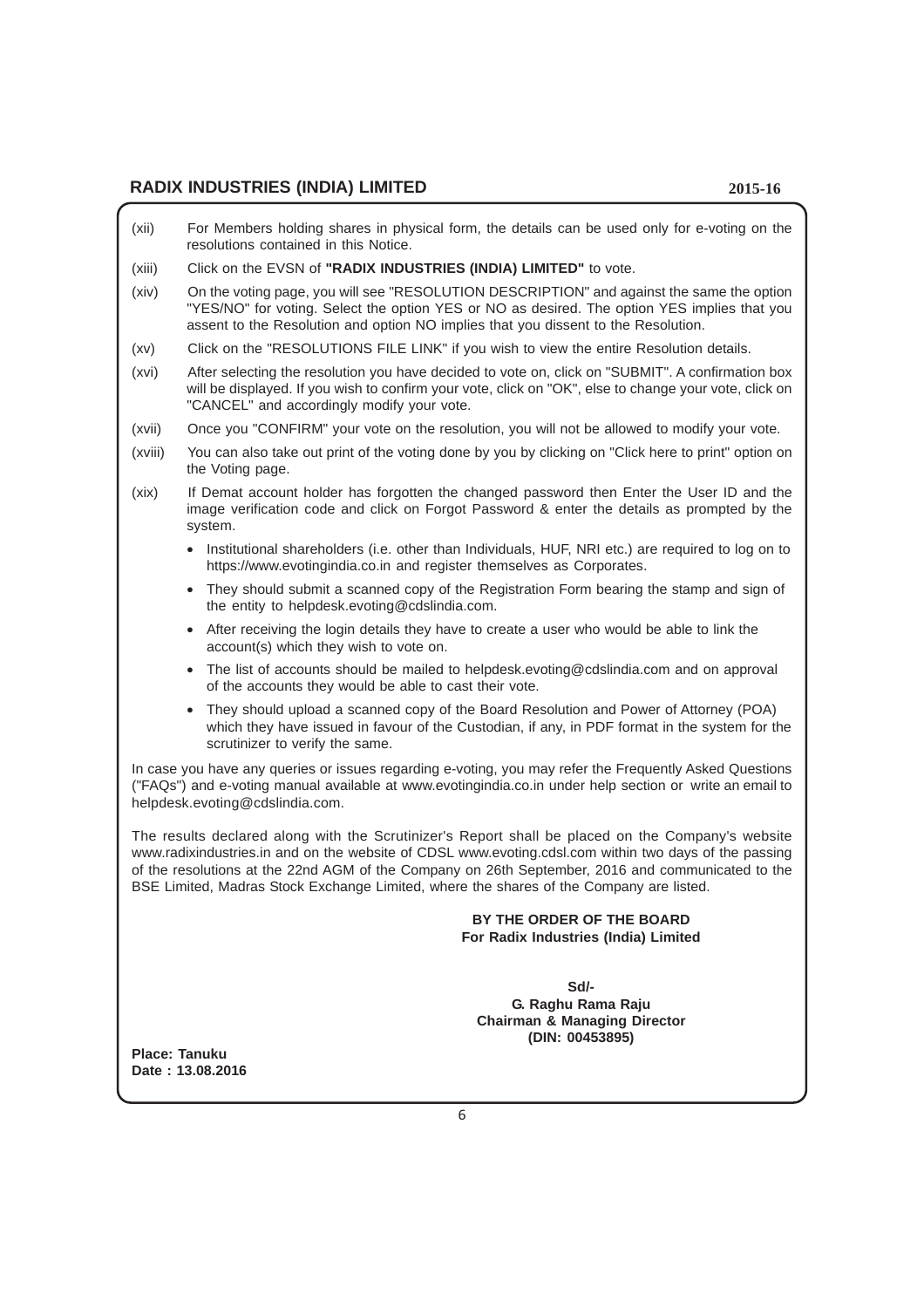# **EXPLANATORY STATEMENT IN RESPECT OF THE SPECIAL BUSINESS PURSUANT TO SECTION 102 OF THE COMPANIES ACT, 2013**

# **Item No. 5**

The Board of Directors at its Meeting held on 11th Feburary, 2016 has re-appointed Sri. G Raghu Rama Raju as Managing Director, for a period of Five years w.e.f from 13.02.2016, subject to the approval of the Members and was approved by the Nomination and Remuneration Committee and the brief profile of Sri G. Raghu Rama Raju as required is mentioned below and in the table required under Regulation 36(3) of SEBI(Listing Obligation and Disclosure Requirements) Regulations,2015.

# **Brief Profile of Sri G Raghu Rama Raju :**

**Sri G. Raghu Rama Raju,** aged 49 Years, is a Post graduate in Business Management from Shivaji University and Diploma in Labour Laws and Labour Welfare. In the year 1995, he floated a mini cement manufacturing Unit and erected a mini cement plant ( clinker grinding unit ) at Hyderabad. In the year 1998, he worked as Export Executive with M/S Geetha Enterprises, Eluru, pioneer in the field of Process and Export of Human Hair. Later on he floated a Partnership firm M/s Veena Impex ( 100% E.O.U ) during July 1999, which was later converted in to a company in the name and style of M/S Arqube Industries ( India ) Limited which is also an 100% E.O.U and is the Managing Director of the Company.

Shareholding in the Company as on 13.08.2016 : 5880000 (58.77.%)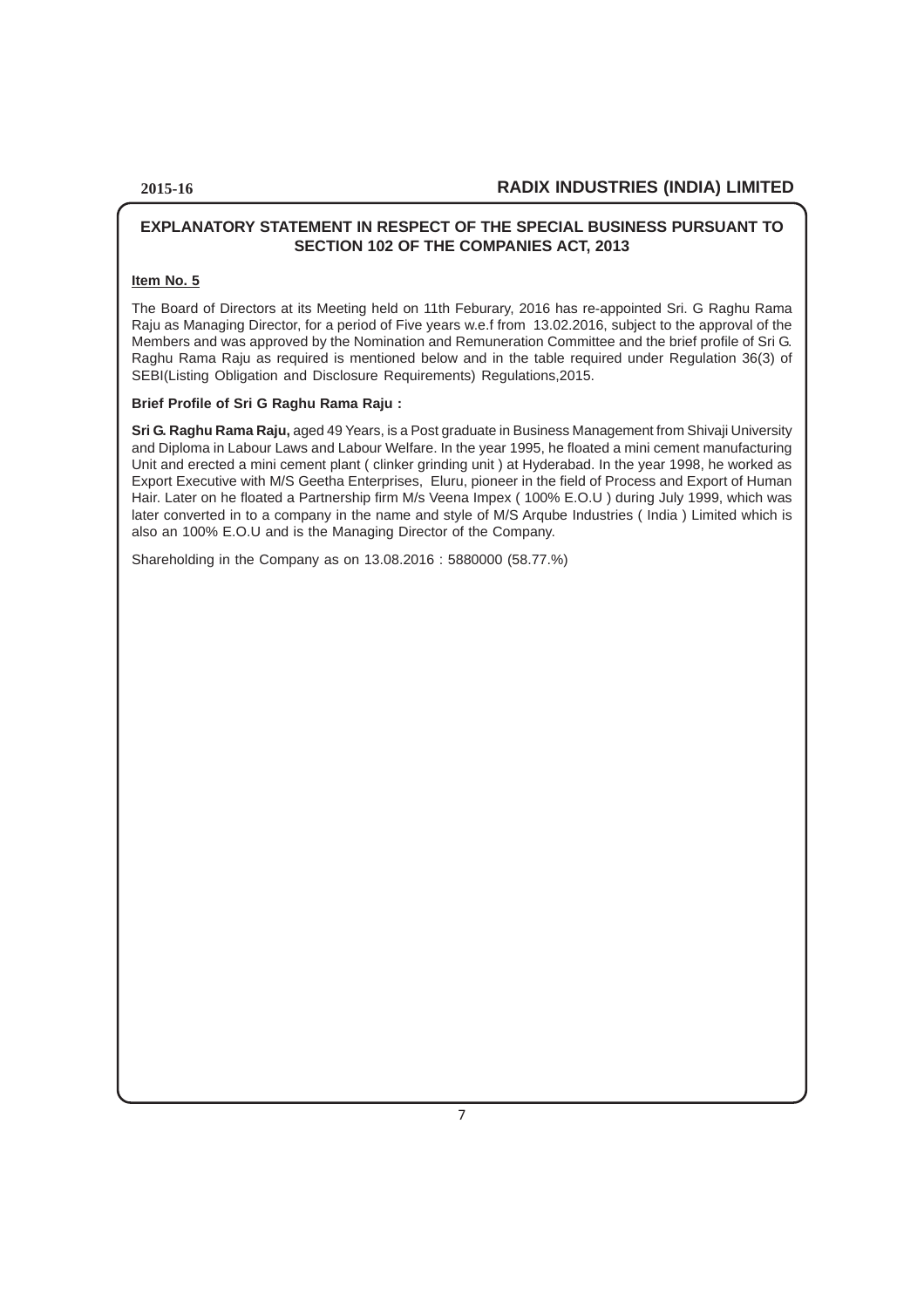**2015-16**

# **ADDITIONAL INFORMATION**

# *(Persuant to Regulation 36(3) SEBI (Listing Obligation and Disclosure requirements) Regulation, 2015)*

| Name of the Director                                                                         | G. Ganapathi Rama Prabhakara Raju                                                                                                                                                                 | G. Raghu Rama Raju                                                                        |  |  |
|----------------------------------------------------------------------------------------------|---------------------------------------------------------------------------------------------------------------------------------------------------------------------------------------------------|-------------------------------------------------------------------------------------------|--|--|
| Date of Birth                                                                                | 09.08.1963                                                                                                                                                                                        | 15.08.1966                                                                                |  |  |
| Date of Appointment on the<br><b>Board</b>                                                   | 29.12.2011                                                                                                                                                                                        | 29.12.2011                                                                                |  |  |
| Qualification,<br>Experience & Expertise                                                     | He holds a Diploma in Civil<br>Engineering, with more than two<br>decades of experience in different<br>Industries including hairs. His forte<br>his interpersonal and problem<br>solving skills. | Management from Shivaji<br>University and Diploma in<br>Labour Laws and Labour<br>Welfare |  |  |
| Directorship in other companies<br>(Excluding foreign companies<br>and section 25 Companies) | He is not a Director in any other<br>Company                                                                                                                                                      | Managing Director of M/s<br>Arqube Industries (India)<br>Limited                          |  |  |
| Shareholding                                                                                 | 5000                                                                                                                                                                                              | 58,80,000                                                                                 |  |  |
| Disclosures of relationships<br>between Directors interese                                   | Mr. G. Ganapathi Rama Prabhakara<br>Raju is a brother of Mr. Gokaraju<br>Raghu Rama Raju                                                                                                          | Mrs. Parvathi Gokaraju is<br>wife of Mr. Gokaraju Raghu<br>Rama Raju                      |  |  |

# **BY THE ORDER OF THE BOARD For Radix Industries (India) Limited**

**Sd/- G. Raghu Rama Raju Chairman & Managing Director (DIN: 00453895)**

**Place: Tanuku Date : 13.08.2016**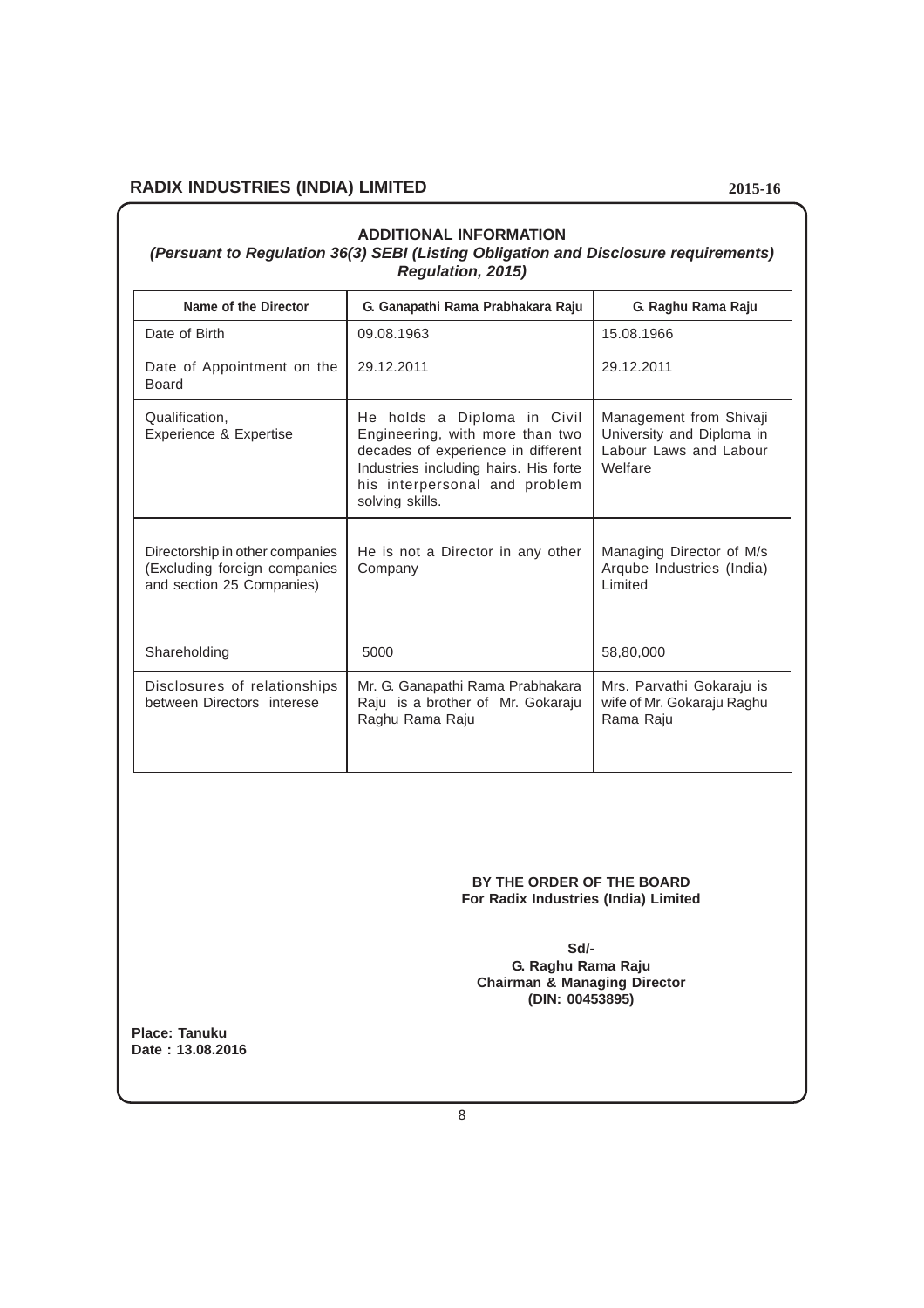## **DIRECTORS' REPORT**

Your Directors hereby present the **Twenty Second Annual Report** together with the Audited Accounts of the Company for the financial year ended 31st March, 2016.

# **Financial Summary or Highlights/Performance of the Company:**

The financial highlights for the current year in comparison to the previous year are as under:

|                                                                                    |                                    | (Rupees in Lakhs)                   |
|------------------------------------------------------------------------------------|------------------------------------|-------------------------------------|
| <b>PARTICULARS</b>                                                                 | <b>Current Year</b><br>$(2015-16)$ | <b>Previous year</b><br>$(2014-15)$ |
| <b>Total Revenue</b>                                                               | 3013.40                            | 5601.48                             |
| <b>Total Expenditure (</b> before Financial Charges,<br>Depreciation and Taxation) | 2621.96                            | 4790.77                             |
| Profit before Financial Charges, Depreciation and Taxation                         | 391.44                             | 810.71                              |
| Less: Depreciation                                                                 | 7.67                               | 10.31                               |
| Less: Financial Charges                                                            | 75.39                              | 63.04                               |
| <b>Profit Before Tax</b>                                                           | 308.38                             | 737.36                              |
| Less: Provision for Tax & Deferred Tax                                             | 105.00                             | 247.56                              |
| <b>Profit After Tax</b>                                                            | 203.38                             | 489.80                              |
| Loss from Previous Year                                                            | 0.00                               | $-11.01$                            |
| Less: Transfer from Reduction of Capital                                           | 0.00                               | 0.00                                |
| <b>Net Loss/Profit carried to Balance Sheet</b>                                    | 203.38                             | 478.79                              |

# *COMPANY PERFORMANCE:*

The Financial Year 2015-16 has been another good year for your Company. Your Company has made a revenue of Rs.3013.40 Lacs in the current financial year as compared to 5601.48 Lacs for the previous financial year. Your Company has posted net profit after tax of Rs.203.38 Lacs in the current year as compared to Rs.478.79 Lacs in the previous financial year.

There is no change in the nature of business during the FY 2015-16

# *DIVIDEND:*

# **i. Interim Dividend**

After considering the cash position and profitability of the company, the Board of the Directors passed the resolution on 18th March, 2016 for payment of an Interim Dividend of Rs 1/- per share for the financial year 2015-16 by way of circular resolution

### **ii. Final Dividend**

The Board recommends the Interim Dividend declared and paid itself as the Final Dividend for the financial year 2015-16.

# *TRANSFER TO RESERVES*

Your Company has not transferred any amount to reserves during the financial year.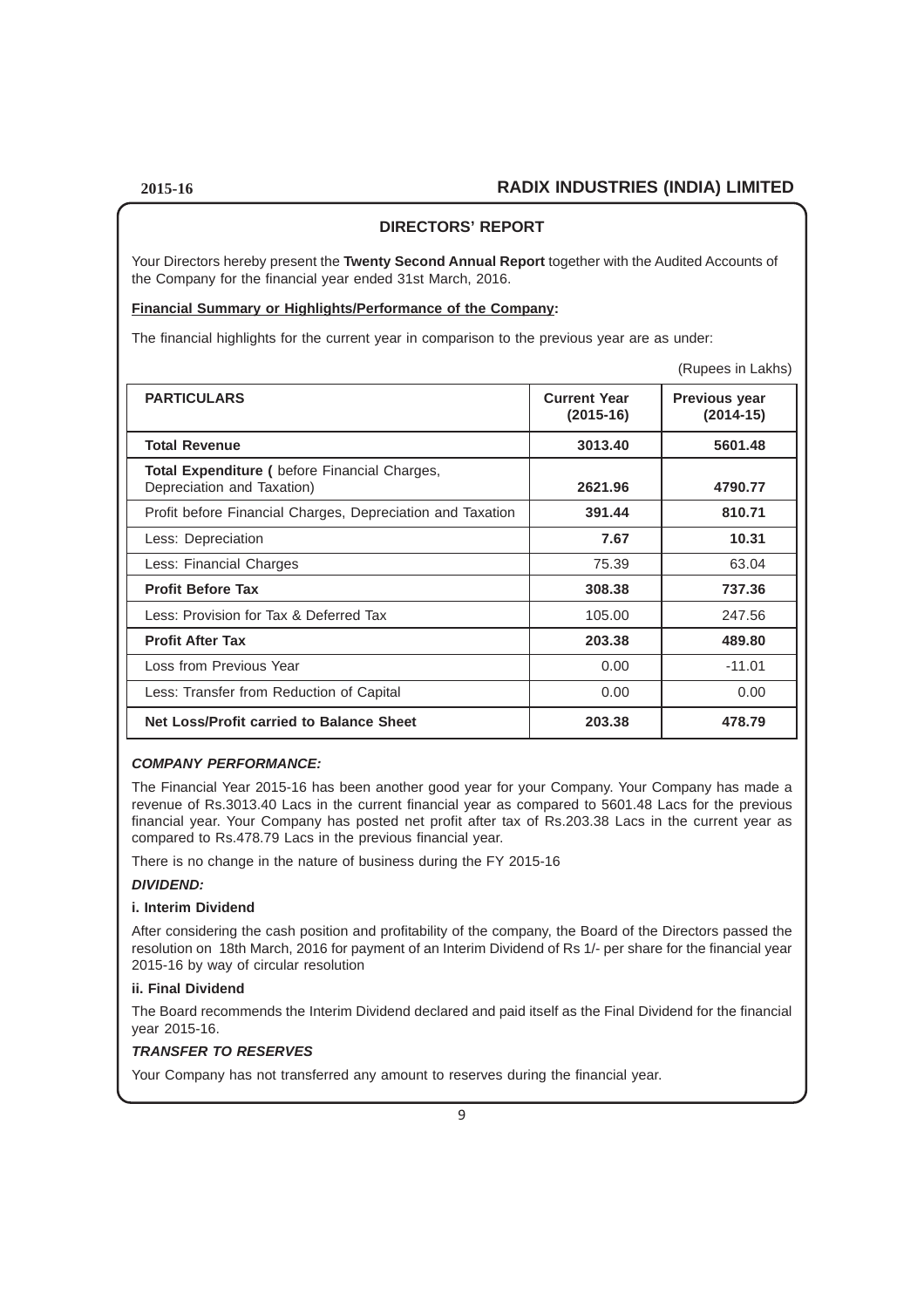Till date the Company doesnot have any subsidiaries.

# *STATUTORY AUDITORS:*

The shareholders in their meeting held on 20th September, 2014 approved the appointment of M/s Chevuturi Associates, Chartered Accountants, Vijayawada, as the Statutory Auditors of the Company to hold office till the conclusion of 25th Annual General Meeting subject to ratification of shareholders in every Annual General Meeting. Accordingly, a resolution seeking Members' ratification on appointment of M/s Chevuturi Associates Chartered Accountants Vijayawada, as the Statutory Auditors of the Company for the financial year 2016-17 is included at Item No.4 of the Notice convening the Annual General Meeting.

# *INTERNAL AUDITORS:*

M/s Brahmayya & Co, Chartered Accountants, Gubbalavari Street, Society Road, Tanuku, 534211 (ICAI Firm Registration No. 000513S) were appointed as internal Auditors of the Company and they are submittimg their reports on quarterly basis

#### *SECRETARIAL AUDITORS:*

Pursuant to the provisions of Section 204 of the Companies Act, 2013 and The Companies (Appointment and Remuneration of Managerial Personnel) Rules, 2014, the Company has appointed M/s. P.S.Rao & Associates, a firm of Company Secretaries in Practice to undertake the Secretarial Audit of the Company.

The Secretarial Audit Report is annexed herewith as "**Annexure IV**" to this report.

*REPLY TO QUALIFICATIONS IN SECRETARIAL AUDIT REPORT:*

*During our Audit is observed that the Company has appointed Company Secretary with effect from 11.02.2016, under Section 203 of Companies Act, 2013 and the SEBI( Listing Obligation and Disclosure Requirement) Regulations, 2015*

Inspite of all efforts made, Company could not get a person to work as the Company is situated in remote place and finally company could find an eligible person for the post of Company Secretary and the Board appointed him w.e.f 11.02.2016

# *DIRECTORS:*

In accordance with the provisions of Section 152 of the Companies Act, 2013, Sri. G. Ganapathi Rama Prabhakara Raju, Director of the Company retires by rotation and being eligible, has offered himself for reappointment.

The Board of Directors of the Company met 4 (four times). The details of Board meetings and the attendance of the Directors are provided in the Corporate Governance Report.

# *DETAILS OF DIRECTORS OR KEY MANAGERIAL PERSONNEL WHO WERE APPOINTED OR HAVE RESIGNED DURING THE YEAR:*

# **Re appointment of MD:**

The Board of Directors at its Meeting held on 11th Feburary, 2016 has re-appointed Sri. G Raghu Rama Raju as Managing Director, for a period of Five years w.e.f from 13.02.2016 recommended by the Nomination and Remuneration Committee, subject to the approval of the Members which was approved in the meeting.

# **Appointment of Company Secretary cum Compliance Officer :**

Board of Directors in their meeting held on 11th Feburary, 2016 has appointed Mr. P. Lenin Babu as Company Secretary cum Compliance Officer w.e.f 11th February 2016.

**2015-16**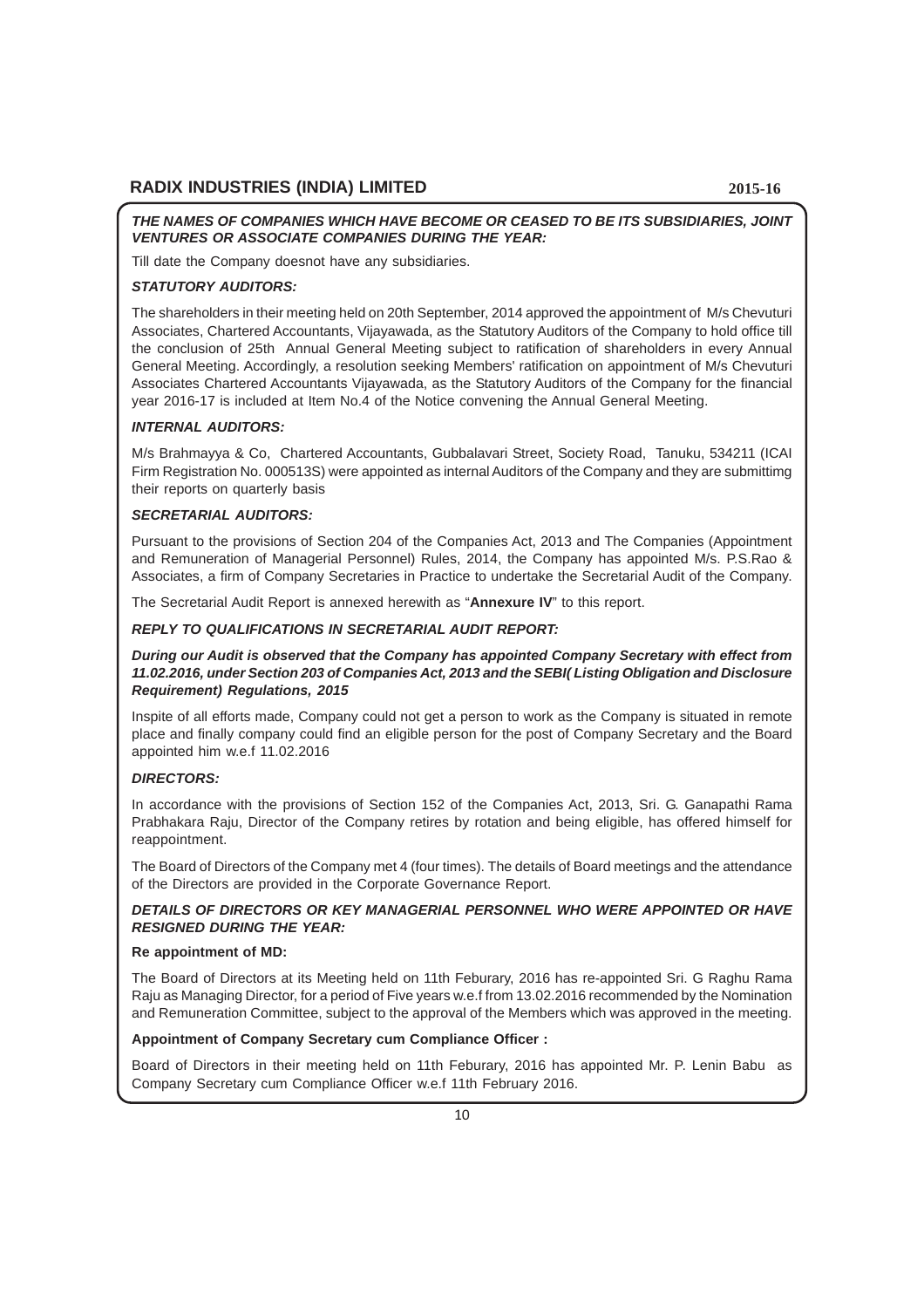## *DECLARATION GIVEN BY INDEPENDENT DIRECTORS:*

Every Independent Director, at the first meeting of the Board in every financial year, gives a declaration that he meets the criteria of independence as provided under the Companies Act, 2013.

#### *FIXED DEPOSITS:*

Your Company has not accepted any fixed deposits and as such no principal or interest was outstanding as on the date of the Balance sheet.

# *PARTICULARS OF LOANS, GUARANTEES OR INVESTMENTS:*

There are no Loans given or Guarantees provided or Investments made as cover under section 186 of Company Act, 2013.

### *MATERIAL CHANGES AND COMMITMENTS:*

There are no material changes and commitments affecting the financial position of the company occurred between the end of the financial year of the company to which the financial statements relate and the date of the report

#### *DIRECTORS' RESPONSIBILITY STATEMENT:*

Pursuant to Section 134 (5) of the Companies Act, 2013, your Directors confirm that to the best of their knowledge and belief and according to the information and explanation obtained by them,

- (i) that in the preparation of Annual Accounts for the financial year ended 31st March, 2016, the applicable accounting standards have been followed along with the proper explanation relating to material departures, if any, there from;
- (ii) that the directors have selected such accounting policies and applied them consistently and made judgments and estimates that are reasonable and prudent so as to give a true and fair view of the state of affairs of the company at the end of the financial year and of the profit of the company for that period:
- (iii) that the directors have taken proper and sufficient care for the maintenance of adequate accounting records in accordance with the provisions of this Act for safeguarding the assets of the company and for preventing and detecting fraud and other irregularities
- (iv) that the directors have prepared the annual accounts on a going concern basis.
- (v) The Directors had laid down Internal Financial controls to be followed by the Company and that such internal financial Controls are adequate and were operating efficiently.
- (vi) The Directors had devised proper systems to ensure compliance with the provisions of all applicable laws and that such systems were adequate and Operating effectively.

# *VIGIL MECHANISM/ WHISTLE BLOWER POLICY:*

The Company has a Whistle Blower Policy framed to deal with instance of fraud and mismanagement, if any in the Group. The details of the Policy are explained in the Corporate Governance Report and also posted on the website of the Company www.radixindustries.in

#### *RISK MANAGEMENT*

The Company has risk management mechanism in place which mitigates the risk at appropriate situations and there are no elements of risk, which in the opinion of Board of Directors may threaten the existence of the Company. A detailed description of the risks & threats has been disclosed in the Management Discussion Analysis Report forming part of the Annual Report.

# *CONTRACTS OR ARRANGEMENTS WITH RELATED PARTIES:*

There were no materially significant related party transactions made by the Company with Promoters, Directors, Key Managerial Personnel or other designated persons which may have a potential conflict with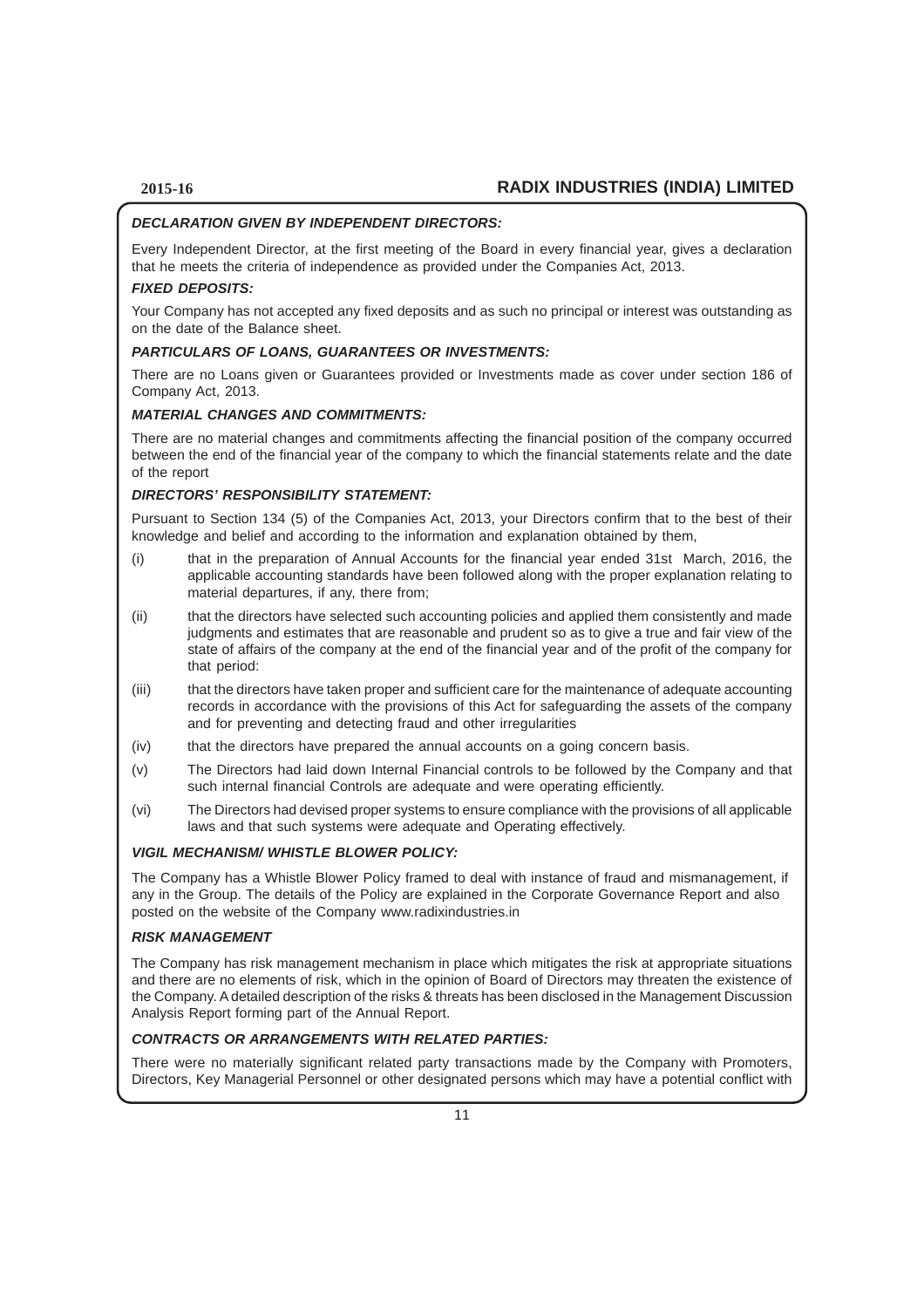the interest of the Company at large. The requisite details of the related party transactions are provided as **Annexure I** to this report. Suitable disclosure as required by the Accounting Standards (AS18) has been made in the notes to the Financial Statements.

# *ENERGY CONSERVATION, TECHNOLOGY ABSORPTION, FOREIGN EXCHANGE EARNINGS AND OUTGO:*

The details regarding Energy Conservation, Technology Absorption, Foreign Exchange Earnings and Outgo as required by section 134(3) (m) of the Companies Act, 2013 read with the Companies (Accounts) Rules, 2014 are given as **Annexure - II** and forms part of this report.

# *EXTRACT OF ANNUAL RETURN:*

The details forming part of the extract of the Annual Return in form MGT 9 is annexed herewith as **"Annexure - III"** to this report.

# *MANAGEMENT DISCUSSION AND ANALYSIS REPORT***:**

Pursuant to the provisions of Schedule V to SEBI(Listing Obligation and Disclosure Requirements) Regularions, 2015 a report on Management Discussion & Analysis is herewith annexed as **'Annexure VI'** to this report.

# *CORPORATE GOVERNANCE:*

The Company has implemented the procedures and adopted practices in conformity with the Code of Corporate Governance under SEBI (Listing Obligation and Disclosure Requirements) Regularions, 2015 and Listing Agreement entered into with the Stock Exchanges. A separate report on Corporate Governance is annexed herewith, as a part of the Annual Report along with the Certificate on its compliance.

# *LISTING:*

Your Company's shares are presently listed on The B S E Limited, and the listing fees for the financial year 2016-17 is paid.

The trading in Shares of your Company was suspended from 31.03.2016 for surveillance and Supervision by BSE Limited.

Further on succesful submission of all documents / information / clarifications as required by BSE Limited and on obtaining satisfactory reply from the company by the BSE Limited, Suspension on trading of shares was revoked w.e.f 08.07.2016

# *PERFORMANCE EVALUATION:*

Pursuant to the provisions of the Companies Act, 2013 and SEBI (Listing Obligation and Disclosure Requirements) Regularions, 2015, the Board has carried out the annual performance evaluation of its own performance, the Directors individually as well as the evaluation of the working of its Audit, Nomination and Remuneration and Compliance Committees.

A structured questionnaire was prepared after taking into consideration inputs received from the Directors, covering various aspects of the Board's functioning such as adequacy of the composition of the Board and its Committees, Board culture, execution and performance of specific duties, obligations and governance.

A separate exercise was carried out to evaluate the performance of individual Directors including the Chairman of the Board, who were evaluated on parameters such as level of engagement and contribution, independence of judgments, safeguarding the interest of the Company and its minority shareholders etc.

The performance evaluation of the Independent Directors was carried out by the entire Board. The performance evaluation of the Chairman and the Non-Independent Directors was carried out by the Independent Directors who also reviewed the performance of the Secretarial Department. The Directors expressed their satisfaction with the evaluation process.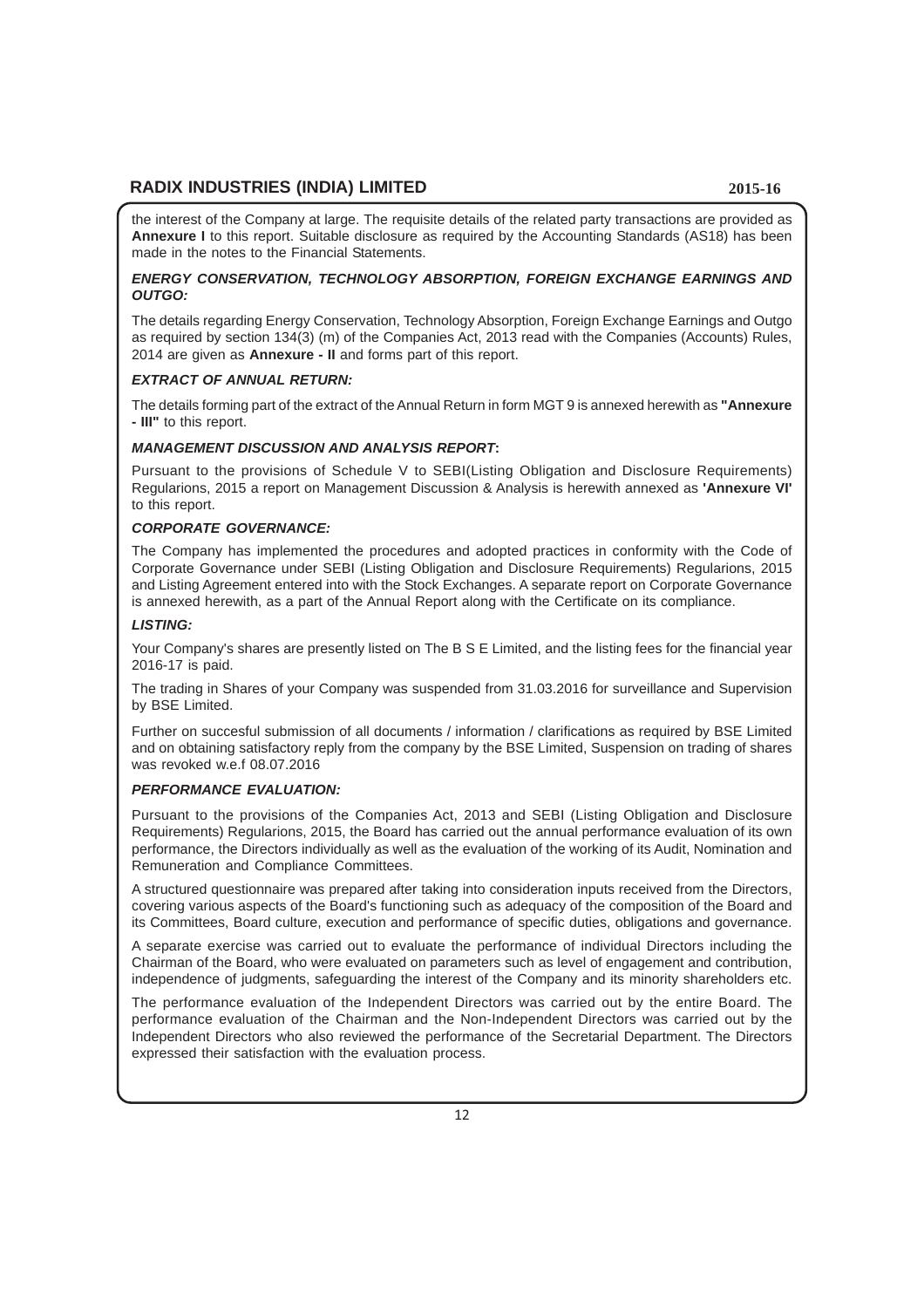# *DETAILS IN RESPECT OF ADEQUACY OF INTERNAL FINANCIAL CONTROLS WITH REFERENCE TO THE FINANCIAL STATEMENTS.*

The Company has in place proper and adequate internal control systems commensurate with the nature of its business, and size and complexity of its operations. Internal control systems comprising of policies and procedures designed to ensure reliability of financial reporting, timely feedback on achievement of operational and strategic goals, compliance with policies, procedure, applicable laws and regulations, and that all assets and resources are acquired are used economically

# *HUMAN RESOURCES:*

Your Company considers its Human Resources as the key to achieve its objectives. Keeping this in view, your Company takes utmost care to attract and retain quality employees. The employees are sufficiently empowered and such work environment propels them to achieve higher levels of performance. The unflinching commitment of the employees is the driving force behind the Company's vision. Your Company appreciates the spirit of its dedicated employees

# *PARTICULARS OF EMPLOYEES*

The information required pursuant to Section 197 read with Rule 5 of The Companies (Appointment and Remuneration of Managerial Personnel) Rules, 2014 in respect of employees of the Company is herewith annexed as **'Annexure V'** to this report.

# *DETAILS ABOUT THE CORPORATE SOCIAL RESPONSIBILITY POLICY DEVELOPED AND IMPLEMENTED BY THE COMPANY*

The Company does not meet the Criteria as specified in Section 135 of the Companies Act, 2013 regarding Corporate Social Responsibility.

# *SIGNIFICANT AND MATERIAL ORDERS PASSED BY THE REGULATORS OR COURTS*

There are no significant material orders passed by the Regulators / Courts which would impact the going concern status of the Company and its future operations.

# *DISCLOSURE UNDER THE SEXUAL HARASSMENT OF WOMEN AT WORKPLACE (PREVENTION, PROHIBITION AND REDRESSAL) ACT, 2013:*

"The Company has in place an Anti Sexual Harassment Policy in line with the requirements of The Sexual Harassment of Women at the Workplace (Prevention, Prohibition & Redressal) Act, 2013. Internal Complaints Committee (ICC) has been set up to redress complaints received regarding sexual harassment. All employees (permanent, contractual, temporary, trainees) are covered under this policy.

The following is a summary of sexual harassment complaints received and disposed off during the financial year:

- No. of complaints received : Nil
- No. of complaints disposed off : Nil

# *ACKNOWLEDGEMENTS:*

Your directors acknowledge the continued support from regulatory, government authorities, staff and all the stake holders for their support and cooperation.

# **BY THE ORDER OF THE BOARD For Radix Industries (India) Limited**

**Sd/- G. Raghu Rama Raju Chairman & Managing Director Place: Tanuku (DIN: 00453895)**

**Date : 13.08.2016**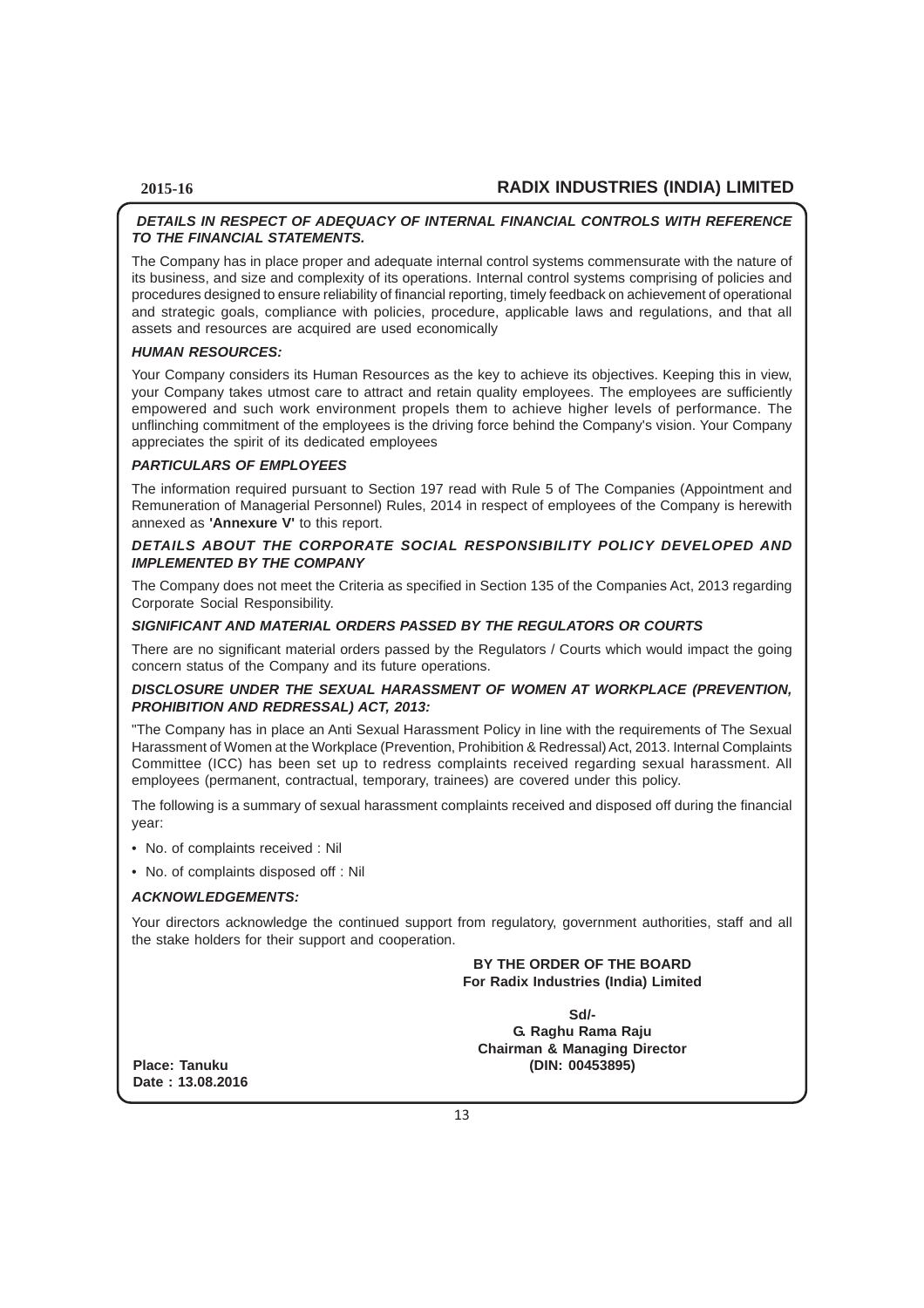# **Annexure – I**

**2015-16**

# **FORM NO. AOC -2**

# **(Pursuant to clause (h) of sub-section (3) of section 134 of the Act and Rule 8(2) of the Companies (Accounts) Rules, 2014.**

Form for Disclosure of particulars of contracts/arrangements entered into by the company with related parties referred to in sub section (1) of section 188 of the Companies Act, 2013 including certain arm'slength transaction under third proviso thereto.

1. Details of contracts or arrangements or transactions not at Arm's length basis.

| SI.No.       | <b>Particulars</b>                                                                                                   | <b>Details</b> |
|--------------|----------------------------------------------------------------------------------------------------------------------|----------------|
| a)           | Name (s) of the related party & nature of relationship                                                               | <b>NA</b>      |
| b)           | Nature of contracts/arrangements/transaction                                                                         | NA.            |
| $\mathbf{C}$ | Duration of the contracts/arrangements/transaction                                                                   | <b>NA</b>      |
| d)           | Salient terms of the contracts or arrangements or transaction including<br>the value, if any                         | <b>NA</b>      |
| e)           | Justification for entering into such contracts or arrangements or transactions'                                      | <b>NA</b>      |
| f)           | Date of approval by the Board                                                                                        | <b>NA</b>      |
| g)           | Amount paid as advances, if any                                                                                      | <b>NA</b>      |
| h)           | Date on which the special resolution was passed in General meeting as<br>required under first proviso to section 188 | ΝA             |

2. Details of contracts or arrangements or transactions at Arm's length basis.

| S.<br>No.      | Name (s) of<br>the related<br>party &<br>nature of<br>relationship                                                                                                                | Nature of<br>contracts/<br>arrangements/<br>transaction | Duration of<br>the<br>contracts/<br>arrangements/<br>transaction          | <b>Salient terms</b><br>of the<br>contracts or<br>arrangements<br>or transaction<br>including the<br>value, if any                                                                                                                         | Date of<br>approval<br>by the<br>Board /<br><b>Share</b><br>holders | <b>Amount</b><br>paid as<br>advances,<br>if any | <b>Justification</b><br>for entering<br>into<br><b>Contract</b>                                                                     |
|----------------|-----------------------------------------------------------------------------------------------------------------------------------------------------------------------------------|---------------------------------------------------------|---------------------------------------------------------------------------|--------------------------------------------------------------------------------------------------------------------------------------------------------------------------------------------------------------------------------------------|---------------------------------------------------------------------|-------------------------------------------------|-------------------------------------------------------------------------------------------------------------------------------------|
| 1 <sub>1</sub> | <b>IDiamond</b><br>Drop property<br>Holdings<br>(India) Private<br>Limited<br>Smt. Gokaraju<br>Parvathi<br>Director of the<br>Company is<br>lalso Director<br>lof this<br>Company | Lease Rents<br>Paid                                     | 8 <sup>th</sup> February,<br>2011 to<br>7 <sup>th</sup> February,<br>2021 | Leasing of<br>property for<br>registered<br>office of the<br>company at 4-<br>243, Chivatam,<br>Near NH-5<br>Road, Tanuku-<br>534211, West<br>Godavari<br>District, Andhra<br>Pradesh, India.<br>At payment of<br>Rs. 3,30,000<br>per anum | <b>NA</b>                                                           | <b>NA</b>                                       | The property<br>is taken on<br>lease for a<br>period of 10<br>years for the<br>purpose of<br>registered<br>office of the<br>Company |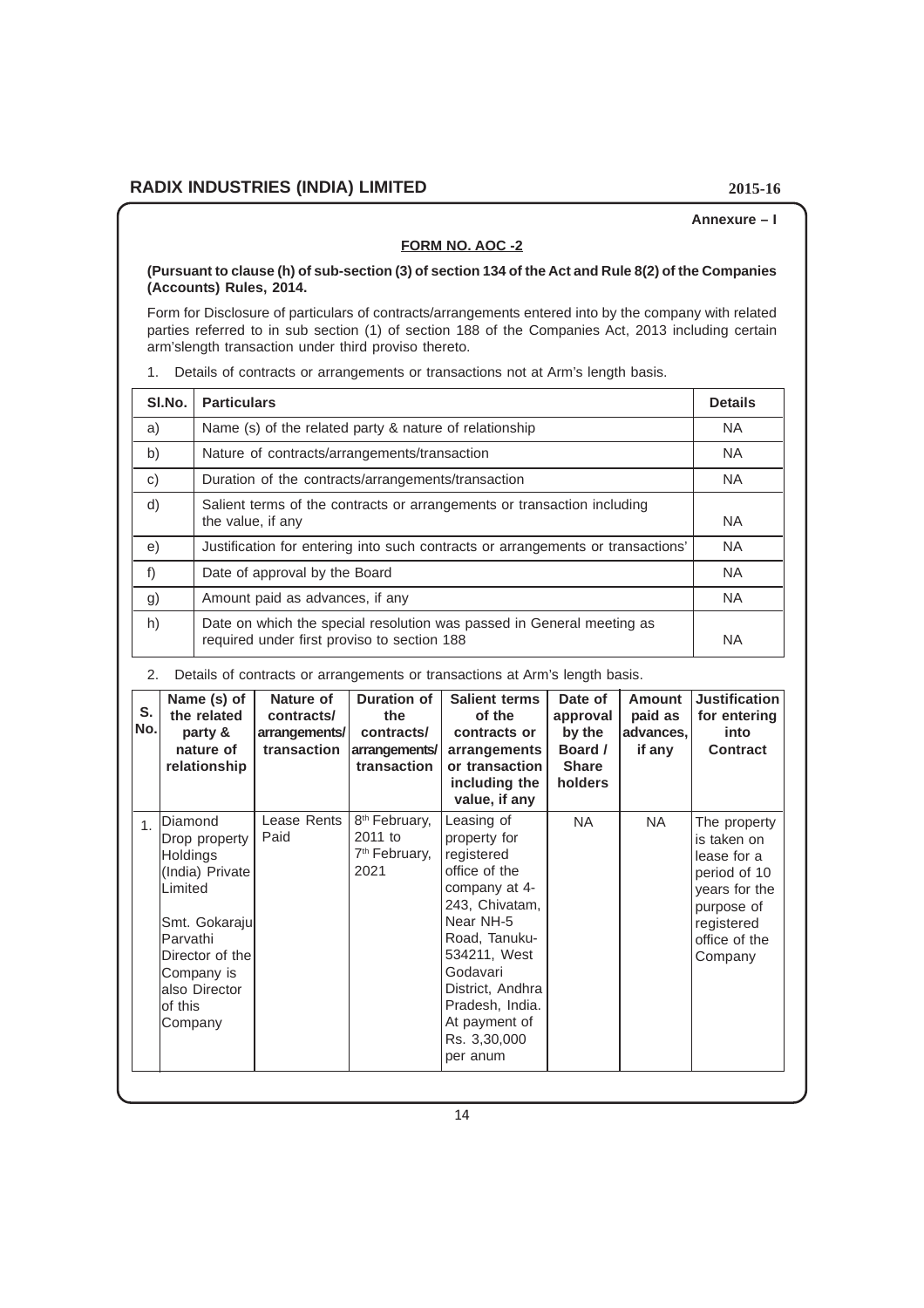#### *Annexure –* **II**

# *ENERGY CONSERVATION, TECHNOLOGYABSORPTION, FOREIGN EXCHANGE EARNINGS AND OUTGO:*

*The details regarding Energy Conservation, Technology Absorption, Foreign Exchange Earnings and Outgo as required by section 134(3) (m) of the Companies Act, 2013 read with the Companies (Accounts) Rules, 2014 are given as below.*

#### *A. CONSERVATION OF ENERGY:*

#### **i. The steps taken or impact on conservation of energy:**

The operations of the Company are not power intensive. However it is very careful in using the power to reduce the cost of maintenance and conserve the resources.

#### **ii. Steps taken by the Company for utilizing alternate sources of energy:**

As the Company is not a huge manufacturing unit there are no requirements for utilizing of alternate sources of energy

# **iii. The capital investment on energy conservation equipments:**

The Company has not made any additional investments and has not proposed any amount for reduction of consumption of energy.

# *B. TECHNOLOGY ABSORPTION:*

- i) The efforts made towards technology absorption : NIL
- (ii) The benefits derived like product improvement, cost reduction, product development or import substitution : NIL
- (iii) In case of imported technology (imported during the last 3 years reckoned from the beginning of the financial year), following information may be furnished:

| (a) | The details of technology imported                                                            |   | No technology imported during<br>the last 3 years |
|-----|-----------------------------------------------------------------------------------------------|---|---------------------------------------------------|
| (b) | The year of import                                                                            |   | NA.                                               |
| (C) | Whether the technology been fully absorbed                                                    |   | NA.                                               |
| (d) | If not fully absorbed, areas where absorption has not<br>taken place, and the reasons thereof | ÷ | NA.                                               |
|     | (iv) The expenditure incurred on Research and Development :                                   |   | <b>NIL</b>                                        |

# *C) FOREIGN EXCHANGE EARNINGS AND OUTGO:*

Activities relating to exports and initiatives taken to increase export products, services and export plans

The Company is 100% Export Oriented Unit (EOU), and as such all it sales is export sales. The Company is also actively scouting for new overseas Markets.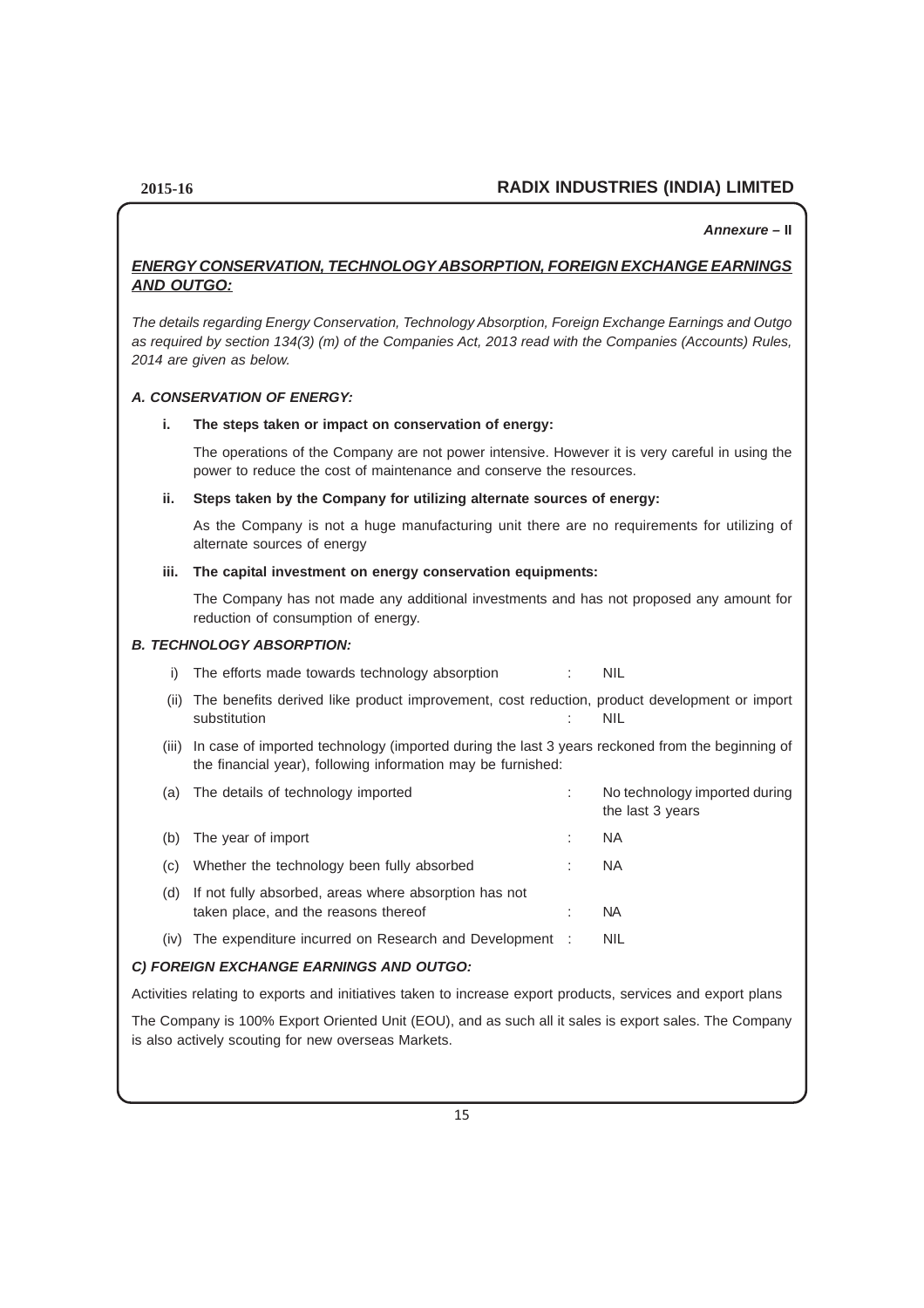Foreign Exchange earnings and outgo: (on receipts and payments basis)

|                           |         | (Rs. In Lacs) |
|---------------------------|---------|---------------|
| <b>Particulars</b>        | 2015-16 | 2014-15       |
| Foreign Exchange Earnings | 2715.58 | 5384.54       |
| Foreign Exchange Outgo    | NIL     | NIL           |

**BY THE ORDER OF THE BOARD For Radix Industries (India) Limited**

**Sd/-**

**G. Raghu Rama Raju Chairman & Managing Director (DIN: 00453895)**

**Place: Tanuku Date : 13.08.2016**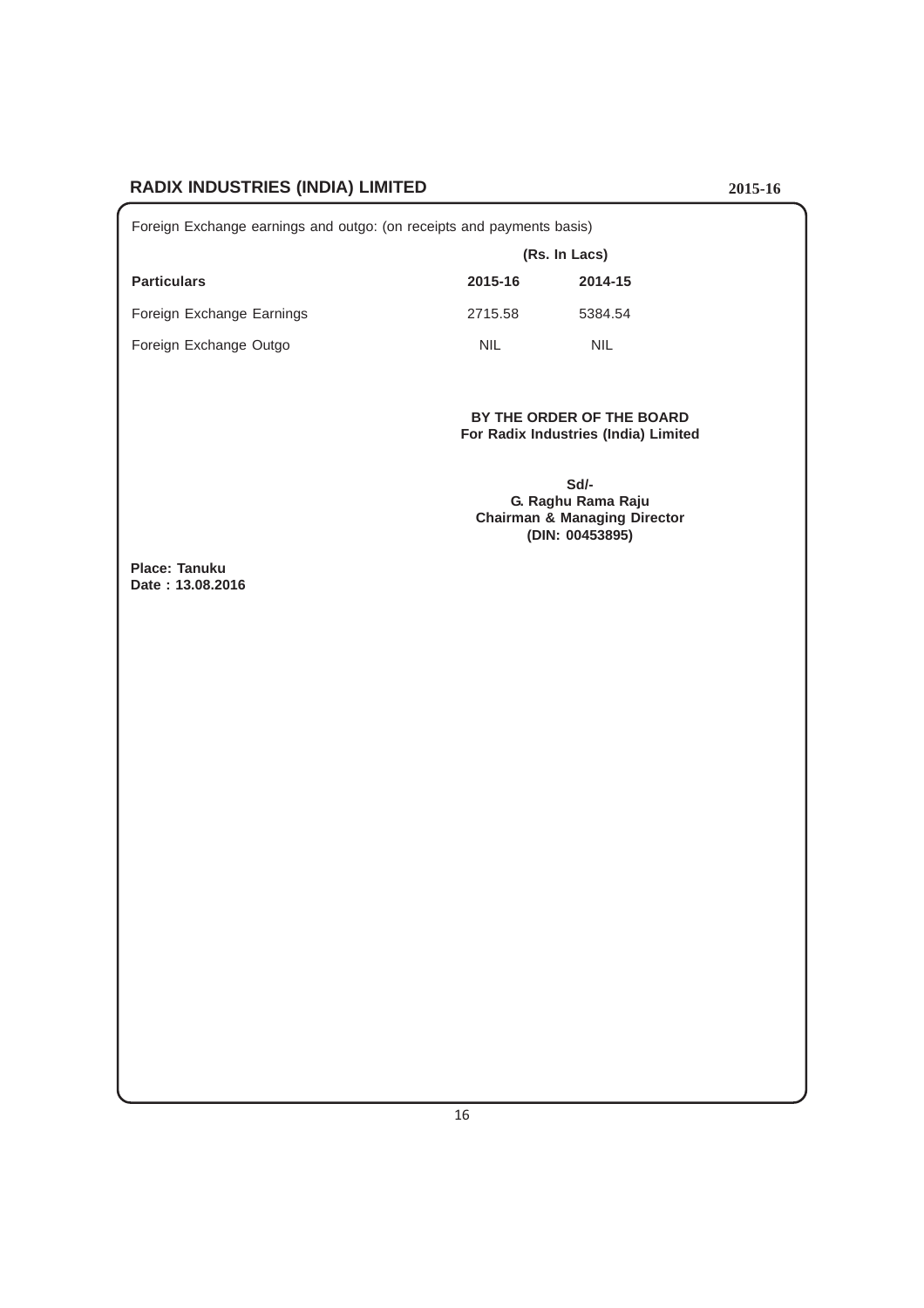|        |      | <b>EXTRACT OF ANNUAL RETURN</b>                                                                                                                                                       | Form No. MGT-9 |                                             | <b>Annexure – III</b>                                                                                                                       |
|--------|------|---------------------------------------------------------------------------------------------------------------------------------------------------------------------------------------|----------------|---------------------------------------------|---------------------------------------------------------------------------------------------------------------------------------------------|
|        |      | As on the financial year ended on 31/03/2016<br>[Pursuant to section 92(3) of the Companies Act, 2013 and rule 12(1) of the Companies (Management<br>and Administration) Rules, 2014] |                |                                             |                                                                                                                                             |
| Τ.     |      | <b>REGISTRATION AND OTHER DETAILS:</b>                                                                                                                                                |                |                                             |                                                                                                                                             |
|        | i)   | <b>CIN</b>                                                                                                                                                                            |                | L37200AP1993PLC016785                       |                                                                                                                                             |
|        | ii)  | <b>Registration Date</b>                                                                                                                                                              |                | 23/12/1993                                  |                                                                                                                                             |
|        | iii) | Name of the Company                                                                                                                                                                   |                |                                             | RADIX INDUSTRIES (INDIA) LIMITED                                                                                                            |
|        | iv)  | Category / Sub-Category<br>of the Company                                                                                                                                             | ÷.             | by Shares                                   | Public Limited, Company Limited                                                                                                             |
|        | V)   | Address of the Registered<br>Office and contact details                                                                                                                               |                | Door No. 4-243, Chivatam,<br>Near NH-5 Road | Tanuku, Andhra Pradesh -534211                                                                                                              |
|        | vi)  | Whether listed company                                                                                                                                                                | ÷              | Yes                                         |                                                                                                                                             |
|        | vii) | Name, Address and<br>Contact details of Registrar<br>and Transfer Agent, if any                                                                                                       | ÷.             |                                             | M/s Bigshare Services Pvt. Ltd,<br>306, Right Wing Amrutha Ville<br>Opp Yashoda, Hospital Rajbhavan Road<br>Somajiguda, Hyderabad - 500 082 |
| Ш.     |      | PRINCIPAL BUSINESS ACTIVITIES OF THE COMPANY<br>All the business activities contributing 10% or more of the total turnover of the company shall be stated:-                           |                |                                             |                                                                                                                                             |
| SI. No |      | Name and Description of main<br>products and services.                                                                                                                                |                | NIC Code of the<br>product/service.         | % to total turnover<br>of the Company                                                                                                       |
| 1      |      | Human hair                                                                                                                                                                            | 32904          |                                             | 100%                                                                                                                                        |
| Ш.     |      | <b>PARTICULARS OF HOLDING, SUBSIDIARY AND ASSOCIATE COMPANIES</b><br>The Company doesn't have any Subsidiary or Associate Companies.                                                  |                |                                             |                                                                                                                                             |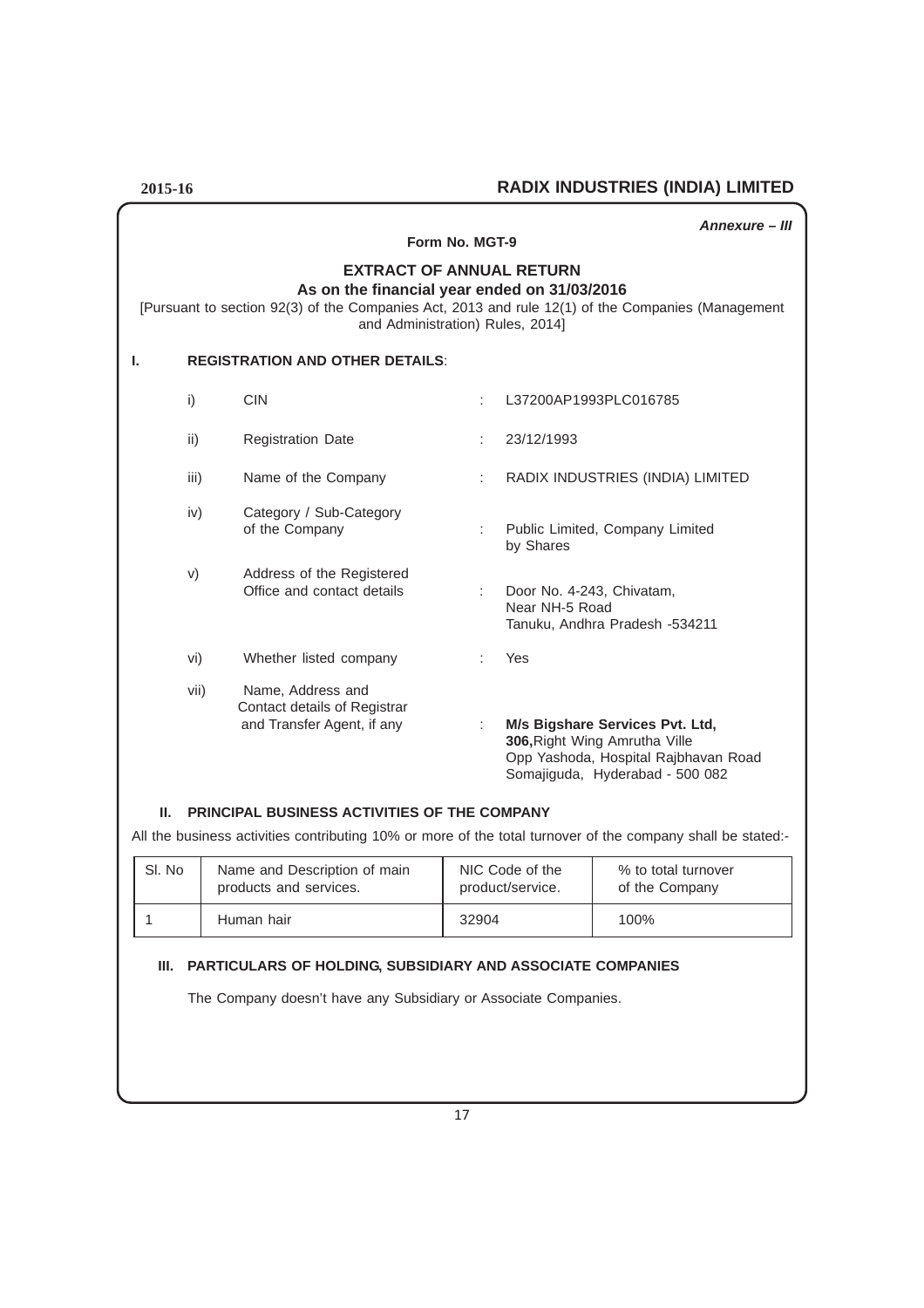# **IV. SHARE HOLDING PATTERN (Equity Share Capital Breakup as percentage of Total Equity)**

# **(i) Category-wise Share Holding**

| Category of<br>Shareholders                                                |                          | No. of Shares held at the<br>beginning of the Year |                  | No. of Shares held at the<br>end of the Year |                          |                          |                  | $\%$<br>Change<br>during the<br>Year |                          |
|----------------------------------------------------------------------------|--------------------------|----------------------------------------------------|------------------|----------------------------------------------|--------------------------|--------------------------|------------------|--------------------------------------|--------------------------|
|                                                                            | Demat                    | Physical                                           | Total            | $%$ of<br>shares                             | Demat                    | Physical                 | Total            | $%$ of<br>shares                     |                          |
| A. Promoters                                                               |                          |                                                    |                  |                                              |                          |                          |                  |                                      |                          |
| 1. Indian                                                                  | L.                       | L.                                                 | L.               | $\overline{a}$                               | ÷,                       | ä,                       | L.               | $\overline{a}$                       | L.                       |
| a. Individual/<br><b>HUF</b>                                               | 7215000                  | $\overline{\phantom{a}}$                           | 7215000          | 72.12                                        | 7215000                  | ÷,                       | 7215000          | 72.12                                | $\boldsymbol{0}$         |
| b. Central Govt                                                            | Ĭ,                       | $\blacksquare$                                     | ÷,               | ÷,                                           | $\overline{a}$           | $\overline{\phantom{a}}$ | ÷,               | ÷,                                   | $\overline{\phantom{a}}$ |
| c. State Govt(s)                                                           | $\Box$                   | l,                                                 | ÷,               | $\overline{\phantom{a}}$                     | ÷                        | ÷,                       | ÷,               | L,                                   | $\blacksquare$           |
| d. Bodies Corp.                                                            | $\overline{\phantom{a}}$ | ÷,                                                 | ÷,               | $\blacksquare$                               | ÷,                       | ÷,                       | ÷,               | $\frac{1}{2}$                        | ÷,                       |
| e. Banks / FI                                                              | ÷,                       | l,                                                 | $\overline{a}$   | $\frac{1}{2}$                                | L,                       | $\overline{a}$           | L,               | $\frac{1}{2}$                        | L,                       |
| f. Any Other                                                               | $\Box$                   | $\blacksquare$                                     | ÷,               | l,                                           | i,                       | $\Box$                   | ÷                | $\overline{\phantom{a}}$             | $\blacksquare$           |
| Sub-total $(A)$ $(1):$                                                     | 7215000                  | $\Box$                                             | 7215000          | 72.12                                        | 7215000                  | ÷,                       | 7215000          | 72.12                                | $\boldsymbol{0}$         |
| (2) Foreign                                                                | $\Box$                   | $\overline{\phantom{a}}$                           | ä,               | L,                                           | l,                       | $\overline{\phantom{a}}$ | ä,               | L,                                   | ä,                       |
| a) NRIs -<br>Individuals                                                   | l,                       | ÷,                                                 |                  | $\overline{\phantom{a}}$                     | $\overline{a}$           | ÷,                       | ÷,               | $\frac{1}{2}$                        | ÷,                       |
| b) other<br>Individuals                                                    | ÷,                       | ÷,                                                 | ä,               | ä,                                           | ä,                       | ÷,                       | ÷,               | ÷,                                   | ÷,                       |
| c) Body Corp                                                               | $\overline{\phantom{a}}$ | $\overline{\phantom{a}}$                           | L.               | ä,                                           | L,                       | ÷,                       | ÷,               | $\frac{1}{2}$                        | ä,                       |
| d) Banks / FI                                                              | ÷                        | ÷,                                                 | ä,               | ÷,                                           | ÷,                       | L,                       | ÷,               | ä,                                   | ÷,                       |
| e) Any Other.                                                              | $\Box$                   | ÷,                                                 | ä,               | ä,                                           | $\overline{\phantom{a}}$ | ÷,                       | ä,               | ä,                                   | ä,                       |
| $Sub-total(A)$ (2):                                                        | $\boldsymbol{0}$         | $\boldsymbol{0}$                                   | $\boldsymbol{0}$ | $\boldsymbol{0}$                             | $\boldsymbol{0}$         | $\boldsymbol{0}$         | $\boldsymbol{0}$ | $\boldsymbol{0}$                     | $\boldsymbol{0}$         |
| <b>Total Share</b><br>holding of<br>promoter<br>$(A) = (A)(1) +$<br>(A)(2) | 7215000                  | ÷,                                                 | 7215000          | 72.12                                        | 7215000                  | L.                       | 7215000          | 72.12                                | $\boldsymbol{0}$         |
| <b>B.</b> Public Share<br>Holding                                          |                          |                                                    |                  |                                              |                          |                          |                  |                                      |                          |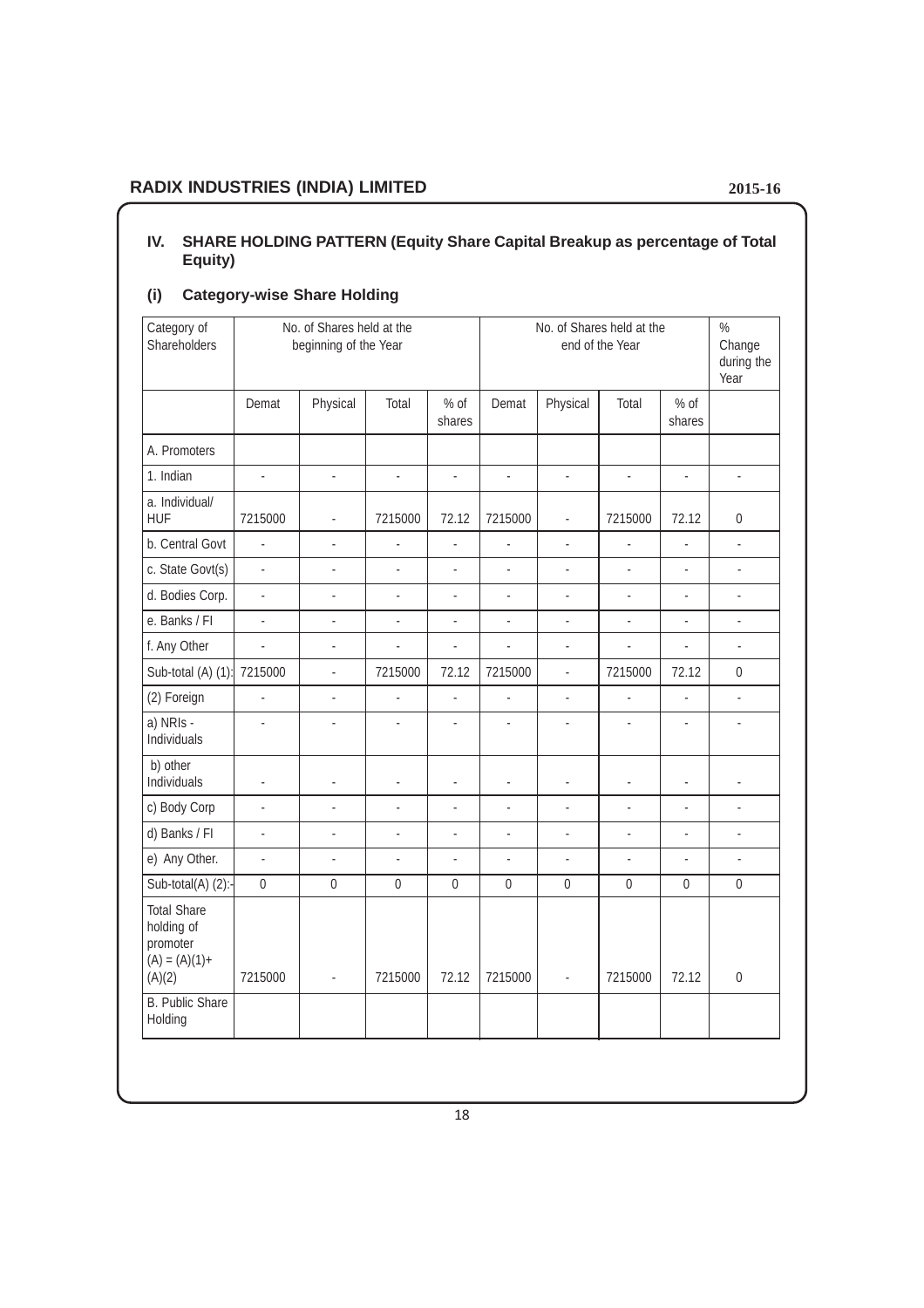| 1. Institutions                                                                                 |         |                          |                          |               |               |                |          |                          |                |
|-------------------------------------------------------------------------------------------------|---------|--------------------------|--------------------------|---------------|---------------|----------------|----------|--------------------------|----------------|
| a) Mutual Funds                                                                                 | L.      | l,                       | $\overline{\phantom{a}}$ | ÷,            | ÷,            | $\overline{a}$ | ÷,       | $\overline{\phantom{a}}$ | ÷,             |
| b) Banks / FI                                                                                   | ä,      | ÷,                       | ä,                       | L,            | L,            | ÷,             | ÷,       | $\overline{\phantom{a}}$ | ä,             |
| c) Central Govt                                                                                 | L.      | ä,                       | ÷                        | Ĭ.            | ÷,            | ÷,             |          | $\overline{\phantom{a}}$ | ä,             |
| d) State Govt(s)                                                                                | ÷.      | $\blacksquare$           | $\overline{\phantom{a}}$ | $\frac{1}{2}$ | $\frac{1}{2}$ | ÷              | ÷        | $\blacksquare$           | $\blacksquare$ |
| e) Venture<br>Capital Funds                                                                     | ä,      | L.                       | ÷,                       | L,            | L,            | ÷,             | L.       | ÷,                       | L.             |
| f) Insurance<br>Companies                                                                       |         |                          |                          | L             | L             | L,             |          | L,                       | L,             |
| g) Flls                                                                                         | ÷,      | $\overline{\phantom{a}}$ | $\overline{\phantom{a}}$ | ÷,            | ä,            | $\overline{a}$ | ÷,       | L                        | ÷,             |
| h) Foreign<br>Venture<br>Capital funds                                                          |         |                          |                          |               |               |                |          |                          |                |
| i) Others<br>(Specify)                                                                          | ä,      | ÷,                       | ÷,                       | L,            | ÷,            | ÷,             | ÷,       | ÷,                       | $\bar{a}$      |
| Sub Total $(B)$ $(1)$                                                                           | ä,      | ä,                       | ä,                       | L             | ÷,            | ÷,             | ÷,       | ä,                       | ä,             |
|                                                                                                 |         |                          |                          |               |               |                |          |                          |                |
| 2. Non-<br>Institutions                                                                         |         |                          |                          |               |               |                |          |                          |                |
| A) Bodies Corp.                                                                                 | 3672    | 330                      | 4002                     | 0.04          | 2679          | 330            | 3009     | 0.03                     | $-0.01$        |
| i) Indian<br>ii) Overseas                                                                       |         |                          |                          |               |               |                |          |                          |                |
| B) Individuals                                                                                  | ÷.      | ÷,                       | ÷,                       | ä,            | L,            | ÷,             | ÷,       | ÷,                       | ä,             |
| i) Individual<br>Shareholders<br>holding nominal<br>share capital<br>upto Rs. 1 Lakh            | 86867   | 63040                    | 149907                   | 1.50          | 86201         | 62120          | 148321   | 1.48                     | $-0.02$        |
| ii) Individual<br>shareholders<br>holding nominal<br>share capital<br>in excess of<br>Rs 1 Lakh | 1494363 | 1105000                  | 2599363                  | 25.98         | 1493890       | 1105000        | 2598890  | 25.98                    | $\mathbf 0$    |
| Others (specify)                                                                                | 36508   | ÷,                       | 36508                    | 0.36          | 39560         | $\overline{a}$ | 39560    | 0.40                     | 0.03           |
| Sub-total (B)(2):                                                                               | 1621410 | 1168370                  | 2789780                  | 27.88         | 1622330       | 1167450        | 2789780  | 27.88                    | $\pmb{0}$      |
| <b>Total Public</b><br>Shareholding<br>$(B)=(B)(1)+$<br>(B)(2)                                  | 1621410 | 1168370                  | 2789780                  | 27.88         | 1622330       | 1167450        | 2789780  | 27.88                    | $\pmb{0}$      |
| c) Shares held<br>by Custodian<br>for GDRs & ADRs                                               |         |                          |                          | ä,            |               |                |          | ä,                       |                |
| <b>Grand Total</b><br>$(A+B+C)$                                                                 | 8836410 | 1168370                  | 10004780                 | 100           | 8837330       | 1167450        | 10004780 | 100                      |                |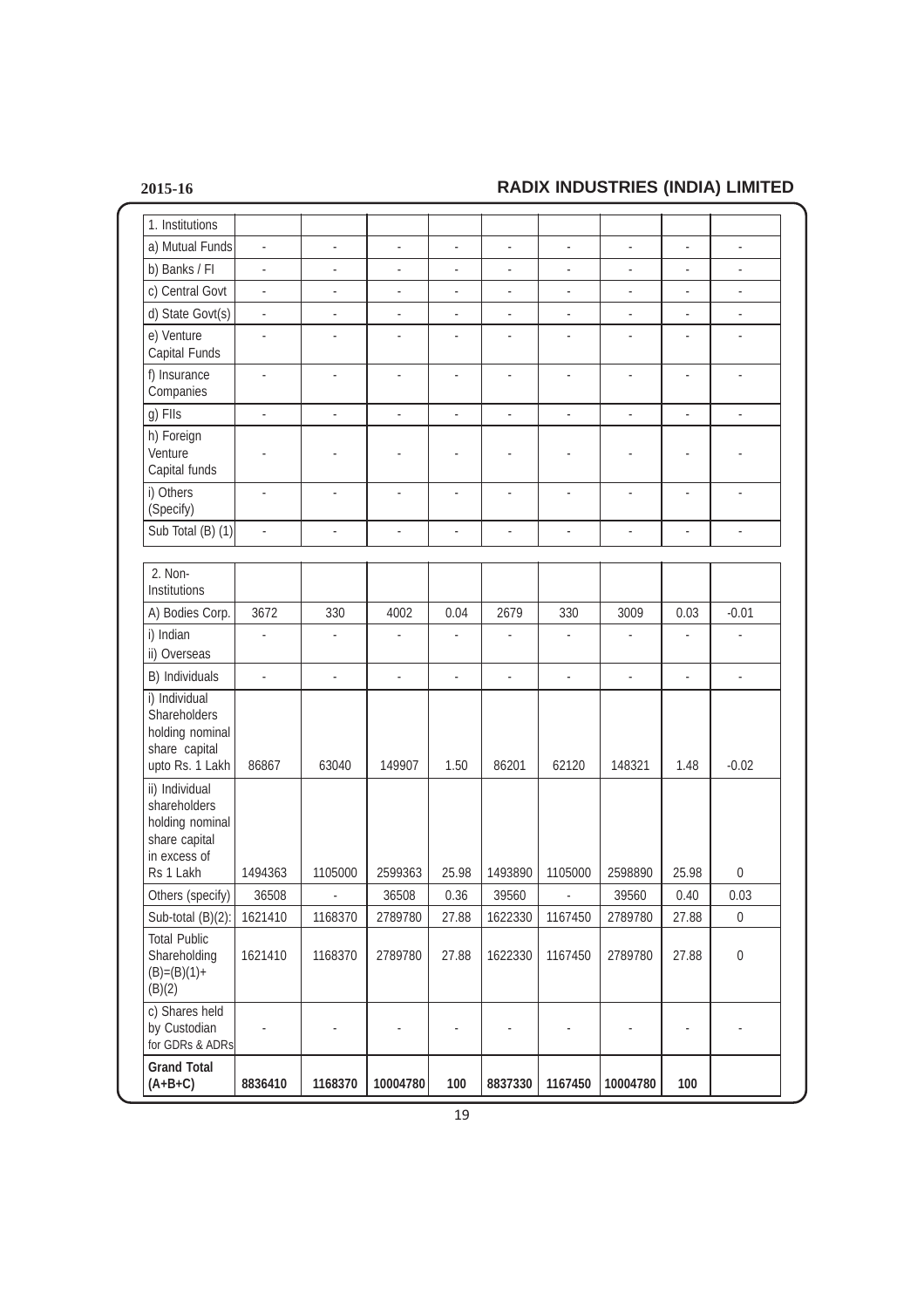**2015-16**

| S.No           | Shareholder's<br>Name                  | Shareholding at the beginning<br>of the Year | Shareholding at the end                            | %<br>Change<br>in Share<br>holding<br>during<br>the year.    |                                                           |                                                    |                                                              |                                                   |
|----------------|----------------------------------------|----------------------------------------------|----------------------------------------------------|--------------------------------------------------------------|-----------------------------------------------------------|----------------------------------------------------|--------------------------------------------------------------|---------------------------------------------------|
|                |                                        | $No$ of<br><b>Shares</b>                     | $%$ to<br><b>Total Shares</b><br>of the<br>Company | % of Shares<br>pledged /<br>Encumbered<br>to total<br>shares | No. of<br><b>Shares</b>                                   | $%$ to<br><b>Total Shares</b><br>of the<br>Company | % of Shares<br>pledged /<br>Encumbered<br>to total<br>shares |                                                   |
| 1              | Gokaraju Raghu<br>Rama Raju            | 5880000                                      | 58.77                                              | ÷,                                                           | 5880000                                                   | 58.77                                              | Ĭ.                                                           | Nil                                               |
| $\overline{2}$ | G Ganapathi<br>Rama Prabhakara<br>Raju | 5000                                         | 0.05                                               |                                                              | 5000                                                      | 0.05                                               |                                                              | Nil                                               |
| 3              | G Parvathi                             | 1330000                                      | 13.29                                              |                                                              | 1330000                                                   | 13.29                                              | ä,                                                           | Nil                                               |
|                | <b>Total</b>                           | 7215000                                      | 72.12                                              |                                                              | 7215000                                                   | 72.12                                              | $\overline{a}$                                               | Nil                                               |
| S.No           |                                        | Name of the<br>Shareholder                   |                                                    |                                                              | Shareholding at the<br>Begining of the Year<br>% of total |                                                    |                                                              | <b>Cumulative Shareholding</b><br>during the year |
|                |                                        |                                              |                                                    | No. of Shares                                                | Shares of the                                             |                                                    | No. of Shares                                                | % of total<br>Shares of the                       |
| $\mathbf{1}$ . | <b>G RAGHU RAMA RAJU</b>               |                                              |                                                    |                                                              | Company                                                   |                                                    |                                                              | Company                                           |
|                | At the Beginning of the Year           |                                              |                                                    | 5880000                                                      |                                                           | 58.77                                              | 5880000                                                      | 58.77                                             |
|                |                                        | At the end of the year                       |                                                    |                                                              |                                                           |                                                    | 5880000                                                      | 58.77                                             |
| 2.             | G GANAPATHI RAMA PRABHAKARA RAJU       |                                              |                                                    |                                                              |                                                           |                                                    |                                                              |                                                   |
|                | At the Beginning of the Year           |                                              |                                                    | 5000                                                         |                                                           | 0.05                                               | 5000                                                         | 0.05                                              |
|                | At the end of the year                 |                                              |                                                    |                                                              |                                                           |                                                    | 5000                                                         | 0.05                                              |
| 3.             | <b>G PARVATHI</b>                      |                                              |                                                    |                                                              |                                                           |                                                    |                                                              |                                                   |
|                | At the Beginning of the Year           | 1330000                                      |                                                    | 13.29                                                        | 1330000                                                   | 13.29                                              |                                                              |                                                   |
|                |                                        | At the end of the year                       |                                                    |                                                              |                                                           |                                                    |                                                              |                                                   |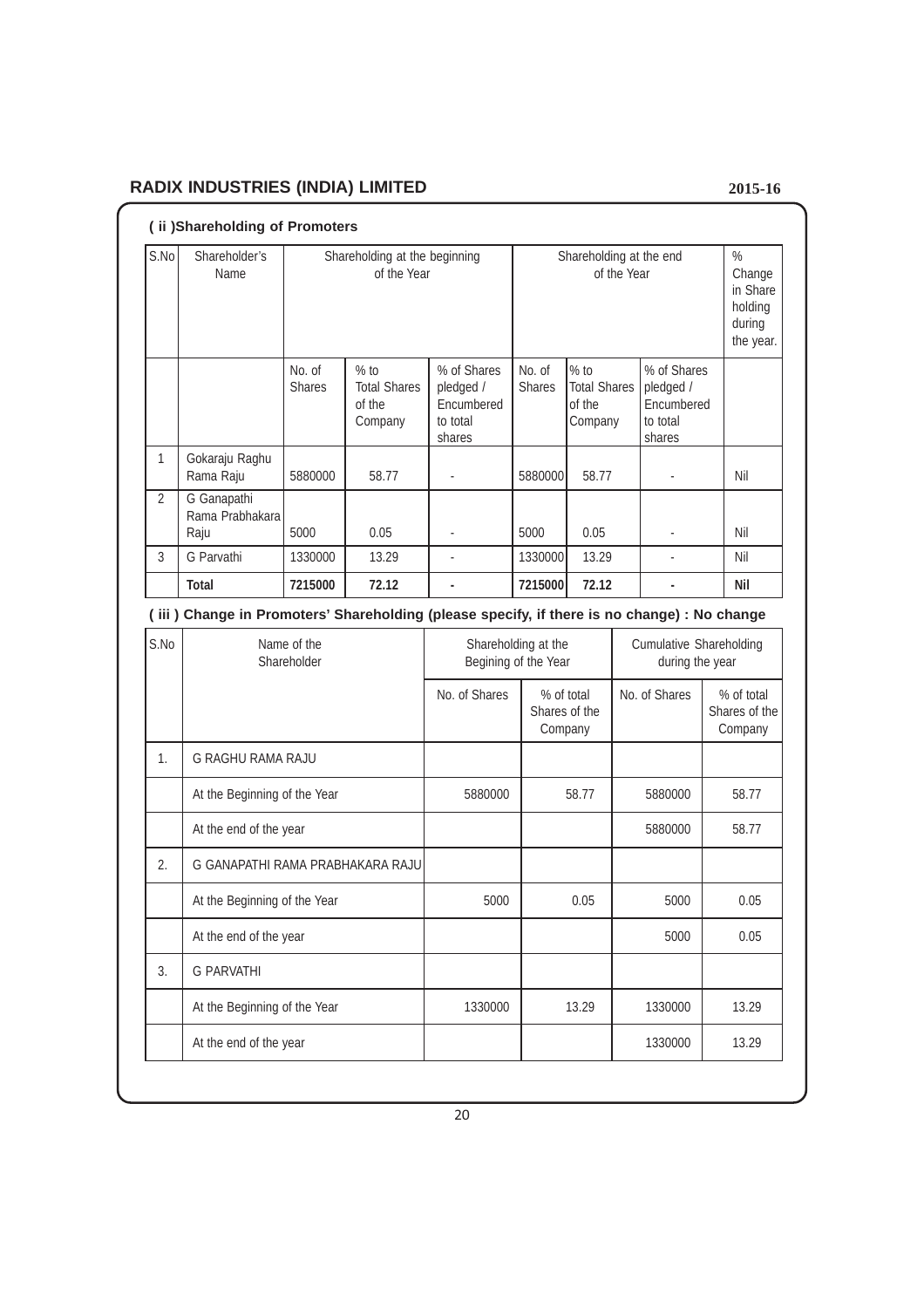| S.No           | Name of the<br>Shareholder   | Shareholding at the<br>Begining of the Year |                                        | <b>Cumulative Shareholding</b><br>during the year |                                        |
|----------------|------------------------------|---------------------------------------------|----------------------------------------|---------------------------------------------------|----------------------------------------|
|                |                              | No. of Shares                               | % of total<br>Shares of the<br>Company | No. of Shares                                     | % of total<br>Shares of the<br>Company |
| $\mathbf{1}$ . | BHUPATIRAJU VENKATAPATI RAJU |                                             |                                        |                                                   |                                        |
|                | At the Beginning of the Year | 300000                                      | 3.00                                   | 300000                                            | 3.00                                   |
|                | At the end of the year       |                                             |                                        | 300000                                            | 3.00                                   |
| 2.             | <b>INDUKURI LAKSHMI</b>      |                                             |                                        |                                                   |                                        |
|                | At the Beginning of the Year | 250000                                      | 2.50                                   | 250000                                            | 2.50                                   |
|                | At the end of the year       |                                             |                                        | 250000                                            | 2.50                                   |
| 3.             | KOSURI SARASWATHI            |                                             |                                        |                                                   |                                        |
|                | At the Beginning of the Year | 250000                                      | 2.50                                   | 250000                                            | 2.50                                   |
|                | At the end of the year       |                                             |                                        | 250000                                            | 2.50                                   |
| 4.             | APPALA RAJU GADIRAJU         |                                             |                                        |                                                   |                                        |
|                | At the Beginning of the Year | 200000                                      | 2.00                                   | 200000                                            | 2.00                                   |
|                | At the end of the year       |                                             |                                        | 200000                                            | 2.00                                   |
| 5.             | KANAKADURGA GADIRAJU         |                                             |                                        |                                                   |                                        |
|                | At the Beginning of the Year | 200000                                      | 2.00                                   | 200000                                            | 2.00                                   |
|                | At the end of the year       |                                             |                                        | 200000                                            | 2.00                                   |
| 6.             | KOLLURI PRAVEEN KUMAR        |                                             |                                        |                                                   |                                        |
|                | At the Beginning of the Year | 200000                                      | 2.00                                   | 200000                                            | 2.00                                   |
|                | At the end of the year       |                                             |                                        | 200000                                            | 2.00                                   |
| 7.             | M P KIRAN VARMA              |                                             |                                        |                                                   |                                        |
|                | At the Beginning of the Year | 195570                                      | 1.95                                   | 195570                                            | 1.95                                   |
|                | At the end of the year       |                                             |                                        | 195570                                            | 1.95                                   |
| 8.             | I SAROJINI DEVI              |                                             |                                        |                                                   |                                        |
|                | At the Beginning of the Year | 130000                                      | 1.30                                   | 130000                                            | 1.30                                   |
|                | At the end of the year       |                                             |                                        | 130000                                            | 1.30                                   |
| 9.             | VIJAY BABU KATARI            |                                             |                                        |                                                   |                                        |
|                | At the Beginning of the Year | 120000                                      | 1.20                                   | 120000                                            | 1.20                                   |
|                | At the end of the year       |                                             |                                        | 120000                                            | 1.20                                   |
| 10.            | KIRAN SAYYAPARAJU            |                                             |                                        |                                                   |                                        |
|                | At the Beginning of the Year | 110000                                      | 1.10                                   | 110000                                            | 1.10                                   |
|                | At the end of the year       |                                             |                                        | 110000                                            | 1.10                                   |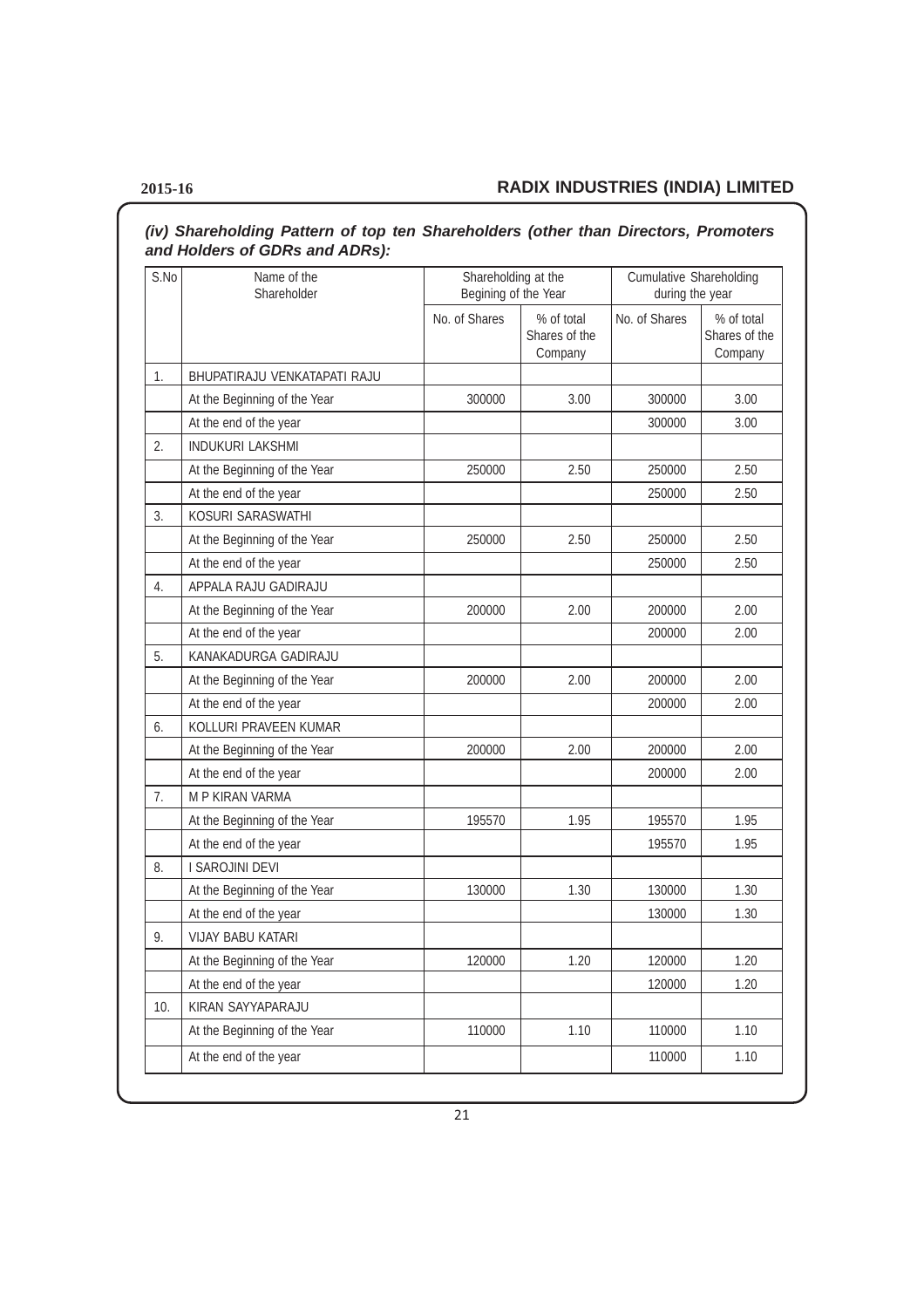**2015-16**

| S.No           | Name of the<br>Shareholder              | Shareholding at the<br>Begining of the Year |                                        | <b>Cumulative Shareholding</b><br>during the year |                                        |  |
|----------------|-----------------------------------------|---------------------------------------------|----------------------------------------|---------------------------------------------------|----------------------------------------|--|
|                |                                         | No. of Shares                               | % of total<br>Shares of the<br>Company | No. of Shares                                     | % of total<br>Shares of the<br>Company |  |
| 1.             | G Raghu Rama Raju                       |                                             |                                        |                                                   |                                        |  |
|                | At the Beginning of the Year            | 5880000                                     | 58.77                                  | 5880000                                           | 58.77                                  |  |
|                | At the end of the year                  |                                             |                                        | 5880000                                           | 58.77                                  |  |
| 2.             | G Parvathi                              |                                             |                                        |                                                   |                                        |  |
|                | At the Beginning of the Year            | 1330000                                     | 13.29                                  | 1330000                                           | 13.29                                  |  |
|                | At the end of the year                  |                                             |                                        | 1330000                                           | 13.29                                  |  |
| 3.             | Ganapathi Rama Prabhakara Raju Gokaraju |                                             |                                        |                                                   |                                        |  |
|                | At the Beginning of the Year            | 5000                                        | 0.05                                   | 5000                                              | 0.05                                   |  |
|                | At the end of the year                  |                                             |                                        | 5000                                              | 0.05                                   |  |
| 4.             | Vemanamanda Raju Viswanada              |                                             |                                        |                                                   |                                        |  |
|                | At the Beginning of the Year            | $\overline{0}$                              | $\Omega$                               | $\Omega$                                          | $\Omega$                               |  |
|                | At the end of the year                  |                                             |                                        | $\Omega$                                          | $\Omega$                               |  |
| 5.             | Kiran Phanivarma Mantena                |                                             |                                        |                                                   |                                        |  |
|                | At the Beginning of the Year            | 199570                                      | 1.95                                   | 199570                                            | 1.95                                   |  |
|                | At the end of the year                  |                                             |                                        | 199570                                            | 1.95                                   |  |
| 6.             | Siddhardha Kathari                      |                                             |                                        |                                                   |                                        |  |
|                | At the Beginning of the Year            | $\overline{0}$                              | $\Omega$                               | $\Omega$                                          | $\Omega$                               |  |
|                | At the end of the year                  |                                             |                                        | $\Omega$                                          | $\Omega$                               |  |
| 7 <sub>1</sub> | P Lenin Babu                            |                                             |                                        |                                                   |                                        |  |
|                | At the Beginning of the Year            | 0                                           | $\theta$                               | $\mathbf{0}$                                      | 0                                      |  |
|                | At the end of the year                  |                                             |                                        | $\mathbf{0}$                                      | $\mathbf{0}$                           |  |

# *( v ) Shareholding of Directors and Key Managerial Personnel*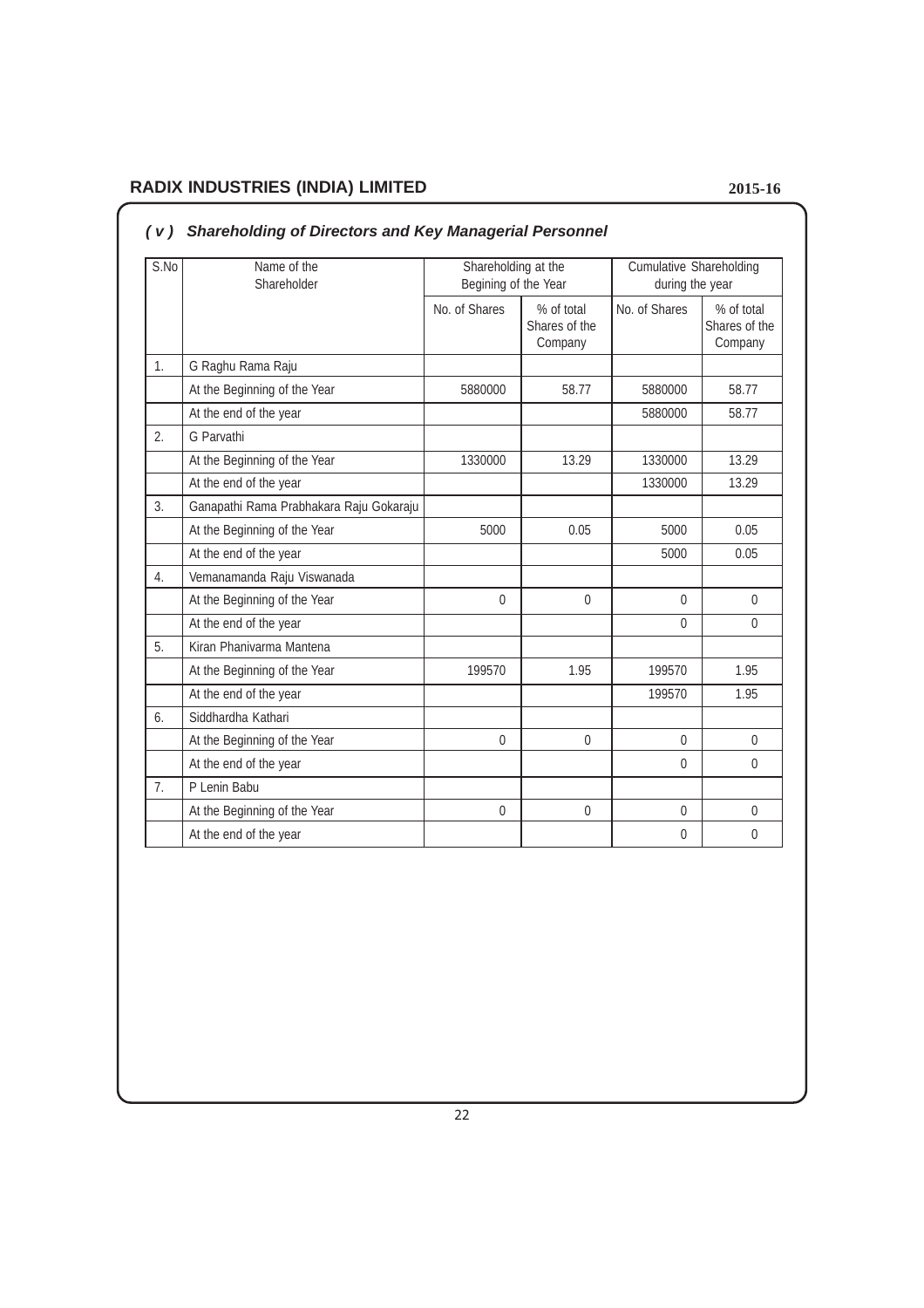# **V. INDEBTEDNESS**

# **Indebtedness of the Company including interest outstanding/accrued but not due for payment**

|                                     |                          |                          | Amount in Rs.                |
|-------------------------------------|--------------------------|--------------------------|------------------------------|
| Secured Loans<br>excluding deposits | Unsecured<br>Loans       | Deposits                 | Total<br><b>Indebtedness</b> |
|                                     |                          |                          |                              |
| 9,72,67,289.00                      | <b>NIL</b>               | <b>NIL</b>               | 9,72,67,289.00               |
| 7,93,706.00                         | <b>NIL</b><br><b>NIL</b> | <b>NIL</b><br><b>NIL</b> | 7,93,706.00                  |
| 9,80,60,995.00                      |                          |                          | 9,80,60,995.00               |
|                                     |                          |                          |                              |
| 6,83,65,180.86                      | <b>NIL</b>               | <b>NIL</b>               | 6,83,65,180.86               |
| 6,83,65,180.86                      |                          |                          | 6,83,65,180.86               |
|                                     |                          |                          |                              |
| 2,95,00,572.14                      | <b>NIL</b>               | <b>NIL</b>               | 2,95,00,572.14               |
| <b>NIL</b>                          | <b>NIL</b>               | <b>NIL</b>               | <b>NIL</b>                   |
| 1,95,242.00                         |                          |                          | 1,95,242.00                  |
| 2,96,95,814.14                      | <b>NIL</b>               | <b>NIL</b>               | 2,96,95,814.14               |
|                                     |                          |                          |                              |

# **VI. REMUNERATION OF DIRECTORS AND KEY MANAGERIAL PERSONNEL**

(i). Remuneration to Managing Director, Whole-time Directors and/or Manager:

| <b>SNo</b> | Particulars of Remuneration                                                                                   | Name of MD/WTD/Manager | <b>Total Amount</b> |            |
|------------|---------------------------------------------------------------------------------------------------------------|------------------------|---------------------|------------|
|            |                                                                                                               |                        |                     |            |
| 1.         | <b>Gross Salary</b><br>(a) Salary as per provisions contained in<br>Section 17(1) of the Income Tax Act, 1961 | NIL                    |                     | NIL        |
|            | (b) Value of perquisites u/s 17(2) Income Tax Act, 1961                                                       |                        |                     |            |
|            | (c) Profits in lieu of salary under<br>Section 17(3) Income Tax Act, 1961                                     |                        |                     |            |
| 2.         | <b>Stock Option</b>                                                                                           | <b>NIL</b>             |                     | <b>NIL</b> |
| 3.         | <b>Sweat Equity</b>                                                                                           | NIL                    |                     | NIL        |
| 4.         | Commission<br>• As a % of profit                                                                              |                        |                     |            |
|            | • Others, specify                                                                                             | NIL                    |                     | NIL        |
| 5.         | Others please specify (Performance Pay)                                                                       | <b>NIL</b>             |                     | NIL        |
|            | <b>Total A</b>                                                                                                | <b>NIL</b>             |                     | NIL        |
|            | Ceiling as per the Act(Section 197 of the Companies<br>Act 2013 is not applicable.)                           | 30,00,000              |                     | 30,00,000  |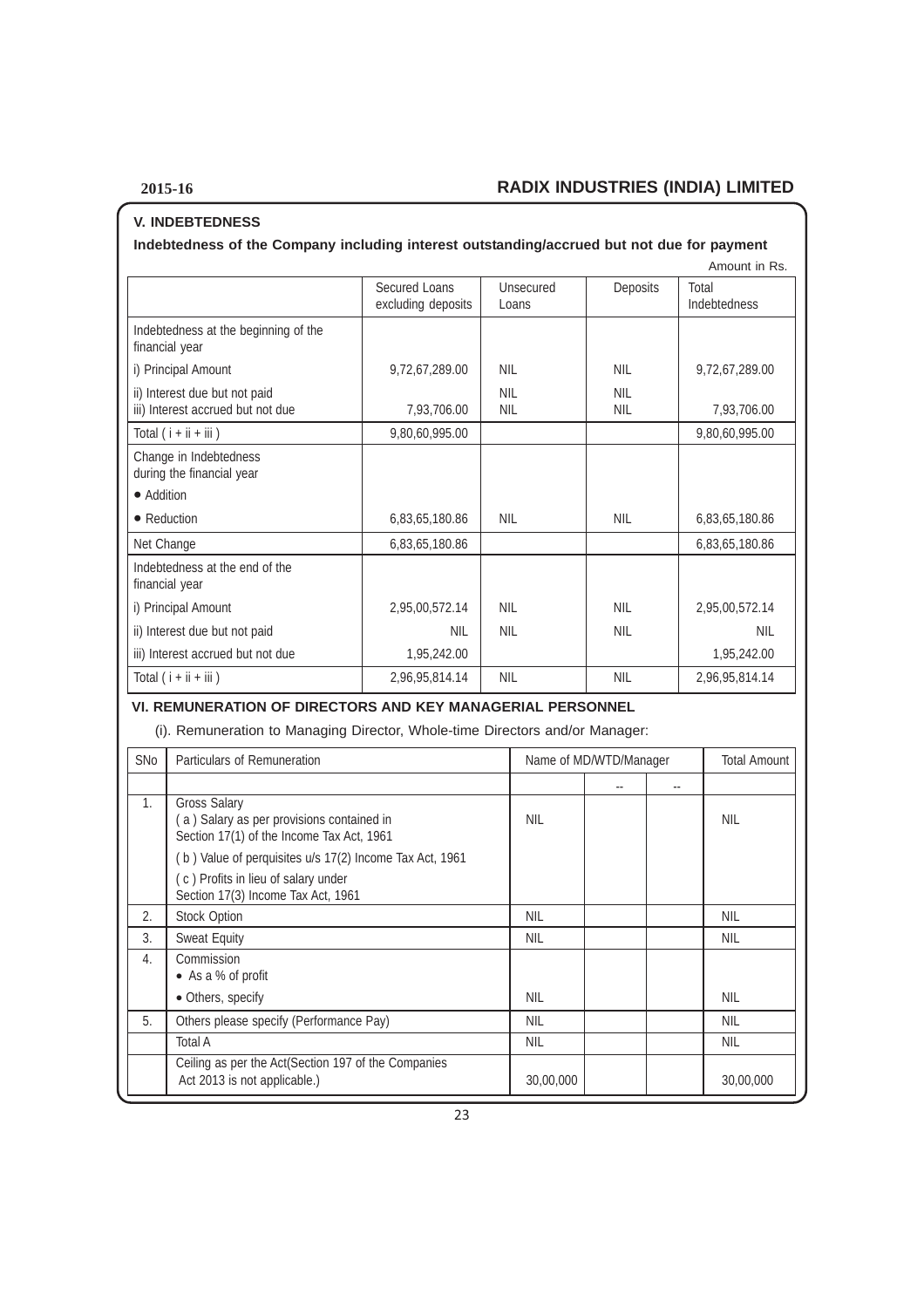**2015-16**

| SNo | Particulars of Remuneration                                                                                                         |                          |            | Name of MD/WTD/Manager            |            | <b>Total Amount</b>                    |
|-----|-------------------------------------------------------------------------------------------------------------------------------------|--------------------------|------------|-----------------------------------|------------|----------------------------------------|
| 3.  | Independent Directors<br>• Fee for attending Board<br><b>Committee Meetings</b><br>• Commission<br>• Others please specify          | <b>NIL</b>               | <b>NIL</b> | <b>NIL</b>                        | <b>NIL</b> | <b>NIL</b>                             |
|     | Total $(1)$                                                                                                                         | <b>NIL</b>               | <b>NIL</b> | <b>NIL</b>                        | <b>NIL</b> | <b>NIL</b>                             |
| 4.  | others Non Executive Directors<br>• Fee for attending Board<br><b>Committee Meetings</b><br>• Commission<br>• Others please specify | <b>NIL</b>               | <b>NIL</b> | <b>NIL</b>                        | <b>NIL</b> | <b>NIL</b>                             |
|     | Total $(2)$                                                                                                                         | <b>NIL</b>               | <b>NIL</b> | <b>NIL</b>                        | <b>NIL</b> | <b>NIL</b>                             |
|     | Total B= $(1) + (2)$                                                                                                                | <b>NIL</b>               | <b>NIL</b> | <b>NIL</b>                        | <b>NIL</b> | <b>NIL</b>                             |
|     | <b>Total Managerial Remuneration</b>                                                                                                | <b>NIL</b>               | <b>NIL</b> | <b>NIL</b>                        | <b>NIL</b> | <b>NIL</b>                             |
|     | Overall Ceiling as per the Act                                                                                                      |                          |            | One Lakh per meeting per director |            |                                        |
|     | (iii). REMUNERATION TO KEY MANAGERIAL PERSONNEL OTHER THAN MD/MANAGER/WTD                                                           |                          |            |                                   |            |                                        |
| SNo | Particulars of Remuneration                                                                                                         | Key Managerial Personnel |            |                                   |            | <b>Total Amount</b>                    |
|     |                                                                                                                                     |                          | <b>CFO</b> | Company<br>Secretary              |            |                                        |
|     |                                                                                                                                     | <b>NIL</b>               |            |                                   |            |                                        |
| 1.  | <b>Gross Salary</b><br>(a) Salary as per provisions<br>contained in Section 17(1)<br>of the Income Tax Act, 1961                    |                          |            | 36000                             |            | 36000                                  |
|     | (b) Value of perquisites<br>u/s 17(2) Income Tax Act, 1961                                                                          |                          |            |                                   |            |                                        |
|     | (c) Profits in lieu of salary<br>under Section 17(3) Income<br>Tax Act, 1961                                                        |                          |            |                                   |            |                                        |
| 2.  | Stock Option                                                                                                                        |                          | <b>NIL</b> | <b>NIL</b>                        |            | <b>NIL</b>                             |
| 3.  | <b>Sweat Equity</b>                                                                                                                 |                          | <b>NIL</b> | <b>NIL</b>                        |            |                                        |
| 4.  | Commission<br>• As a % of profit                                                                                                    |                          | <b>NIL</b> | <b>NIL</b>                        |            |                                        |
| 5.  | · Others, specify<br>Others please specify                                                                                          |                          | <b>NIL</b> | <b>NIL</b>                        |            | <b>NIL</b><br><b>NIL</b><br><b>NIL</b> |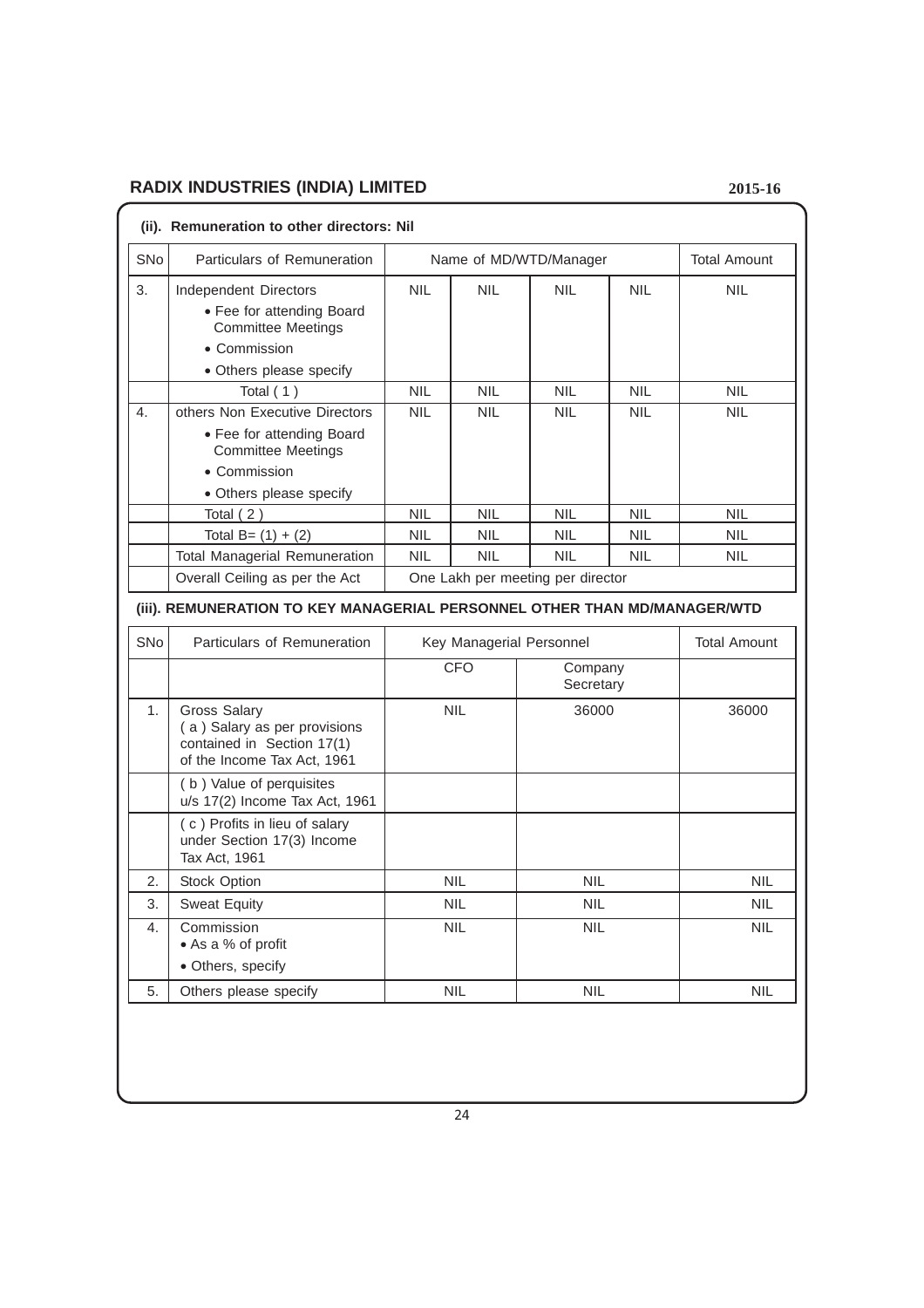| <b>Type</b>                   | Section of the<br>Companies Act. | <b>Brief</b><br>Description | Details of Penalty<br>/Punishment/<br>Compounding<br>fees imposed | Authority<br>(RD/NCLT/<br>Court) | Appeal made<br>if any (give<br>details) |
|-------------------------------|----------------------------------|-----------------------------|-------------------------------------------------------------------|----------------------------------|-----------------------------------------|
| A. Company                    |                                  |                             |                                                                   |                                  |                                         |
| Penalty                       |                                  |                             |                                                                   |                                  |                                         |
| Punishment                    |                                  |                             |                                                                   |                                  |                                         |
| Compounding                   |                                  |                             |                                                                   |                                  |                                         |
| <b>B.</b> Directors           |                                  |                             |                                                                   |                                  |                                         |
| Penalty                       |                                  |                             |                                                                   |                                  |                                         |
| Punishment                    |                                  |                             |                                                                   |                                  |                                         |
| Compounding                   |                                  |                             |                                                                   |                                  |                                         |
| C. others officers in default |                                  |                             |                                                                   |                                  |                                         |
| Penalty                       |                                  |                             |                                                                   |                                  |                                         |
| Punishment                    |                                  |                             |                                                                   |                                  |                                         |
| Compounding                   |                                  |                             |                                                                   |                                  |                                         |

**BY THE ORDER OF THE BOARD For Radix Industries (India) Limited**

**Sd/- G. Raghu Rama Raju Chairman & Managing Director (DIN: 00453895)**

**Place: Tanuku Date : 13.08.2016**

25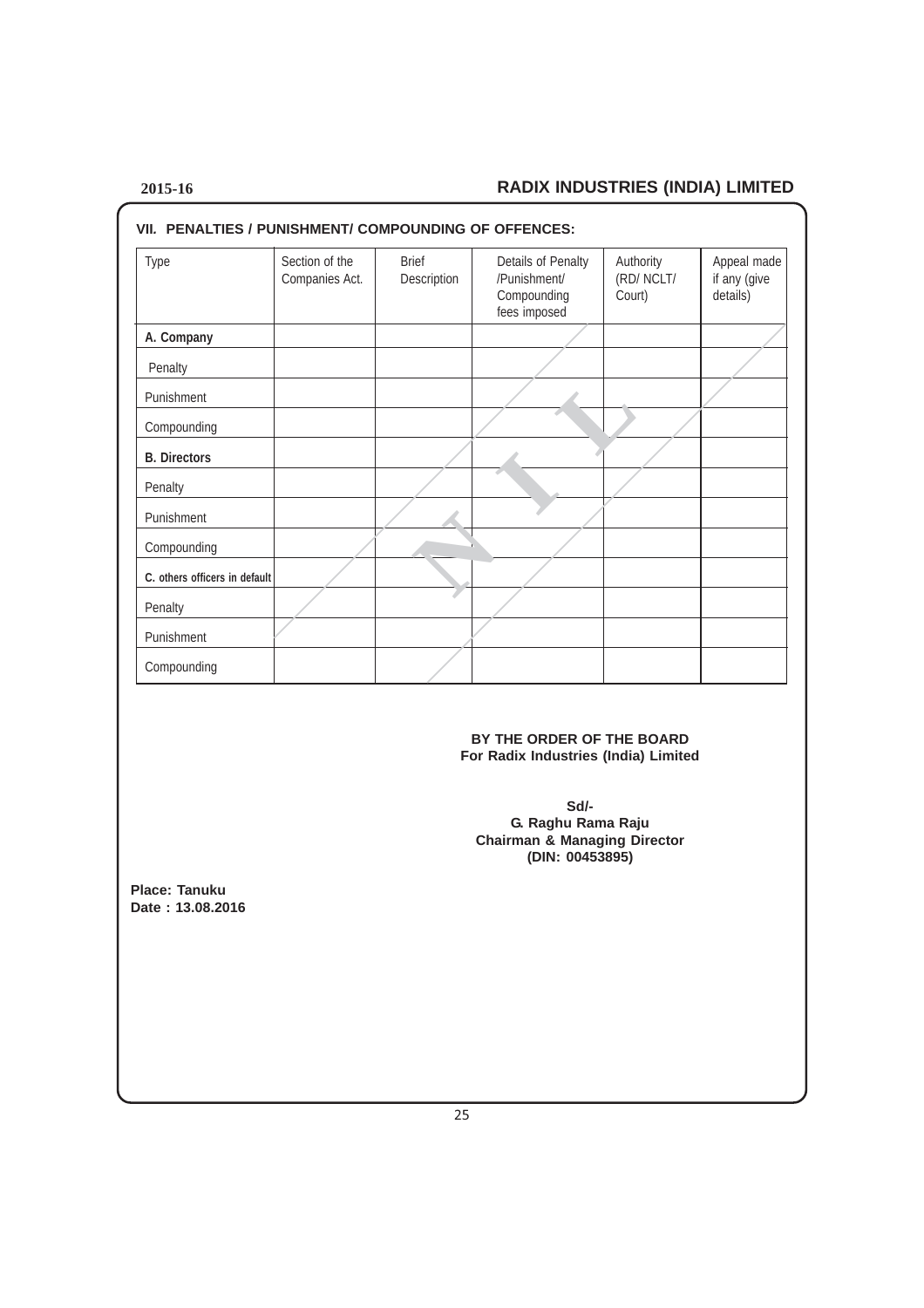# **2015-16**

# **Annexure-IV**

*[Pursuant to section 204(1) of the Companies Act, 2013 and rule No.9 of the Companies (Appointment and Remuneration of Managerial Personnel) Rules, 2014*

# **SECRETARIAL AUDIT REPORT**

# **FOR THE FINANCIAL YEAR ENDED 31st March, 2016**

To, The Members, Radix Industries (India) Limited, Door No. 4-243, Chivatam, Near NH-5 Road, Tanuku, Andhra Pradesh

We have conducted the secretarial audit of the compliance of applicable statutory provisions and the adherence to good corporate practices by M/s Radix Industries (India) Limited, (hereinafter called the company). Secretarial Audit was conducted in a manner that provided us a reasonable basis for evaluating the corporate conducts/statutory compliances and expressing our opinion thereon.

Based on our verification of the Company's books, papers, minute books, forms and returns filed and other records maintained by the company and also the information provided by the Company, its officers, agents and authorized representatives during the conduct of secretarial audit, We hereby report that in our opinion, the company has, during the audit period covering the financial year ended on 31st March, 2016 has complied with the statutory provisions listed hereunder and also that the Company has proper Boardprocesses and compliance-mechanism in place to the extent, in the manner and subject to the reporting made hereinafter:

- 1. We have examined the books, papers, minute books, forms and returns filed and other records maintained by the company for the financial year ended on 31st March, 2016 according to the provisions of:
	- (i) The Companies Act, 2013 (the Act) and the rules made thereunder;
	- (ii) The Securities Contracts (Regulation) Act, 1956 ('SCRA') and the rules made thereunder;
	- (iii) The Depositories Act, 1996 and the Regulations and Bye-laws framed thereunder;
	- (iv) Foreign Exchange Management Act, 1999 and the rules and regulations made thereunder to the extent of Foreign Direct Investment, Overseas Direct Investment and External Commercial Borrowings;
	- (v) The following Regulations and Guidelines prescribed under the Securities and Exchange Board of India Act, 1992 ('SEBI Act'):-
		- (a) The Securities and Exchange Board of India (Substantial Acquisition of Shares and Takeovers) Regulations, 2011;
		- (b) The Securities and Exchange Board of India (Prohibition of Insider Trading) Regulations, 2015
- 2. Provisions of the following Regulations and Guidelines prescribed under the Securities and Exchange Board of India Act, 1992 ('SEBI Act') were not applicable to the Company under the financial year under report:-
	- (a) The Securities and Exchange Board of India (Issue of Capital and Disclosure Requirements) Regulations, 2009;
	- (b) Securities and Exchange Board of India (Share Based Employee Benefits) Regulations, 2014;
	- (c) The Securities and Exchange Board of India (Issue and Listing of Debt Securities) Regulations,  $2008$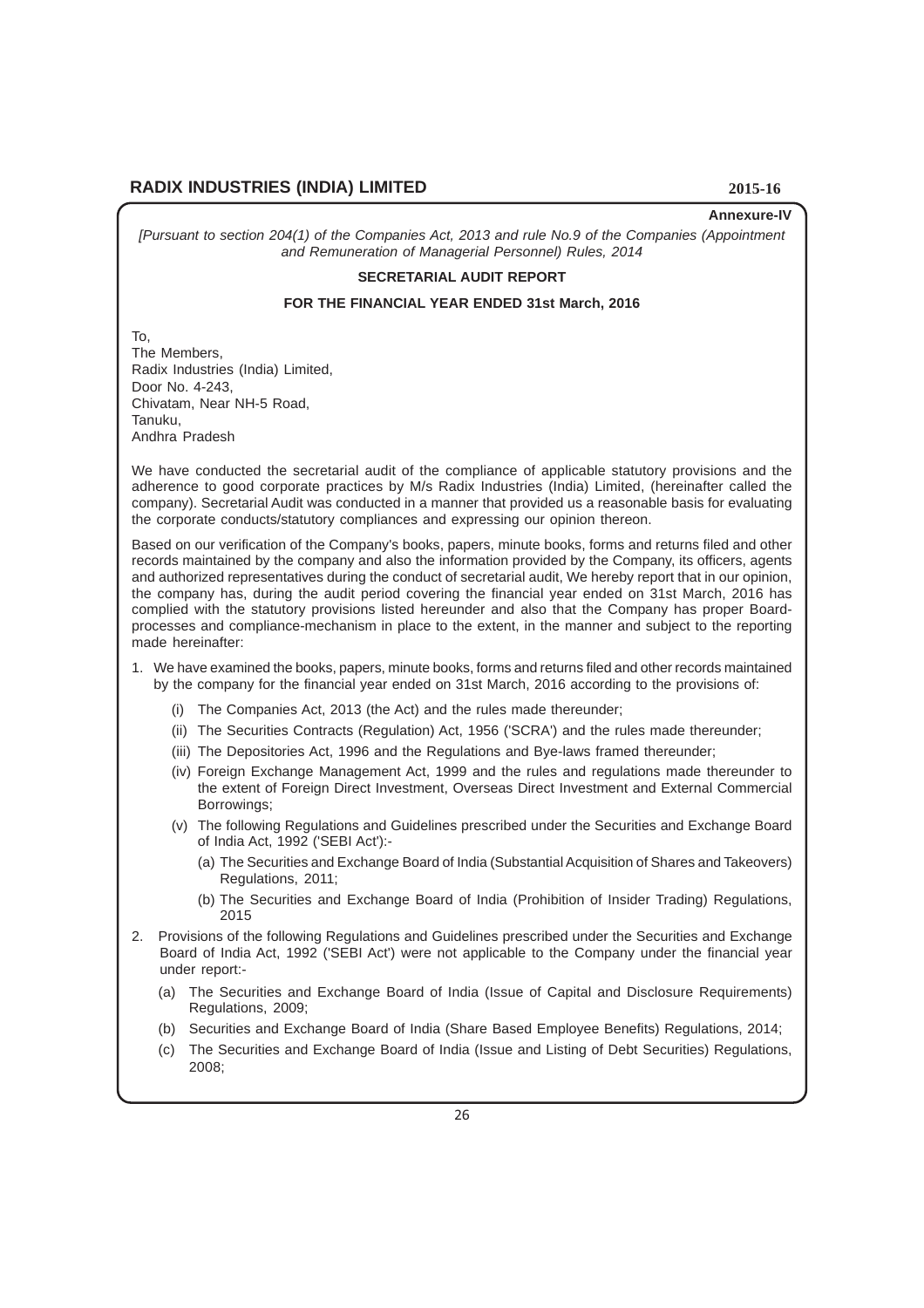- (d) The Securities and Exchange Board of India (Registrars to an Issue and Share Transfer Agents) Regulations, 1993 regarding the Companies Act and dealing with client;
- (e) The Securities and Exchange Board of India (Delisting of Equity Shares) Regulations, 2009; and
- (f) The Securities and Exchange Board of India (Buyback of Securities) Regulations, 1998;
- 3. Other industry specific major law that is applicable to the company

As per the information provided by the management there is no industry specific law applicable to the company.

- 4. We have also examined compliance with the applicable clauses of the following:
	- a) Securities Exchange Board of India (Listing Obligation and Disclosure Requirements), Regulation 2015 (Effective from 01.12.2015) and the Listing Agreement entere into by Company with BSE Limited (Since repealed)
	- b) Secretarial Standards SS -1 and SS-2 issued by the Institute of Company Secretaries of India

During the period under review the Company has complied with the provisions of the Act, Rules, Regulations, Guidelines, Standards, etc. mentioned above.

#### **We further report that**

The Board of Directors of the Company is duly constituted with proper balance of Executive Directors, Non-Executive Directors and Independent Directors. There is no change in the composition of the Board of Directors during the period under review.

Adequate notice is given to all directors to schedule the Board Meetings, agenda and detailed notes on agenda were sent at least seven days in advance, and a system exists for seeking and obtaining further information and clarifications on the agenda items before the meeting and for meaningful participation at the meeting.

Majority decision is carried through while the dissenting members' views are captured and recorded as part of the minutes.

**We further report that** there are adequate systems and processes in the company commensurate with the size and operations of the company to monitor and ensure compliance with applicable laws, rules, regulations and guidelines.

We further report that during the year under report, the Company has not undertaken any event / action having a major bearing on the Company's affairs in pursuance of the above referred laws, rules, regulations, guidelines, standards, etc. referred to above viz.

*During our Audit is observed that the Company has appointed Company Secretary with effect from 11.02.2016, under Section 203 of Companies Act, 2013 and the SEBI (Listing Obligation and Disclosure Requirement) Regulations, 2015*

> **For P.S. Rao & Associates Company Secretaries**

**Place: Hyderabad Date: 13.08.2016 Sd/-**

**N Vanitha ACS No. 26859 C.P. No.:10573**

Note: This report is to be read with our letter of even date which is annexed as **'Annexure A'** and forms an integral part of this report.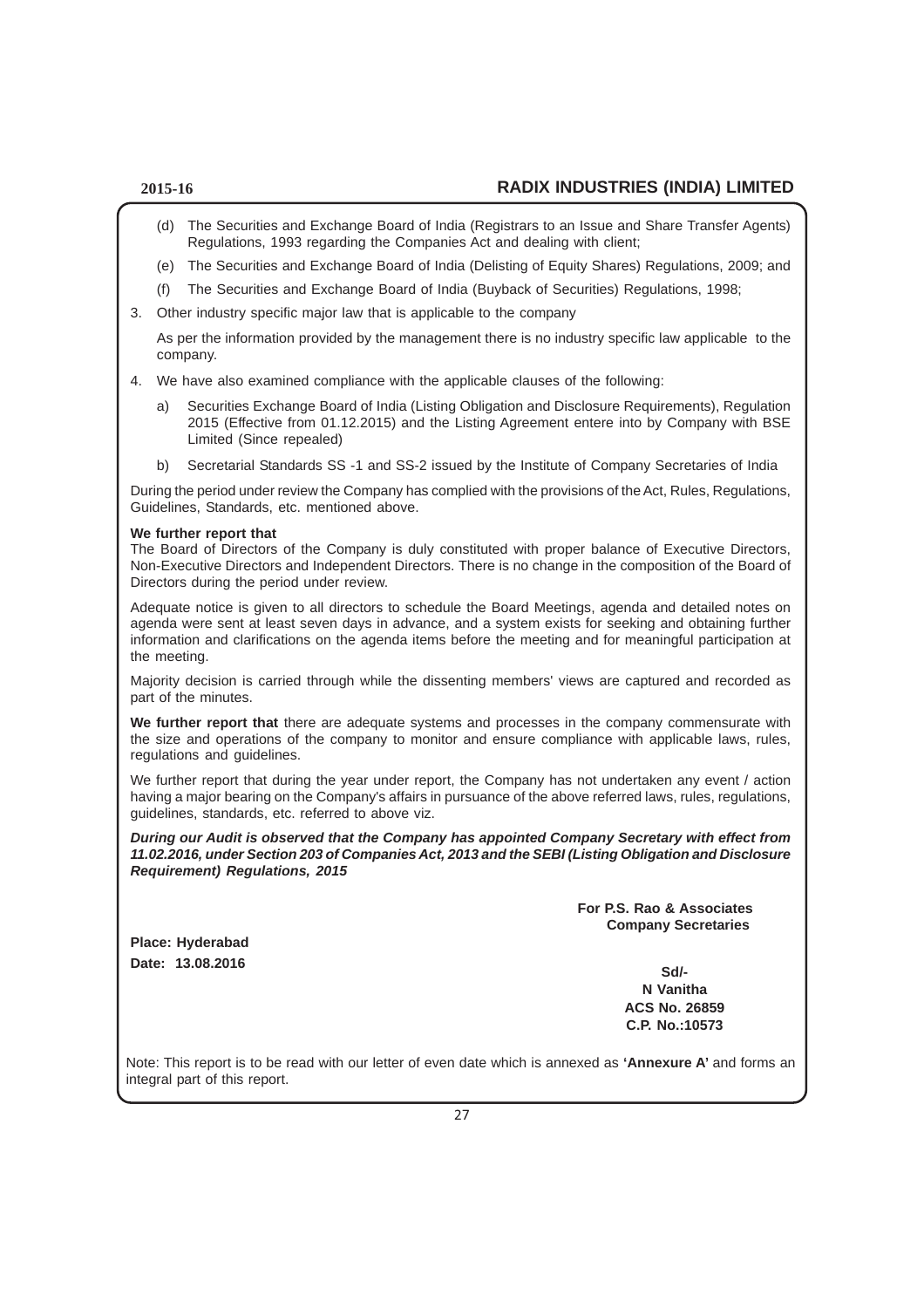# **'ANNEXURE A'**

To, The Members, Radix Industries (India) Limited Tanuku

Our report of even date is to be read along with this letter.

- 1. Maintenance of secretarial record is the responsibility of the management of the company. Our responsibility is to express an opinion on these secretarial records based on our audit.
- 2. We have followed the audit practices and processes as were appropriate to obtain reasonable assurance about the correctness of the contents of the Secretarial records. The verification was done on test basis to ensure that correct facts are reflected in secretarial records. We believe that the processes and practices, we followed provide a reasonable basis for our opinion.
- 3. We have not verified the correctness and appropriateness of financial records and Books of Accounts of the company.
- 4. Where ever required, we have obtained the Management representation about the compliance of laws, rules and regulations and happening of events etc.
- 5. The compliance of the provisions of Corporate and other applicable laws, rules, regulations, standards is the responsibility of management. Our examination was limited to the verification of procedures on test basis.
- 6. The Secretarial Audit report is neither an assurance as to the future viability of the company nor of the efficacy or effectiveness with which the management has conducted the affairs of the company.

**For P.S. Rao & Associates Company Secretaries**

**Place: Hyderabad Date: 13.08.2016**

**Sd/- N Vanitha ACS No. 26859 C.P. No.:10573**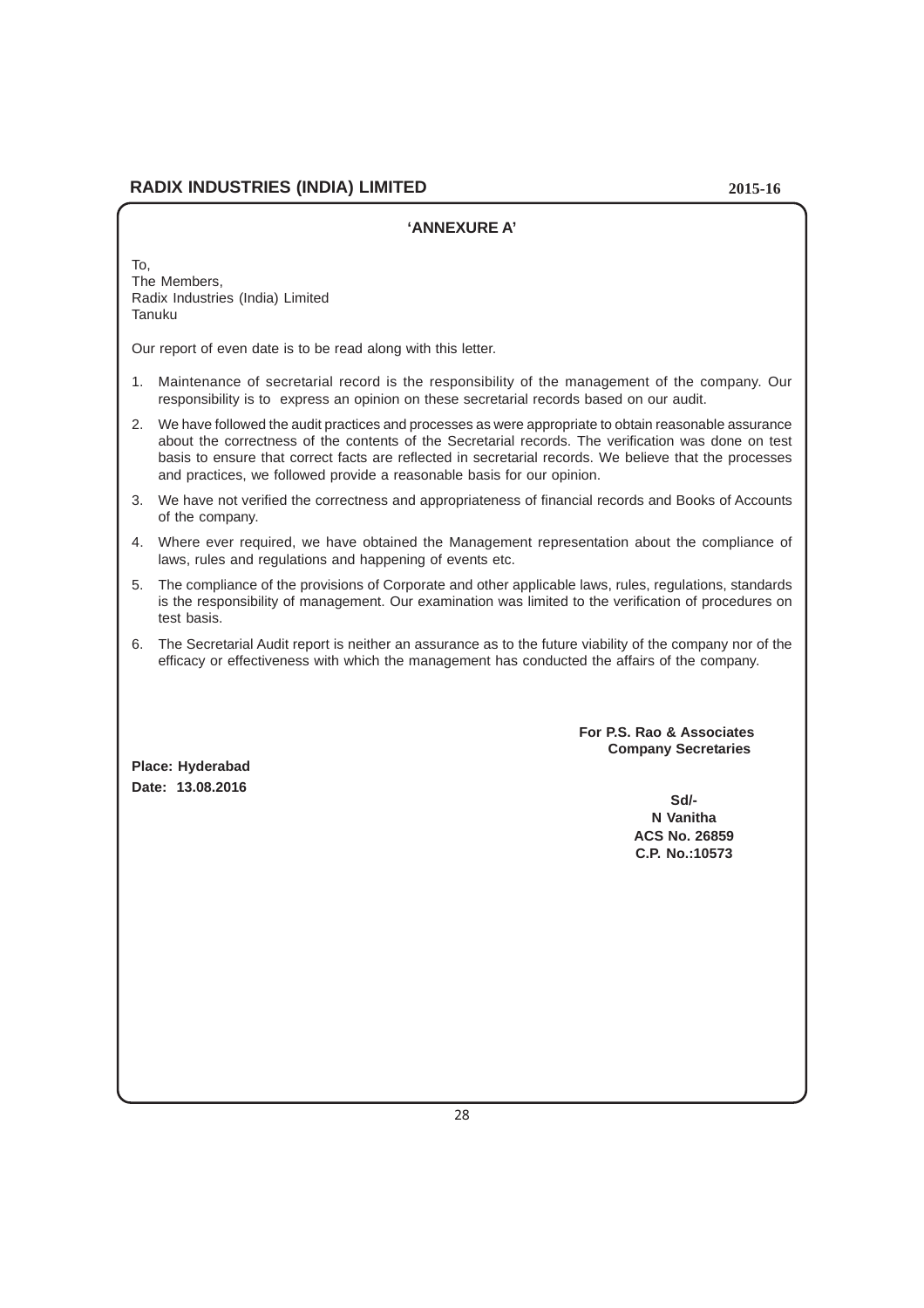#### **Annexure-V**

*Details pursuant to Section 197 of the Companies Act, 2013 read with Rule 5 of the Companies (Appointment and Remuneration of Managerial Personnel) Rules, 2014*

- **i) The percentage increase in remuneration of each Director, Chief Financial Officer and Company Secretary during the financial year 2015-16, ratio of the remuneration of each Director to the median remuneration of the employees of the company for the financial year 2015-16** NA
- ii**)** *The median remuneration of employees' of the Company during the financial year:* The median remuneration of employees' of the Company during the financial year was Rs- 45467.5 / p.a
- **iii) The percentage increase in the median remuneration of employees in the Financial year:** The percentage increase in the median remuneration of employees in the financial year ending March 31,2016 was 8.95%
- **iv) The number of permanent employees on the rolls of Company as at March 31, 2016:** There were 24 permanent employees on the rolls of Company as on 31st March, 2016
- **v) Average percentile increase already made in the salaries of employees other than the managerial personnel in the last financial year and its comparison with the percentile increase in the managerial remuneration and justification thereof and point out if there are any exceptional circumstances for increase in the managerial remuneration:**

There is no increase in the salary of employee and further no remuneration is paid to managerial personnel

|  |  | Details of Top Ten employees of the Company: |  |  |  |
|--|--|----------------------------------------------|--|--|--|
|--|--|----------------------------------------------|--|--|--|

| SI.<br>No.       | Name of<br>the<br>Employee | Designation                      | Remune-<br>ration<br>(Per<br>Annum) | Nature of<br>Employment<br>(whether<br>Contractor or<br>otherwise | Qualification<br>&<br>Experience | Date of<br>Commencement<br><sup>of</sup><br>Employment | Age | Last<br>Employment<br>of such<br>Employee                         | % of Equity<br>Shares held<br>of the<br>Employee | Whether<br>the employee<br>is relative of<br>any director /<br>Manager,<br>if yes name<br>such Director<br>and Manager |
|------------------|----------------------------|----------------------------------|-------------------------------------|-------------------------------------------------------------------|----------------------------------|--------------------------------------------------------|-----|-------------------------------------------------------------------|--------------------------------------------------|------------------------------------------------------------------------------------------------------------------------|
| 1.               | V.Singa<br>Raju            | Production<br>Executive          | 133200                              | Regular                                                           | Technical<br>& 9 years           | 01.07.2015                                             | 40  | Arqube<br>Industries Ltd.                                         | $\mathbf{0}$                                     | N <sub>0</sub>                                                                                                         |
| 2.               | P. Lenin<br>Babu           | <b>CS</b>                        | 36000                               | Regular                                                           | <b>ACS</b><br>& 6 years          | 11.02.2016                                             | 45  | Meenakshi<br>Energy &<br>Infrastructure<br>Holdings<br>Pvt. Ltd., | 0                                                | N <sub>0</sub>                                                                                                         |
| $\overline{3}$ . | K. Phani<br>Babu           | Tech<br>Executive                | 169200                              | Regular                                                           | Technical                        | 01.04.2015                                             | 22  |                                                                   | $\theta$                                         | N <sub>0</sub>                                                                                                         |
| $\overline{4}$ . | Balaji<br>Valluri          | <b>Accounts</b><br>Officer       | 103500                              | Regular                                                           | M.Com<br>& 8 years               | 01.07.2015                                             | 35  | Andhra Sugar<br>Ltd.                                              | $\theta$                                         | N <sub>0</sub>                                                                                                         |
| 5.               | V. Rama<br>Chandra<br>Raju | Asst.<br>Production<br>Executive | 94500                               | Regular                                                           | Technical<br>& 7 years           | 01.07.2015                                             | 35  | Arqube<br>Industries<br>Ltd.                                      | $\theta$                                         | N <sub>0</sub>                                                                                                         |
| 6.               | V. Pradeep<br>Raju         | Technical<br>Asst.               | 96000                               | Regular                                                           | Technical<br>& 5 years           | 01.04.2015                                             | 33  | Arqube<br>Industries Ltd.                                         | 0                                                | No                                                                                                                     |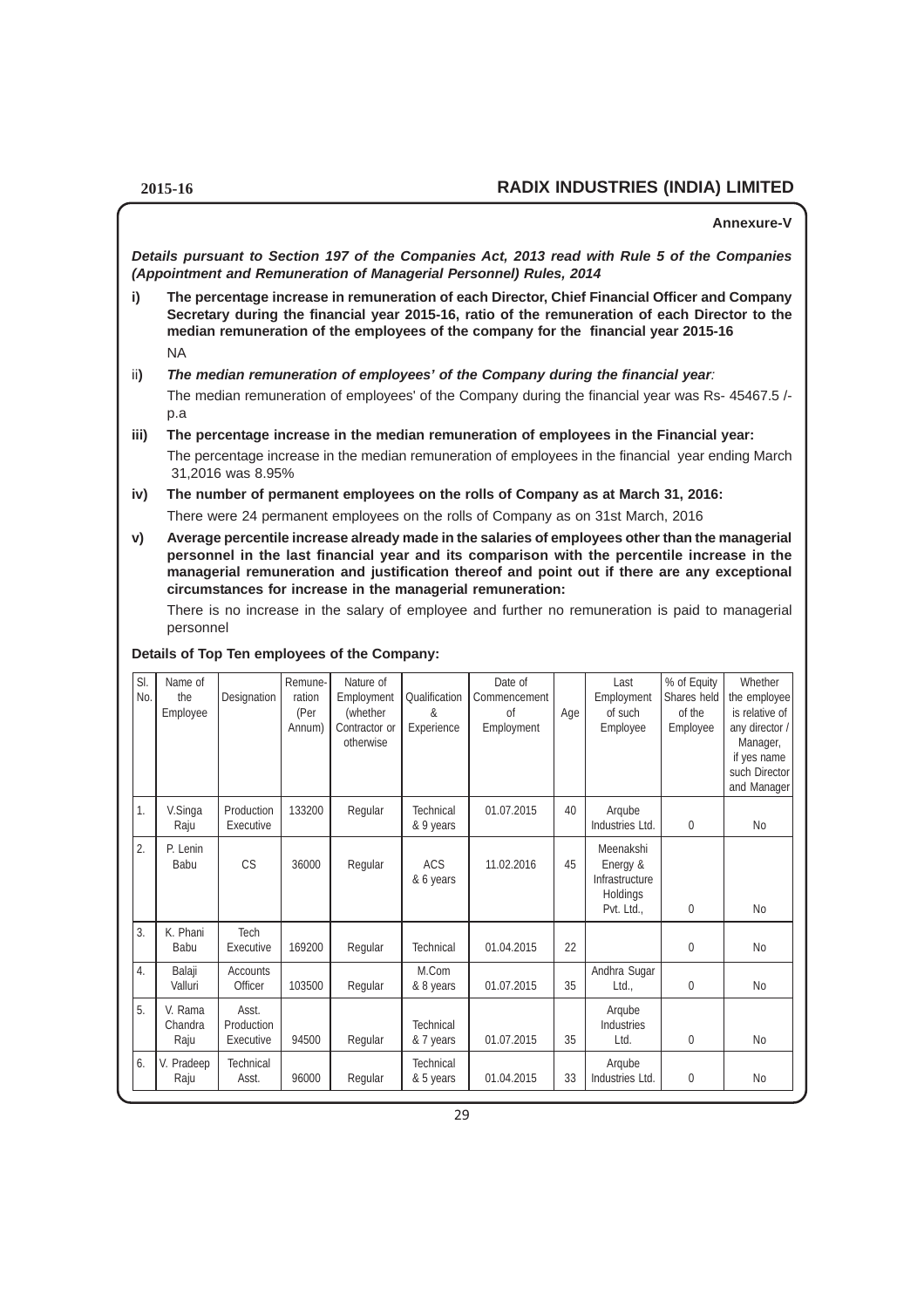**2015-16**

|    | B. Venkata<br>Seetha<br>Ramaraju | Production<br>Asst. | 84000 | Regular | Technical<br>& 3 years | 01.04.2015 | 32 | Argube<br>Industries Ltd. | N <sub>0</sub> |
|----|----------------------------------|---------------------|-------|---------|------------------------|------------|----|---------------------------|----------------|
| 8. | Nagar<br>Krishnam<br>Raju        | Office<br>Asst.     | 84000 | Regular | B.Com                  | 01.04.2015 | 22 | <b>NIL</b>                | N <sub>0</sub> |

The are no other employees drawing Rs 8.50 Lacs per month or Rs 102.00 Lacs per annum, whether employed throughout the year or part of the Financial year.

There are no employees in the service of the Company covered under Rule 5 (2) (iii) of the Companies (Appointment and Remuneration of Managerial Personnel) Rules, 2014

# **BY THE ORDER OF THE BOARD For Radix Industries (India) Limited**

**Sd/- G. Raghu Rama Raju Chairman & Managing Director (DIN: 00453895)**

**Place: Tanuku Date : 13.08.2016**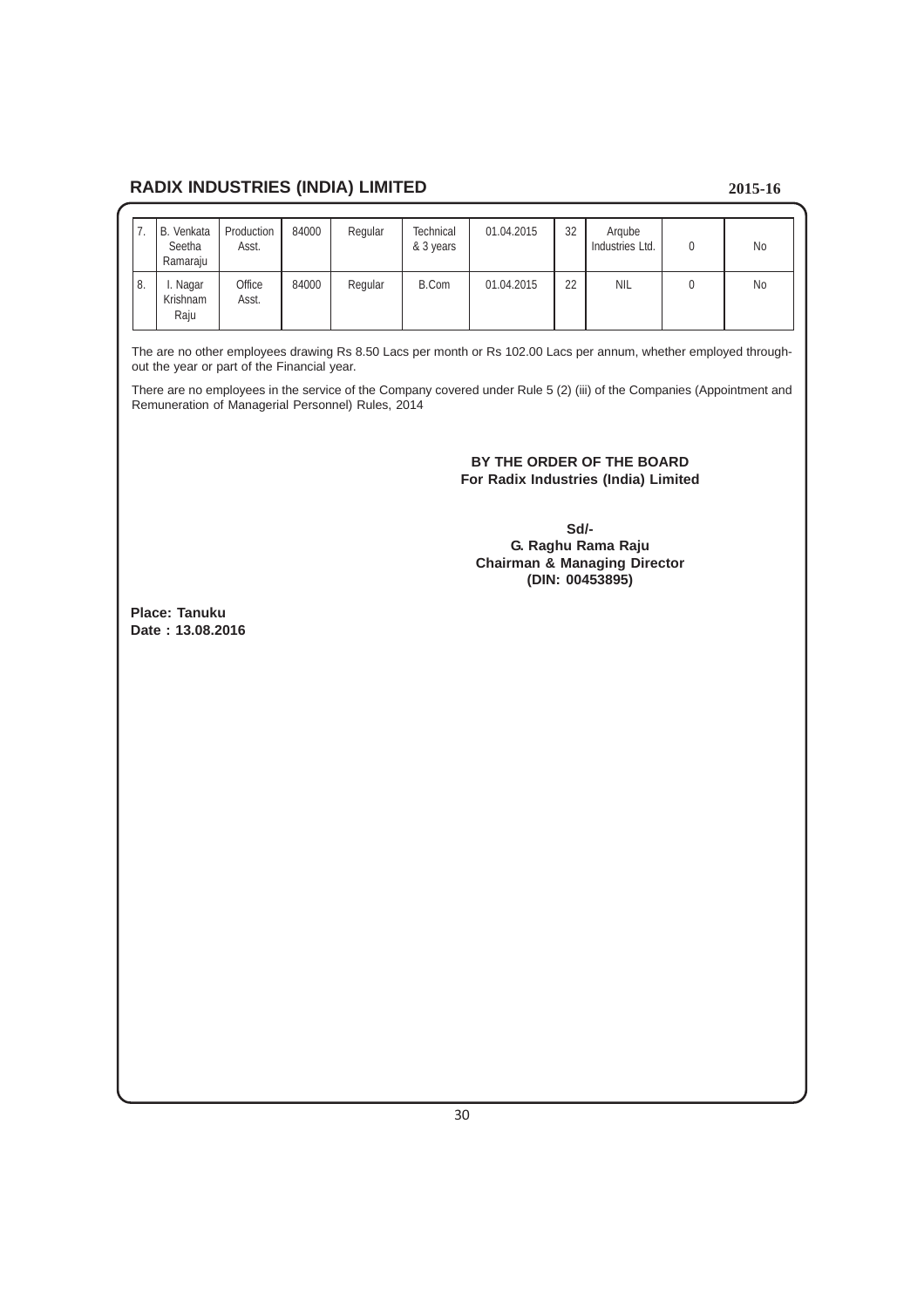# *POLICIES OF THE COMPANY*

# **1. Vigil Mechanism / Whistle Blower Policy**

The Whistle Blower (Vigil) mechanism provides a channel to the employees to report to the management concerns about unethical behavior, actual or suspected fraud or violation of the Codes of Conduct or policy and also provides for adequate safeguards against victimization of employees by giving them direct access to the Chairman of the Audit Committee in exceptional cases.

The Policy covers malpractices and events which have taken place / suspected to have taken place, misuse or abuse of authority, fraud or suspected fraud, violation of Company rules, manipulations, negligence causing danger to public health and safety, misappropriation of monies, and other matters or activity on account of which the interest of the Company is affected and formally reported by whistle blowers concerning its employees.

The Whistle Blower Policy is of the Company is also posted on the website of the Company.

# **2. Related Party Transaction Policy.**

Radix Industries (India) Limited (the Company) recognizes that Related Party Transactions can present potential or actual conflicts of interest and may raise questions about whether such transactions are consistent with the Company's and its stockholders' best interests.

Hence, keeping in view the frequency of transactions entered by the Company with the related parties, the Board has in accordance with the Companies Act, 2013 and Regulation 23 of the SEBI (Listing Obligations and Disclosure Requirements) Regulations, 2015, adopted a policy on related party transactions to ensure high level of transparency in all its business dealings, thereby promoting good corporate governance.

The Company has been entering into the transactions in the ordinary course of business and on arms length basis.

The Company also have a Code of Conduct for all employees, officers and directors of the Company, which emphasizes that all possible conflicts of interest should be avoided.

Therefore, it is found appropriate to adopt a policy regarding the review and approval of Related Party Transactions in order to set forth the procedures under which certain transactions must be reviewed, approved or ratified.

# **3. Nomination and Remuneration Policy**

# **1. Introduction**

RADIX Industries (India) Limited (RADIX), believes that an enlightened Board consciously creates a culture of leadership to provide a long-term vision and policy approach to improve the quality of governance. Towards this, RADIX ensures constitution of a Board of Directors with an appropriate composition, size, diversified expertise and experience and commitment to discharge their responsibilities and duties effectively. RADIX recognizes the importance of Independent Directors in achieving the effectiveness of the Board. RADIX aims to have an optimum combination of Executive, Non-Executive and Independent Directors.

RADIX also recognizes the importance of aligning the business objectives with specific and measureable individual objectives and targets. The Company has therefore formulated the remuneration policy for its Directors, Key Managerial Personnel and other employees keeping in view the following objectives:

a) Ensuring that the level and composition of remuneration is reasonable and sufficient to attract, retain and motivate, to run the Company successfully.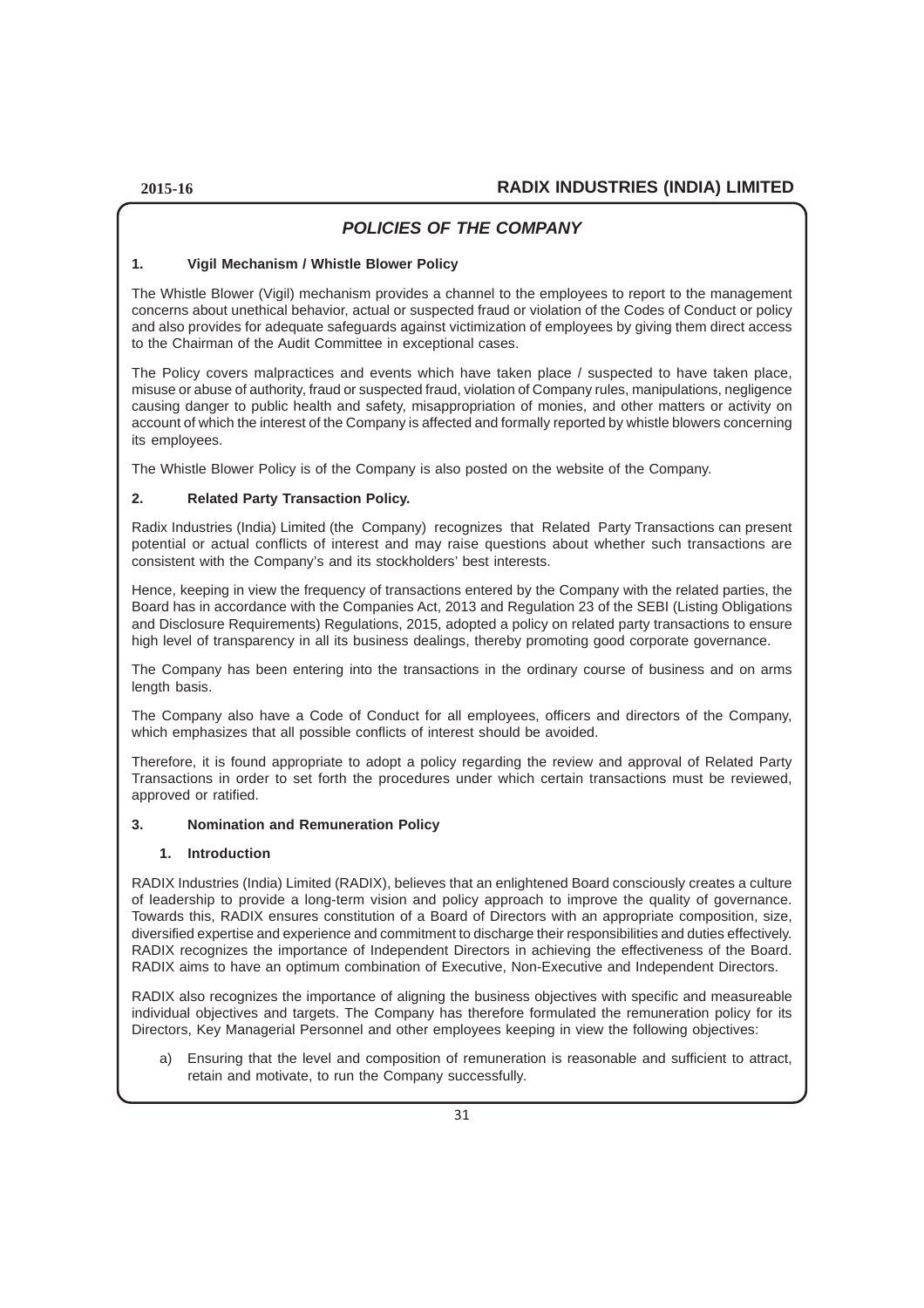- b) Ensuring that relationship of remuneration to performance is clear and meets the performance benchmarks.
- c) Ensuring that remuneration involves a balance between fixed and incentive pay reflecting short and long term performance objectives appropriate to the working of the Company and its goals.

# **2. Scope :**

This Policy sets out the guiding principles for the Nomination and Remuneration Committee for identifying persons who are qualified to become Directors and to determine the independence of Directors, in case of their appointment as independent directors of the Company and also for recommending to the Board the remuneration of the Directors, Key Managerial Personnel and other employees of the Company.

# **3. Terms and References:**

In this Policy, the following terms shall have the following meanings:

- 3.1 "Director" means a Director appointed to the Board of a Company.
- 3.2 "Nomination and Remuneration Committee" means the committee constituted by RADIX's Board in accordance with the provisions of Section 178 of the Companies Act, 2013 and regulation 19 of SEBI (listing obligations and discloser requrement) regulations, 2015.
- 3.3 Independent Director" means a Director referred to in sub-section (6) of Section 149 of the Companies Act, 2013 and regulation 16 (I) (b) of SEBI (listing obligations and discloser requrement) regulations, 2015.
- 3.4 "Key Managerial Personnel" means
	- (i) the Chief Executive Officer or the Managing Director or the Manager;
	- (ii) the Company Secretary;
	- (iii) the Whole-time Director;
	- (iv) the Chief Financial Officer; and
	- (v) such other officer as may be prescribed under the Companies Act, 2013

# **4. Selection of Directors and determining Directors' independence**

# **4.1 Qualifications and criteria**

- 4.1.1 The Nomination and Remuneration (NR) Committee, and the Board, shall review on an annual basis, appropriate skills, knowledge and experience required of the Board as a whole and its individual members. The objective is to have a Board with diverse background and experience that is relevant for the Company's global operations.
- 4.1.2 In evaluating the suitability of individual Board members, the NR Committee may take into account factors, such as:

General understanding of the Company's business dynamics, global business and social perspective; Educational and professional background Standing in the profession; Personal and professional ethics, integrity and values; Willingness to devote sufficient time and energy in carrying out their duties and responsibilities effectively.

4.1.3 The proposed appointee shall also fulfill the following requirements: Shall possess a Director Identification Number;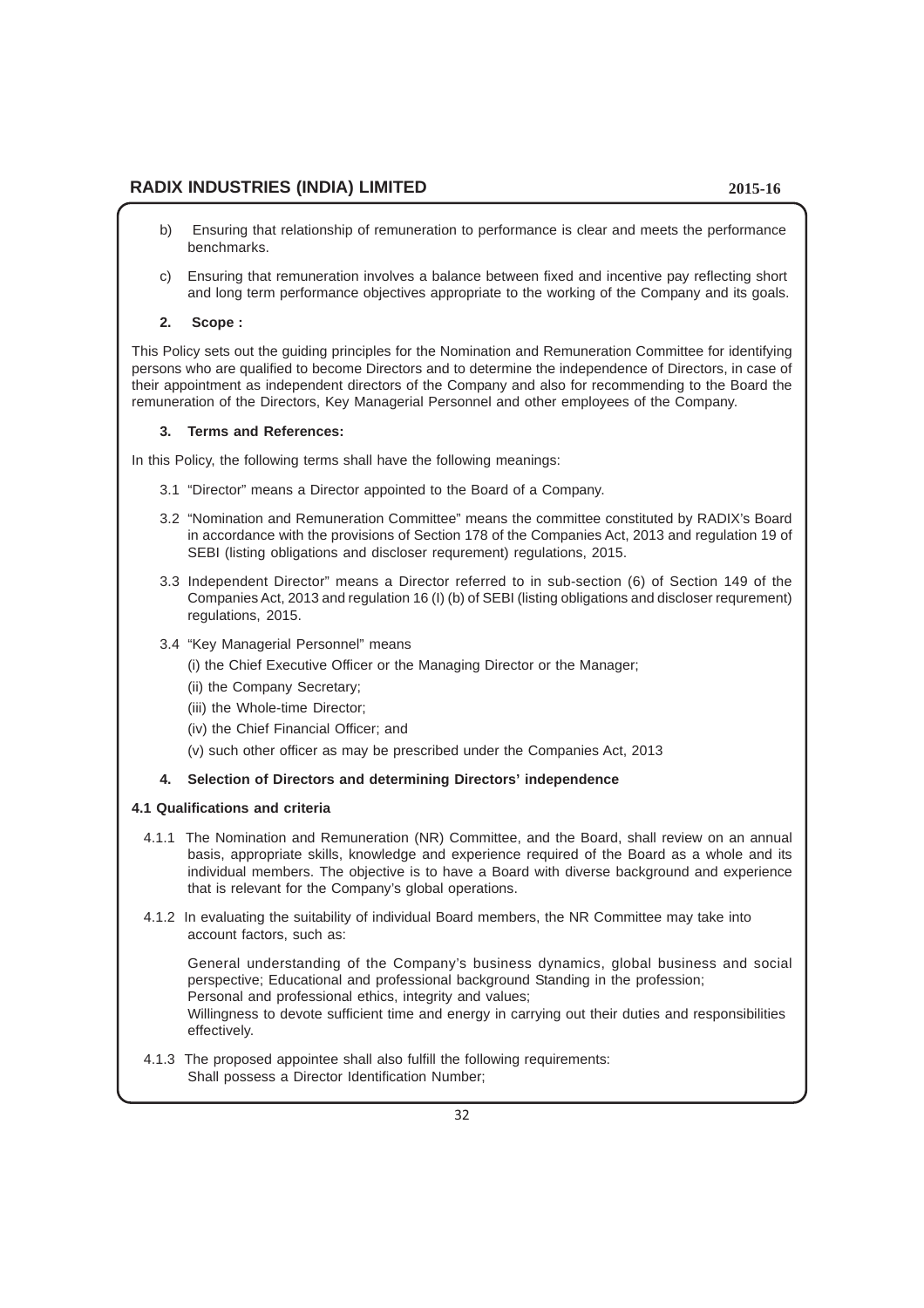Shall not be disqualified under the Companies Act, 2013;

Shall give his written consent to act as a Director;

Shall endeavour to attend all Board Meetings and wherever he is appointed as a Committee Member, the Committee Meetings;

Shall abide by the Code of Conduct established by the Company for Directors and Senior Management Personnel;

Shall disclose his concern or interest in any company or companies or bodies corporate, firms, or other association of individuals including his shareholding at the first meeting of the Board in every financial year and thereafter whenever there is a change in the disclosures already made; Such other requirements as may be prescribed, from time to time, under the Companies Act, 2013, Equity Listing Agreements and other relevant laws.

4.1.4 The NR Committee shall evaluate each individual with the objective of having a group that best enables the success of the Company's business.

# 4.2 **Criteria of Independence**

- 4.2.1 The NR Committee shall assess the independence of Directors at the time of appointment / reappointment and the Board shall assess the same annually. The Board shall re-assess determinations of independence when any new interests or relationships are disclosed by a Director.
- 4.2.2 The criteria of independence, as laid down in Companies Act, 2013 and Regulation 25 of the SEBI (Listing Obligations and Disclosure Requirements) Regulations, 2015,is as below:

An independent director in relation to a company, means a director other than a managing director or a whole-time director or a nominee director—

- a. who, in the opinion of the Board, is a person of integrity and possesses relevant expertise and experience;
- b. (i) who is or was not a promoter of the company or its holding, subsidiary or associate company;
	- (ii) who is not related to promoters or directors in the company, its holding, subsidiary or associate company;
- c. who has or had no pecuniary relationship with the company, its holding, subsidiary or associate company, or their promoters, or directors, during the two immediately preceding financial years or during the current financial year;
- d. none of whose relatives has or had pecuniary relationship or transaction with the company, its holding, subsidiary or associate company, or their promoters, or directors, amounting to two per cent or more of its gross turnover or total income or fifty lakh rupees or such higher amount as may be prescribed, whichever is lower, during the two immediately preceding financial years or during the current financial year;
- e. who, neither himself nor any of his relatives—
	- (i) holds or has held the position of a key managerial personnel or is or has been employee of the company or its holding, subsidiary or associate company in any of the three financial years immediately preceding the financial year in which he is proposed to be appointed;
	- (ii) is or has been an employee or proprietor or a partner, in any of the three financial years immediately preceding the financial year in which he is proposed to be appointed, of—
		- (A) a firm of auditors or company secretaries in practice or cost auditors of the company or its holding, subsidiary or associate company;

or

33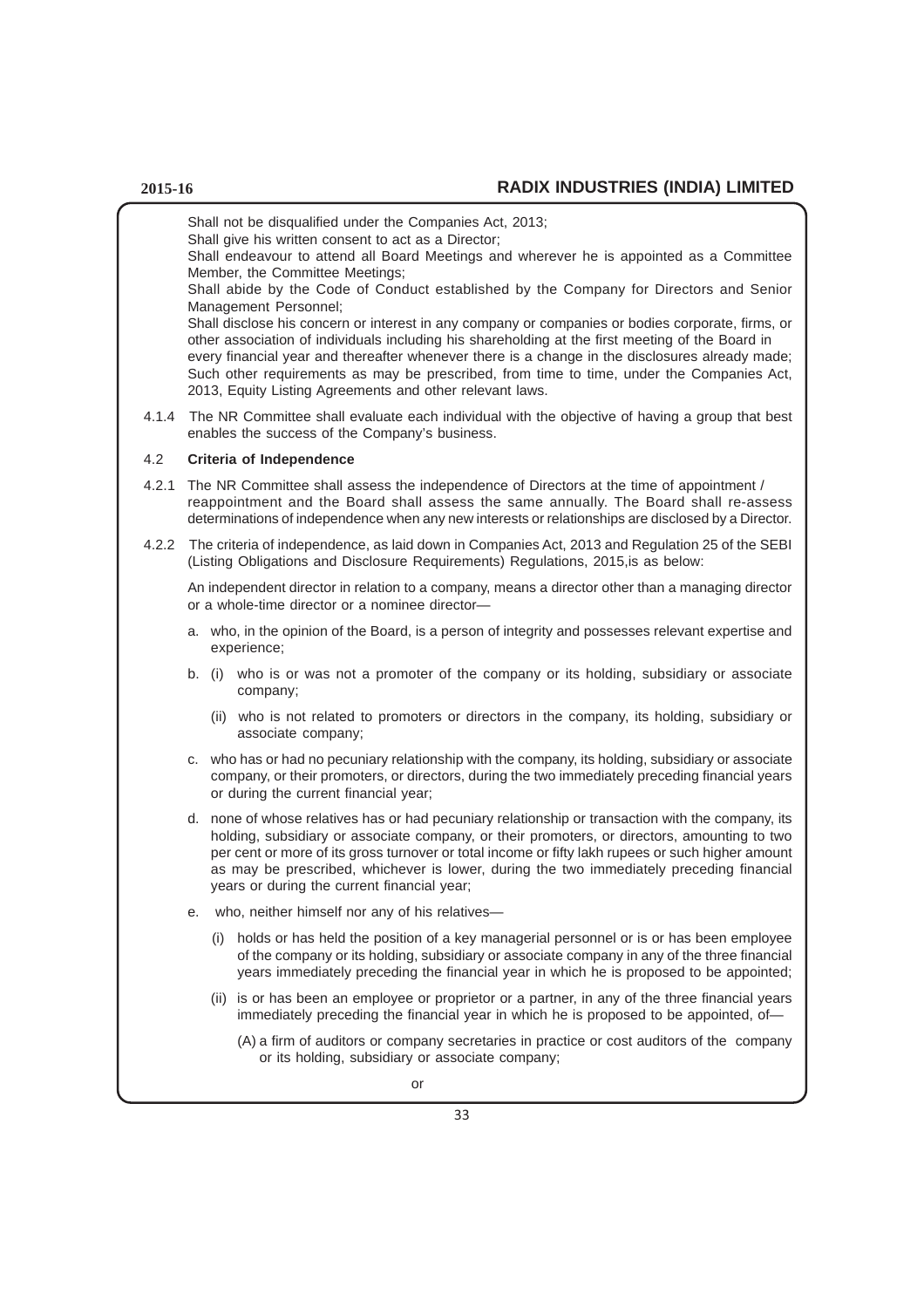- (B) any legal or a consulting firm that has or had any transaction with the company, its holding, subsidiary or associate company amounting to ten per cent or more of the gross turnover of such firm;
- (iii) holds together with his relatives two per cent or more of the total voting power of the company; or
- (iv) is a Chief Executive or director, by whatever name called, of any non profit organisation that receives twenty-five per cent or more of its receipts from the company, any of its promoters, directors or its holding, subsidiary or associate company or that holds two per cent or more of the total voting power of the company; or
- (v) is a material supplier, service provider or customer or a lessor or lessee of the company.
- f. shall possess appropriate skills, experience and knowledge in one or more fields of finance, law, management, sales, marketing, administration, research, corporate governance, technical operations, corporate social responsibility or other disciplines related to the Company's business.
- g. shall possess such other qualifications as may be prescribed, from time to time, under the Companies Act, 2013.
- h. who is not less than 21 years of age.
- 4.2.3 The Independent Directors shall abide by the "Code for Independent Directors" as specified in Schedule IV to the Companies Act, 2013.

#### **4.3 Other directorships / committee memberships**

- 4.3.1 The Board members are expected to have adequate time and expertise and experience to contribute to effective Board performance. Accordingly, members should voluntarily limit their directorships in other listed public limited companies in such a way that it does not interfere with their role as directors of the Company. The NR Committee shall take into account the nature of, and the time involved in a Director's service on other Boards, in evaluating the suitability of the individual Director and making its recommendations to the Board.
- 4.3.2 A Director shall not serve as Director in more than 20 companies of which not more than 10 shall be Public Limited Companies.
- 4.3.3 A Director shall not serve as an Independent Director in more than 7 Listed Companies and not more than 3 Listed Companies in case he is serving as a Whole-time Director in any Listed Company.
- 4.3.4 A Director shall not be a member in more than 10 Committees or act as Chairman of more than 5 Committees across all companies in which he holds directorships. For the purpose of considering the limit of the Committees, Audit Committee and Stakeholders' Relationship Committee of all Public Limited Companies, whether listed or not, shall be included and all other companies including Private Limited Companies, Foreign Companies and Companies under Section 8 of the Companies Act, 2013 shall be excluded.

#### **5. Remuneration to Executive Directors, Key Managerial Personnel, Non-Executive Directors and other employees**

- 5.1.1 The Board, on the recommendation of the Nomination and Remuneration (NR) Committee, shall review and approve the remuneration payable to the Executive Directors of the Company within the overall limits approved by the shareholders.
- 5.1.2 The Board, on the recommendation of the NR Committee, shall also review and approve the remuneration payable to the Key Managerial Personnel of the Company.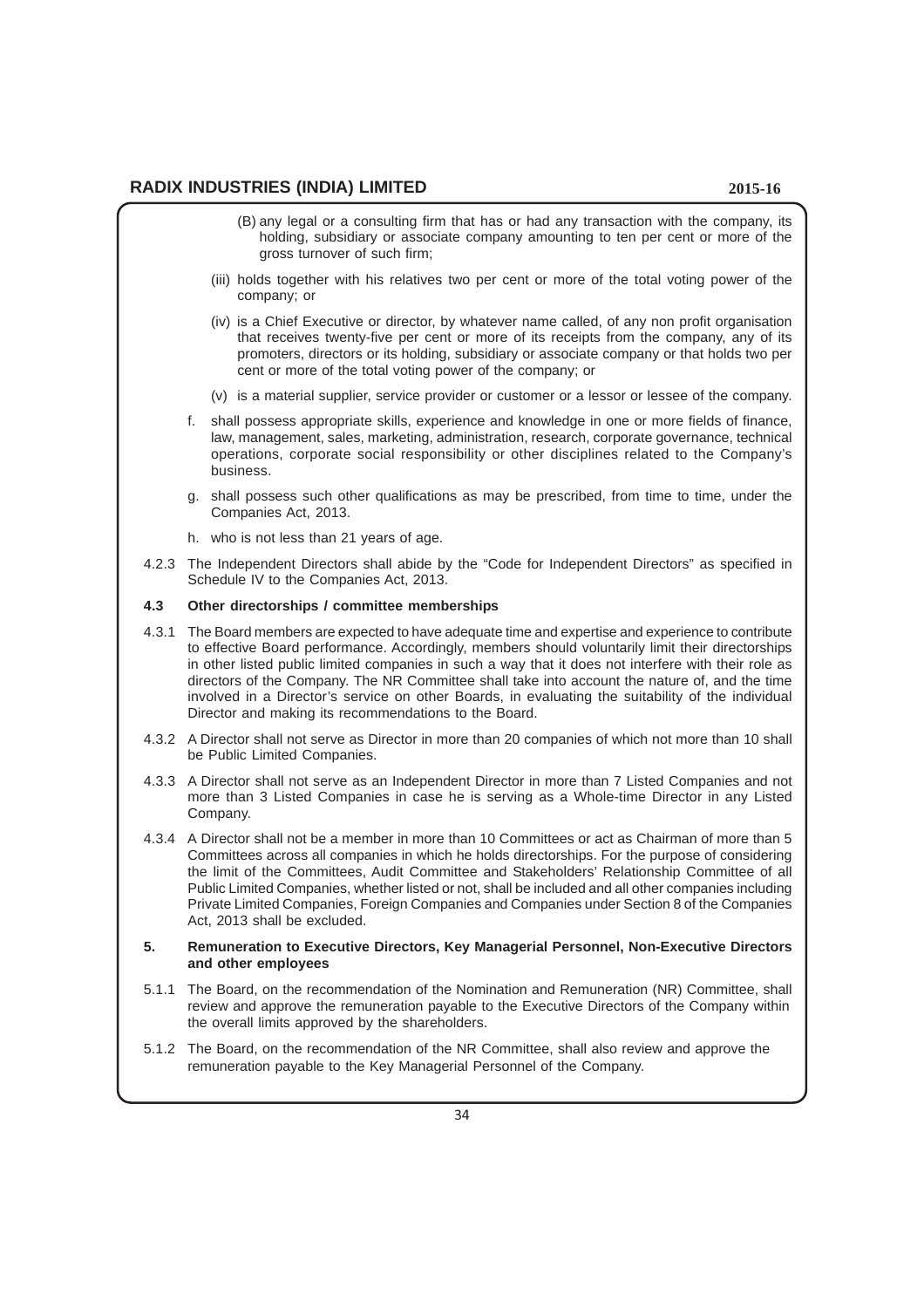- 5.1.3 The remuneration structure to the Executive Directors and Key Managerial Personnel shall include the following components:
	- (i) Basic Pay
	- (ii) Perquisites and Allowances
	- (iii) Commission (Applicable in case of Executive Directors)
	- (iv) Retiral benefits
	- (v) Annual Performance Bonus
- 5.1.4 The Annual Plan and Objectives for Executive Directors and Senior Executives shall be reviewed by the NR Committee and Annual Performance Bonus will be approved by the Committee based on the achievements against the Annual Plan and Objectives.
- 5.2 Remuneration to Non-Executive Directors
- 5.2.1 The Board, on the recommendation of the NR Committee, shall review and approve the remuneration payable to the Non- Executive Directors of the Company within the overall limits approved by the shareholders.
- 5.2.2 Non-Executive Directors shall be entitled to sitting fees for attending the meetings of the Board and the Committees thereof. The Non- Executive Directors shall also be entitled to profit related commission in addition to the sitting fees.
- 5.3 Remuneration to other employees
- 5.3.1 Employees shall be assigned grades according to their qualifications and work experience, competencies as well as their roles and responsibilities in the organization.Individual remuneration shall be determined within the appropriate grade and shall be based on various factors such as job profile, skill sets, seniority, experience and prevailing remuneration levels for equivalent jobs.

#### **5. Meeting of Independent Directors**

During the year under review, the Independent Directors met on 11<sup>th</sup> February, 2016 inter alia, to discuss:

- Evaluation of the performance of Non-Independent Directors and the Board of Directors as a whole;
- Evaluation of the performance of the Chairman of the Company, taking into account the views of the Executive and Non-Executive Directors.
- Evaluation of the quality, content and timelines of flow of information between the Management and the Board that is necessary for the Board to effectively and reasonably perform its duties.

All the Independent Directors were present at the Meeting.

It is the general practice of the Company to notify the changes in all the applicable laws from time to time in every Board Meeting conducted.

### **6. Familiarization Programme**

It is the general practice of the Company to notify the changes in all the applicable laws from time to time in every Board Meeting conducted and inform the Board members about the provisions and rules as applicable to the company from time to time.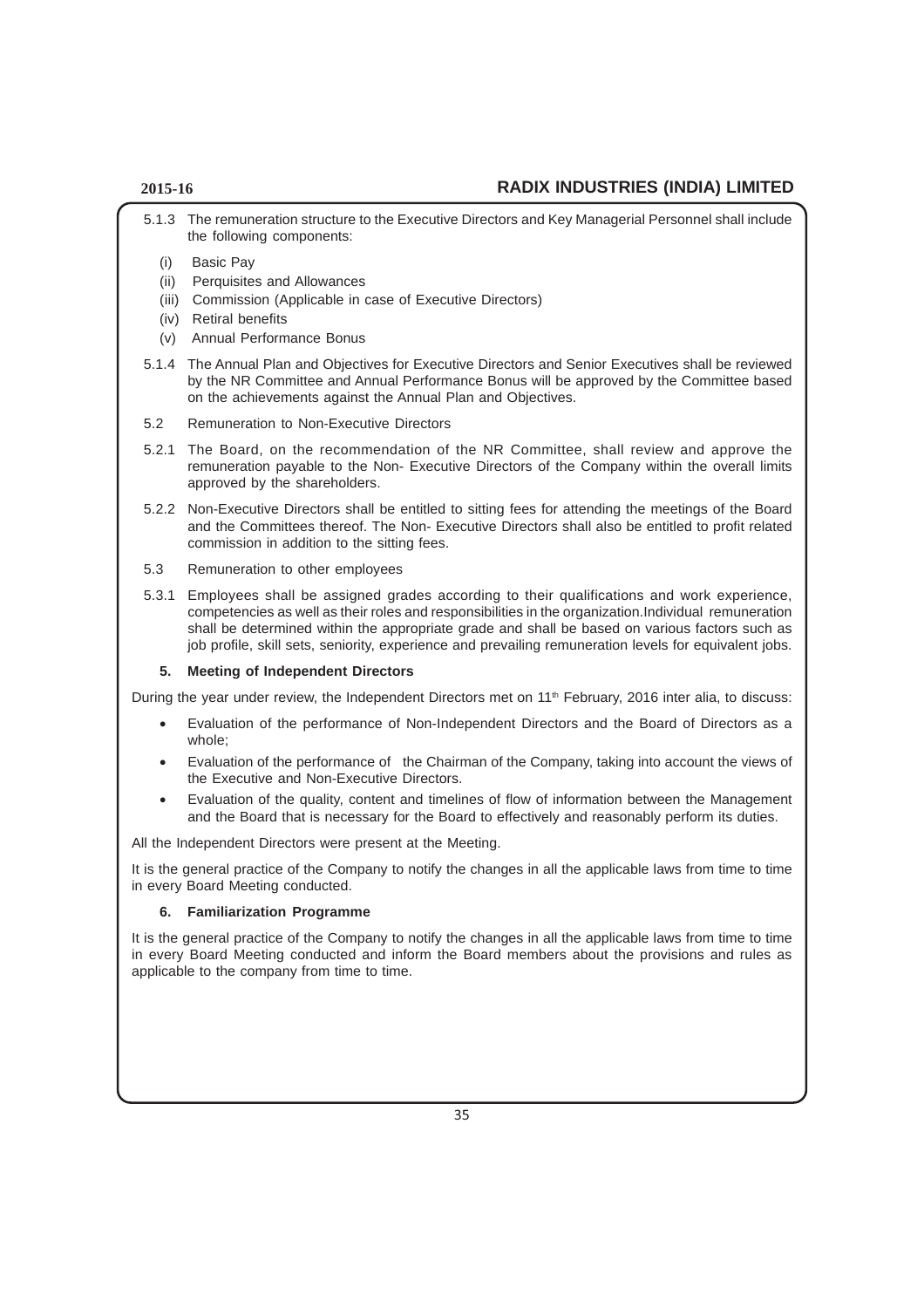#### **Annexure-VI**

#### **MANAGEMENT DISCUSSION & ANALYSIS**

# *OVERVIEW:*

The financial statements have been prepared in compliance with the requirements of the Companies Act, 2013, guidelines issued by the Securities and Exchange Board of India (SEBI) and other statutory requirements. Our Management accepts responsibility for the integrity and objectivity of these financial statements, as well as for various estimates and judgments used therein. The estimates and judgments relating to the financial statements have been made on a prudent and reasonable basis, so that the financial statements reflect in a true and fair manner the form and substance of transactions and reasonably present our state of affairs, profits and cash flows for the year.

# *INDUSTRY STRUCTURE AND DEVELOPMENT:*

#### **ECONOMIC OVERVIEW**

According to the Economic Survey 2015-16, the Indian economy will continue to grow more than 7 per cent in 2016-17. Indian economy is expected to grow at 7-7.75 per cent during FY 2016-17, despite the uncertainties in the global market. The Economic Survey 2015-16 had forecasted that the Indian economy will growing by more than seven per cent for the third successive year 2016-17 and can start growing at eight per cent or more in next two years.

 Economic growth is projected to remain strong, hovering around 7.5%. Private consumption will be boosted by expected large increases in public wages and declining inflation. Investment will pick up gradually as excess capacity fades, deleveraging continues for corporations and banks, and infrastructure projects mature.

Inflation is above the long-term target and public debt is high, leaving little room for accommodative policies. However, some monetary impulse is to come as recent cuts in policy rates are passed on to consumers and investors. The renewed commitment for fiscal consolidation is welcome but the quality of public finances should be improved by increasing tax revenue and tilting the spending mix towards physical and social infrastructure. Creating more and better quality jobs is the key to inclusive growth and requires modernising labour laws and making further progress in the ease of doing business.

Improving productivity is essential for India's GDP per capita to catch up with higher-income countries. In the agriculture sector, which still absorbs about half of total employment, this would require farm consolidation and mechanisation as well as better storage and transport infrastructure. In the manufacturing sector, labour and product market regulations should be reformed to enable firms to expand to an efficient size. Providing better access to quality health and education systems is also key, both to raise productivity and to ensure its fruits are spread more equitably.

# **INDUSTRY OVERVIEW**

The hair business have a very good scope in international market and especially Indian hair is the most chosen quality product being seen as the fastest growing export from the Southern Indian state of Andhra Pradesh. This bizarre export of human hair to the US, China, Europe and the Middle East is fast booming into a 1,500 crore (\$241.857 million) industry.

The hair trade is swiftly turning into a growing industry and with famous Hindu Temples in South coming out with e-auction global tenders, the international buyers will enter Indian Markets.

As per estimates, a ton of human hair approximately costs 50 lakh in the international market. The demand is high for virgin remy hair (quality hair) in European countries, such as Switzerland, Italy and France, while the non-remy is sent to China.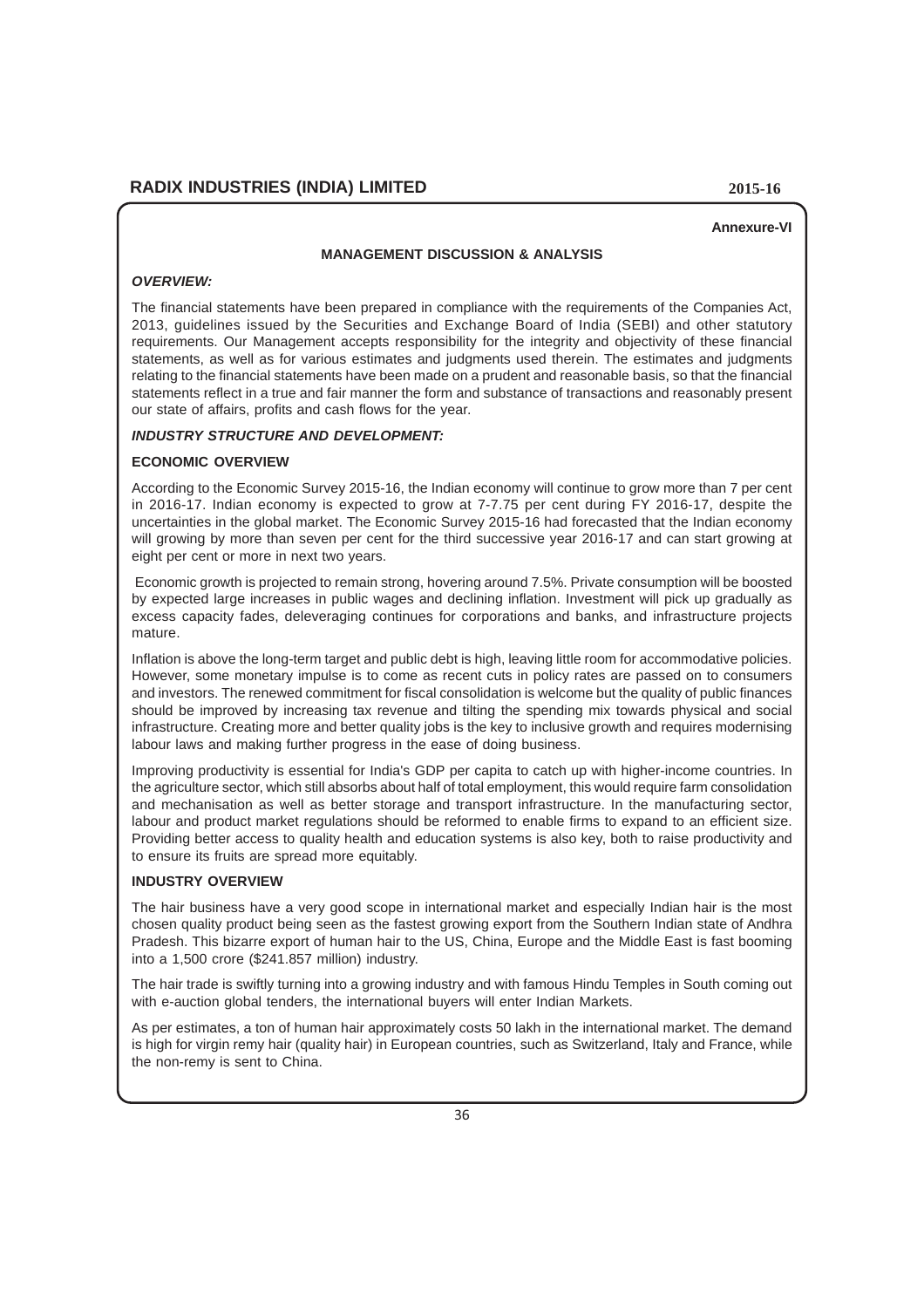#### *FUTURE OUTLOOK:*

After going through a long process of restructuring, the stage is all set for the company to takeoff. During the year the Company has made a humble beginning and other Infrastructure and finances are in place. The management is actively scouting for new orders and markets. In the coming years, the management will strive to identify and produce distinct varieties of hair wigs to cater to the needs of European markets and other overseas markets.

# **OPPORTUNITIES & THREATS**

**Strength:** Huge demand of Hair wigs produced in India in foreign countries, providing high export potential.

**Weakness:** To get the Hairs for the manufacturing of wigs whenever required is not possible. So it needs to be purchased in bulk quantity whenever it is available, requiring heavy capital investments in stocks.

**Opportunities:** Asian hair grows the fastest and has the greatest elasticity, making it the most preferred wigs around the world. There is huge demand for human hair and Articles of human hair in China, Brazil, Spain, Korea, U.K, Hong Kong, Indonesia, Italy, Austria, Germany etc.

**Threats:** Earlier the industry experienced serious threat from synthetic hair. However, the synthetic hair had not found favor with the consumers, as it is said to have caused allergic problems and cancer. Other perceived threats are Un Organized Sector, largely dependent on overseas market and normal market competition.

**SEGMENT WISE /PRODUCT WISE PERFORMANCE :** Company do not have multiple segtment and products

**HAIR WIGS:** Your Company has made a revenue of Rs.3013.40 Lacs in the current financial year as compared to 5601.48 Lacs for the previous financial year. Your Company has posted net profit after tax of Rs.203.38 Lacs in the current year as compared to Rs.478.79 Lacs in the previous financial year.

**RISK & CONCERNS :** Earlier the industry experienced serious threat from synthetic hair. However, the synthetic hair had not found favor with the consumers, as it is said to have caused allergic problems and cancer. Other perceived threats are Un Organized Sector, largely dependent on overseas market and normal market competition.

#### **INTERNAL CONTROL SYSTEM AND ITS ADEQUACY**

The philosophy we have with regard to internal control systems and their adequacy has been formulation of effective systems and their strict implementation to ensure that assets and interests of the Company are safeguarded; checks and balances are in place to determine the accuracy and reliability of accounting data. The Company has a well defined organization structure with clear functional authority, limits for approval of all transactions. The Company has a strong reporting system, which evaluates and forewarns the management on issues related to compliance. Company updates its internal control system from time to time, enabling it to monitor employee adherence to internal procedures and external regulatory guidelines.

#### **FINANCIAL PERFORMANCE WITH RESPECT TO OPERARTIONAL PERFORMACE:**

| highlights of overall performance are as follows |         | (KS IN La |
|--------------------------------------------------|---------|-----------|
| <b>Particulars</b>                               | 2015-16 | 2014-15   |
| Total Income                                     | 3013.40 | 5601.48   |
| <b>Total Expenses</b>                            | 2621.96 | 4790.77   |
| <b>Profit Before Taxation</b>                    | 308.38  | 737.36    |
| Profit after Tax                                 | 203.38  | 489.80    |
| Earnings per Equity share - Basic & Diluted      | 2.03    | 4.90      |
|                                                  |         |           |

The highlights of overall performance are as follows (Rs in Lacs)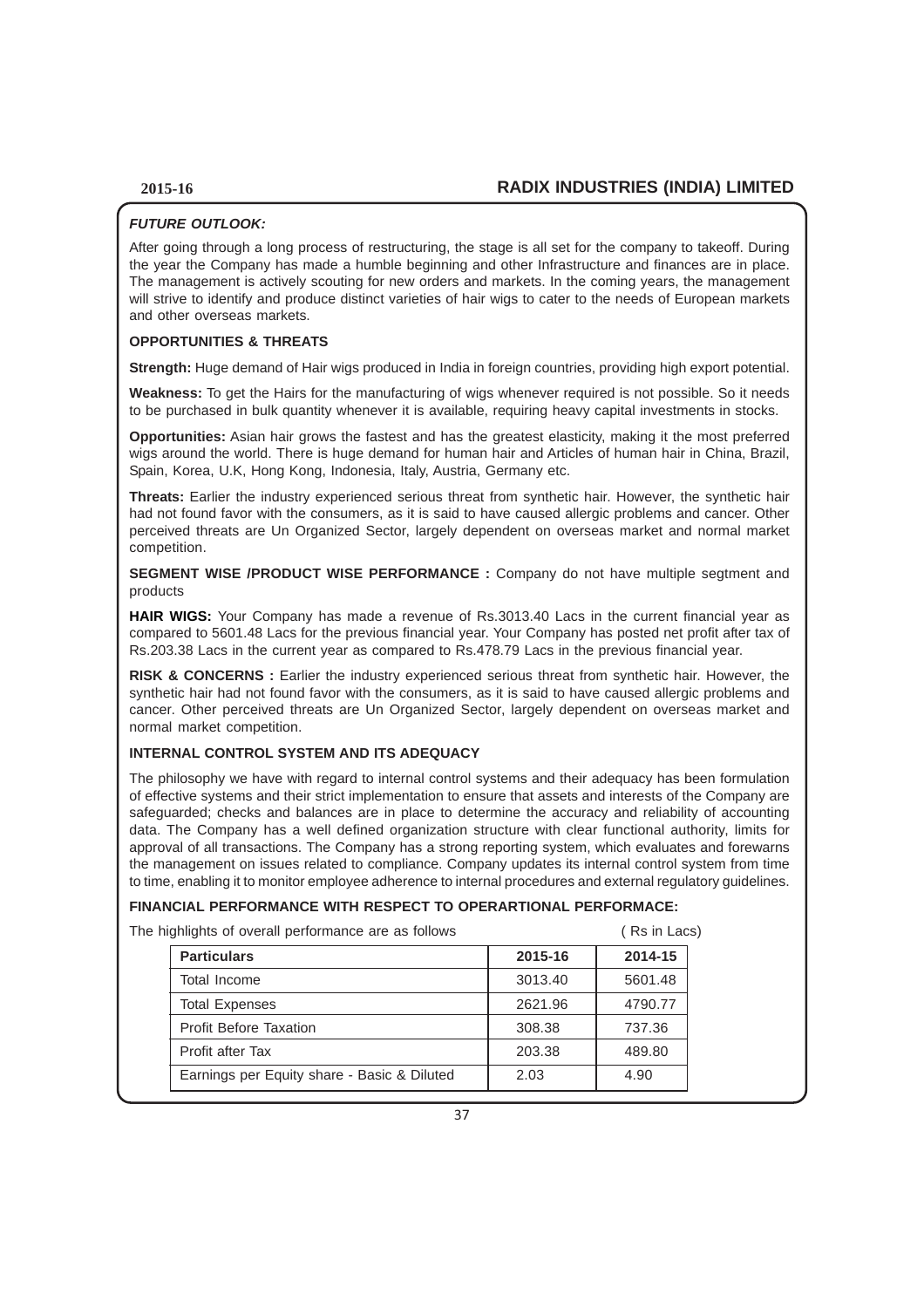#### **PERSONNEL:**

Human wealth is the ultimate wealth in for any industry. The Company recognizes this fact and understands that employees are one of the most important sources for sustained growth of any business. Quality personnel delivering their optimum potential for the organization is the key differentiator. The Company maintained good relations with its employees and there was no unrest in the Company at any point of time.

Industrial relations in the organization continued to be cordial and progressive.

# **MATERIAL DEVELOPMENTS IN HUMAN RESOURCES/ INDUSTRIAL RELATIONS FRONT INCLUDING NUMBER OF PEOPLE EMPLOYED:**

There were no material developments in the human resources of the Company and in the number of people employed in the Company

#### **HEALTH AND SAFETY:**

The Company places considerable emphasis on health and safety throughout its operation and displays commitment to ensure the high standards being maintained in compliance with applicable laws and regulations.

# **FORWARD LOOKING / CAUTIONARY STATEMENT:**

Certain statements in the Management Discussion & Analysis Report detailing the Company's objectives, projections, estimates, expectations or predictions may be forward looking statements within the meaning of applicable securities laws and regulations. These statements being based on certain assumptions and expectation of future event, actual results could differ materially from those expressed or implied. Important factors that could make a difference to the Company's operations include economic conditions affecting domestic demand supply conditions, finish goods prices, changes in Government Regulations and Tax regime etc. The Company assumes no responsibility to publically amend, modify or revise any forward looking statements on the basis of subsequent developments, information or events.

#### **BY THE ORDER OF THE BOARD For Radix Industries (India) Limited**

**Sd/- G. Raghu Rama Raju Chairman & Managing Director (DIN: 00453895)**

**Place: Tanuku Date : 13.08.2016**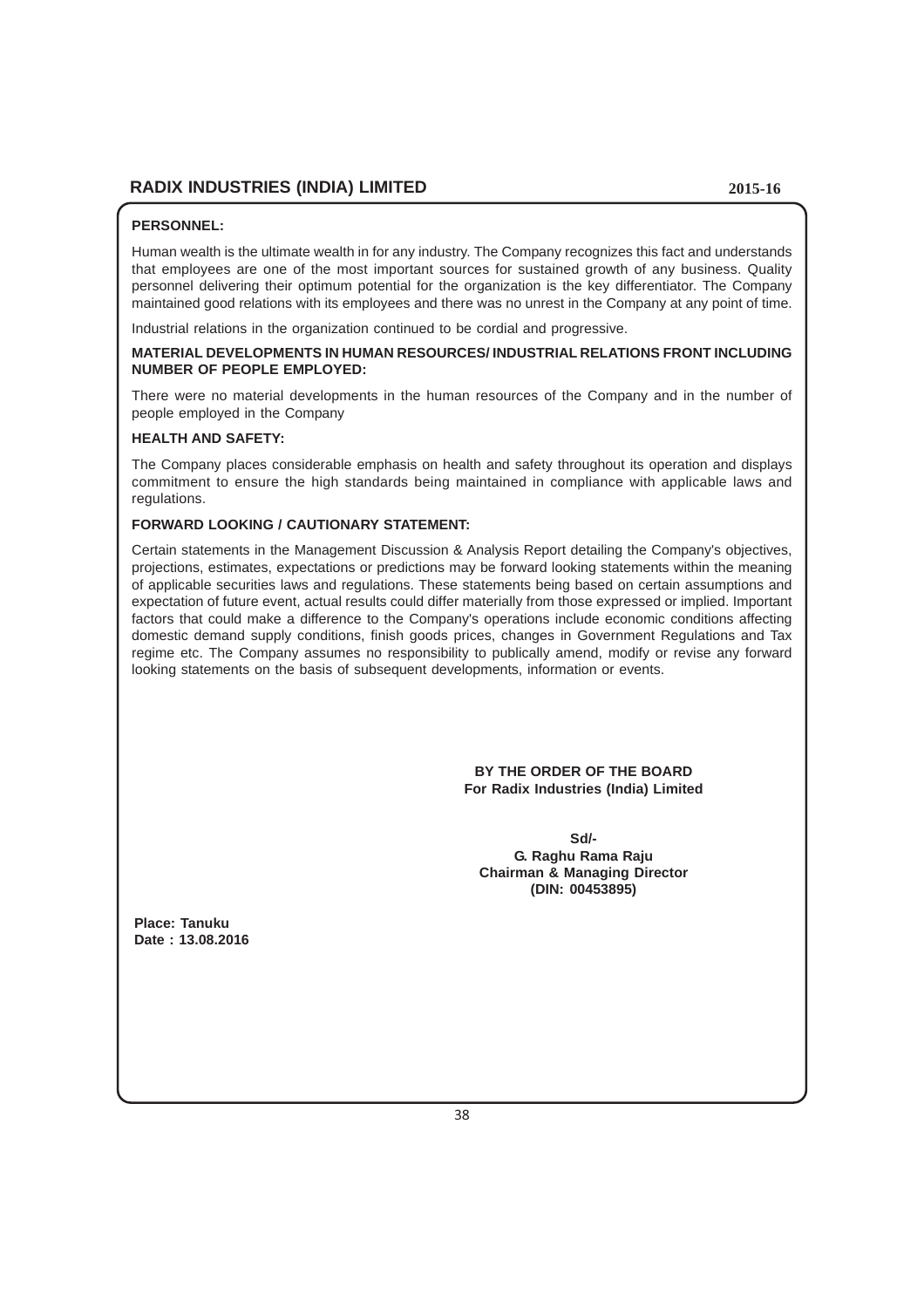# **REPORT ON CORPORATE GOVERNANCE**

# *1. COMPANY'S PHILOSOPHY ON THE CODE OF GOVERNANCE*

The Company believes in transparency, empowerment, accountability and integrity in its operations duly delegated authority to various functional heads that are responsible for attaining the corporate plans with the ultimate purpose of enhancement of "Stake holder value".

Moreover, the Company believes that sound Corporate Governance practices that provide an important platform to assist the management and the Board in delivering its responsibilities. The Company has always been taking the spirit of various legislations as guiding principles and has done well beyond simple statutory compliance. The Board of directors of the company has the responsibility of protecting the long term interests of all the stakeholders, while adhering to sound principles of corporate governance.

The Company has professionals on its Board of Directors who are actively involved in the deliberations of the Board on all important policy matters.

# *2. BOARD OF DIRECTORS*

The Company upholds the policy of having an optimum combination of Executive, Non- Executive and Independent Directors and not less than fifty percent of the Board of Directors being independent including a women director on the Board of the Company.

Where the Chairman of the Board is a non-executive director, at least one-third of the Board should comprise independent directors and in case the company does not have a regular non-executive Chairman, at least 50% of the Board should comprise independent director

During the Financial year ended 31st March, 2016, Board of Directors met (4) Four times and gap between two Board meetings did not exceed 120 days.

| 06.05.2015 | 31.07.2015 | 30.10.2015 | 11.02.2016 |
|------------|------------|------------|------------|
|------------|------------|------------|------------|

The attendance at the Board Meetings conducted during the 12 months period ended 31st March, 2016 and at the Annual General Meeting as also the number of Directorships and committee memberships (other than Radix Industries ( India) Limited) are given below:

| Nameof<br><b>Director</b>              | Category                         | Designation                 | No.of Board<br><b>Meetings</b><br>Attended | Attendance<br>at previous<br>AGM<br>held on<br>28.09.2015 |               | No. of Chairmanship /<br>Memberships in other<br>companies (excluding<br>private limited<br>Companies) |                 | No. of<br><b>Shares</b><br>Held |
|----------------------------------------|----------------------------------|-----------------------------|--------------------------------------------|-----------------------------------------------------------|---------------|--------------------------------------------------------------------------------------------------------|-----------------|---------------------------------|
|                                        |                                  |                             |                                            |                                                           | <b>Boards</b> | Chairman<br>ship                                                                                       | Comm-<br>ittees |                                 |
| G. Raghu<br>Rama<br>Raju               | Promoter<br>Executive            | Managing<br><b>Director</b> | 4                                          | Yes                                                       | 1             | Nil                                                                                                    | $\mathbf{0}$    | 5880000                         |
| G. Parvathi                            | Promoter<br>Non Executive        | <b>Director</b>             | 4                                          | <b>Yes</b>                                                |               | Nil                                                                                                    | Nil             | 1330000                         |
| G Ganapathi<br>Rama Prabhakara<br>Raju | Promoter<br><b>Non Executive</b> | <b>Director</b>             | 4                                          | Yes                                                       | Nil           | Nil                                                                                                    | Nil             | 5000                            |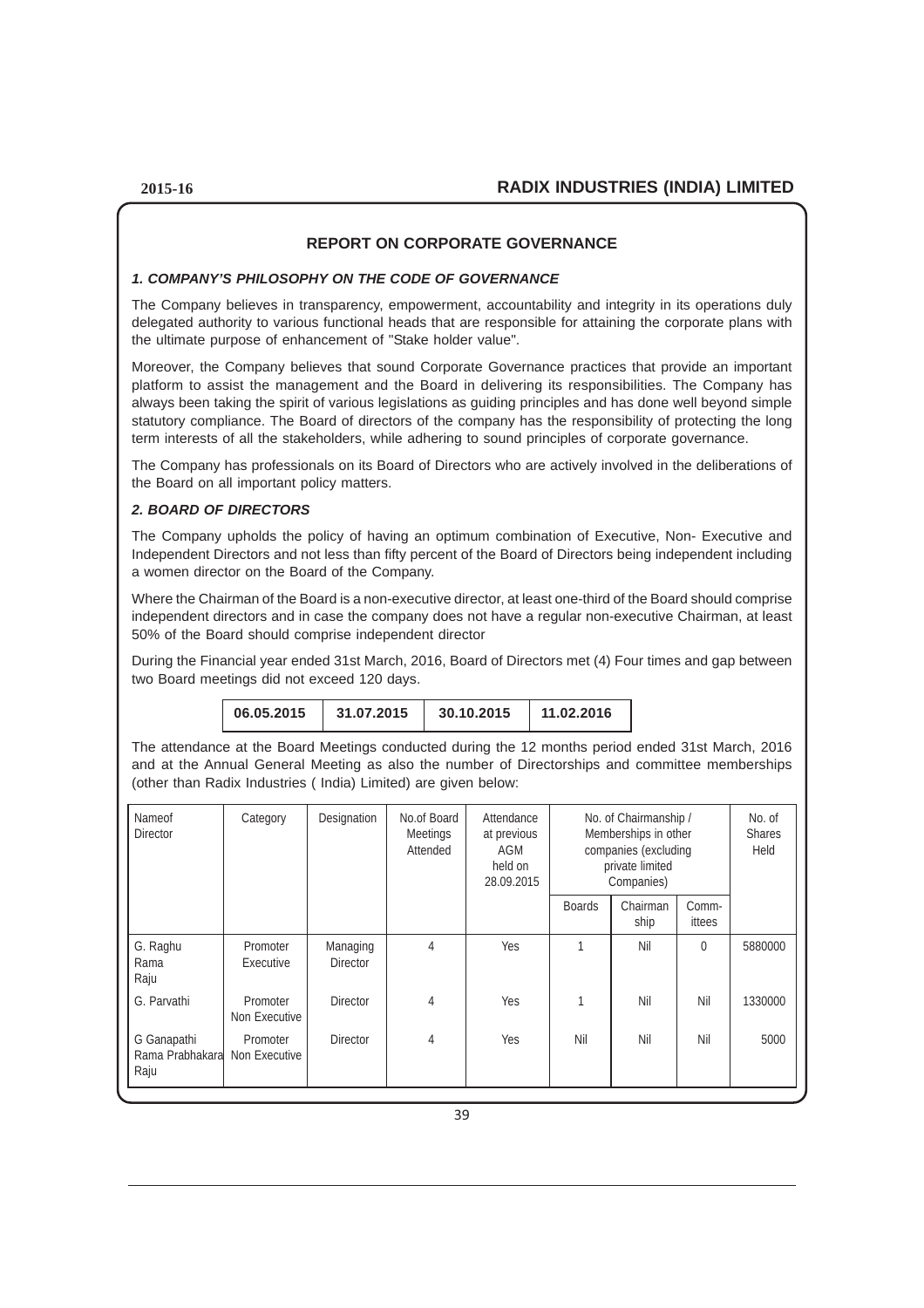**2015-16**

| V Vishwanada<br>Raju    | Independent<br>Non-Executive | <b>Director</b> | Yes | Nil | Nil | Nil | Nil    |
|-------------------------|------------------------------|-----------------|-----|-----|-----|-----|--------|
| M. Kiran Phani<br>Varma | Independent<br>Non-Executive | <b>Director</b> | Yes | Nil | Nil | Nil | 195570 |
| Siddhardha<br>Kathari   | Independent<br>Non-Executive | <b>Director</b> | Yes | Nil | Nil | Nil | Nil    |

The Directorships held by Directors in other Companies, as mentioned above do not include Directorships in Foreign Companies, Companies Registered under Section 8 of the Companies Act, 2013 and Private Limited Companies

In accordance with SEBI (Listing Obligation and Disclosure Requirements) Regulation, 2015 , memberships/ chairmanships of Audit Committees and Stakeholders Relationship Committees in all public Limited companies (excluding RADIX Industries (India) Limited) has been considered.

None of the Directors of the Company is serving on the Boards of more than seven Listed Companies and no Whole-time Director is serving as Independent Director in more than three Listed Companies

# **3. COMMITTEES OF THE BOARD:**

Currently, there are Three Board Committees - Audit Committee, Nomination and Remuneration Committee, Shareholders/ Investors Grievance Redressal Committee.

The terms of reference of the Board Committees are determined by the Board from time to time. Meetings of each Board, Committee are convened by the Chairman of the respective Committees.

The role and composition of these Committees, including the number of meetings held during the financial year and the related attendance are provided below:

#### **1.** *AUDIT COMMITTEE*

The Audit Committee consists of 3 Independent Directors. It provides assistance to the Board of Directors in fulfilling its oversight responsibilities. The Audit committee has been entrusted with the responsibilities as laid down under Section 177 of the Companies Act,2013 and Regulation 18 of the SEBI (Listing Obligations and Disclosure Requirements) Regulations, 2015, to the extent applicable and required.

**Details on composition of the Audit Committee and the attendance by each Member of the Audit Committee are as under:**

| Name of the Director     | Category      | No. of meetings<br><b>Attended</b> |
|--------------------------|---------------|------------------------------------|
| Sri. Siddhardha Kathari  | Chairman      |                                    |
| Sri. M Kiran Phani Varma | <b>Member</b> |                                    |
| Sri. V. Viswanada Raju   | <b>Member</b> |                                    |

# **Meetings during the year:**

During the Financial year ended 31st March, 2016, the Audit Committee met Four (4) times as follows, and all the members were present in each of such meetings.

| 06.05.2015 | 31.07.2015 | 30.10.2015 | 11.02.2016 |
|------------|------------|------------|------------|
|            |            |            |            |

**All recommendations made by the audit commitee during the year were excepted by the Board.**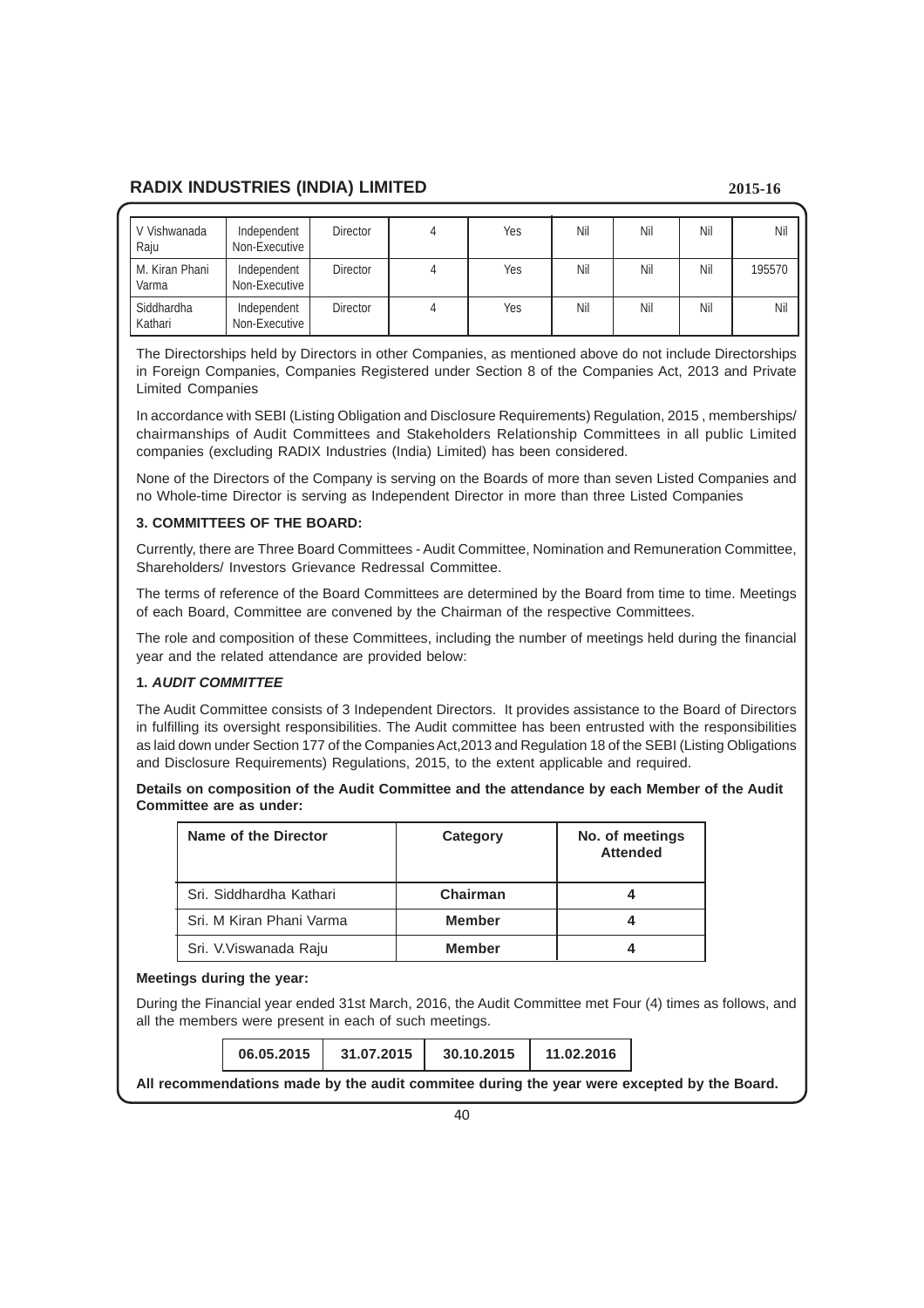#### **Terms of Reference:**

The terms of reference of the Audit Committee are as per the guidelines set out in the Listing Agreement entered into with Stock Exchanges read with Section 177 of the Companies Act, 2013 and includes such other functions as may be assigned to it by the Board from time to time.

#### **(i) Powers of Audit Committee:**

- To investigate any activity within its terms of reference.
- To seek information from any employee
- To obtain outside legal or other professional advice.
- To secure attendance of outsiders with relevant expertise, if it considers necessary.

#### **(ii) Role of the Audit Committee includes:**

- 1. Oversight of Company's financial reporting process and disclosure of its financial information to ensure that the financial statements are correct, sufficient and credible.
- 2. Recommending to the Board, the appointment, re-appointment and if required, the replacement or removal of auditors and fixation of audit fee.
- 3. Approval of payment to statutory auditors for any other services rendered by them.
- 4. Reviewing, with the management, the annual financial statements before submission to the Board for approval, with particular reference to:
	- a. matters required to be included in the Director's Responsibility Statement to be included in the Board's report in terms of clause (c) of sub-section 3 of Section 134 of the Companies Act, 2013
	- b. changes, if any, in accounting policies and practices and reasons for the same
	- c. major accounting entries involving estimates based on the exercise of judgment by management
	- d. significant adjustments made in the financial statements arising out of audit findings
	- e. compliance with listing and other legal requirements relating to financial statements
	- f. disclosure of any related party transactions
	- g. review of draft Auditors Report, in particular qualifications / remarks / observations made by the Auditors on the financial statements
	- h. Management Discussion and Analysis of financial conditions and results of operations
- 5. Review of Statement of significant related party transactions submitted by the management.
- 6. Review of management letters/letters of internal control weaknesses issued by the statutory auditors.
- 7. Review of internal audit reports relating to internal control weaknesses.
- 8. Review of appointment, removal and terms of remuneration of the Chief Internal Auditor.
- 9. Reviewing, with the management, the quarterly financial statements before submission to the Board for approval
- 10. Review of the financial statements of subsidiary Companies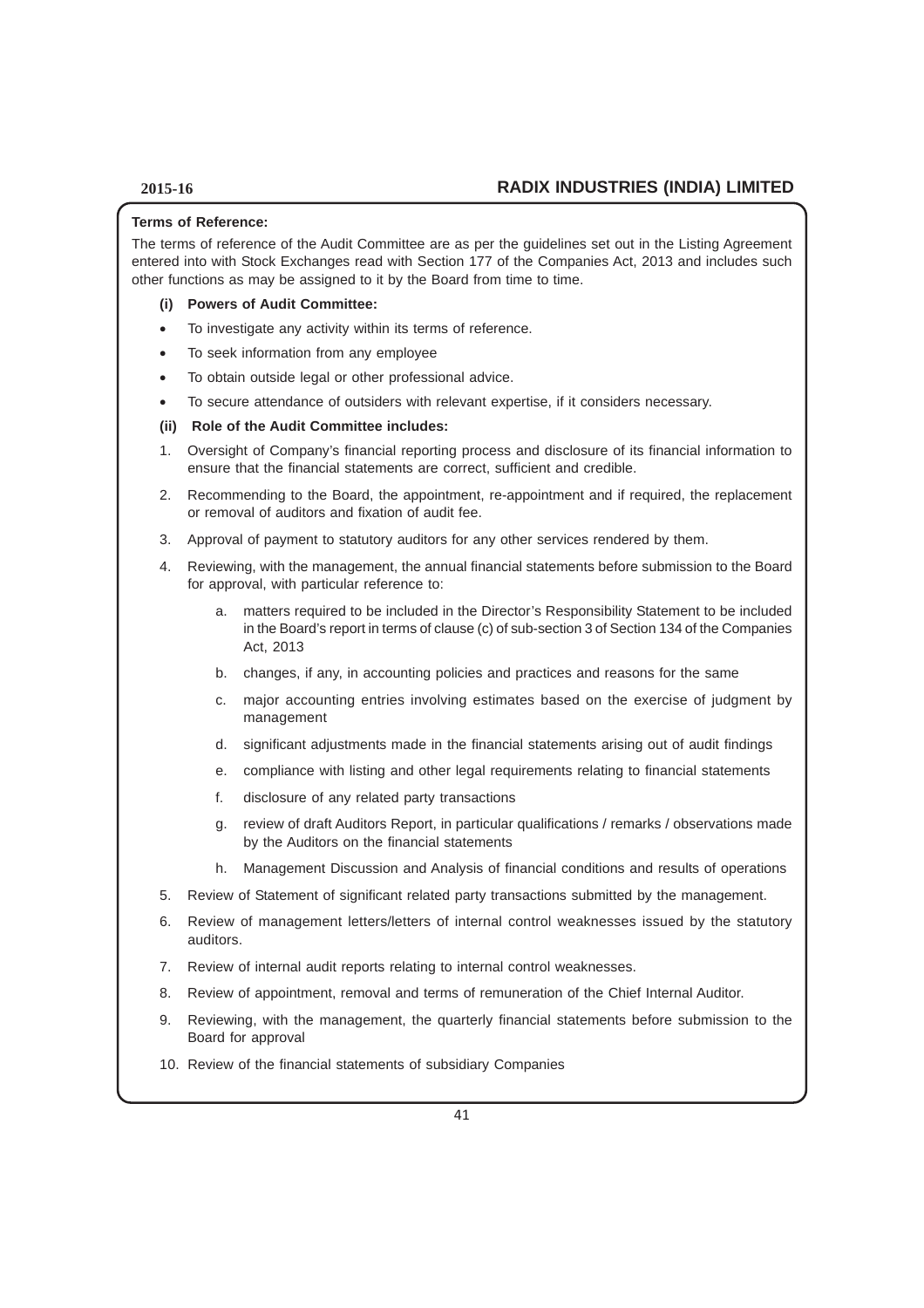- 11. Review and monitor the auditor's independence and performance and effectiveness of audit process
- 12. Approval or any subsequent modification of transactions of the Company with related parties
- 13. Scrutiny of inter-corporate loans and investments
- 14. Valuation of undertakings or assets of the Company, wherever it is necessary
- 15. Evaluation of internal financial controls and risk management systems
- 16. To look into the reasons for substantial defaults in the payment to the shareholders (in case of non-payment of declared dividends) and creditors
- 17. Reviewing, with the management, the statement of uses / application of funds raised through an issue (public issue, rights issue, preferential issue, etc.), the statement of funds utilized for purposesother than those stated in the offer document/prospectus/notice and the report submitted by the monitoring agency monitoring the utilization of proceeds of a public or rights issue and making appropriate recommendations to the Board to take up steps in this matter.
- 18. Reviewing, with the management, performance of statutory and internal auditors, adequacy of the internal control systems
- 19. Reviewing the adequacy of internal audit function, if any, including the structure of the internal audit department, staffing and seniority of the official heading the department, reporting structure coverage and frequency of internal audit
- 20. Discussion with internal auditors of any significant findings and follow up there on
- 21. Reviewing the risk management policies, practices and the findings of any internal investigations by the internal auditors into matters where there is suspected fraud or irregularity or a failure of internal control systems of a material nature and reporting the matter to the Board
- 22. Discussion with statutory auditors before the audit commences, about the nature and scope of audit as well as post-audit discussion to ascertain any area of concern.
- 23. To review the functioning of the Whistle Blower Mechanism
- 24. Approval of appointment / reappointment / remuneration of CFO (or any other person heading
- 25. the finance function or discharging that function) after assessing the qualifications, experience & background, etc. of the candidate
- 26. Carrying out any other function as may be mentioned in the terms of reference of the Audit **Committee**
- 27. The Audit Committee discharges its functions and obligations on regular basis and on the occurrence of the events.

# **4. NOMINATION AND REMUNERATION COMMIITTEE:**

The Nomination and Remuneration Committee has been formed in compliance of Regulation 19 of the SEBI (Listing Obligations and Disclosure Requirements) Regulations, 2015, and pursuant to Section 178 of the Companies Act, 2013 comprising of 3 Independent Directors.

Details on composition of the Nomination and Remuneration Committee and the attendance by each Member of the Nomination and Remuneration Committee are as under: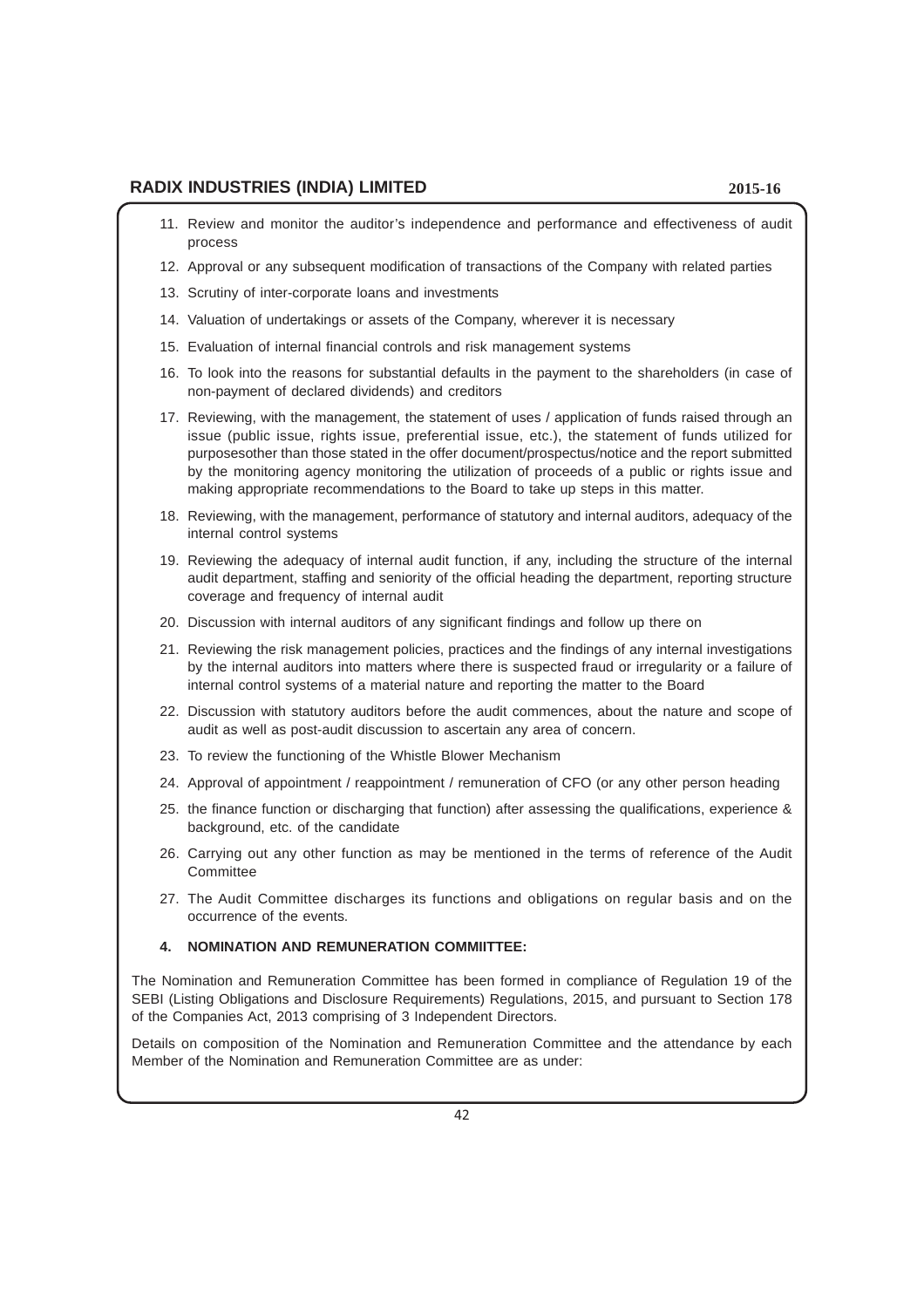The committee comprises of the following members:

| Name of the Director     | Category      | No. of meetings<br><b>Attended</b> |
|--------------------------|---------------|------------------------------------|
| Sri, M Kiran Phani Varma | Chairman      |                                    |
| Sri. V. Viswanada Raju   | <b>Member</b> |                                    |
| Sri Siddhardha Kathari   | <b>Member</b> |                                    |

#### **Meetings during the year:**

During the Financial year ended 31st March, 2016, the Nomination and Remuneration Committee met One time (i,e) on 11.02.2016 and all the members were present in the meeting.

#### **Terms of Reference:**

- Attraction and Retention strategies for employees.
- Determine the compensation (including salaries and salary adjustments, incentives / benefits, bonuses) and Performance targets of the Chairman, Managing Director, COO, CFO, CEO & other senior management personnel
- Review employee development strategies.
- Formulate a criteria for determining qualifications, positive attributes and independence of a director;
- Recommend to the Board a policy for the remuneration of directors, key managerial personnel and other employees;
- Identify and nominate for the approval of the Board, candidates to fill Board vacancies as and when they arise.
- Recommend the appointment of any director to executive or other employment/place of profit in the Company;
- Recommend the sitting fees to be paid to Non Executive Directors:

## **Shareholding of Non-Executive Director as on 31.03.2016:**

| Name of Director                  | No of Shares | ℅          |
|-----------------------------------|--------------|------------|
| G Parvathi                        | 1330000      | 13.29      |
| V Vishwanada Raju                 | <b>NIL</b>   | <b>NIL</b> |
| M. Kiran Phani Varma              | 195570       | 1.95       |
| Kathari Siddhartha                | Nil          | Nil        |
| G. Ganapathi Rama Prabhakara Raju | 5000         | 0.05       |

#### *5. Remunerations of Directors*

- I. Non executive directors of the Company do not have any pecuniary relationship or transactions with the in the company.
- II. Company does not make any payments to non Executive Diectors
- III. Disclosures with respect to remuneration: in addition to disclosures required under the Companies Act, 2013: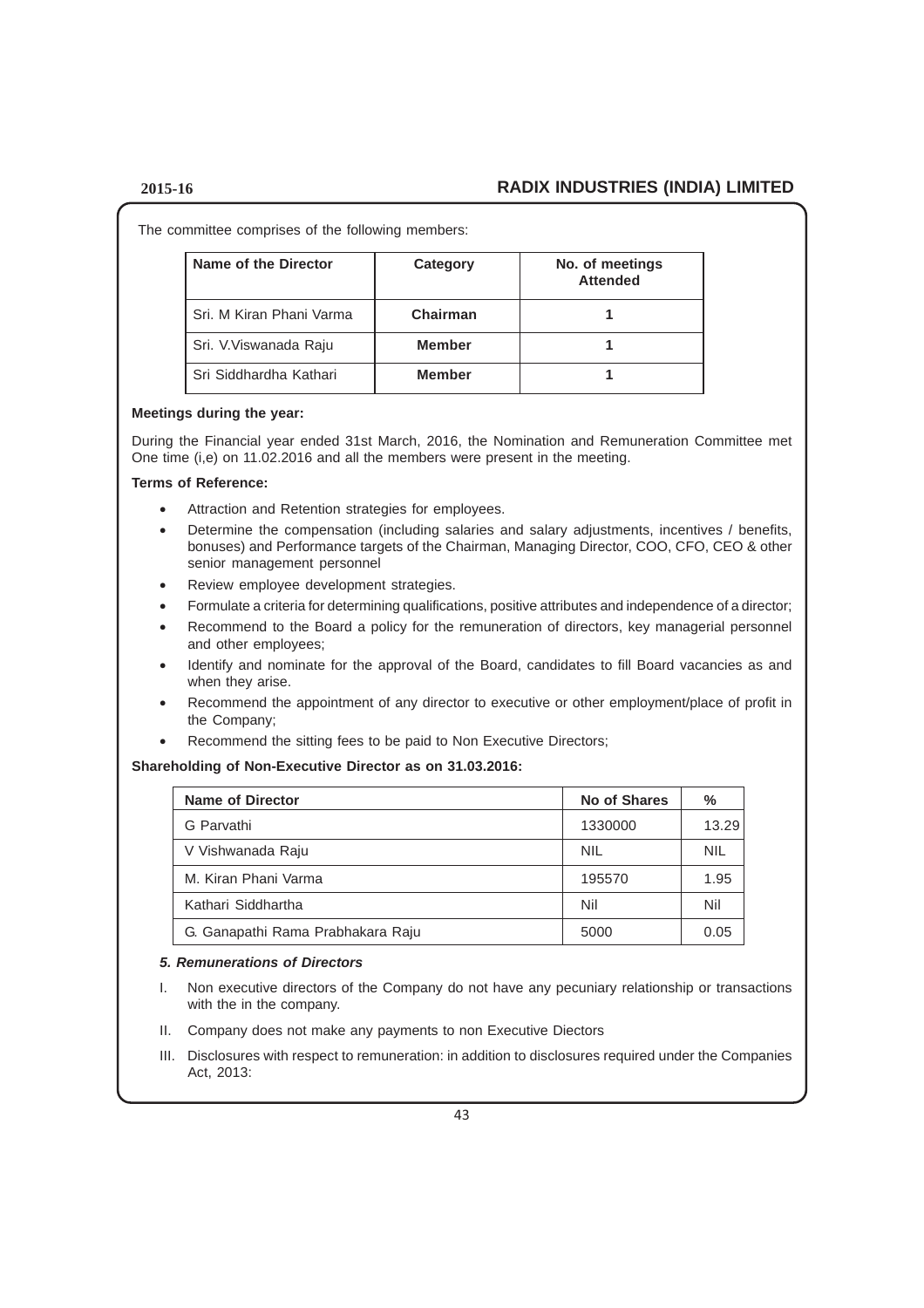Not applicable as no remuneration/incentives are paid and no stock options are granted to any of the director.

# *6. SHAREHOLDERS/ INVESTORS GRIEVANCE REDRESSAL COMMITTEE*

The STAKEHOLDERS / Investor Redressal committee has been formed in compliance of Regulation 20 of the SEBI (Listing Obligations and Disclosure Requirements) Regulations, 2015, and pursuant to Section 178(5) of the Companies Act 2013. The Stakeholders Relationship Committee consists of 3 Independent **Directors** 

# **Terms of reference**

- 1. Formulation of procedures in line with the statutory guidelines to ensure speedy disposal of various requests received from shareholders from time to time;
- 2. monitors expeditious redressal of investor grievance matters received from the stock exchanges, SEBI, registrar of companies, monitoring redressal of queries / complaints received from members relating to transfers, non-receipt of annual report, non receipt of dividend, redressal of grievances of shareholders, debenture holders and other security holders To approve, register, refuse to register transfer / transmission of shares and other securities ;
- 3. To sub-divide, consolidate and / or replace any share or other securities certificate(s) of the Company;
- 4. To authorise affixation of common seal of the Company;
- 5. To issue duplicate share other security(ies) certificate(s) in lieu of the original share/security(ies) certificate(s) of the Company;
- 6. To approve the transmission of shares or other securities arising as a result of death of the sole/ any joint shareholder;
- 7. To review of dematerialization or rematerialization of the issued shares and other related matters;
- 8. To further delegate all or any of the power to any other employee(s), officer(s), representative(s), consultant(s), professional(s), or agent(s); and
- 9. Carrying out any other function contained in the equity listing agreements as and when amended from time to time

# **Composition**

The committee comprises of the following members:

- Sri. M Kiran Phani Varma Chairman
- Sri. V.Viswanada Raju Member
- Sri Siddhardha Kathari Member

# **Mr Lenin Babu P, Company Secretary of the Company act as Compliance officer of the Company**

The company has registered itself under SEBI Compliant Redressal System **(SCORES)** for faster and transparent processing of Investor Grievance. The details of Complaints receive and resolved during the year is as follows:

|   | PENDING AT THE BEGINNING OF THE YEAR        |  |
|---|---------------------------------------------|--|
| ◠ | RECEIVED DURING THE YEAR                    |  |
| ີ | DISPOSED OF DURING THE YEAR                 |  |
| 4 | REMAINING UNRESOLVED AT THE END OF THE YEAR |  |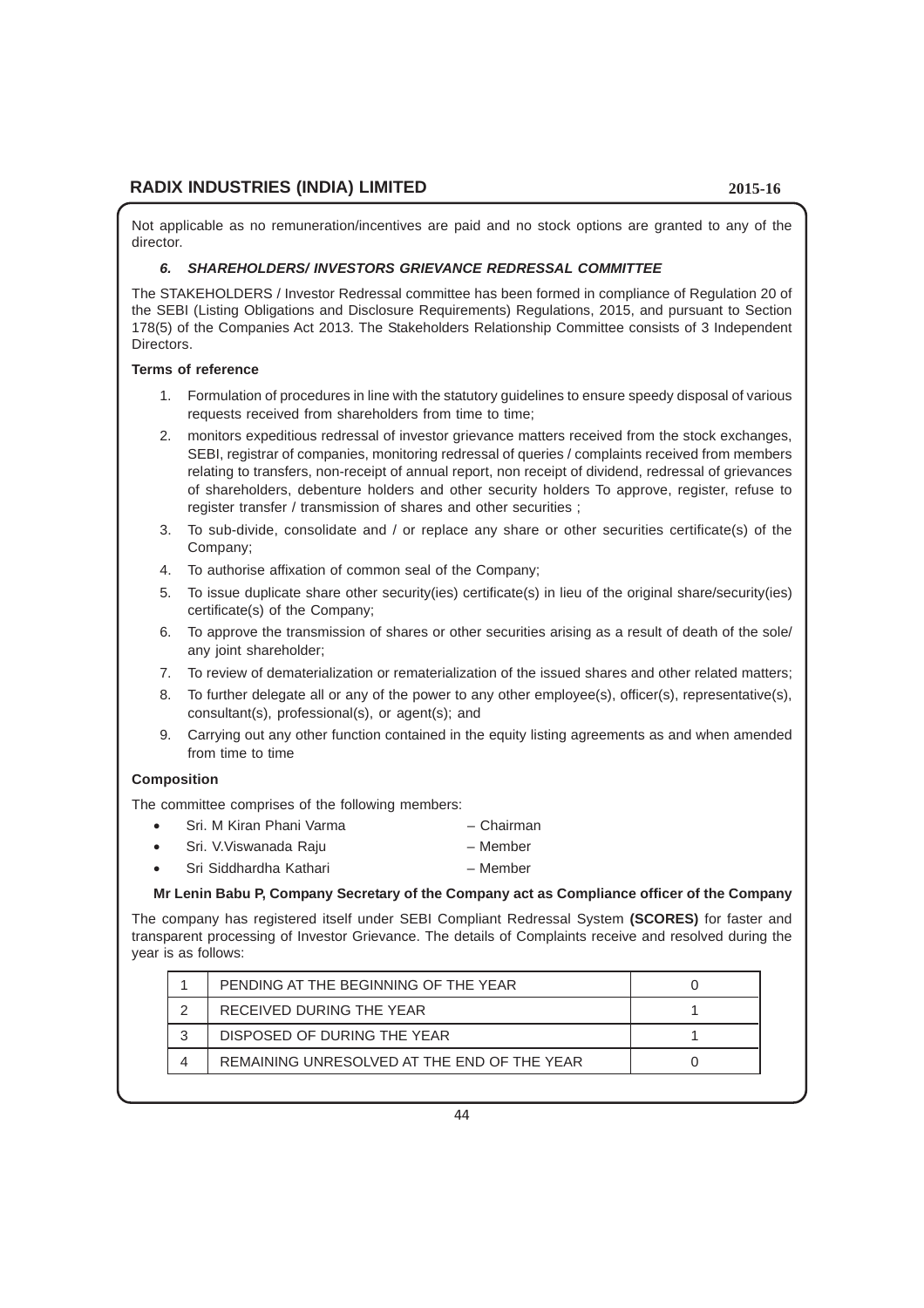There are no outstanding complaints as on 31st March, 2016 There are no pending transfers as aon 31st March, 2016.

# *7. GENERAL BODY MEETINGS:*

**Last three AGMs were held at registered office of the Company at 4-243, Chivatam, Near NH-5 Road Tanuku - 534211 West Godavari District, Andhra Pradesh**

| Year | <b>AGM</b>       | Day & Date                                 | Time      | Special Resolutions passed at the<br><b>AGMs by the Shareholders</b>                                                                                                          |
|------|------------------|--------------------------------------------|-----------|-------------------------------------------------------------------------------------------------------------------------------------------------------------------------------|
| 2015 | 21 <sup>st</sup> | Monday,<br>28 <sup>th</sup> September 2015 | 11.00 A.M |                                                                                                                                                                               |
| 2014 | 20 <sup>th</sup> | Saturday,<br>20th September 2014           | 11.00 A.M | i) Approval for authorising Board<br>of Directors for borrowing powers<br>as per Section 180 (1) (c) of<br>Companies Act, 2013                                                |
|      |                  |                                            |           | ii) Approval for authorising Board<br>of Directors for mortgage and /or<br>create charge on the assets of the<br>Company as per Section 180 (1) (a) of<br>Companies Act, 2013 |
| 2013 | 19 <sup>th</sup> | Thursday,<br>22 <sup>nd</sup> August, 2013 | 11.00 A.M |                                                                                                                                                                               |

#### **Postal ballot:**

There were no items of business transacted by way of Postal Ballot during the financial year 2015-2016.

#### **8.** *MEANS OF COMMUNICATION:*

- a. Quarterly Financial Results are furnished within the time frame to all the concerned Stock Exchanges
- b. The results are also published in English in Financial Express and in Telugu ( Regional Language) in Prajashakthi. Quarterly results
- c. Results are also uploaded on the website of the company www.radixindustries.in
- d. No presentations were made to the analysts or institutional investors during the year under review except the results are mailed electronically to those who have requested for regular information.
- e. All material information about the Company is promptly sent through facsimile to the Stock Exchanges where the Company's shares are listed.

# **9.** *GENERAL SHAREHOLDER INFORMATION:*

| <b>Annual General Meeting</b> | $\mathbb{Z}^{\mathbb{Z}}$ | 22 <sup>nd</sup> Annual General Meeting                                                    |
|-------------------------------|---------------------------|--------------------------------------------------------------------------------------------|
| Day, Date and time            |                           | 26th September, 2016, Monday, 11.00 AM                                                     |
| <b>Venue</b>                  |                           | 4-243, Chivatam, Near NH-5 Road, Tanuku -<br>534211 West Godavari District, Andhra Pradesh |
| <b>Financial year</b>         | ÷.                        | 01.04.2015 to 31.03.2016 (12 Months)                                                       |
| <b>Book Closure Date</b>      | ÷                         | 23rd September, 2016 to 26th September 2016(Both<br>days inclusive).                       |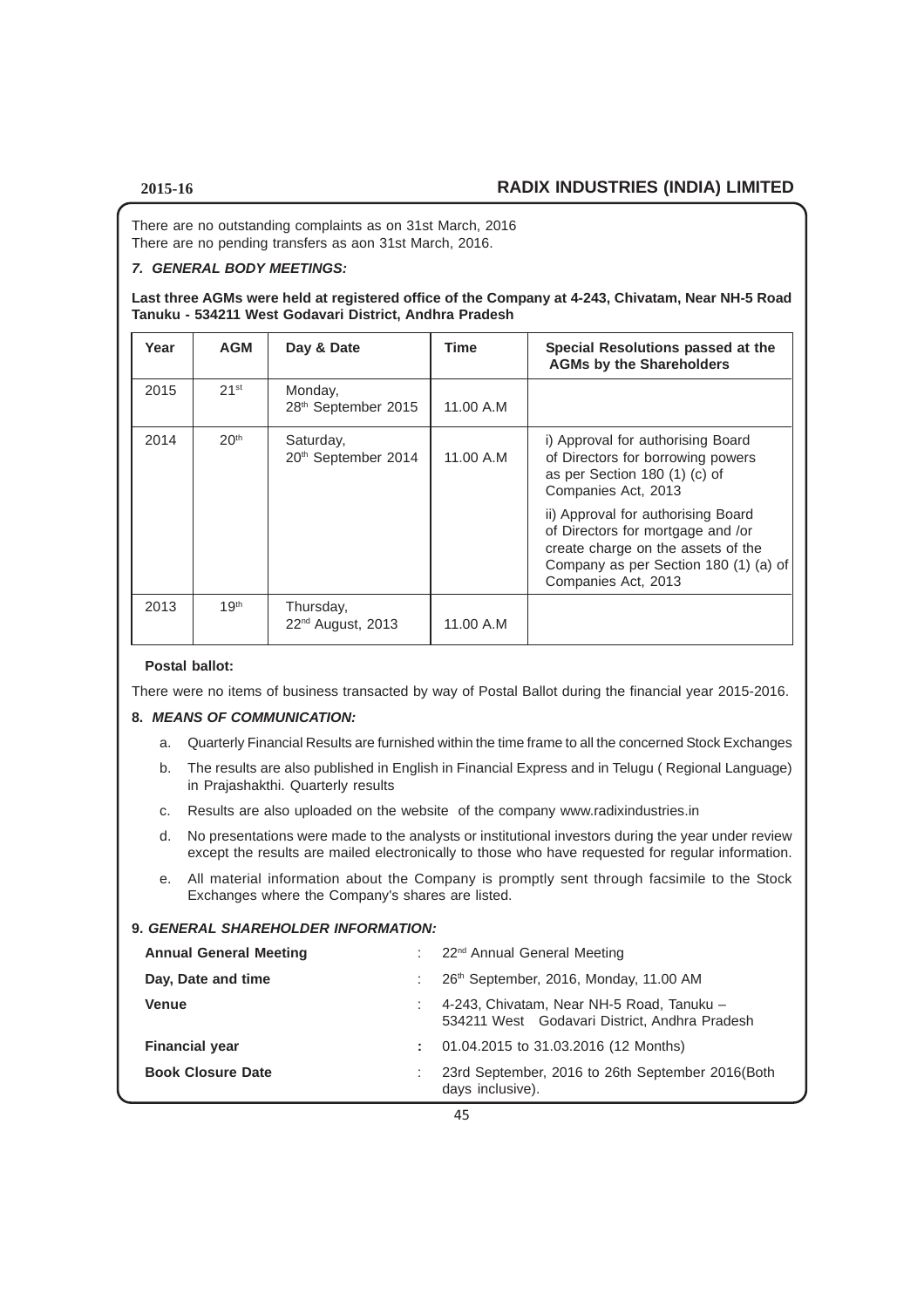| <b>Dividend</b>            | t. | - NA                                                                                                              |
|----------------------------|----|-------------------------------------------------------------------------------------------------------------------|
| Listing on Stock Exchanges |    | : The B S E Limited, Mumbai<br>Madras Stock Exchange Limited, Chennai                                             |
| <b>Scrip Code Number</b>   |    | : $531412 - BSE$ , RGPT - MSE                                                                                     |
| <b>Market Price Data</b>   |    | Monthly Closing, High, Low and number of<br>equity shares traded during each month<br>in the year 2015-16 on BSE: |

| <b>Month</b>  | <b>Closing price</b> | High  | Low   | Total no of<br>equity<br>shares<br>traded |
|---------------|----------------------|-------|-------|-------------------------------------------|
| Apr-15        | 240                  | 290   | 238   | 502                                       |
| May-15        | 243                  | 267   | 241   | 462                                       |
| $Jun-15$      | 236                  | 252   | 230   | 691                                       |
| $Jul-15$      | 211                  | 240   | 193   | 799                                       |
| Aug-15        | 230                  | 234.9 | 180.2 | 1565                                      |
| Sep-15        | 233                  | 233   | 198.6 | 835                                       |
| $Oct-15$      | 220.9                | 250   | 220.9 | 479                                       |
| <b>Nov-15</b> | 215.9                | 216   | 202   | 733                                       |
| $Dec-15$      | 205                  | 217   | 198   | 681                                       |
| $Jan-16$      | 205.9                | 213   | 200   | 408                                       |
| Feb-16        | 165                  | 206   | 163.5 | 868                                       |
| Mar-16        | 122                  | 170   | 115.6 | 8718                                      |





The Trading of Shares of the Company were suspended from 31.03.2016 to 07.07.2016. The reasons for Suspension are mentioned in Boards Report.

46

**2015-16**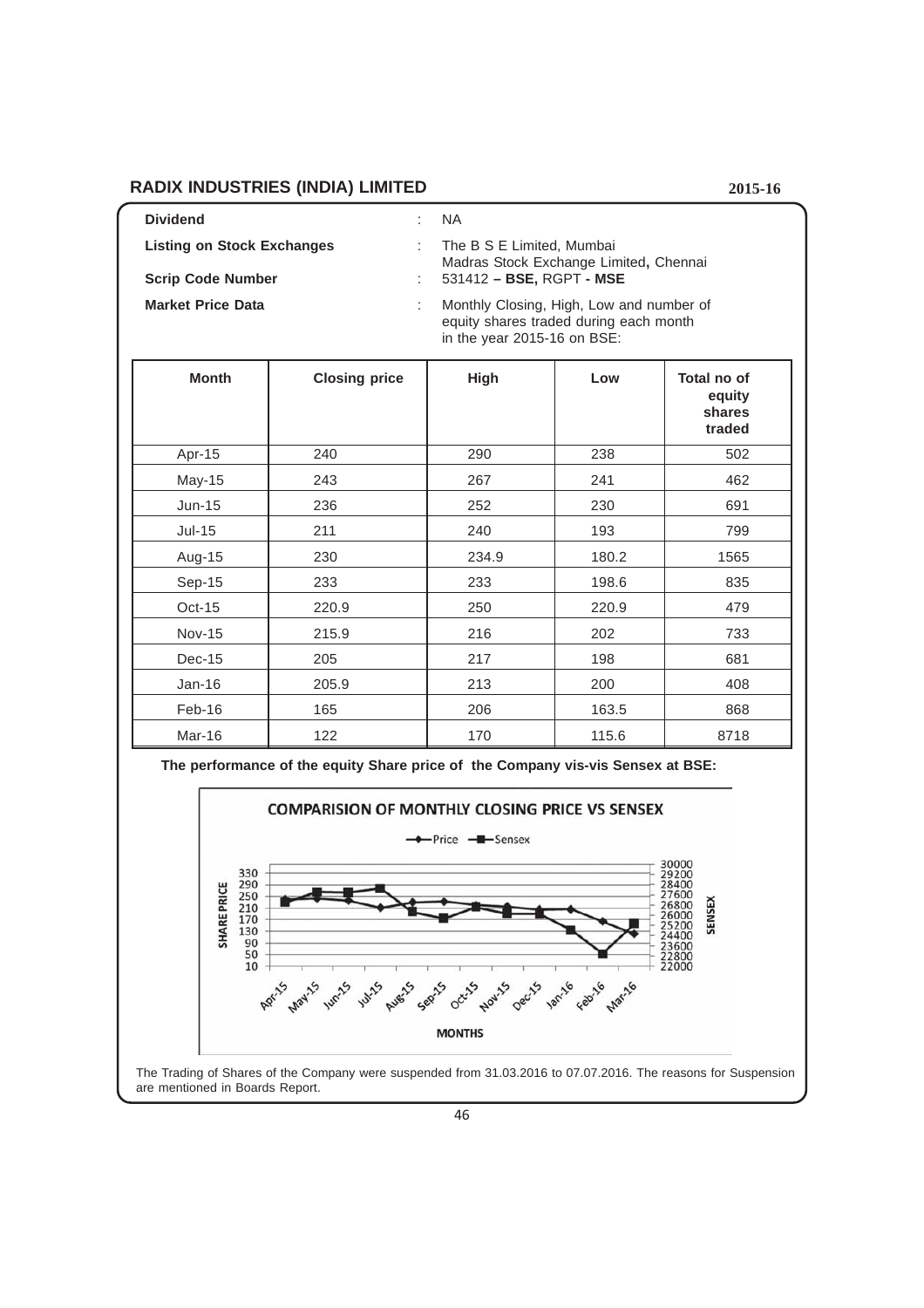# **Registrars and Transfer Agents** : Share Transfers & Communication regarding Share Certificates, Dividends & Change of Address may be sent to M/s. Bigshare Services Private Limited

Local office at 306, Right Wing, Amrutha Ville, Opp. Yashoda Hospital, Somajiguda, Rajbhavan Road, Hyderabad – 500 082

# **Share Transfer System** :

The R&T agents process the share transfers received in physical form and the share certificates are returned within 15 days from the date of receipt, subject to the documents being valid and complete in all respects. The Board has delegated the authority for approving transfer, transmission etc of the Company's securities to the Share Transfer Committee.

The Company obtains half yearly Certificate of Compliance with the Share Transfer formalities as required under Regulation 40 of SEBI (Listing Obligation and Disclosure Requirements) Regulations, 2015 with Stock exchanges from a Company Secretary in practice and the same is submitted to the Stock Exchanges within the period prescribed.

# **Distribution of Shareholdings as on 31.03.2016:**

| <b>Equity shares</b><br>holding of Nominal<br>Value<br>(Rs) | No. of<br>shareholders | $\%$  | Amount( in Rs) | $\frac{0}{0}$ |
|-------------------------------------------------------------|------------------------|-------|----------------|---------------|
| Upto 5000                                                   | 709                    | 91.60 | 278770         | 0.28          |
| 5001 to 10000                                               | 11                     | 1.42  | 85150          | 0.09          |
| 10001 to 20000                                              | 2                      | 0.26  | 35840          | 0.04          |
| 20001 to 30000                                              | 5                      | 0.65  | 122760         | 0.12          |
| 30001 to 40000                                              | 5                      | 0.65  | 169100         | 0.17          |
| 40001 to 50000                                              |                        | 0.13  | 50000          | 0.05          |
| 50001 to 100000                                             | 11                     | 1.42  | 857280         | 0.85          |
| 100001 & above                                              | 30                     | 3.87  | 98448900       | 98.40         |
| Total                                                       | 774                    | 100   | 100047800      | 100           |

# **DEMATERIALIZATION OF SHARES AND LIQUIDITY**

The Company has obtained electronic connectivity with NSDL & CDSL. The ISIN allotted to the Company is **INE576N01014.** As on 31.03.2016, 88.32 % paid up share Capital of the Company is in dematerialized form.

#### **Outstanding GDR's / ADR's / Warrant or any convertible instruments, conversion date and likely impact on Equity:**

The Company has not issued any of these instruments till date.

# **COMMODITY PRICE RISK OR FOREIGN EXCHANGE RISK AND HEDGING ACTIVITIES:**

Main business of the Company is manufacture of hair wigs and the raw material required for the purpose is raw human hair. Historically, the price of the same is mostly stable and as such your management does not foresee any commodity price risk. In relation to hedging of foreign exchange risk, Company enters into forward contracts to hedge its exports.

| Address for correspondence | 4-243, Chivatam, Near NH-5 Road, Tanuku - 534211<br>West Godavari District. Andhra Pradesh   |
|----------------------------|----------------------------------------------------------------------------------------------|
| <b>Plant Office</b>        | : 4-243, Chivatam, Near NH-5 Road, Tanuku - 534211<br>West Godavari District. Andhra Pradesh |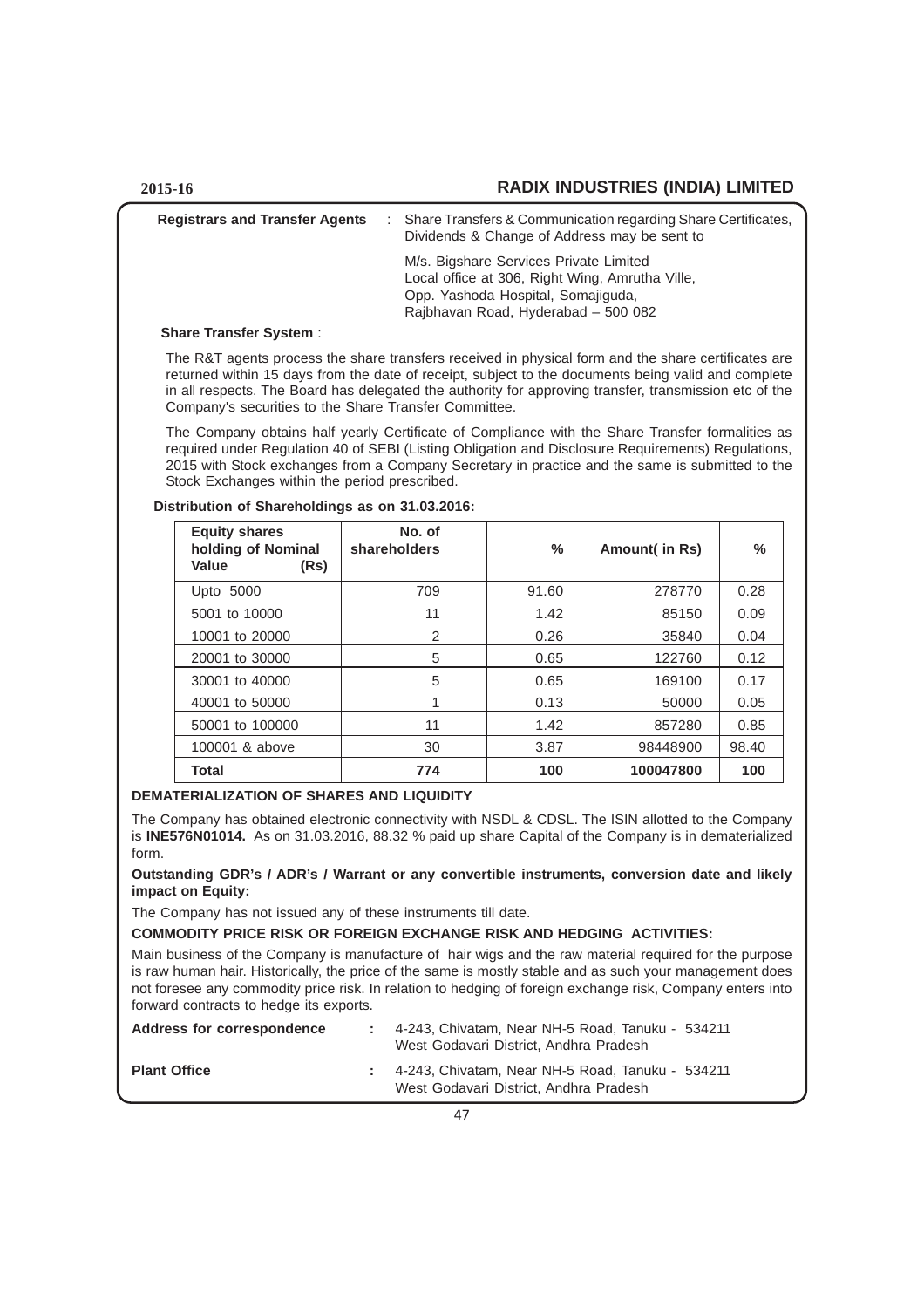#### **Nomination Facility:**

14. Shareholders holding shares in physical form and desirous of making a nomination in respect of their shareholding in the Company as permitted under Section 72 of the Companies Act, 2013, and the rules made thereunder shareholders are requested to send their request in SH-13 in duplicate to the company.

#### **Code of Conduct for the Board & Senior Management Personnel:**

The Company has laid down a Code of Conduct which has been effectively adopted by the Board Members and Senior Management Personnel of the Company.

#### **Other Disclosures:**

- a) There are no materially significant related party transactions i.e., transactions material in nature, with its promoters, the Directors or the Management, their subsidiaries or relatives, etc., having potential Conflict with the interests of the Company at large.
- b) Details on non-compliance by the Company, penalties and strictures imposed on the Company by stock Exchange or SEBI or any statutory authority, on any matter related to capital markets, during the last three years: None
- c) The company has formulated and adopted formal whistle blower / vigil mechanism and the same is hosted on the company's website and no concerned person has been denied access to Audit Committee
- d) Details of compliance with mandatory requirements and adoption of non-mandatory requirements of the clause Pursuant to Regulation 34 read Schedule V of Securities Exchange Board of India (Listing Obligations and Disclosure Regulations) 2015 the Company confirms that it has complied with all mandatory requirements prescribed.
- e) Material subsidiary policy is hosted in our website www.radixindustries.in The following is the weblink: http://radixindustries.in/wp-content/uploads/2016/04/Policy-for-determining-material-subsidiaries-1.pdf
- f) Related party transaction policy is hosted in our website www.radixindustries.in.The following is the weblink: http://radixindustries.in/wp-content/uploads/2016/04/Policy-on-Related-Party-Transactions-1- 1.pdf

The disclosures of the compliance with corporate governance requirements specified in Regulation 17 to 27 and clauses (b) to (i) of sub-regulation (2) of Regulation 46 are as follows:

| <b>Regulation</b>  | <b>Particulars of Regulation</b>                                                                    | <b>Compliance</b><br><b>Status Yes/No</b> |
|--------------------|-----------------------------------------------------------------------------------------------------|-------------------------------------------|
| 17                 | <b>Board of Directors</b>                                                                           | <b>Yes</b>                                |
| 18                 | Audit Committee                                                                                     | <b>Yes</b>                                |
| 19                 | Nomination and Remuneration Committee                                                               | <b>Yes</b>                                |
| 20                 | Stakeholders Relationship Committee                                                                 | Yes                                       |
| 21                 | <b>Risk Management Committee</b>                                                                    | <b>NA</b>                                 |
| 22                 | Vigil Mechanism                                                                                     | Yes                                       |
| 23                 | <b>Related Party Transactions</b>                                                                   | <b>Yes</b>                                |
| 24                 | Corporate Governance Requirements with respect to Subsidiary of listed entity                       | NA.                                       |
| 25                 | Obligations with respect to Independent Directors                                                   | Yes                                       |
| 26                 | Obligation with respect to Directors and Senior Management                                          | Yes                                       |
| 27                 | <b>Other Corporate Governance Requirements</b>                                                      | Yes                                       |
| $46(2)$ (b) to (i) | Website                                                                                             | <b>Yes</b>                                |
|                    | <b>Address of Compliance officer</b>                                                                |                                           |
| Pradesh, India     | P. Lenin Babu Door No. 4-243, Chivatam, Near NH-5 Road, Tanuku - 534211, West Godavari Dist, Andhra |                                           |

**Discloser with respective demat suspense account / unclaimed suspense account** Not applicable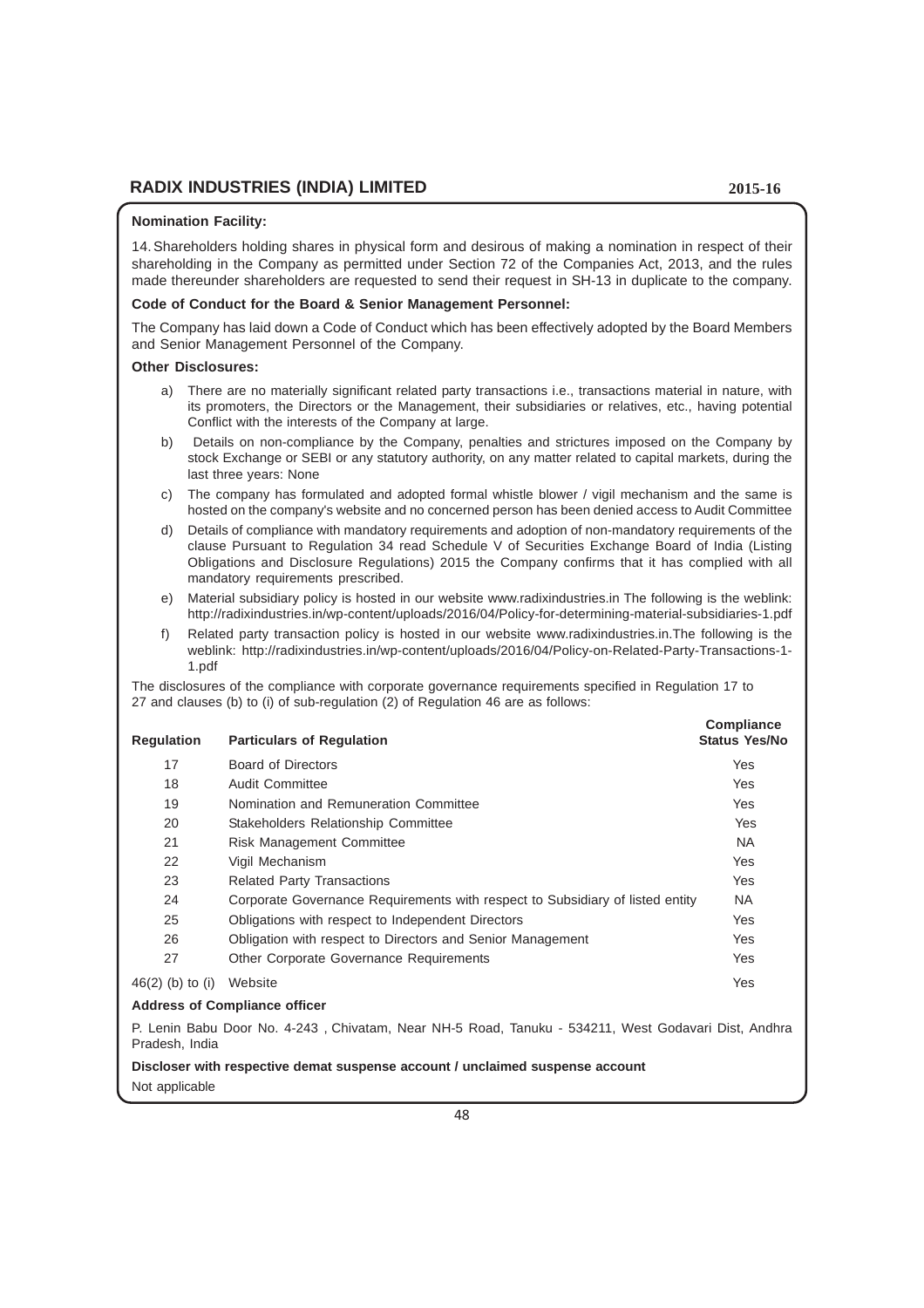### **DECLARATION OF COMPLIANCE OF CODE OF CONDUCT**

**Radix industries (India) Limited** has adopted a Code of Business Conduct and Ethics (the Code) which applies to all the employees and Directors of the Company. Under the Code, it is the responsibility of all the employees and directors to familiarize themselves with the code and comply with its standards.

I hereby certify that the Board of Directors and Senior Management Personnel of the Company have affirmed compliance with the Code of Conduct of the Company for the year 2015-16.

# **BY THE ORDER OF THE BOARD For Radix Industries (India) Limited**

**Sd/- G. Raghu Rama Raju** Chairman & Managing Director (DIN: 00453895)

Place: Tanuku Date : 13.08.2016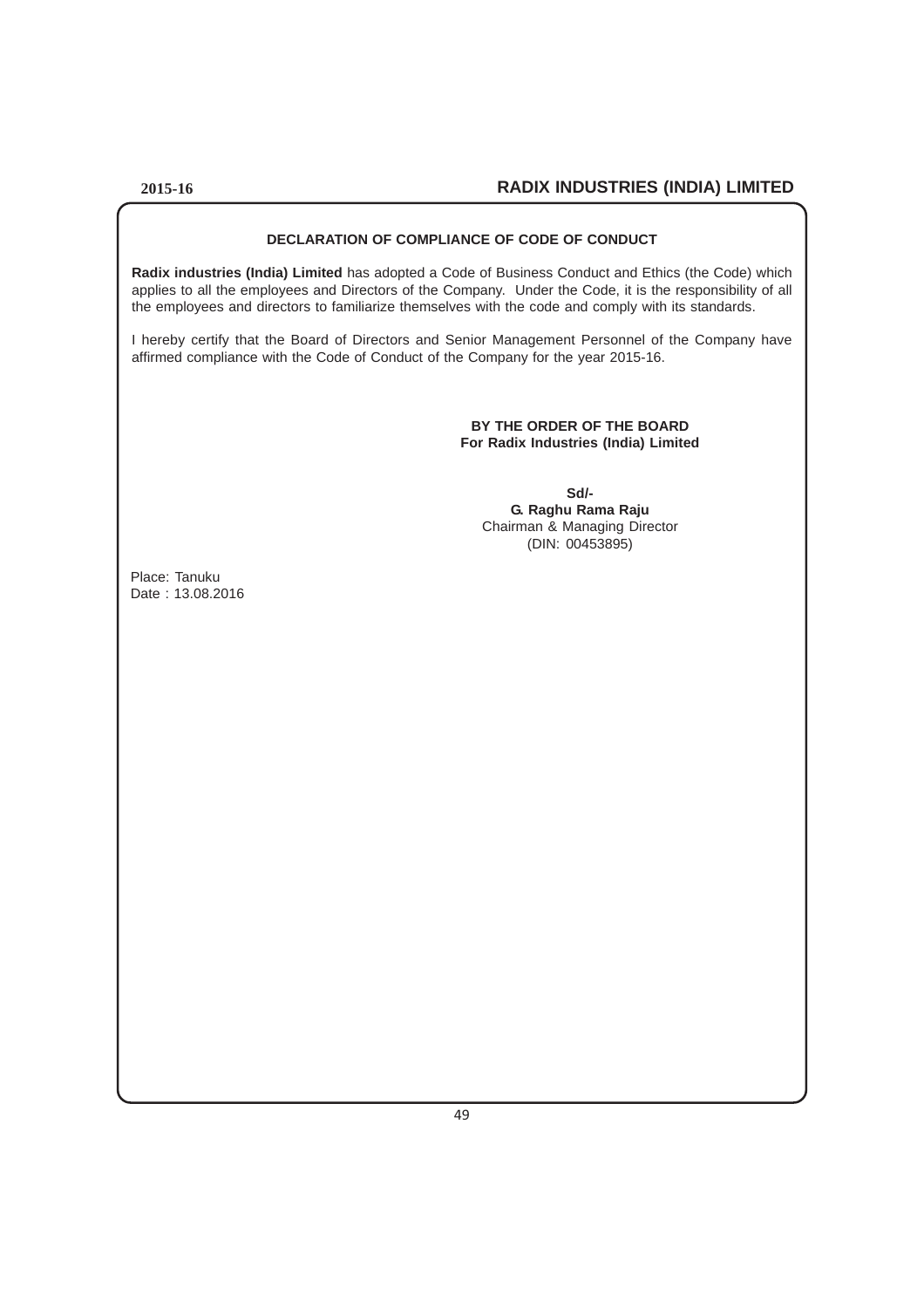# **CEO /CFO CERTIFICATION TO THE BOARD (Pursuant to Regulation 17(8) under Chapter IV of Securities Exchange Board of India (Listing Obligations and Disclosure Regulations) 2015**

We, Raghu Rama Raju Gokaraju, Chairman and Managing Director and Ganapathi Rama Prabhakara Raju Gokaraju, Chief Financial Officer of the Company responsible for the finance function hereby certify that:

- (a) We have reviewed the financial statements and the cash flow statement for the year 2015 -2016 and that to the best of our knowledge and belief:
- (i) these statements do not contain any materially untrue statement or omit any material fact or contain statements that might be misleading;
- (ii) these statements together present a true and fair view of the company's affairs and are in compliance with existing accounting standards, applicable laws and regulation, including adoption of accounts in the revised Schedule VI Format for the Current and Previous Year.
- (b) There are, to the best of our knowledge and belief, no transactions entered into by the company during the year 2015-2016, which are fraudulent, illegal or violative of the company's code of conduct.
- (c) We accept responsibility for establishing and maintaining internal controls for financial reporting and that we have evaluated the effectiveness of internal control systems of the company pertaining to financial reporting and have disclosed to the auditors and the Audit Committee, deficiencies in the design or operation of such internal controls, if any, of which we are aware and the steps we have taken or propose to take to rectify these deficiencies.
- (d) We have indicated to the auditors and the Audit committee :
- (i) significant changes in internal control over financial reporting during the year 2015-16
- (ii) significant changes in accounting policies during the year 2015 2016 and that the same have been disclosed in the notes to the financial statements;
- (iii) There were no instances of significant fraud of which we have become aware and the involvement therein, if any, of the management or an employee having a significant role in the company's internal control system over financial reporting.

**Sd/- Sd/- Raghu Rama Raju Gokaraju Ganapathi Rama Prabhakara Raju Gokaraju Chairman & Managing Director Director & Chief Financial Officer (DIN: 00453895) (DIN : 00454614)**

**Place :Tanuku Date : 13.08.2016**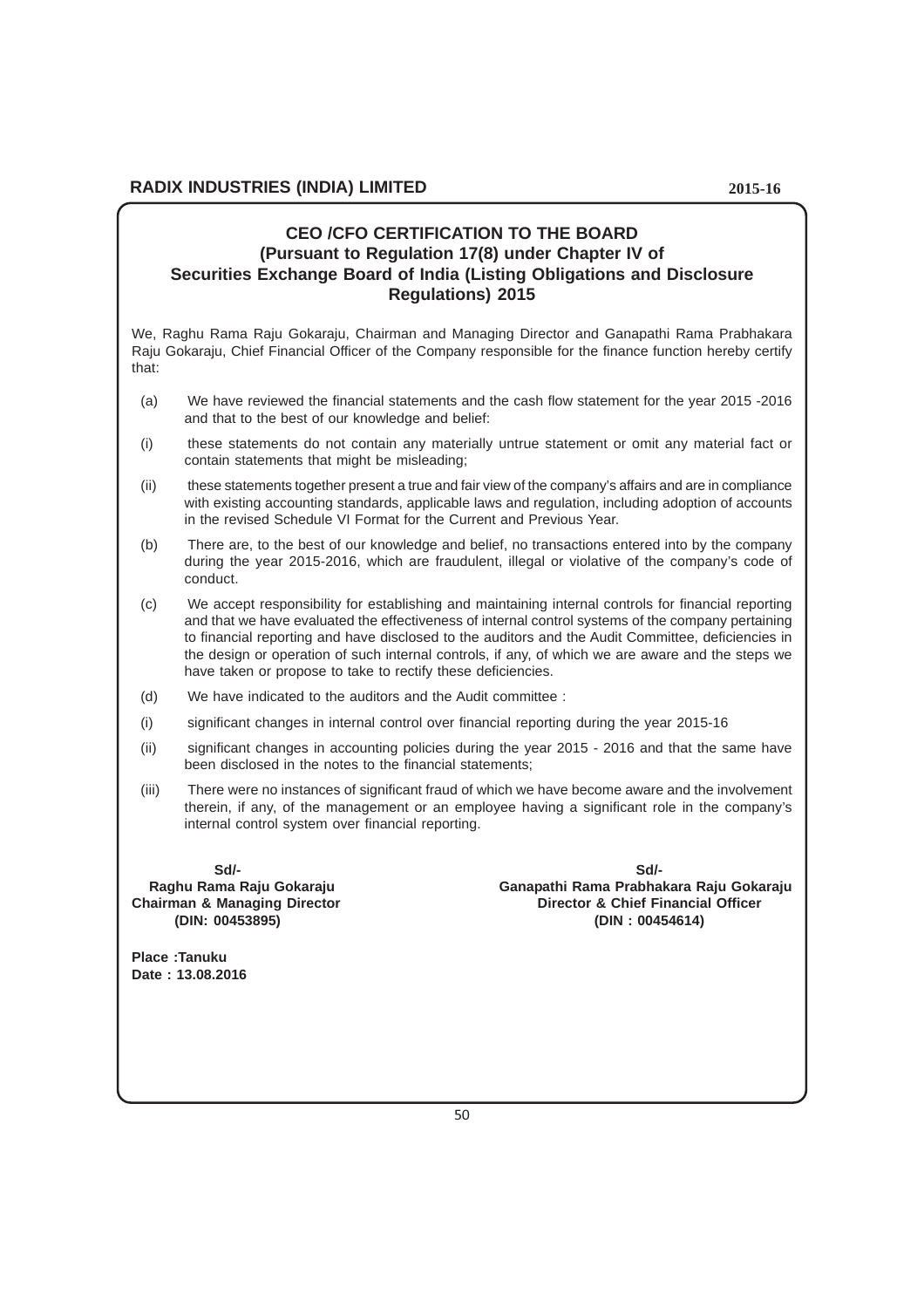# **CERTIFICATE FROM COMPANY SECRETARY REGARDING COMPLIANCE OF CONDITIONS OF CORPORATE GOVERNANCE**

To The Members, **Radix industries (India) Ltd**

We have examined the compliance of conditions of corporate governance by **Radix Industries (India) Ltd** for the year ended 31st March, 2016, *excepting for the period of non appointment of company secretary* as stipulated in SEBI (Listing Obligation and Disclosure requirements) Regulations, 2015.

The compliance of the conditions of the corporate governance is the responsibility of the Management. Our examination was limited to procedures and implementation thereof, adopted by the company for ensuring the compliance of the conditions of the Corporate Governance. It is neither an audit nor expression of the opinion on the financial statements of the Company. In our opinion and to the best of our information and according to the explanations given to us, we certify that the Company has complied with the conditions of Corporate Governance as stipulated in the above mentioned SEBI (Listing Obligation and Disclosure requirements) Regulations, 2015.

We further state that such compliance is neither an assurance as to the future viability of the company nor the efficiency or effectiveness with which the management has conducted the affairs of the company.

#### **For P.S. Rao & Associates Company Secretaries**

**Sd/- N Vanitha Company Secretary C.P. No.:10573**

**Place: Hyderabad Date: 13.08.2016**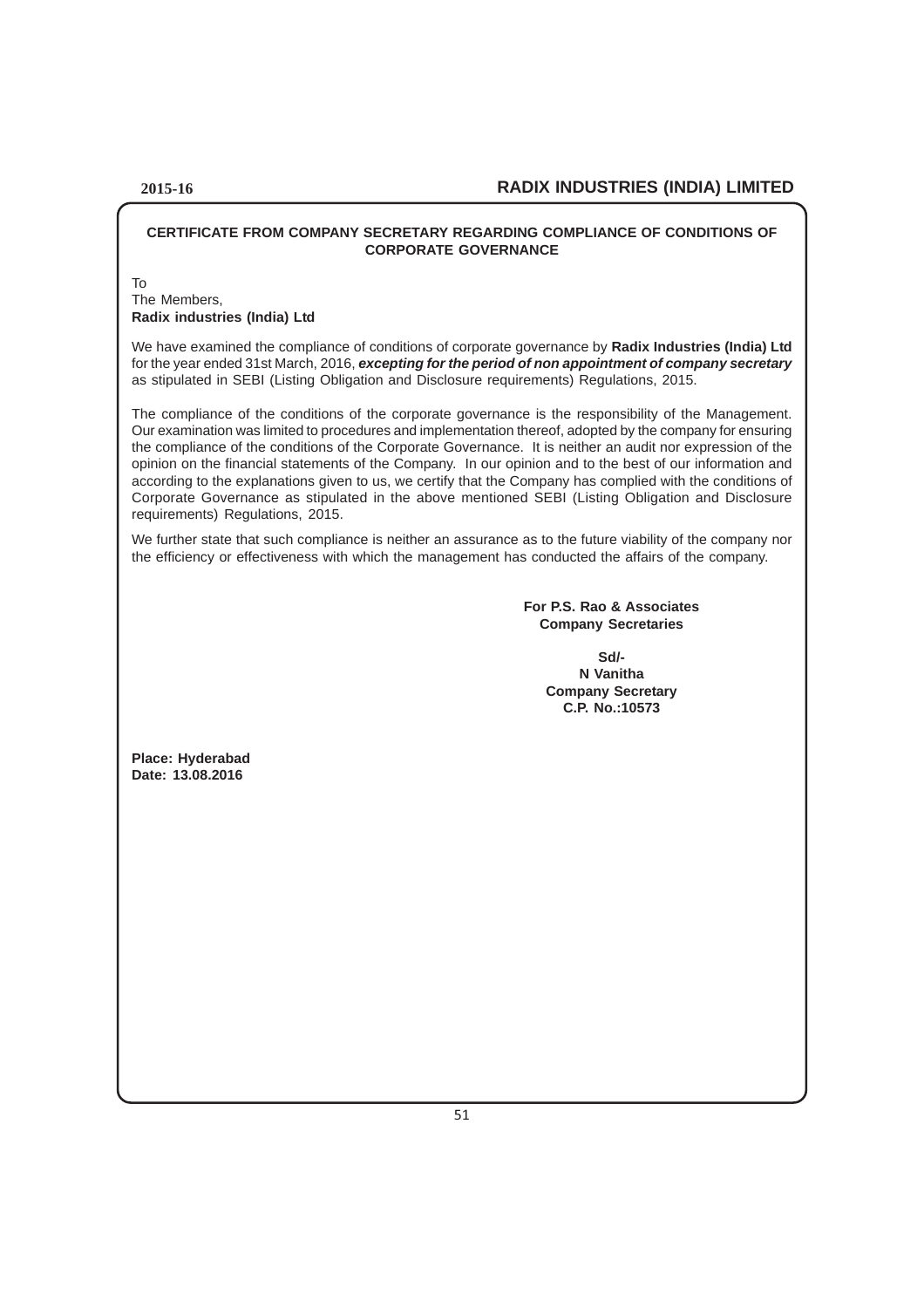# **INDEPENDENT AUDITORS' REPORT**

To

THE MEMBERS OF RADIX INDUSTRIES (INDIA) LIMITED, CHIVATAM, TANUKU.

#### **Report on the Financial Statements:**

We have audited the accompanying financial statements of **RADIX INDUSTRIES (INDIA) LIMITED** ("the Company"), which comprise the Balance Sheet as at March 31, 2016, and the Statement of Profit and Loss and Cash Flow Statement for the year then ended, and a summary of significant accounting policies and other explanatory information.

#### **Management's Responsibility for the Financial Statements:**

The Management is responsible for the matters in section 134(5) of the Companies Act, 2013 ("the Act") with respect to the preparation of these financial statements that give a true and fair view of the financial position, financial performance and cash flows of the Company in accordance with the accounting principles generally accepted in India, including the Accounting Standards specified under Section 133 of the Act, read with Rule 7 of the Companies (Accounts) Rules,2014. This responsibility also includes the maintenance of adequate accounting records in accordance with the provision of the Act for safeguarding of the assets of the Company and for preventing and detecting the frauds and other irregularities; selection and application of appropriate accounting policies; making judgments and estimates that are reasonable and prudent; and design, implementation and maintenance of internal financial control, that were operating effectively for ensuring the accuracy and completeness of the accounting records, relevant to the preparation and presentation of the financial statements that give a true and fair view and are free from material misstatement, whether due to fraud or error.

#### **Auditor's Responsibility:**

Our responsibility is to express an opinion on these financial statements based on our audit.

We have taken into account the provisions of the Act, the accounting and auditing standards and matters which are required to be included in the audit report under the provisions of the Act and the Rules made thereunder.

We conducted our audit in accordance with the Standards on Auditing specified under section 143(10) of the Act. Those Standards require that we comply with ethical requirements and plan and perform the audit to obtain reasonable assurance about whether the financial statements are free from material misstatement.

An audit involves performing procedures to obtain audit evidence about the amounts and disclosures in the financial statements. The procedures selected depend on the auditor's judgment, including the assessment of the risks of material misstatement of the financial statements, whether due to fraud or error. In making those risk assessments, the auditor considers internal financial control relevant to the Company's preparation of the financial statements that give true and fair view in order to design audit procedures that are appropriate in the circumstances. An audit also includes evaluating the appropriateness of accounting policies used and the reasonableness of the accounting estimates made by management, as well as evaluating the overall presentation of the financial statements.

We believe that the audit evidence we have obtained is sufficient and appropriate to provide a basis for our audit opinion on the financial statements.

#### **Opinion:**

In our opinion and to the best of our information and according to the explanations given to us, the financial statements give the information required by the Act in the manner so required and give a true and fair view in conformity with the accounting principles generally accepted in India:

**2015-16**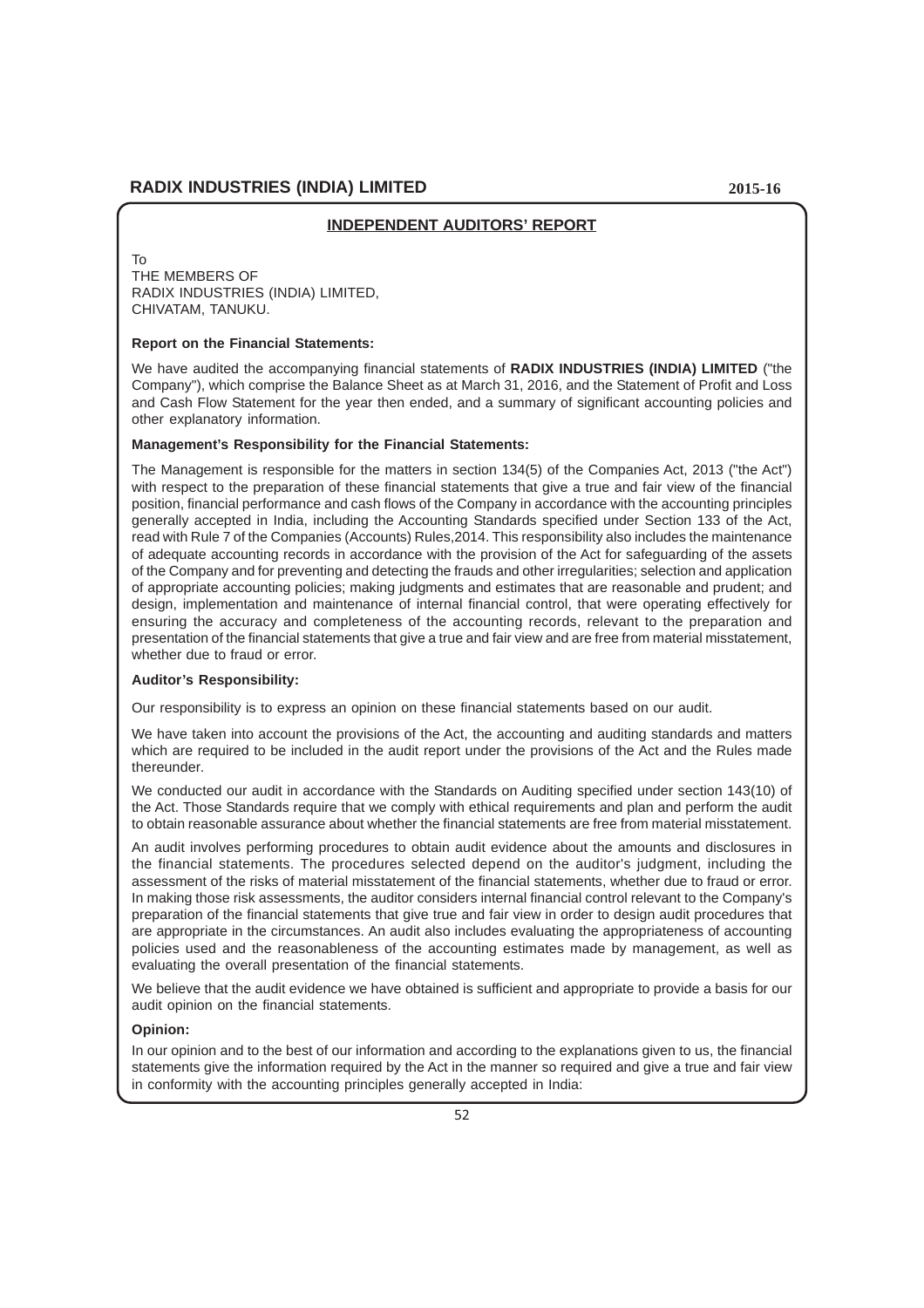- a. in the case of the Balance Sheet, of the state of affairs of the Company as at March 31, 2016;
- b. n the case of the Statement of Profit and Loss, of the profit for the year ended on that date; and
- c. in the case of the Cash Flow Statement, of the cash flows for the year ended on that date

# **Report on Other Legal and Regulatory Requirements:**

- 1. As required by the Companies (Auditor's Report) Order, 2016 ("the Order") issued by the Central Government of India in terms of sub-section (11) of section 143 of the Act, 2013, we give in the Annexure a statement on the matters specified in paragraphs 3 and 4 of the Order.
- 2. As required by section 143(3) of the Act, we report that:
	- a. we have obtained all the information and explanations which to the best of our knowledge and belief were necessary for the purpose of our audit;
	- b. in our opinion proper books of account as required by law have been kept by the Company so far as appears from our examination of those books;
	- c. the Balance Sheet, Statement of Profit and Loss, and Cash Flow Statement dealt with by this Report are in agreement with the books of account;
	- d. In our opinion, the Balance Sheet, the Statement of Profit and Loss, and the Cash Flow Statement comply with the Accounting Standards specified under Section 133 of the Companies Act, 2013, read with Rule 7 of the Companies (Accounts) Rules, 2014.
	- e. On the basis of written representations received from the directors as on March 31, 2016, and taken on record by the Board of Directors, none of the directors is disqualified as on March 31, 2016, from being appointed as a director in terms of Section 164(2) of the Companies Act, 2013.
	- f. With respect to the adequacy of internal financial control over financial reporting of the Company and the operating effectiveness of such control, refer to our separate report in "Annexure A".
	- g. With respect to the other matters included in the Auditor's Report in accordance with Rule 11 of the Companies (Audit and Auditors) Rule, 2014, in our opinion and to our best of our information and according to the explanations given to us:
		- i. The Company does not have any pending litigations which would impact its financial position as on reporting date.
		- ii. The Company did not have any long-term contracts including derivatives contracts for which there were any material foreseeable losses.
		- iii. There were no amounts which required to be transferred, to the Investor Education and Protection Fund by the Company.

For **CHEVUTURI ASSOCIATES** Chartered Accountants Firm Reg. No.000632S

**Place: Tanuku Date: 16<sup>th</sup> May, 2016** Solley State: 16<sup>th</sup> May, 2016

**(CA. Srinivasa Rao Cherukuri) Partner M. No.209237**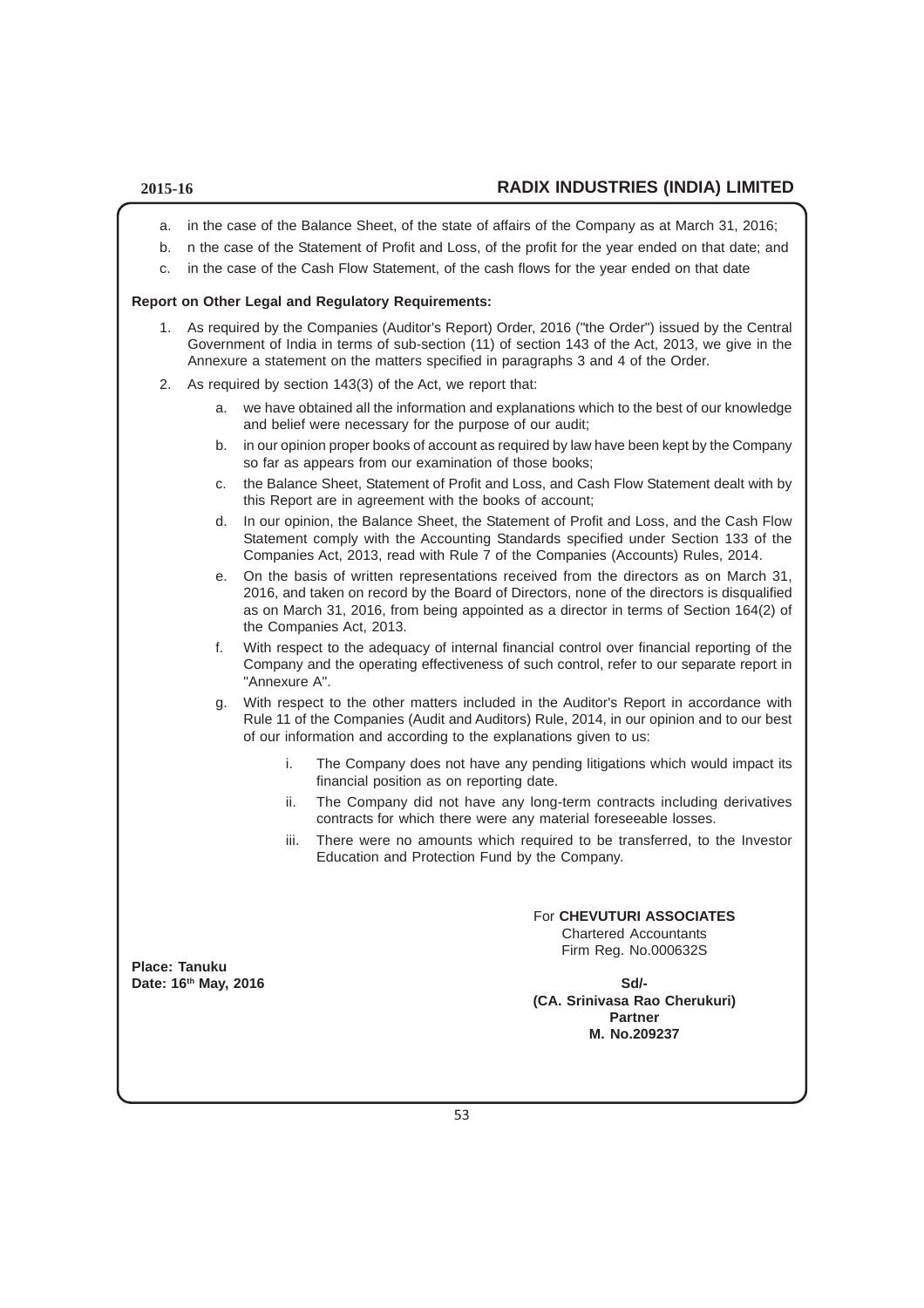|       | <b>Annexure to the Auditor's Report:</b>                                                                                                                                                                                                                                                                                                                                                                                                                                                                                       |
|-------|--------------------------------------------------------------------------------------------------------------------------------------------------------------------------------------------------------------------------------------------------------------------------------------------------------------------------------------------------------------------------------------------------------------------------------------------------------------------------------------------------------------------------------|
| (i)   | (a) According to the information and explanations furnished to us, the company has maintained<br>proper records showing full particulars including quantitative details and situation of its fixed assets.                                                                                                                                                                                                                                                                                                                     |
|       | (b) According to the information and explanations furnished to us, the company has physically<br>verified its fixed assets during the period and such intervals which in our opinion, provided for the<br>physical verification of all the Fixed Assets at reasonable interval having regard to the size of the<br>company and nature of its business. According to the information and explanation given to us, no<br>material discrepancies have been noticed on such verification carried out during the period.            |
|       | (c) The company doesn't having any immovable properties as on reporting date and hence the<br>reporting requirement under this clause doesn't arise.                                                                                                                                                                                                                                                                                                                                                                           |
| (ii)  | (a) According to the information and explanations furnished to us, the company has physically<br>verified its inventories at reasonable intervals during the period under report. In our opinion and<br>according to information and explanation given to us, the discrepancies if any noticed on verification<br>of inventories between the physical stocks and the book records were not material, and have been<br>properly dealt with in the books of account.                                                             |
| (iii) | According to the information and explanations furnished to us, the company has not granted any<br>loans, secured or unsecured to companies, firms or other parties covered in register maintained<br>under Section 189 of the Companies Act 2013. Consequently, the provisions of clauses iii (a), iii (b)<br>and iii (c) of the order are not applicable to the Company.                                                                                                                                                      |
| (iv)  | According to the information and explanations furnished to us, the company has not given any loan,<br>made any investment, given any guarantee, or provided any security covered under section 185<br>and 186 of the Companies Act, 2013.                                                                                                                                                                                                                                                                                      |
| (v)   | According to the information and explanations given to us, the company has not accepted any<br>deposits covered under the provisions of section 73 to 76 or any other relevant provisions of the Act.<br>Further, according to the information furnished to us, no order has been passed on the company by<br>the Company Law Board or National Company Law Tribunal or Reserve Bank of India or any Court<br>or any other Tribunal for non-compliance with the provisions of Sections 73 to 76 of the Companies<br>Act, 2013. |
| (vi)  | According to the information and explanations given to us, the requirement of Sec.148 (1) of the<br>Companies Act, 2013 with regard to the maintenance of cost records doesn't apply to this company.                                                                                                                                                                                                                                                                                                                          |
| (vii) | (a) According to the information and explanations furnished to us and according to the books and<br>records produced for our examination, in our opinion, the company is regular in depositing with the<br>appropriate authorities, the undisputed statutory dues including Provident Fund, Employees' State<br>insurance, Income Tax, Sales Tax, Wealth Tax, Service Tax, Custom Duty, Excise duty, Value added<br>tax and other material statutory dues wherever applicable to it and further there are no undisputed        |

(b) According to the information and explanations furnished to us and according to the records of the company, the company has no disputed dues on account of Income Tax, Wealth Tax, Service Tax, Sales Tax, Customs Duty, Excise Duty, Value added tax or Cess pending remittance as at March 31, 2016.

statutory dues that were outstanding, as at the date of the Balance Sheet, for a period of more than

six months from the date they became payable.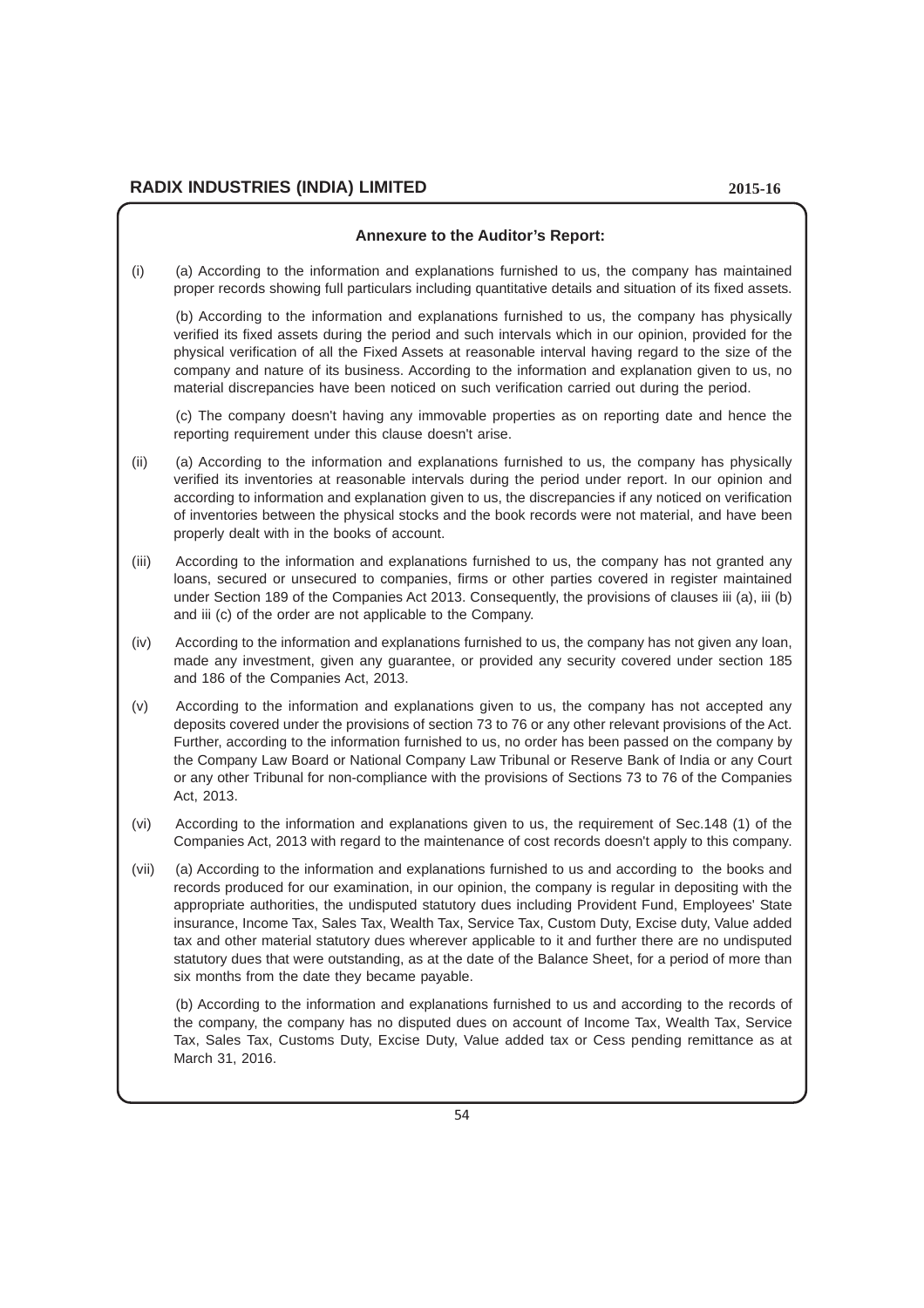- (viii) According to the information and explanations given to us, there were no defaults in repayment of dues to financial institutions, banks, government or debenture holders at the date of balance sheet.
- (ix) According to the information and explanations given to us, the company has not raised money by way of initial public offer or further public offer (including debt instrument) and the term loans from Banks and Financial Institutions. Hence reporting requirement in terms of Clauses (ix) does not arise during the period under report.
- (x) According to the information and explanations furnished to us, and based on the audit procedures generally adopted by us, we report that, during the period, no fraud on the company by its officers or employees has been notices or reported during the year.
- (xi). According to the information and explanations furnished to us, the company has not paid or provided managerial remuneration during the period. Hence reporting requirement in terms of Clauses (xi) does not arise during the period under report.
- (xii). To the best of our knowledge and according to the information and explanations furnished to us, the company is not a Nidhi company.
- (xiii). According to the information and explanations furnished to us, the company has not entered in to any transactions with related parties in accordance with the provisions of sections 177 and 188 of the Companies Act, 2013. Hence reporting requirement in terms of Clauses (xiii) does not arise during the period under report.
- (xiv). According to the information and explanations furnished to us, the company has not made any preferential allotment or private placement of shares or fully or partly convertible debentures during the year.
- (xv). According to the information and explanations furnished to us, the company has not entered in to any non-cash transactions with directors or persons connected with him.
- (xvi). According to the information and explanations furnished to us, the company is not required to be registered under the section 45-IA of the Reserve Bank of India Act, 1934.

For **CHEVUTURI ASSOCIATES** Chartered Accountants Firm Reg. No.000632S

**Place: Tanuku** Date: 16<sup>th</sup> May, 2016 **Sd/-** Sd/-

**(CA. Srinivasa Rao Cherukuri) Partner M. No.209237**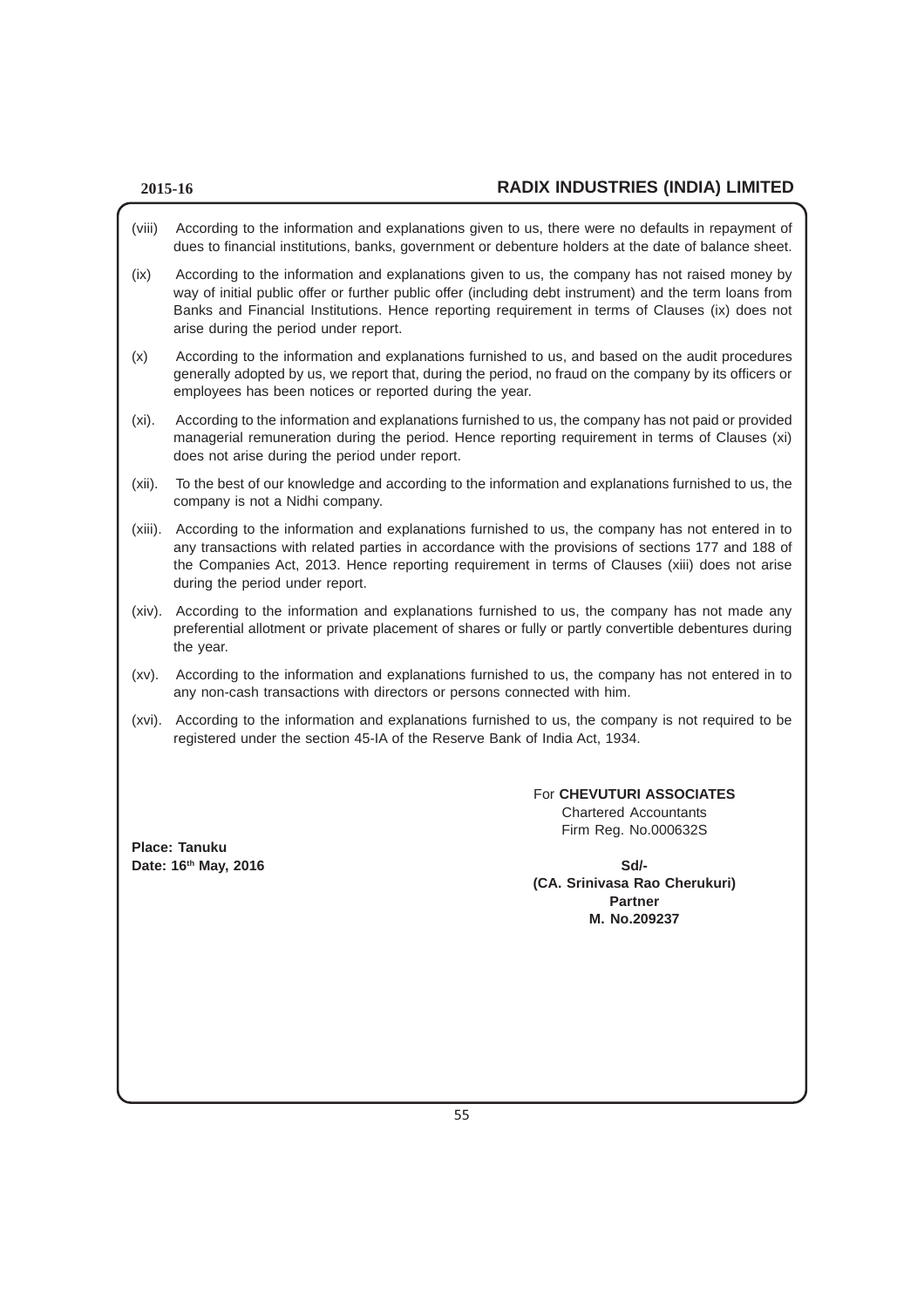#### **ANNEXURE-A**

# **Report on the Internal Financial Controls under Clause (i) of Sub-section 3 of Section 143 of the Companies Act, 2013 ("the Act")**

We have audited the internal financial controls over financial reporting of **RADIX INDUSTRIES (INDIA) LIMITED** ("the Company") as of March 31, 2016 in conjunction with our audit of the financial statements of the company for the year ended on the date.

### **Management's Responsibility for Internal Financial Controls**

The Company's management is responsible for establishing and maintaining internal financial control based on the internal control over the financial reporting criteria established by the Company considering the essential components of internal control stated in the Guidance Note on Audit of Internal Financial Controls Over Financial Reporting issued by the Institute of Chartered Accountants of India. These responsibilities include the design, implementation and maintenance of adequate internal financial controls that were operating effectively for ensuring the orderly and efficient conduct of its business, including adherence to company's policies, the safeguarding of its assets, the prevention and detection of frauds and errors, the accuracy and completeness of accounting records, and timely preparation of reliable financial information, as required under the Companies Act, 2013.

### **Auditor's Responsibility**

Our responsibility is to express an opinion on the Company's internal financial controls over financial reporting based on our audit. We conducted our audit in accordance with the Guidance Note on Audit of Internal Financial Controls Over Financial Reporting (the "Guidance Note") and the Standards on Auditing, issued by Institute of Chartered Accounts of India (ICAI) and deemed to be prescribed under section 143(10) of the Companies Act,2013 to the extent applicable to an audit of internal financial controls, both applicable to an audit of Internal Financial Control and, both issued by the Institute of Chartered Accounts of India. Those Standards and the Guidance Note require that we comply with ethical requirements and plan and perform the audit to obtain reasonable assurance about whether adequate internal financial controls over financial reporting was established and maintained and if such controls operated effectively in all material respects. Our audit involves performing procedures to obtain audit evidence about the adequacy of the internal financial controls system over financial reporting and their operating effectiveness. Our audit of internal financial controls over financial reporting included obtaining an understanding of internal financial controls over financial reporting, assessing the risk that a material weakness exists, and testing and evaluating the design and operating effectiveness of internal control based on the assessed risk. The procedures selected depend on the auditor's judgment, including the assessment of the risks of material misstatement of the financial statements, whether due to fraud or error.

We believe that the audit evidence we have obtained is sufficient and appropriate to provide a basis for our audit opinion on the Company's internal financial controls system over financial reporting.

#### **Meaning of Internal Financial Controls Over Financial Reporting**

A Company's internal financial control over financial reporting is a process designed to provide reasonable assurance regarding the reliability of financial reporting and the preparation of financial statements for external purposes in accordance with generally accepted accounting principles. A company's internal financial control over financial reporting includes those policies and procedures that (1) pertain to the maintenance of records that, in reasonable detail, accurately and fairly reflect the transactions and dispositions of the assets of the company; (2) provide reasonable assurance that transactions are recorded as necessary to permit preparation of financial statements in accordance with generally accepted accounting principles, and that receipts and expenditures of the company are being made only in accordance with authorizations of management and directors of the company; and (3) provide reasonable assurance regarding prevention or timely detection of unauthorsed acquisition, use, or disposition of the company's assets that could have a material effect on the financial statements.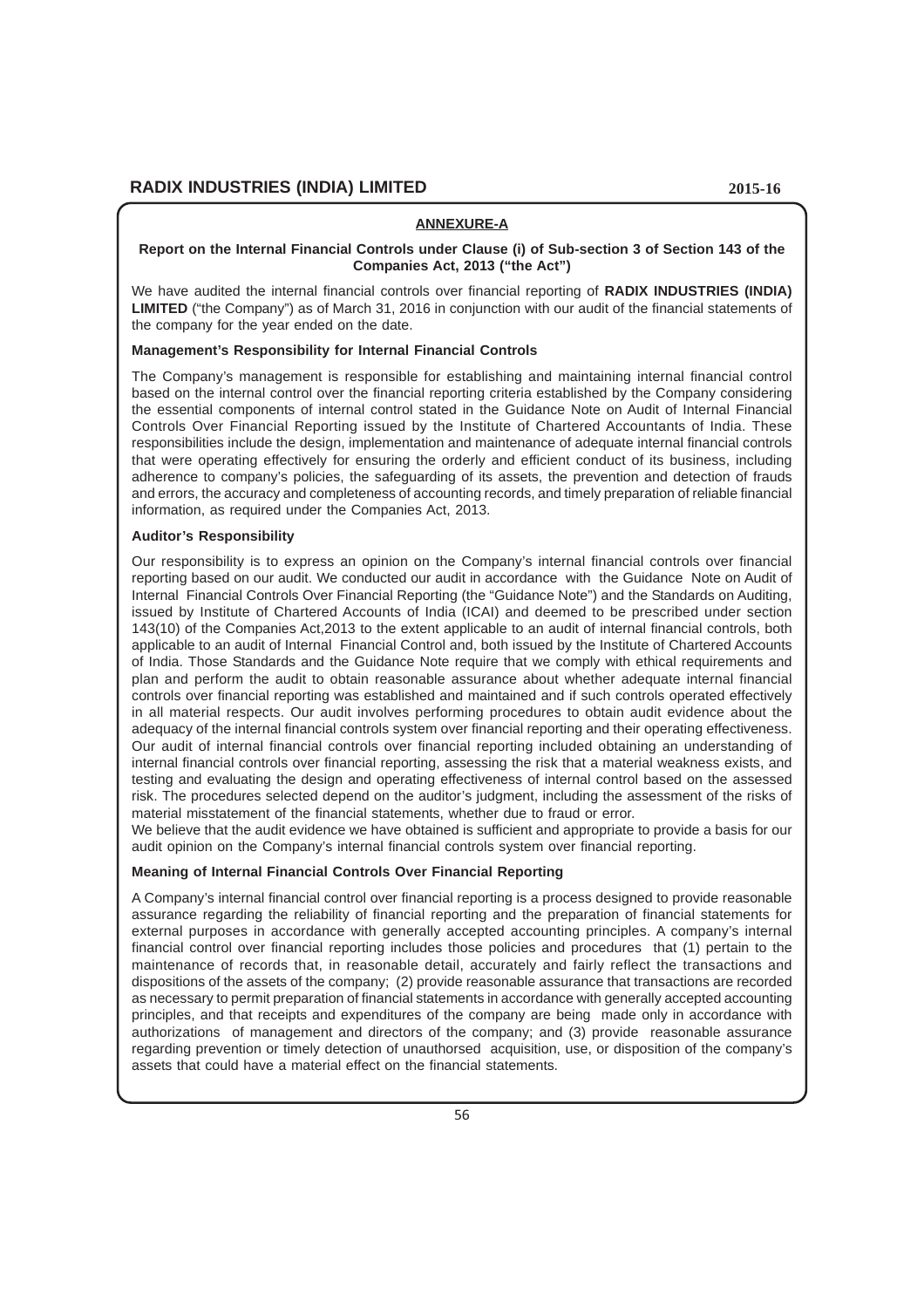#### **Inherent Limitations of Internal Financial Controls Over Financial Reporting**

Because of the inherent limitations of internal financial controls over financial reporting, including the possibility of collusion or improper management override of controls, material misstatements due to error or fraud may occur and not be detected. Also, projections of any evaluation of the internal financial controls over financial reporting to future periods are subject to the risk that the internal financial control over financial reporting may become inadequate because of changes in conditions, or that the degree of compliance with the policies or procedures may deteriorate.

#### **Opinion**

In our opinion, the Company has, in all material respects, an adequate internal financial controls system over financial reporting and such internal financial controls over financial reporting were operating effectively as at 31st March, 2016, based on internal control over financial reporting criteria established by the Company considering the essential components of internal control stated in the Guidance Note on Audit of Internal Financial Control Over Financial Reporting issued by the Institute of Chartered Accountants of India.

# For **CHEVUTURI ASSOCIATES**

Chartered Accountants Firm Reg. No.000632S

**Place: Tanuku** Date: 16<sup>th</sup> May, 2016 Sd/-

**(CA. Srinivasa Rao Cherukuri) Partner M. No.209237**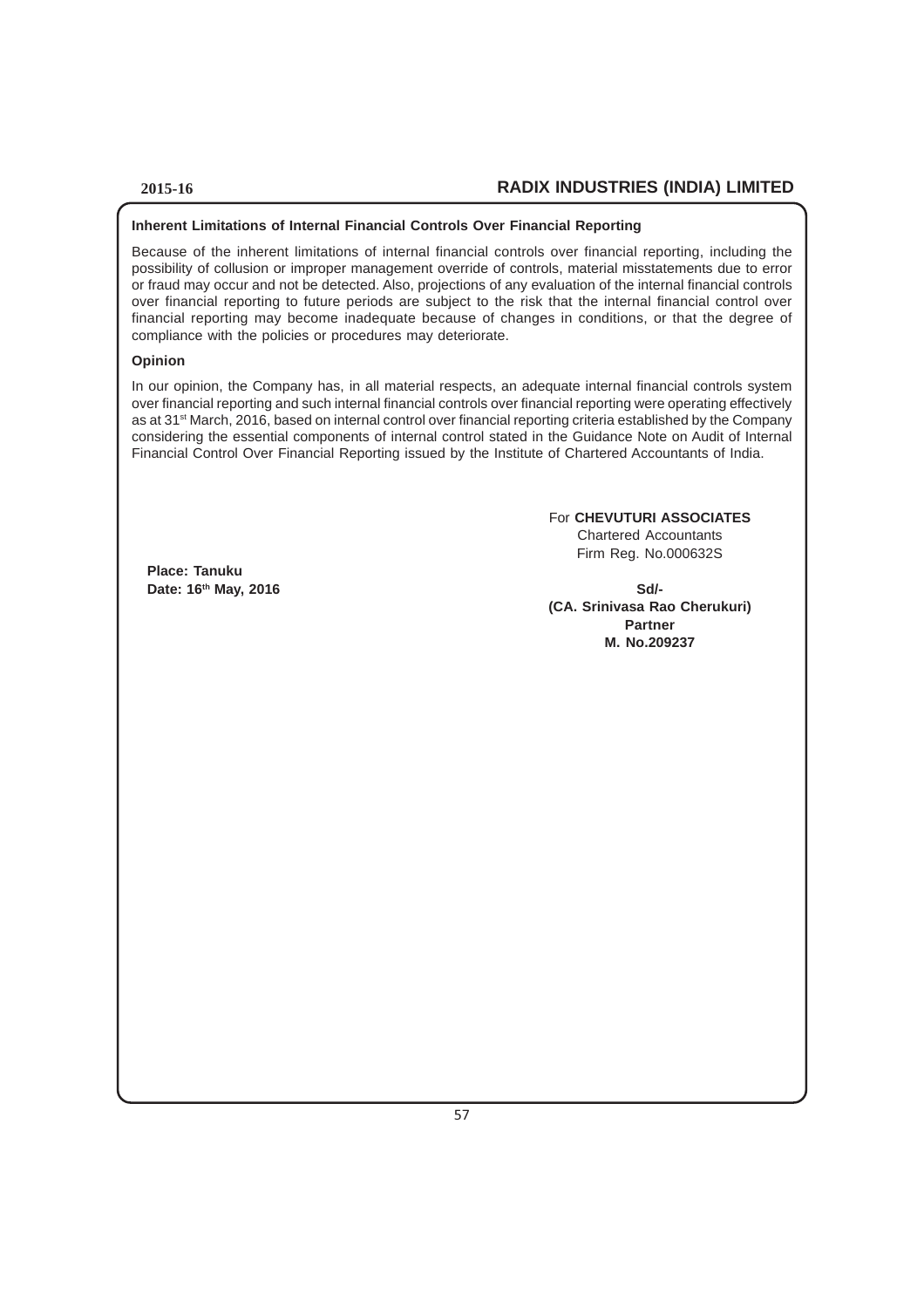**2015-16**

|                                        | <b>PARTICULARS</b>                                                             | <b>Note</b><br>No. | As on<br>31.03.2016                  | As on<br>31.03.2015 |
|----------------------------------------|--------------------------------------------------------------------------------|--------------------|--------------------------------------|---------------------|
| <b>EQUITY &amp; LIABILITIES:</b><br>А. |                                                                                |                    |                                      |                     |
| (1) Shareholders' Funds                |                                                                                |                    |                                      |                     |
| (a) Share Capital                      |                                                                                | 3                  | 100047800                            | 100047800           |
|                                        | (b) Reserves and Surplus                                                       | 4                  | 54553512                             | 46257053            |
|                                        |                                                                                |                    | 154601312                            | 146304853           |
| (2) Current Liabilities                |                                                                                |                    |                                      |                     |
|                                        | (a) Short-term borrowings                                                      | 5                  | 29695814                             | 98060995            |
|                                        | (b) Other current liabilities                                                  | 6                  | 199919                               | 36784               |
|                                        | (c) Short-term provisions                                                      | $\overline{7}$     | 13366780                             | 36893147            |
|                                        |                                                                                |                    | 43262513                             | 134990926           |
| TOTAL:                                 |                                                                                |                    | 197863825                            | 281295779           |
| B. ASSETS:                             |                                                                                |                    |                                      |                     |
| (1) Non-current assets                 |                                                                                |                    |                                      |                     |
| (a) Fixed Assets                       |                                                                                |                    |                                      |                     |
|                                        | (i) Tangible assets                                                            | 8                  | 2568909                              | 3147937             |
|                                        | (b) Long-term loans and advances                                               | 9                  | 33350                                | 33350               |
|                                        | (c) Deferred tax asset                                                         | 10                 | 185459                               | 113946              |
|                                        |                                                                                |                    | 2787718                              | 3295233             |
| (2) Current assets<br>(a) Inventories  |                                                                                | 11                 | 163726281                            | 122469410           |
|                                        | (b) Trade receivables                                                          | 12                 | 16823127                             | 130634434           |
|                                        | (c) Cash and cash equivalents                                                  | 13                 | 4384608                              | 809314              |
|                                        | (d) Other current assets                                                       | 14                 | 10142091                             | 24087388            |
|                                        |                                                                                |                    | 195076107                            | 278000546           |
| <b>TOTAL</b>                           |                                                                                |                    | 197863825                            | 281295779           |
|                                        | Corporate information and Statement of Accounting                              | $\mathbf{1}$       |                                      |                     |
| Policies                               |                                                                                | $\overline{2}$     |                                      |                     |
|                                        | Note: The accompanying notes are an integral part of the financial statements. |                    |                                      |                     |
|                                        | For CHEVUTURI ASSOCIATES                                                       |                    | For RADIX INDUSTRIES (INDIA) LIMITED |                     |
| <b>Chartered Accountants</b>           |                                                                                |                    |                                      |                     |
| F.R.NO.000632S                         |                                                                                |                    | Sd/-                                 |                     |
|                                        |                                                                                |                    | GOKARAJU RAGHU RAMA RAJU             |                     |
| Sd/-                                   |                                                                                |                    | Chairman & Managing Director         |                     |
|                                        | (CA Srinivasa Rao Cherukuri)                                                   |                    |                                      |                     |
| Partner<br>M.No.: 209237               |                                                                                |                    | $Sd$ -                               |                     |
|                                        |                                                                                |                    | <b>GOKARAJU PARVATHI</b>             |                     |

**Date: 16.05.2016 Sd/- G. Ganapathi Rama Prabhakara Raju** Director & CFO

**Sd/-**

**P. Lenin Babu** Company Secretary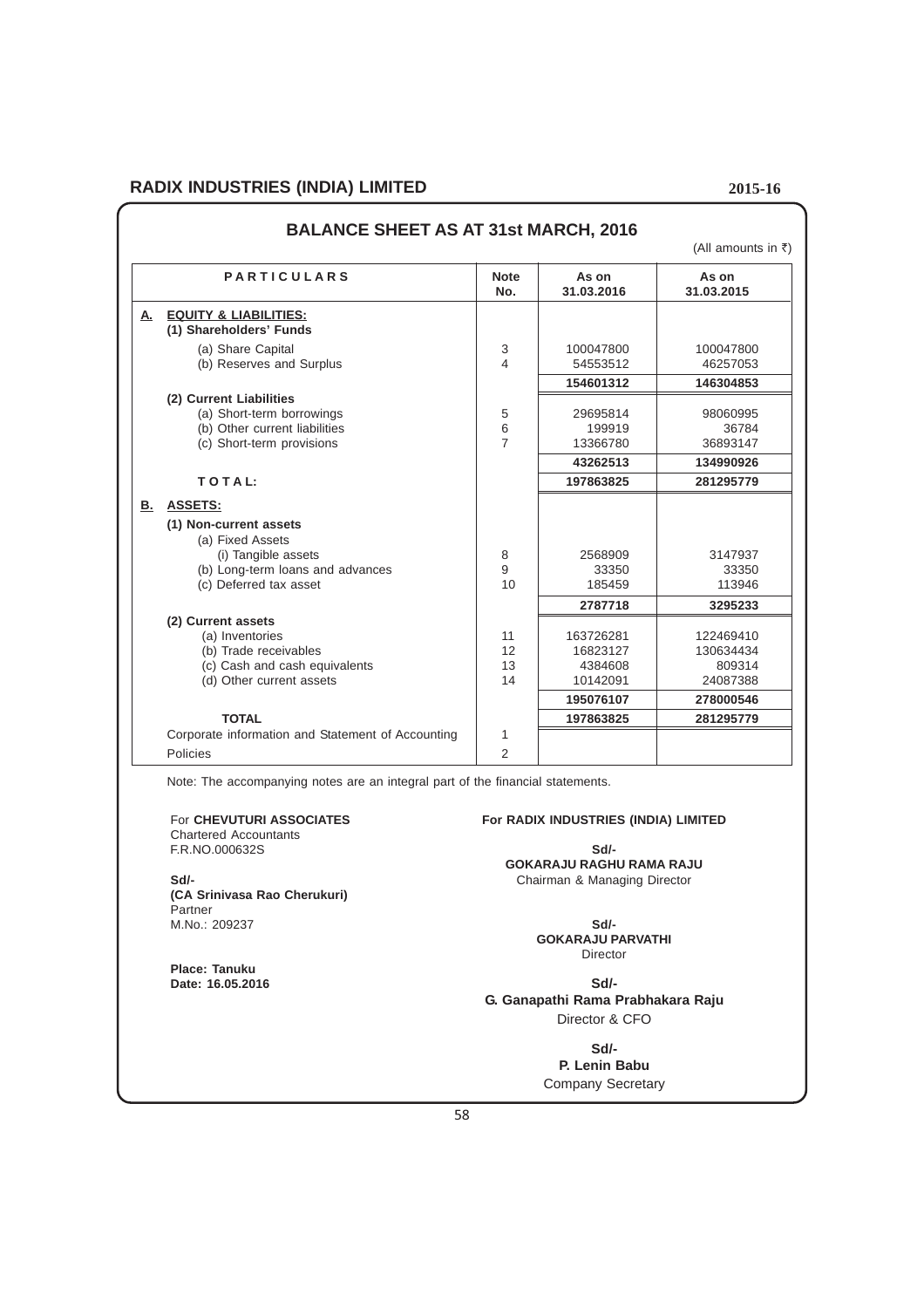# **STATEMENT OF PROFIT AND LOSS FOR THE YEAR ENDED 31st MARCH, 2016**

(All amounts in  $\bar{z}$ )

| <b>PARTICULARS</b>                                                             | <b>Note</b><br>No. | For the<br><b>Year Ending</b><br>2015-16 | For the<br><b>Year Ending</b><br>2014-15 |
|--------------------------------------------------------------------------------|--------------------|------------------------------------------|------------------------------------------|
| <b>INCOME FROM OPERATIONS</b><br>1.                                            |                    |                                          |                                          |
| (a) Revenue from operations                                                    | 15                 | 301316565                                | 560006538                                |
| (b) Other Income                                                               | 16                 | 22775                                    | 141473                                   |
|                                                                                |                    | 301339340                                | 560148011                                |
| <b>EXPENSES</b><br>$\mathbf{2}$                                                |                    |                                          |                                          |
| (a) Cost of materials consumed                                                 | 17                 | 255909386                                | 475434523                                |
| (b) Employee benefits expense                                                  | 18                 | 1266660                                  | 325751                                   |
| (c) Finance cost                                                               | 19                 | 7538982                                  | 6303807                                  |
| (d) Depreciation and amortization expense                                      | 8                  | 766528                                   | 1031032                                  |
| (e) Other expenses                                                             | 20                 | 5019097                                  | 3315588                                  |
| <b>Total Expenses</b>                                                          |                    | 270500653                                | 486410701                                |
| Profit before tax                                                              |                    | 30838687                                 | 73737310                                 |
| Tax expense:                                                                   |                    |                                          |                                          |
| $Less: - Current tax$                                                          |                    | 10572000                                 | 24888000                                 |
| - MAT Credit Utilization                                                       |                    | 223                                      | 0                                        |
|                                                                                |                    | 20266464                                 | 48849310                                 |
| Add: - Deferred tax                                                            |                    | 71513                                    | 132009                                   |
|                                                                                |                    | 20337977                                 | 48981319                                 |
| Net Profit for the period                                                      |                    | 20337977                                 | 48981319                                 |
| Earnings per equity share: Basic & Diluted                                     |                    | 2.03                                     | 4.90                                     |
| Note: The accompanying notes are an integral part of the financial statements. |                    |                                          |                                          |

Chartered Accountants F.R.NO.000632S **Sd/-**

**(CA Srinivasa Rao Cherukuri)**

# For **CHEVUTURI ASSOCIATES For RADIX INDUSTRIES (INDIA) LIMITED**

**GOKARAJU RAGHU RAMA RAJU Sd/-** Chairman & Managing Director

Partner **Sd/-**M.No.: 209237 **GOKARAJU PARVATHI** Director

**Place: Tanuku Date: 16.05.2016**

> **Sd/- G. Ganapathi Rama Prabhakara Raju** Director & CFO

**Sd/- P. Lenin Babu** Company Secretary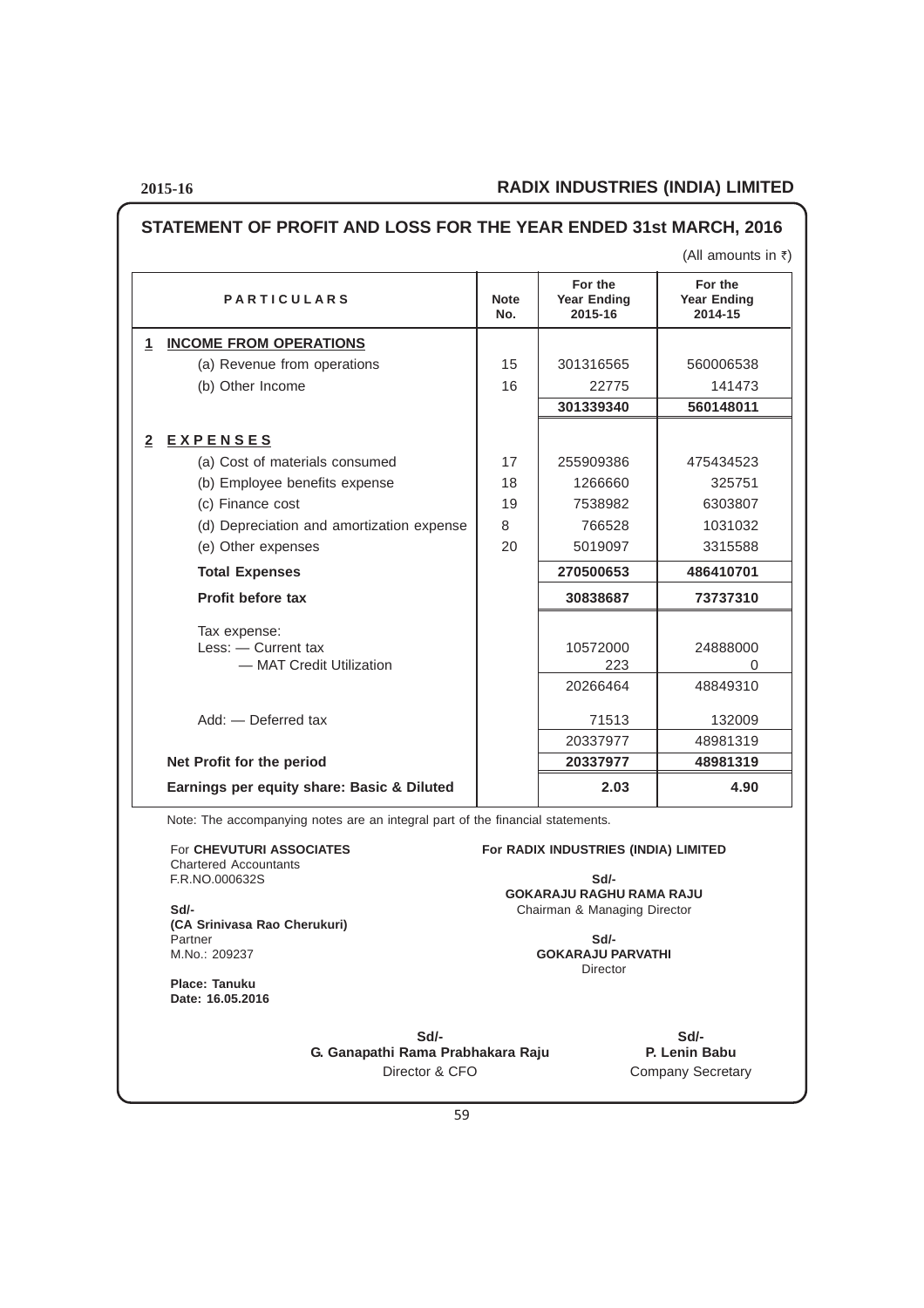**2015-16**

|                                                                                              |                                                                                |                                                                         | (All amounts in ₹) |
|----------------------------------------------------------------------------------------------|--------------------------------------------------------------------------------|-------------------------------------------------------------------------|--------------------|
| <b>PARTICULARS</b>                                                                           |                                                                                | 2015-16                                                                 | 2014-15            |
| <b>CASH FLOW FROM OPERATING ACTIVITIES</b><br>L                                              |                                                                                |                                                                         |                    |
| Net Profit before tax<br>Add/Less: Adjustments for                                           |                                                                                | 30838687                                                                | 73737310           |
| Depreciation                                                                                 |                                                                                | 766528                                                                  | 1031032            |
| <b>Finance Cost</b>                                                                          |                                                                                | 7538982                                                                 | 6303807            |
| Operating profit before working capital changes<br>Add/Less: Adjustments for working capital |                                                                                | 39144197                                                                | 81072149           |
| Increase / Decrease in inventories                                                           |                                                                                | (41256871)                                                              | 14892535           |
| Increase/Decrease in Trade receivables                                                       |                                                                                | 113811307                                                               | (130634434)        |
| Increase/Decrease in Other current assets<br>Increase / Decrease in Loans and advances       |                                                                                | (69946)                                                                 | 484916             |
| Increase / Decrease in current liabilities                                                   |                                                                                | 0<br>131626                                                             | 0<br>(13778)       |
| Cash generated from operations                                                               |                                                                                | 111760313                                                               | (34198612)         |
| Less: Direct taxes paid                                                                      |                                                                                | 10872980                                                                | 24648150           |
| Net cash used in operating activities                                                        |                                                                                | 100887333                                                               | (58846762)         |
| <b>II CASH FLOW FROM INVESTMENT ACTIVITIES</b>                                               |                                                                                |                                                                         |                    |
| Increase / decrease in fixed assets                                                          |                                                                                | (187500)                                                                | (111951)           |
|                                                                                              |                                                                                | (187500)                                                                | (111951)           |
| III CASH FLOW FROM FINANCING ACTIVITIES                                                      |                                                                                |                                                                         |                    |
| Increase in Bank Borrowing                                                                   |                                                                                | (68365181)                                                              | 64470054           |
| Interest expense                                                                             |                                                                                | (7538982)                                                               | (6303807)          |
| Dividend paid including tax on dividend                                                      |                                                                                | (21220376)                                                              | 0                  |
| Net cash from financing activities                                                           |                                                                                | (97124539)                                                              | 58166247           |
| Net increase / decrease in cash and cash equivalents                                         |                                                                                | 3575294                                                                 | (792466)           |
| Cash and cash equivalents at the beginning of the period                                     |                                                                                | 809314                                                                  | 1601780            |
| Cash and cash equivalents at the end of the period                                           |                                                                                | 4384608                                                                 | 809314             |
| Net increase / decrease in cash and cash equivalents                                         |                                                                                | (3575294)                                                               | 792466             |
|                                                                                              | Note: The accompanying notes are an integral part of the financial statements. |                                                                         |                    |
| For CHEVUTURI ASSOCIATES<br><b>Chartered Accountants</b>                                     |                                                                                | For RADIX INDUSTRIES (INDIA) LIMITED                                    |                    |
| F.R.NO.000632S<br>Sd/-                                                                       |                                                                                | Sd/-<br><b>GOKARAJU RAGHU RAMA RAJU</b><br>Chairman & Managing Director |                    |
| (CA Srinivasa Rao Cherukuri)                                                                 |                                                                                |                                                                         |                    |
| Partner<br>M.No.: 209237                                                                     |                                                                                | Sd/-<br><b>GOKARAJU PARVATHI</b><br>Director                            |                    |
| Place: Tanuku                                                                                |                                                                                |                                                                         |                    |
| Date: 16.05.2016                                                                             | Sd/-                                                                           |                                                                         | Sd/-               |
|                                                                                              | G. Ganapathi Rama Prabhakara Raju                                              |                                                                         | P. Lenin Babu      |

Director & CFO

Company Secretary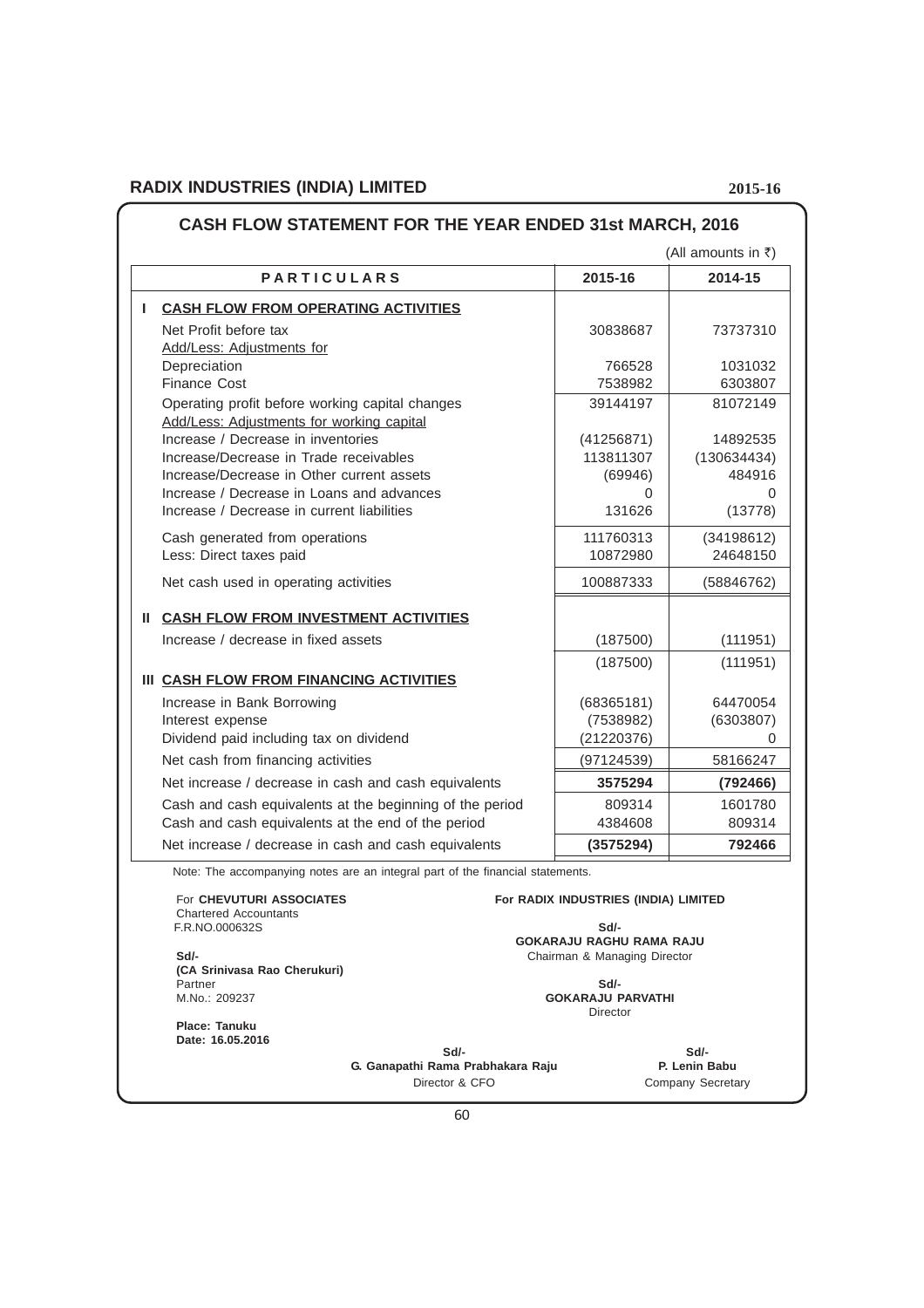### **STATEMENT ON ACCOUNTING POLICIES AND NOTES ON ACCOUNTS**

# 1. **Corporate information**

Radix Industries (India) Limited (the company) is a public company domiciled in India and incorporated under the provisions of the Companies Act, 1956. Its shares are listed on two stock exchanges in India. The company is engaged in the manufacturing and selling of human hair products. The company caters to both domestic and international markets.

#### **2. Statement on Accounting Policies**

#### **a. Basis of Accounting and preparation**

The financial statements of the company have been prepared in accordance with generally accepted accounting principles in India (Indian GAAP). The company has prepared these financial statements to comply in all material respects with the accounting Standards specified under Section 133 of the Companies Act, 2013, read with Rule 7 of the Companies (Accounts) Rules, 2014. The financial statements have been prepared on an accrual basis and under the historical cost convention.

The accounting policies adopted in the preparation of financial statements are consisted with those of previous period.

#### **Use of Estimates**

The preparation of financial statements requires the management of the Company to make judgments, estimates and assumptions that affect the reported balance of assets and liabilities, revenues and expenses and disclosures relating to the contingent liabilities and commitments. The management believes that the estimates used in preparation of the financial statements are prudent and reasonable. The judgments, estimates and underlying assumptions are made with the management's best knowledge of the business environment and are reviewed on an ongoing basis. However, future results could differ from these estimates. Any revision to these accounting estimates is recognised prospectively in the current and future periods.

#### **b. Tangible fixed assets**

Fixed assets are stated at cost of acquisition less accumulated depreciation. Cost of acquisition of fixed assets is inclusive of freight, duties and taxes, borrowing costs, if any, on specific borrowings utilized for financing the assets upto the date of commissioning, the cost of installation/erection and other incidental expenses incurred to bring the asset to its present location and condition but exclusive of duties and taxes that are subsequently recoverable from taxing authorities.

#### **c. Depreciation and Amortization**

Depreciable amount for assets is the cost of the asset, or other amount substituted for cost, less its estimated residual value. Depreciation on tangible fixed assets has been provided on the written-down method as per the useful life prescribed in Schedule II to the Companies Act, 2013

In respect of assets sold or disposed off during the year, depreciation / amortization is provided till the month of sale or disposal of the assets.

#### **d. Borrowing Costs**

Borrowing Costs, that are directly attributable to the acquisition or construction of assets, that necessarily take a substantial period of time to get ready for its intended use, are capitalized as part of the cost of qualifying asset when it is possible that they will result in future economic benefits and the cost can be measured reliably.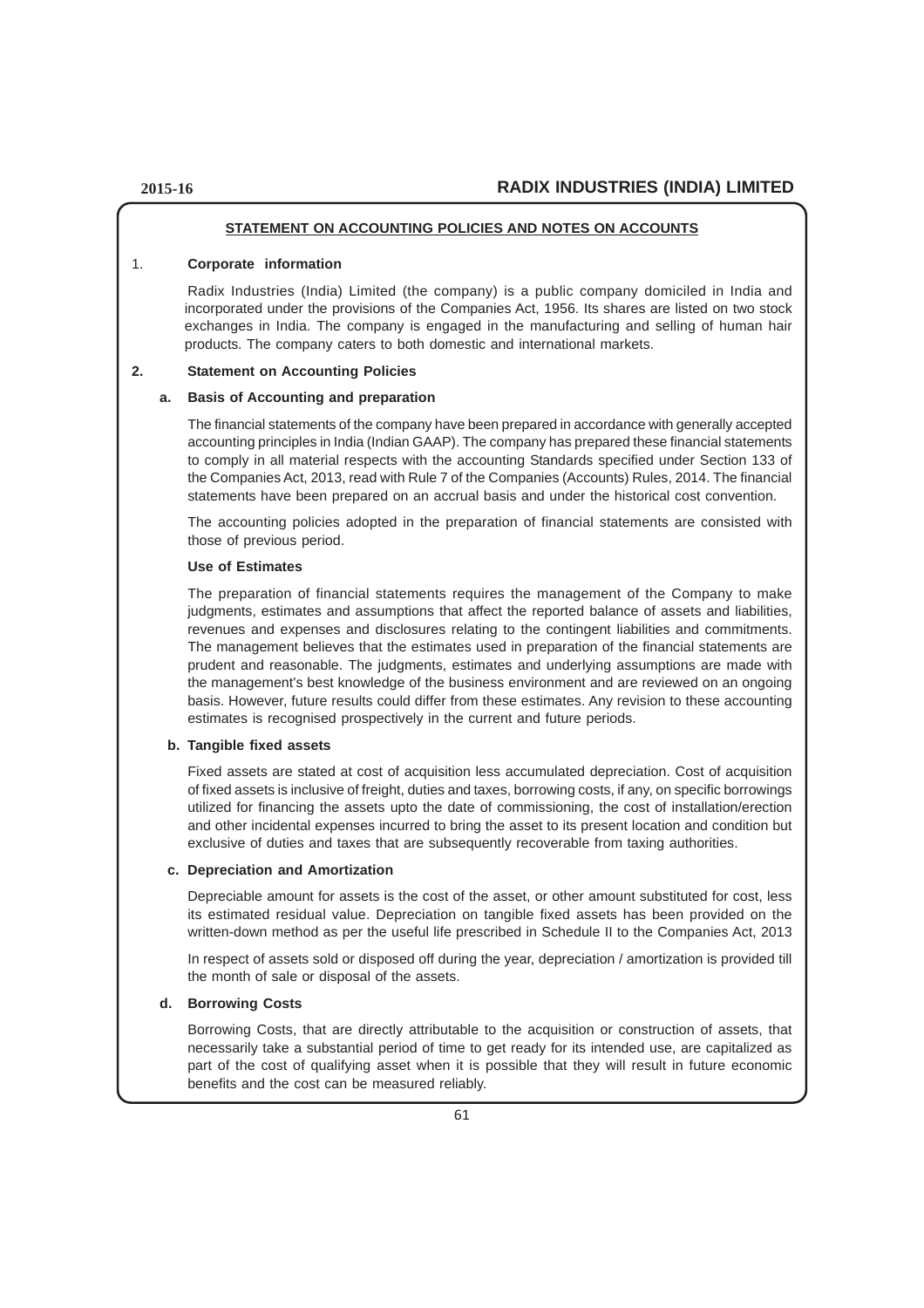Other borrowing costs are recognized as an expense in the period in which they are incurred.

#### **e. Inventories**

Valuation of inventories is made as under:

- i) Finished goods are valued at lower of cost or net realizable value.
- ii) Raw materials, work-in-progress and stores and spares are valued at cost, following the FIFO Basis.
- iii) Work-in-Progress, raw materials, stores, spares are valued at cost except where the net realizable value of the finished goods they are used in is less than the cost of finished goods and in such an event, if the replacement cost of such materials etc., is less than their books value, they are valued at replacement cost.
- iv) By-products and scrap are valued at net realizable value.

#### **f. Revenue Recognition**

i. Sales are accounted for net of discounts and rebates. Export Sales are initially accounted at the exchange rate prevailing on the date of documentation/invoicing and the same is adjusted with the difference in the rate of exchange arising on actual receipt of proceeds in foreign exchange.

#### **g. Income Taxes**

Income tax expense comprises current and deferred taxes.

- i) Current tax is the amount of tax payable on the taxable income for the year as determined in accordance with the provisions of the Income Tax Act, 1961.
- ii) Deferred tax is recognised under the liability method, on timing differences, being the difference between taxable income and accounting income that originate in one period and capable of reversal in one or more subsequent periods, at the rate of tax enacted or substantively enacted by the balance sheet date.

#### **h. Provisions, Contingent Liabilities and Contingent assets**

Provisions are recognised only when there is a present obligation as a result of past events and when a reliable estimate of the amount of obligation can be made. Provisions are not discounted to their present value and are determined based on the best estimate required to settle the obligation at the reporting date. These estimates are reviewed at each reporting date and adjusted to reflect the current best estimates.

Contingent liability is disclosed for (i) Possible obligation which will be confirmed only by future events not wholly within the control of the Company or (ii) Present obligations arising from past events where it is not probable that an outflow of resources will be required to settle the obligation or a reliable estimate of the amount of the obligation cannot be made. The company does not recognise contingent liabilities but the same are disclosed in the Notes.

Contingent assets are not recognised in the financial statements since this may result in the recognition of income that may never be realized.

# **i. Earnings per share**

Earnings per share is calculated by dividing the net profit or loss for the year after tax attributable to equity shareholders by the weighted average number of equity shares outstanding during the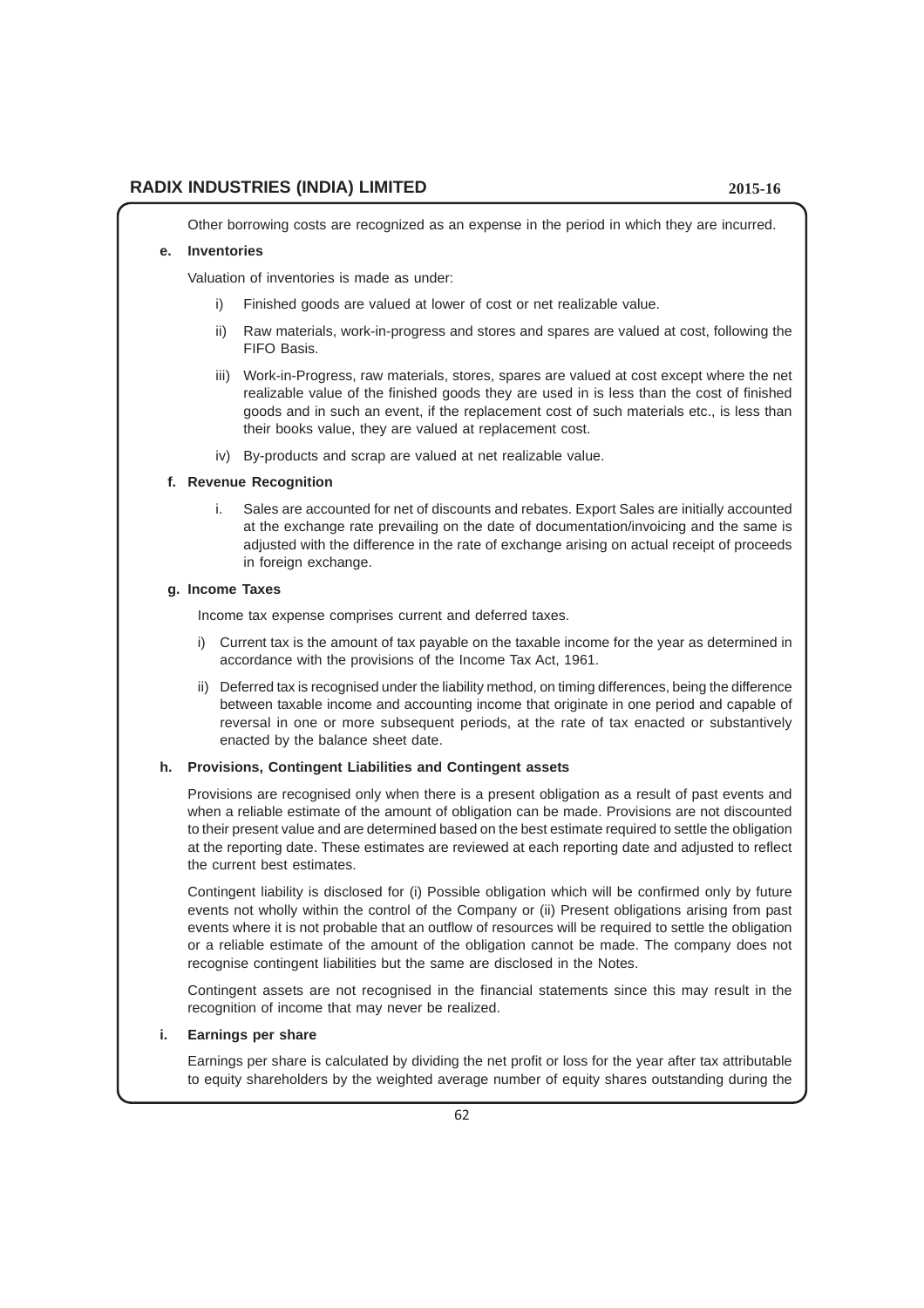period. For the purpose of calculating diluted earnings per share, the net profit or loss for the period attributable to equity shareholders and the weighted average number of shares outstanding during the period are adjusted for the effects of all dilutive potential equity shares.

#### **j. Foreign Exchange Transactions**

- i) Transactions in foreign currency are initially accounted at exchange rate prevailing on the date of transaction, and adjusted appropriately, with the difference in the rate of exchange arising on actual receipt/payment during the period under report.
- ii) At each Balance Sheet date foreign currency monetary items being receivables/payables are reported using the rate of exchange on that date and difference is recognized as income or expense. Foreign currency non-monetary items are reported using the exchange rate at which they were initially recognized.
- iii) In respect of forward exchange contracts in the nature of hedges. Premium or discount on the contract is amortized over the term of the contract. Exchange differences on the contract are recognized as profit or loss in the period in which they arise.

#### **1. Government Grants:**

Grants from government are recognized when there is reasonable assurance that the grant will be received and all attaching conditions will be complied with. Government grants relating to assets the company has opted "capital approach" method. Accordingly, the grant is deducted from the gross value of the assets concerned in arriving at their books value.

Government grants in the nature of export incentives are recognised in the statement of Profit and Loss in the year in which the licenses was approved by respective authorities and the same is considered as reasonable assurance that the enterprise has complied the conditions attached to them and the benefits have been earned by the enterprise is reasonably certain and the ultimate collection will be made.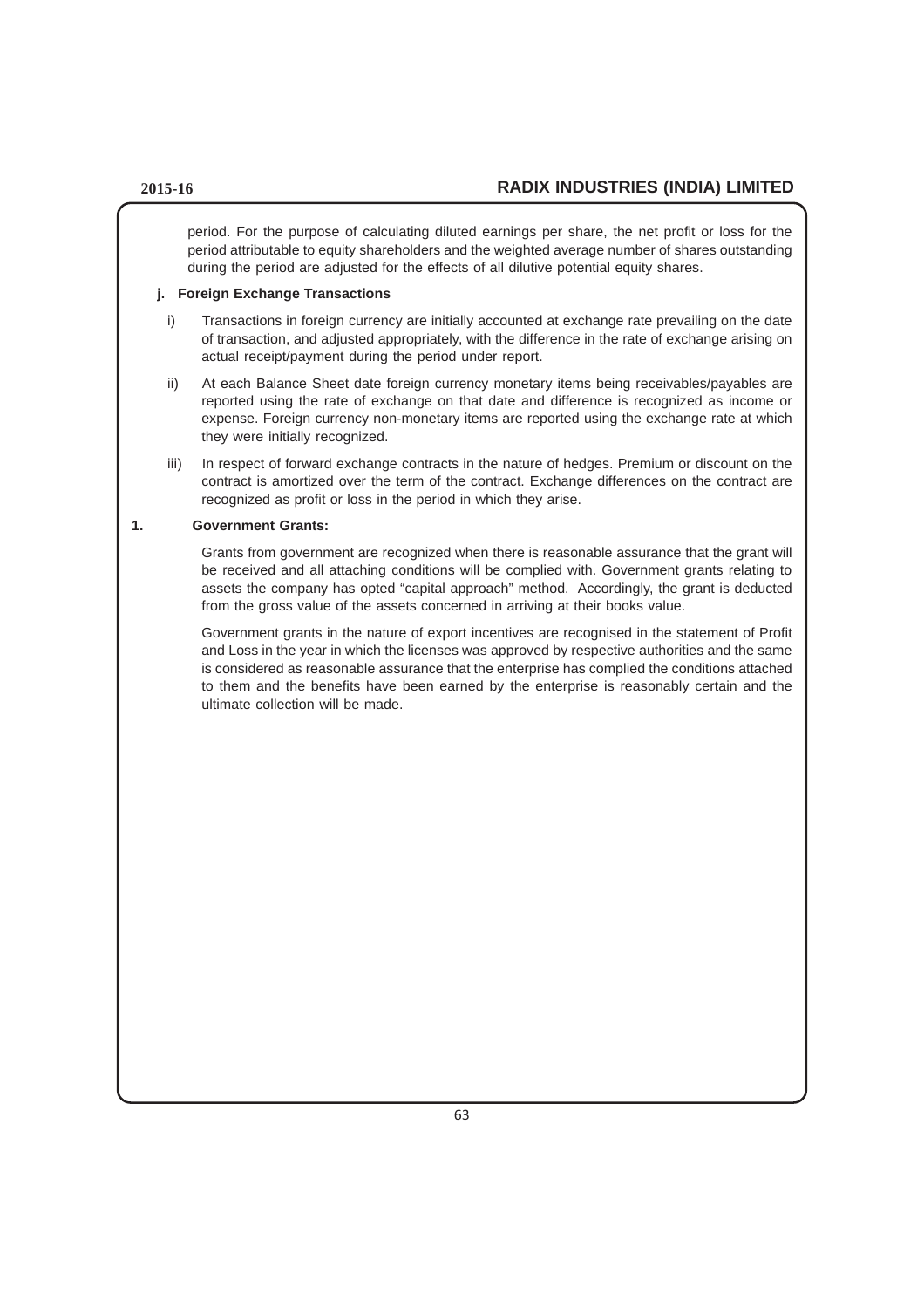**2015-16**

| <b>Note</b><br>No. | Schedules Annexed to and Forming Part of Balance Sheet                                                                                                                                                                                                                                           | As on<br>31.03.2016<br>₹           | As on<br>31.03.2015<br>₹           |
|--------------------|--------------------------------------------------------------------------------------------------------------------------------------------------------------------------------------------------------------------------------------------------------------------------------------------------|------------------------------------|------------------------------------|
| 3                  | <b>SHARE CAPITAL:</b>                                                                                                                                                                                                                                                                            |                                    |                                    |
|                    | a. Authorised Share capital<br>1,50,00,000 (1,50,00,000) Equity Shares of ₹ 10/- each                                                                                                                                                                                                            | 150,000,000                        | 150,000,000                        |
|                    | b. Issued and subscribed capital<br>1,00,04,780 (1,00,04,780) Equity shares of ₹ 10/- each                                                                                                                                                                                                       | 100,047,800                        | 100,047,800                        |
|                    | c. Paid up capital<br>1,00,04,780 (1,00,04,780) Equity Shares of ₹10/- each                                                                                                                                                                                                                      | 100,047,800                        | 100,047,800                        |
|                    | d. The Reconcilation of number of shares:<br>Number of Shares at the beginning                                                                                                                                                                                                                   | No.of Shares<br>10004780           | No.of Shares<br>10004780           |
|                    | Add: Shares issued during the year                                                                                                                                                                                                                                                               | $\Omega$                           | $\Omega$                           |
|                    | Number of Shares at the end                                                                                                                                                                                                                                                                      | 10004780                           | 10004780                           |
| е.                 | Terms/Rights attached to equity shares:<br>The company has only one class of equity shares having a par<br>value of ₹10 per share. Each shareholder is eligible for one<br>vote per share held. The company declares and pays dividend<br>in indian rupees.                                      |                                    |                                    |
| f.                 | In the event of liquidation of the company, the holders of equity<br>Shares will be entitled to receive remaining assets of the<br>company, after distribution of all preferential amounts. The<br>distribution will be in proportion to the number of equity shares<br>held by the shareholders |                                    |                                    |
| g.                 | The details of share holders holding more than 5% shares.                                                                                                                                                                                                                                        | No.of Shares/                      | No.of Shares/                      |
|                    | Name of the Share holder<br>i) Sri Gokaraju Raghu Rama Raju                                                                                                                                                                                                                                      | (% of holding)<br>5880000<br>58.77 | (% of holding)<br>5880000<br>58.77 |
|                    | ii) Smt Gokaraju Parvathi                                                                                                                                                                                                                                                                        | 1330000<br>13.29                   | 1330000<br>13.29                   |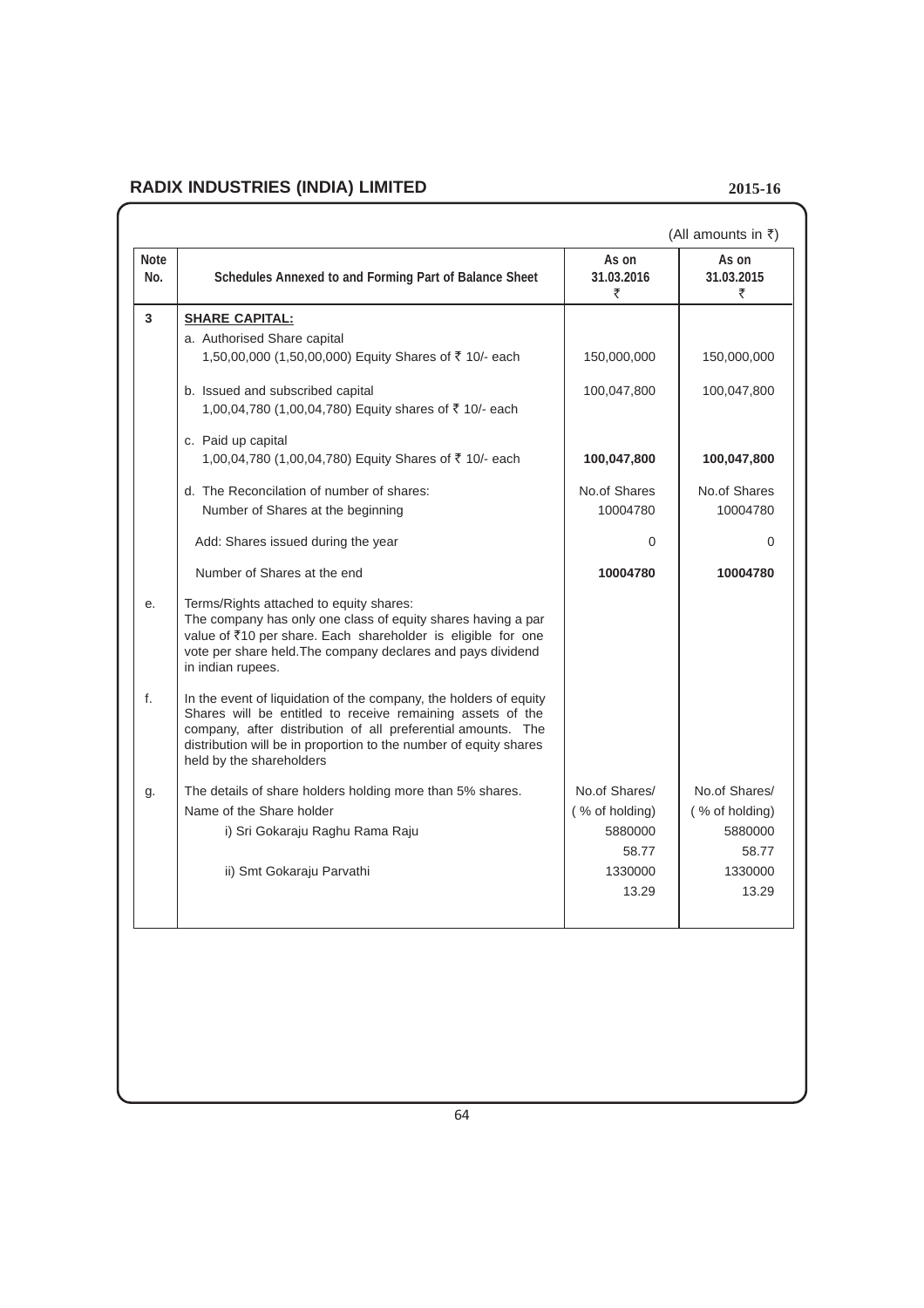| <b>Note</b><br>No. | Schedules Annexed to and Forming Part of Balance Sheet                                                                                                                                                                                                                                                                                                                                                                                                         | As on<br>31.03.2016<br>₹ | As on<br>31.03.2015<br>₹ |
|--------------------|----------------------------------------------------------------------------------------------------------------------------------------------------------------------------------------------------------------------------------------------------------------------------------------------------------------------------------------------------------------------------------------------------------------------------------------------------------------|--------------------------|--------------------------|
| 4                  | <b>RESERVES AND SURPLUS:</b>                                                                                                                                                                                                                                                                                                                                                                                                                                   |                          |                          |
|                    | a. Capital Reserve:                                                                                                                                                                                                                                                                                                                                                                                                                                            |                          |                          |
|                    | <b>Opening Balance</b>                                                                                                                                                                                                                                                                                                                                                                                                                                         | 10382500                 | 10382500                 |
|                    | b Surplus:                                                                                                                                                                                                                                                                                                                                                                                                                                                     |                          |                          |
|                    | <b>Opening Balance</b>                                                                                                                                                                                                                                                                                                                                                                                                                                         | 35874553                 | (1101619)                |
|                    | Add:Net Profit transferred from statement of Profit and loss                                                                                                                                                                                                                                                                                                                                                                                                   | 20337977                 | 48981319                 |
|                    | <b>Closing Balance</b>                                                                                                                                                                                                                                                                                                                                                                                                                                         | 56212530                 | 47879700                 |
|                    | Less: Approprations:                                                                                                                                                                                                                                                                                                                                                                                                                                           |                          |                          |
|                    | Interim / (Final) Dividend on Equity Shares                                                                                                                                                                                                                                                                                                                                                                                                                    | 10004780                 | 10004780                 |
|                    | (amount per share ₹ 1.00 (Pr. Year ₹ 1.00)                                                                                                                                                                                                                                                                                                                                                                                                                     |                          |                          |
|                    | Tax on Interim / (Final) Dividend                                                                                                                                                                                                                                                                                                                                                                                                                              | 2036738                  | 2000367                  |
|                    |                                                                                                                                                                                                                                                                                                                                                                                                                                                                | 12041518                 | 12005147                 |
|                    | <b>Closing Balance</b>                                                                                                                                                                                                                                                                                                                                                                                                                                         | 44171012                 | 35874553                 |
|                    | Total $(a+b)$                                                                                                                                                                                                                                                                                                                                                                                                                                                  | 54553512                 | 46257053                 |
|                    | State Bank of India - Tanuku EPC Limit<br>(The above loan is primarily secured by hypothecation of stock<br>and receivables and further collaterally secured by way of<br>specific properties belonging to two directors and further<br>guaranteed by three directors in their individual capacities)<br>Terms<br>a) The above loan is repayable on demand<br>b) The sanction limit is ₹ 1300 lacs (Pr.Year ₹ 1000 lacs)<br>c) The interest rate of 10.45% p.a |                          |                          |
|                    | d) The Company is regular in payment of interet on above<br>loan as on reporting date                                                                                                                                                                                                                                                                                                                                                                          | 29695814                 | 98060995                 |
| 6                  | <b>OTHER CURRENT LIABILITIES:</b>                                                                                                                                                                                                                                                                                                                                                                                                                              |                          |                          |
|                    | Interest accrued and due<br>Due to others                                                                                                                                                                                                                                                                                                                                                                                                                      | 0<br>168410              | $\Omega$<br>36784        |
|                    |                                                                                                                                                                                                                                                                                                                                                                                                                                                                |                          |                          |
|                    | <b>Unpaid Dividends</b>                                                                                                                                                                                                                                                                                                                                                                                                                                        | 31509<br>199919          | 0<br>36784               |
| 7                  | <b>SHORT-TERM PROVISIONS:</b>                                                                                                                                                                                                                                                                                                                                                                                                                                  |                          |                          |
|                    |                                                                                                                                                                                                                                                                                                                                                                                                                                                                |                          |                          |
|                    | Provision for Income-Tax<br>Proposed Dividend                                                                                                                                                                                                                                                                                                                                                                                                                  | 10572000<br>2794780      | 24888000<br>10004780     |
|                    | Tax on Distributable profits                                                                                                                                                                                                                                                                                                                                                                                                                                   | 0                        | 2000367                  |
|                    |                                                                                                                                                                                                                                                                                                                                                                                                                                                                | 13366780                 | 36893147                 |
|                    |                                                                                                                                                                                                                                                                                                                                                                                                                                                                |                          |                          |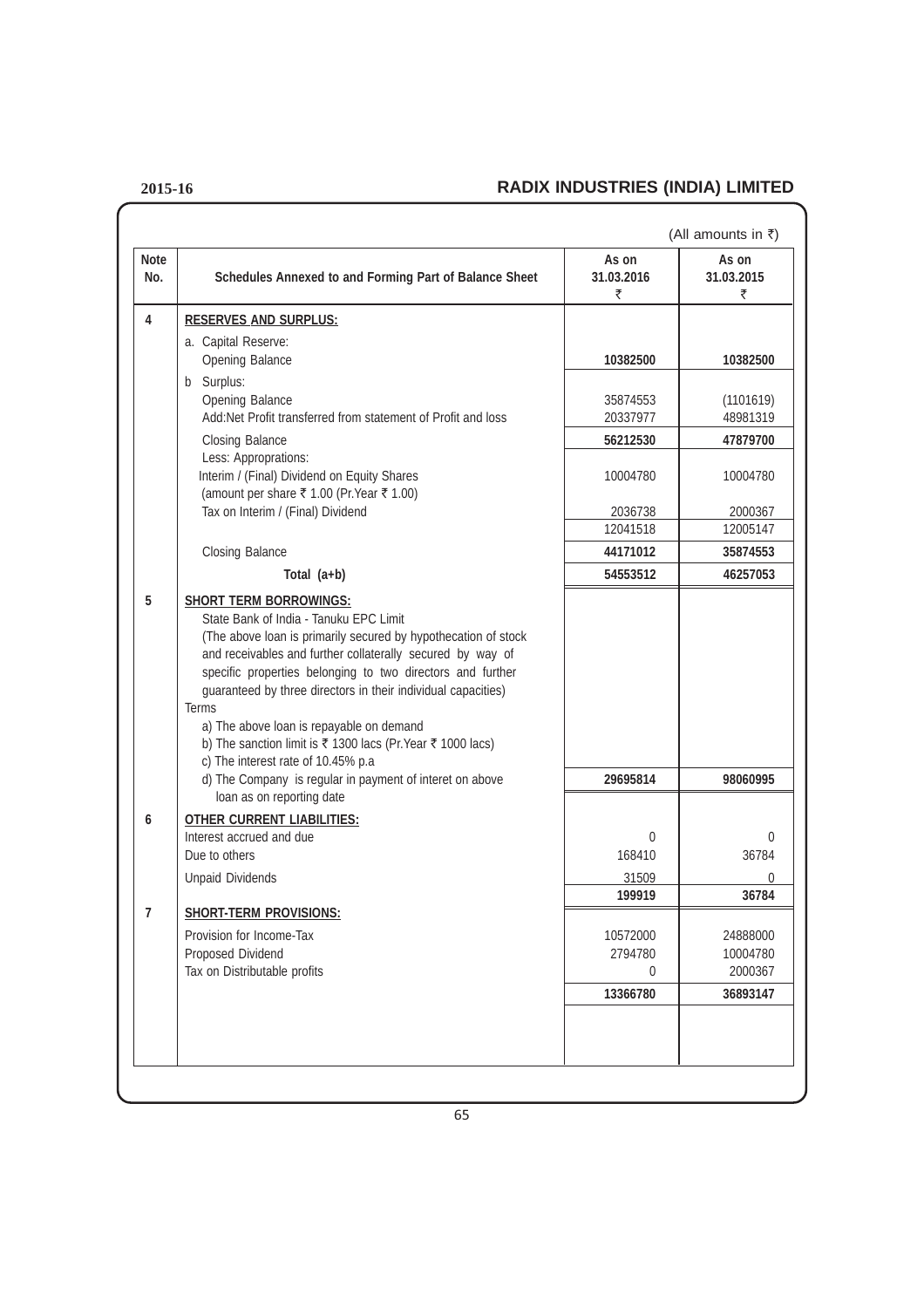|        | <b>Fixed Assets</b><br>Note No-8                   |                                       |                      |                                        |                    |                                                     |                                     |                         |            |                                                               | Amount in ₹      |
|--------|----------------------------------------------------|---------------------------------------|----------------------|----------------------------------------|--------------------|-----------------------------------------------------|-------------------------------------|-------------------------|------------|---------------------------------------------------------------|------------------|
|        |                                                    |                                       |                      | GROSS BLOCK                            |                    |                                                     | DEPRECIATION BLOCK                  |                         |            |                                                               | <b>NET BLOCK</b> |
| vi g   | Name of the Asset                                  | Cost                                  | Additions            | Deductions                             | <b>Total Cost</b>  | Depreciation Depreciation Depreciation Depreciation |                                     |                         | Upto       | W.D.V<br>As on                                                | W.D.V<br>As on   |
|        |                                                    | 01.04.2015<br>As on<br>$\overline{a}$ | the Period<br>during | the Period<br>during<br>$\overline{r}$ | 31.03.2016<br>upto | 31.03.2015<br>Upto<br>₩                             | for the<br>period<br>$\overline{a}$ | Deductions<br>δ<br>$\,$ | 31.03.2016 | $\begin{array}{ c c } \hline 31.03.2016 \ \hline \end{array}$ | 31.03.2015       |
|        | Office equipment                                   | 849023                                | 0                    | $\circ$                                | 849023             | 440618                                              | 112614                              | $\circ$                 | 553232     | 295791                                                        | 408405           |
| $\sim$ | Plant & Machinery                                  | 2900180                               | 187500               | $\circ$                                | 3087680            | 1201003                                             | 339550                              | $\circ$                 | 1540553    | 1547127                                                       | 1699177          |
| 3      | Computers                                          | 230845                                | $\circ$              | $\circ$                                | 230845             | 205422                                              | 18291                               | $\circ$                 | 223713     | 7132                                                          | 25423            |
| 4      | Vehicles                                           | 1765836                               | $\circ$              | $\circ$                                | 1765836            | 750904                                              | 296073                              | $\circ$                 | 1046977    | 718859                                                        | 1014932          |
|        | TOTAL:                                             | 5745884                               | 187500               | 0                                      | 5933384            | 2597947                                             | 766528                              | 0                       | 3364475    | 2568909                                                       | 3147937          |
|        | Previous Year:                                     | 5633933                               | 111951               | $\circ$                                | 5745884            | 1566915                                             | 1031032                             | $\circ$                 | 2597947    | 3147937                                                       | 4067018          |
|        | Note: No Intangible Assets & Impairment of assets. |                                       |                      |                                        |                    |                                                     |                                     |                         |            |                                                               |                  |

66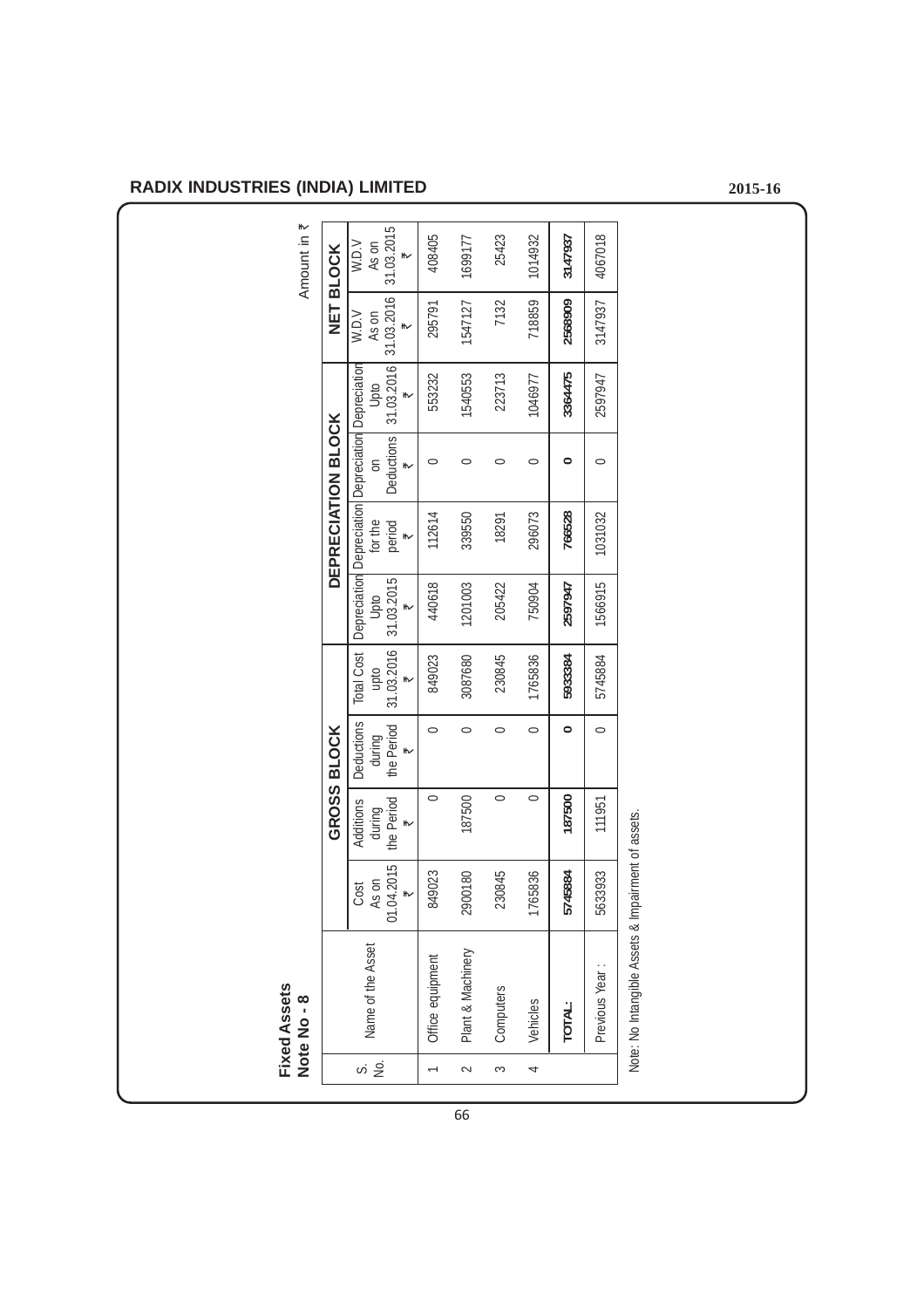| <b>Note</b><br>No. | Schedules Annexed to and Forming Part of Balance Sheet       | As on<br>31.03.2016<br>₹ | As on<br>31.03.2015<br>₹ |
|--------------------|--------------------------------------------------------------|--------------------------|--------------------------|
| 9                  | <b>LONG TERM LOANS &amp; ADVANCES:</b>                       |                          |                          |
|                    | (Advances recoverable in Cash or in                          |                          |                          |
|                    | kind or for value to be received, unsecured considered good) | 33350                    | 33350                    |
|                    | Deposits with Govt.and Other Departments                     | 33350                    | 33350                    |
| 10                 | DEFERRED TAX ASSET (Net):                                    |                          |                          |
|                    | Timing difference between book and tax depreciaiton          | 185459                   | 113946                   |
| 11                 | <b>INVENTORIES:</b>                                          |                          |                          |
|                    | Raw Materials at cost                                        | 163622849                | 122249060                |
|                    | Stores & Spares at cost                                      | 103432                   | 220350                   |
|                    |                                                              | 163726281                | 122469410                |
| $12 \,$            | <b>TRADE RECEIVABLES:</b>                                    |                          |                          |
|                    | a. Outstanding for a period exceeding six months from        |                          |                          |
|                    | the date they are due for payment                            |                          |                          |
|                    | Secured, considered good<br>Unsecured, considered good       |                          |                          |
|                    | Doubtful                                                     |                          |                          |
|                    |                                                              |                          |                          |
|                    | b. Other receivables                                         |                          |                          |
|                    | Secured, considered good                                     | 16823127                 | 130634434                |
|                    | Unsecured, considered good                                   |                          |                          |
|                    | Doubtful                                                     | 16823127                 | 130634434                |
| 13                 | <b>CASH &amp; CASH EQUIVALENTS:</b>                          |                          |                          |
|                    | Cash on hand                                                 | 128995                   | 59365                    |
|                    | Balance with scheduled banks in current a/c.                 | 1429324                  | 749949                   |
|                    | Earmarked balances with banks (Dividend Accounts)            | 2826289                  | 0                        |
| 14                 |                                                              | 4384608                  | 809314                   |
|                    | <b>OTHER CURRENT ASSETS:</b>                                 |                          |                          |
|                    | (Advances recoverable in Cash or in                          |                          |                          |
|                    | kind or for value to be received, unsecured considered good) |                          |                          |
|                    | Advance Income Tax                                           | 10000000                 | 24000000                 |
|                    | Prepaid Expenses                                             | 142091                   | 72145                    |
|                    | <b>TDS Receivable</b>                                        | 0                        | 15243                    |
|                    |                                                              | 10142091                 | 24087388                 |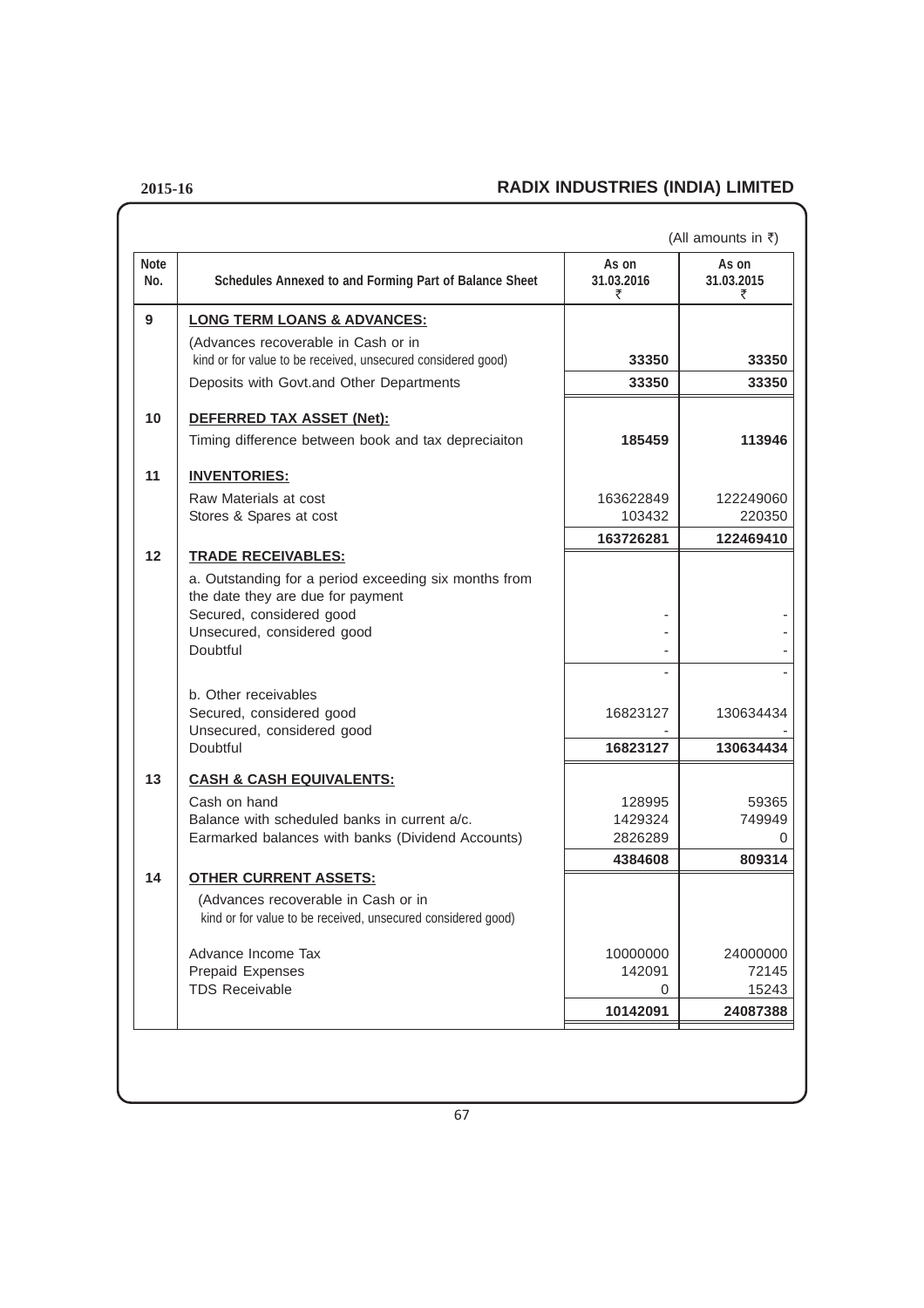**2015-16**

|                    |                                                                  | (All amounts in ₹)                            |                                               |
|--------------------|------------------------------------------------------------------|-----------------------------------------------|-----------------------------------------------|
| <b>Note</b><br>No. | Schedules Annexed to and Forming Part of Profit & Loss Statement | For the<br><b>Year Ending</b><br>2015-16<br>₹ | For the<br><b>Year Ending</b><br>2014-15<br>₹ |
| 15                 | <b>REVENUE FROM OPERATIONS:</b>                                  |                                               |                                               |
|                    | Sale of Human Hair Products (Export)                             | 279295914                                     | 548991841                                     |
|                    | Other Operating revenues                                         |                                               |                                               |
|                    | <b>Export Incentives</b><br>a.                                   | 22020651                                      | 7113388                                       |
|                    | <b>Profit on Forward Contracts</b><br>b.                         | 0                                             | 3901309                                       |
|                    |                                                                  | 301316565                                     | 560006538                                     |
|                    | Less: Excise duty                                                | 0                                             | 0                                             |
|                    |                                                                  | 301316565                                     | 560006538                                     |
| 16                 | <b>OTHER INCOME:</b>                                             |                                               |                                               |
|                    | Interest on Bank Deposit                                         | 0                                             | 141473                                        |
|                    | Exchange Gain on translation of dues in foreign currency         | 22775                                         | 0                                             |
|                    |                                                                  | 22775                                         | 141473                                        |
| 17                 | <b>COST OF RAW MATERIAL CONSUMED:</b>                            |                                               |                                               |
|                    | Opening stock of Human hair                                      | 122249060                                     | 137230389                                     |
|                    | Add: Purchases                                                   | 297283175                                     | 460453194                                     |
|                    |                                                                  | 419532235                                     | 597683583                                     |
|                    | Less: Closing stock of Human hair                                | 163622849                                     | 122249060                                     |
|                    |                                                                  | 255909386                                     | 475434523                                     |
| 18                 | <b>EMPLOYEE BENEFITS EXPENSE:</b>                                |                                               |                                               |
|                    | Salaries and Wages                                               | 1266660                                       | 325751                                        |
| 19                 | <b>FINANCE COSTS:</b>                                            |                                               |                                               |
|                    | Interest to bank                                                 | 6643594                                       | 6011307                                       |
|                    | Other Borrowing cost                                             | 895388                                        | 292500                                        |
|                    |                                                                  | 7538982                                       | 6303807                                       |
| 20                 | <b>OTHER EXPENSES:</b>                                           |                                               |                                               |
|                    | <b>Stores Consumed</b>                                           | 151320                                        | 272235                                        |
|                    | Advertisements                                                   | 58955                                         | 40980                                         |
|                    | <b>Electricity Charges</b>                                       | 86855                                         | 99426                                         |
|                    | Manufacturing Exp                                                | 83144                                         | 180432                                        |
|                    | Repairs & Maintenance                                            | 26116                                         | 10720                                         |
|                    | Office and Administrative Expenses                               | 1722628                                       | 467048                                        |
|                    | <b>Freight Charges</b>                                           | 1085992                                       | 895706                                        |
|                    | Rent                                                             | 330000                                        | 330000                                        |
|                    | <b>Bank Charges</b>                                              | 417673                                        | 253496                                        |
|                    | Insurance                                                        | 272464                                        | 260923                                        |
|                    | Payment to Auditors - Towards Statutory Audit                    | 17175                                         | 17100                                         |
|                    | Taxes & Licenses                                                 | 38209                                         | 23119                                         |
|                    | Miscellaneous Expenses                                           | 728566                                        | 464403                                        |
|                    |                                                                  |                                               |                                               |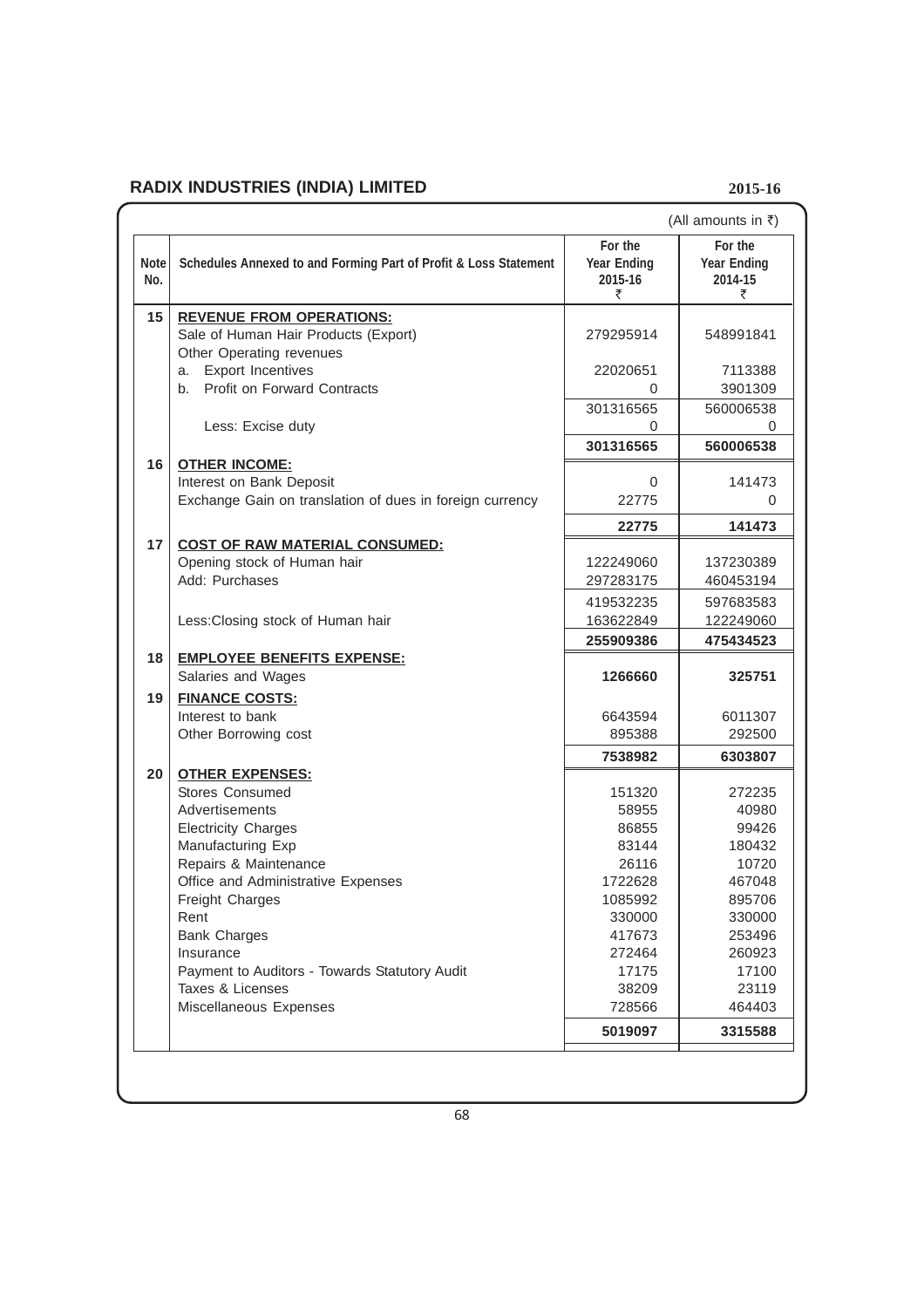# **21. Expenses / Earnings in Foreign Exchange**

| <b>Particulars</b>                                         | <b>Current</b><br>period | <b>Previous</b><br>period |
|------------------------------------------------------------|--------------------------|---------------------------|
| a) Expenses :                                              |                          |                           |
| CIF Value of Machinery<br>i)<br>Imported during the period | <b>NIL</b>               | <b>NIL</b>                |
| ii)<br>Imported Stores and Spares                          | <b>NIL</b>               | <b>NIL</b>                |
| b) Earnings :                                              |                          |                           |
| FOB value of exports made during<br>i)<br>the period       | 27, 15, 58, 820          | 53,84,53,618              |

# **22. Disclosure on payments and dues to "suppliers" as defined under the "Micro, Small and Medium Enterprises Development Act, 2006" ('The Act').**

| SINo.                    | <b>Particulars</b>                                                                                                                                   | $31 - 03 - 16$ |
|--------------------------|------------------------------------------------------------------------------------------------------------------------------------------------------|----------------|
| 1                        | Amount remaining unpaid, beyond the appointed/<br>agreed day, at the end of the period                                                               | ₹              |
|                          | (a) Principal amount of bills to be paid                                                                                                             | -- Nil --      |
|                          | Interest due thereon<br>(b)                                                                                                                          | -- Nil --      |
| $\mathcal{P}$            | (a) Payments made to suppliers, during the period,<br>but beyond appointed/agreed day interest thereon<br>in terms of Sec.16 of the Act.             | -- Nil --      |
|                          | Interest paid along with such payments during<br>(b)<br>the period.                                                                                  | -- Nil --      |
|                          | (c) Interest due and payable at the end of the period,<br>on such payments made during the period.                                                   | -- Nil --      |
| 3                        | Amount of interest, for the period, u/s.16 of the Act.<br>Accrued and remaining unpaid, at the end<br>of the period.                                 | -- Nil --      |
| $\overline{\mathcal{L}}$ | Total amount of interest, u/s.16 of the Act, including<br>that arising in earlier periods, accrued and remaining<br>unpaid at the end of the period. | -- Nil --      |

For the purpose of the above details the Status of the 'Suppliers' under the Act has been determined to the extent of and based on the information furnished by the respective parties, and has accordingly been relied upon by the company and its auditors.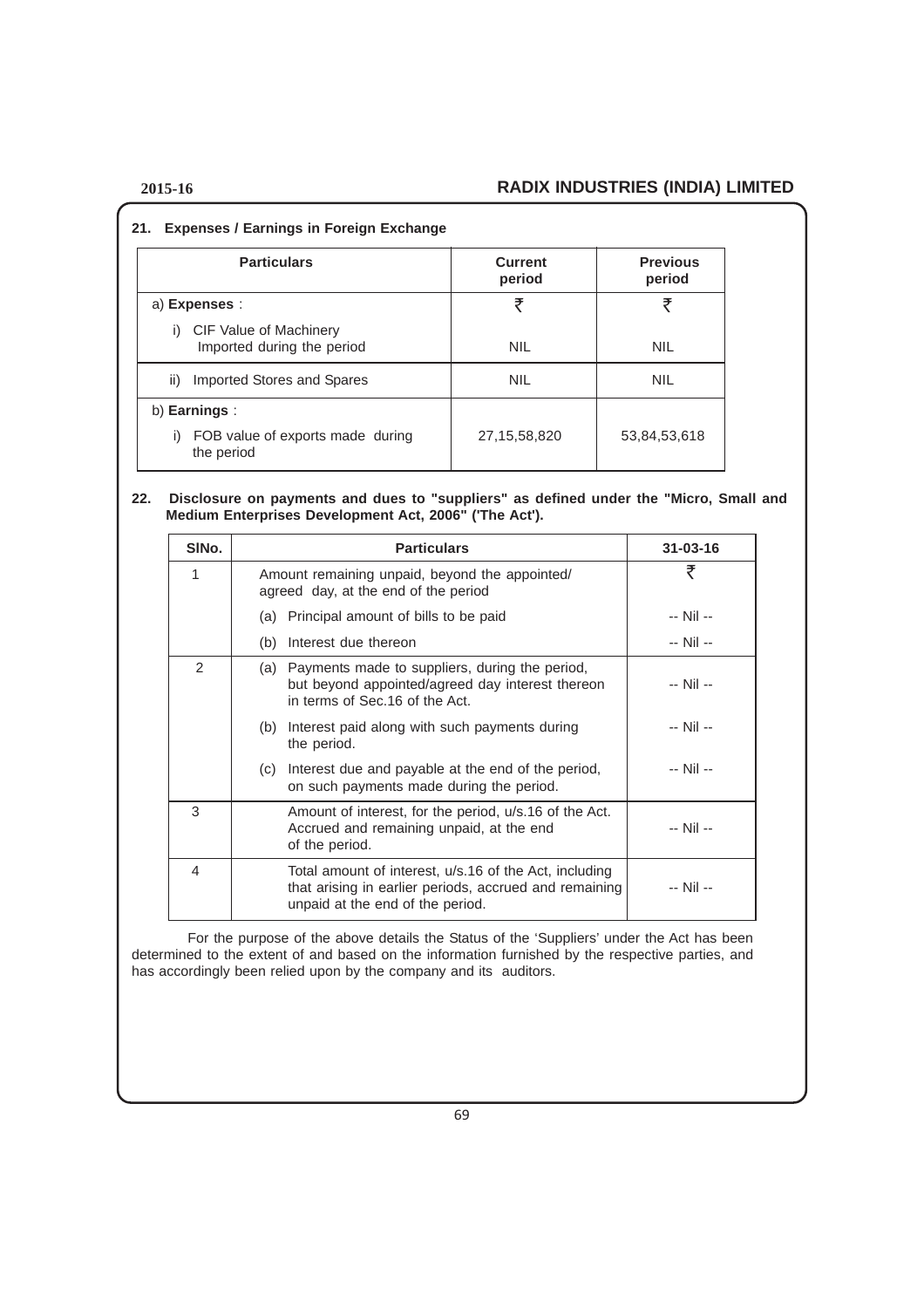#### **RADIX INDUSTRIES (INDIA) LIMITED**

**2015-16**

| <b>Particulars</b>          | <b>Current Period</b> | <b>Previous Period</b> |
|-----------------------------|-----------------------|------------------------|
| A. Raw material             | ₹                     | ₹                      |
| Imported                    | <b>NIL</b>            | <b>NIL</b>             |
|                             | $(0\%)$               | $(0\%)$                |
| Indigenous                  | 25,59,09,386          | 47,54,34,523           |
|                             | $(100\%)$             | $(100\%)$              |
| <b>B.</b> Stores and spares |                       |                        |
| Imported                    | <b>NIL</b>            | <b>NIL</b>             |
|                             | $(0\%)$               | $(0\%)$                |
| Indigenous                  | 1,51,320              | 2,72,235               |
|                             | $(100\%)$             | $(100\%)$              |

#### **24. Particulars disclosed pursuant to "AS-18 Related Party Disclosures". A**. **List of Related parties:**

#### **Key Management Personnel**

- a) Sri.G. Raghu Rama Raju, Mg.Director
- b) Smt.G.Parvathi, Director
- c) Sri.G.G.R. Prabhakara Raju, Director & CFO

### **Companies controlled by Key Management Personnel:**

- a) M/s. Diamond Drop Property Holdings (India) Private Limited (Smt. G. Parvathi, Director interested as Director in the Company)
- b) M/s. Arqube Industries (India) Limited (Sri.G.Raghu Rama Raju, Mg.Director &
	- Smt. G. Parvathi, Director interested as Directors in the Company)

#### **B**. **List of Related party transactions:**

| <b>Nature of Transaction</b>                                                                 | <b>Key Management</b><br>personnel | Companies/<br><b>Firms/Controlled</b><br>by KMP/Relatives<br>of KMP |
|----------------------------------------------------------------------------------------------|------------------------------------|---------------------------------------------------------------------|
| A. Rent paid during the period to<br>Diamond Drop Property Holdings<br>(India) Private Ltd., | ₹                                  | ₹<br>3,30,000                                                       |
| B. Balances as at 31-03-2016<br>Share capital in Company held by                             |                                    |                                                                     |
| -Sri G. Raghu Rama Raju                                                                      | 5,88,00,000                        |                                                                     |
| -Smt. G Parvathi                                                                             | 1,33,00,000                        |                                                                     |
| -Sri G.G.R. Prabhakara Raju                                                                  | 5,00,000                           |                                                                     |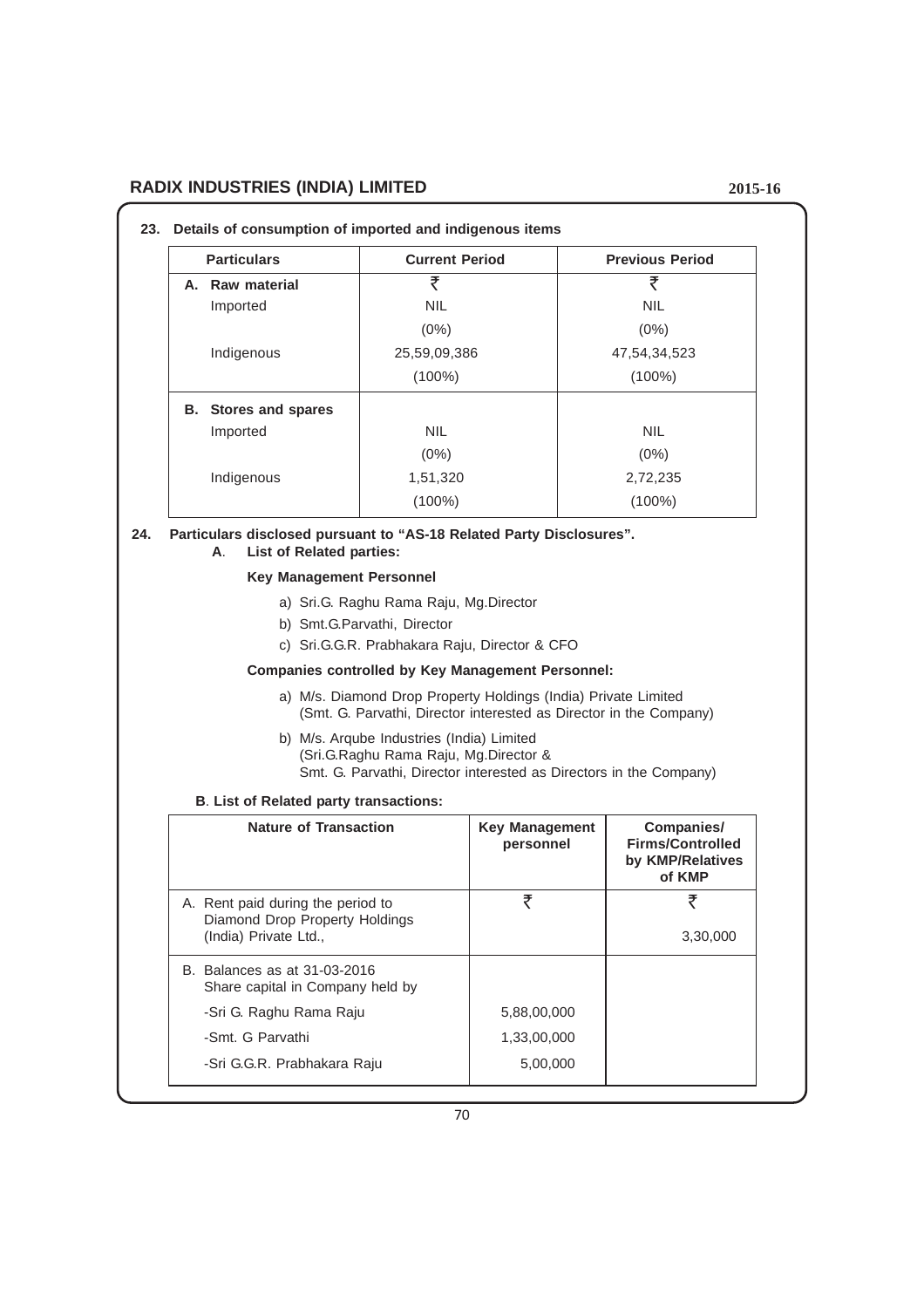#### **2015-16 RADIX INDUSTRIES (INDIA) LIMITED**

#### **25. Earning Per Share (E.P.S) – AS-20**

#### **CALCULATION OF EPS**

|      | PARTICULARS                                                                         | 31.03.2016 | 31.03.2015 |
|------|-------------------------------------------------------------------------------------|------------|------------|
| i)   | Net Profit as per Statement of Profit and Loss<br>available for Equity Shareholders | 20337977   | 48981319   |
| ii)  | Number of Equity Shares for Basic EPS                                               | 10004780   | 10004780   |
| iii) | Nominal value of share ( $\bar{z}$ )                                                | 10         | 10         |
| iv)  | Weighted average no of equity shares                                                | 10004780   | 10004780   |
| V)   | Basic and Diluted Earning per Share ( $\bar{\zeta}$ )                               | 2.03       | 4.90       |

#### **26**. Miscellaneous Expenses include the following:

|                       | 7,28,566 |
|-----------------------|----------|
| Others                | 3,935    |
| <b>ROC Filing fee</b> | 36,600   |
| Professional charges  | 3,60,509 |
| NSC & BSE Exp         | 3,27,522 |

#### **27**. Since the company deals only in Manufacturing of Human hair products, the reporting requirement as per AS-17 on Segment reporting does not arise during the period.

- **28.** The total sale revenue of Rs. 27,92,95,914/- includes an amount of Rs.63,66,251/- towards net exchange gain on account of realization of export receivables.
- **29**. The earmarked balances under head Cash & Cash equivalents represents the balance held in Dividend accounts towards unpaid final dividend of Rs.31,509/- pertaining to the FY: 2014-15 and Interim dividend payable of Rs.27,94,780/- in respect of FY: 2015-16.
- **30.** The exchange value for restatement of export receivables and Exchange Earners' Foreign Currency Account (EEFC) balance are taken at Rs. 66.25 per dollar.
- **31.** Cash-flow statement enclosed.
- **32**. Figures in brackets indicate those for the previous period.
- **33**. The previous period's figures have been regrouped / reclassified wherever necessary to conform to the current period presentation

| For CHEVUTURI ASSOCIATES<br><b>Chartered Accountants</b> |                                   | For RADIX INDUSTRIES (INDIA) LIMITED      |  |
|----------------------------------------------------------|-----------------------------------|-------------------------------------------|--|
| F.R.NO.000632S                                           |                                   | $Sd$ -<br><b>GOKARAJU RAGHU RAMA RAJU</b> |  |
|                                                          |                                   |                                           |  |
| Sd/-                                                     |                                   | Chairman & Managing Director              |  |
| (CA Srinivasa Rao Cherukuri)                             |                                   |                                           |  |
| Partner                                                  |                                   | $Sd$ -                                    |  |
| M.No.: 209237                                            | <b>GOKARAJU PARVATHI</b>          |                                           |  |
|                                                          | Director                          |                                           |  |
| Place: Tanuku                                            |                                   |                                           |  |
| Date: 16.05.2016                                         | $Sd$ -                            | $Sd$ -                                    |  |
|                                                          | G. Ganapathi Rama Prabhakara Raju | P. Lenin Babu                             |  |
|                                                          | Director & CFO                    | Company Secretary                         |  |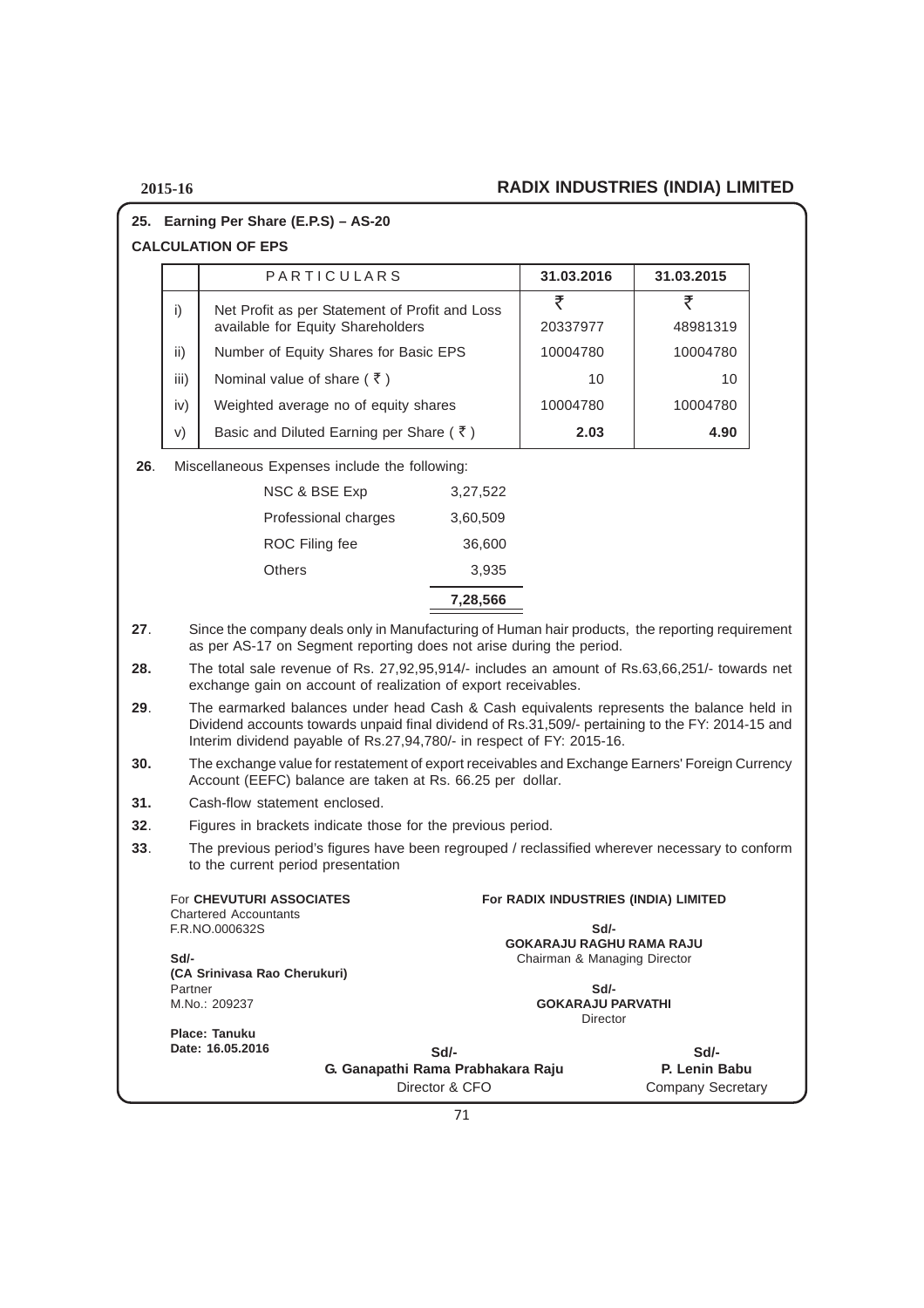# **RADIX INDUSTRIES (INDIA) LIMITED**

| FORM NO. MGT - 11<br><b>PROXY FORM</b><br>[Pursuant to section 105(6) of the Companies Act, 2013 and rule 19(3) of the Companies<br>(Management and Administration) Rules, 2014] |                                                                                                                                                                                                                                                                                                                                                                                                                                                                                                                                                                                                                                                                                                                       |                           |  |  |
|----------------------------------------------------------------------------------------------------------------------------------------------------------------------------------|-----------------------------------------------------------------------------------------------------------------------------------------------------------------------------------------------------------------------------------------------------------------------------------------------------------------------------------------------------------------------------------------------------------------------------------------------------------------------------------------------------------------------------------------------------------------------------------------------------------------------------------------------------------------------------------------------------------------------|---------------------------|--|--|
| <b>CIN</b><br>Name of the company<br><b>Registered Office</b><br>Name of the Member(s)<br><b>Registered Address</b><br>Email ID                                                  | : L37200AP1993PLC016785<br>: Radix Industries (India) Limited<br>Door No. 4-243, Chivatam, Near NH-5 Road, Tanuku, Andhra Pradesh-534211<br>÷.<br>- 1                                                                                                                                                                                                                                                                                                                                                                                                                                                                                                                                                                 |                           |  |  |
| Folio No. / Client ID<br>DP ID                                                                                                                                                   |                                                                                                                                                                                                                                                                                                                                                                                                                                                                                                                                                                                                                                                                                                                       |                           |  |  |
| 1.                                                                                                                                                                               | We, being the member(s) of  shares of the above named company, hereby appoint;                                                                                                                                                                                                                                                                                                                                                                                                                                                                                                                                                                                                                                        |                           |  |  |
| 2.                                                                                                                                                                               |                                                                                                                                                                                                                                                                                                                                                                                                                                                                                                                                                                                                                                                                                                                       |                           |  |  |
| 3.                                                                                                                                                                               |                                                                                                                                                                                                                                                                                                                                                                                                                                                                                                                                                                                                                                                                                                                       |                           |  |  |
|                                                                                                                                                                                  | As my/our proxy to attend and vote (on a poll) for me/us and on my/our behalf at the 22nd Annual General Meeting of the Company, to be held on on Monday, 26th Day<br>of September, 2016 at 11.00 A.M at the registered office of the company at Door No. 4-243, Chivatam, Near NH-5 Road, Tanuku, Andhra Pradesh-534211 and at any                                                                                                                                                                                                                                                                                                                                                                                   |                           |  |  |
| 1.<br>March 31, 2016.<br>2.<br>3.<br>4.<br>Re-appointment of Managing Director.<br>5.<br>Signature of shareholder                                                                | adjournment thereof in respect of such resolutions as are indicated below:<br>Adoption of Statement of Profit and Loss, Balance Sheet, Reports of Board of Directors and Auditors for the year ended<br>Conformation of interim dividend as final dividend.<br>Re-appointment of Sri. G. Ganapathi Rama Prabhakara Raju as a director of the Company.<br>Ratification of M/s Chevuturi Associates., Chartered Accountants as Auditors of the Company<br>Note: This form of proxy in order to be effective should be duly completed and deposited at the Registered Office of the<br>Company, not less than 48 hours before the commencement of the Meeting.<br><del>%</del> <------------- <del>%</del> <------------ | Affix<br>Revenue<br>Stamp |  |  |
|                                                                                                                                                                                  | <b>RADIX INDUSTRIES (INDIA) LIMITED</b><br>Door No. 4-243, Chivatam, Near NH-5 Road, Tanuku, Andhra Pradesh-534211<br>CIN:L37200AP1993PLC016785                                                                                                                                                                                                                                                                                                                                                                                                                                                                                                                                                                       |                           |  |  |
| <b>ATTENDANCE SLIP</b><br>(Please present this slip at the Meeting venue)                                                                                                        |                                                                                                                                                                                                                                                                                                                                                                                                                                                                                                                                                                                                                                                                                                                       |                           |  |  |
|                                                                                                                                                                                  | I hereby record my presence at the 22nd Annual General Meeting of the members of the company to be held on on Monday, 26th Day of September, 2016<br>at 11.00 A.M at the registered office of the company at Door No. 4-243, Chivatam, Near NH-5 Road, Tanuku, Andhra Pradesh-534211.                                                                                                                                                                                                                                                                                                                                                                                                                                 |                           |  |  |
| (In block letters)<br>Folio No./ Client ID                                                                                                                                       |                                                                                                                                                                                                                                                                                                                                                                                                                                                                                                                                                                                                                                                                                                                       |                           |  |  |
| at the entrance of the meeting hall.                                                                                                                                             | Note: Shareholders attending the meeting in person or by proxy are required to complete the attendance slip and hand it over                                                                                                                                                                                                                                                                                                                                                                                                                                                                                                                                                                                          |                           |  |  |

**2015-16**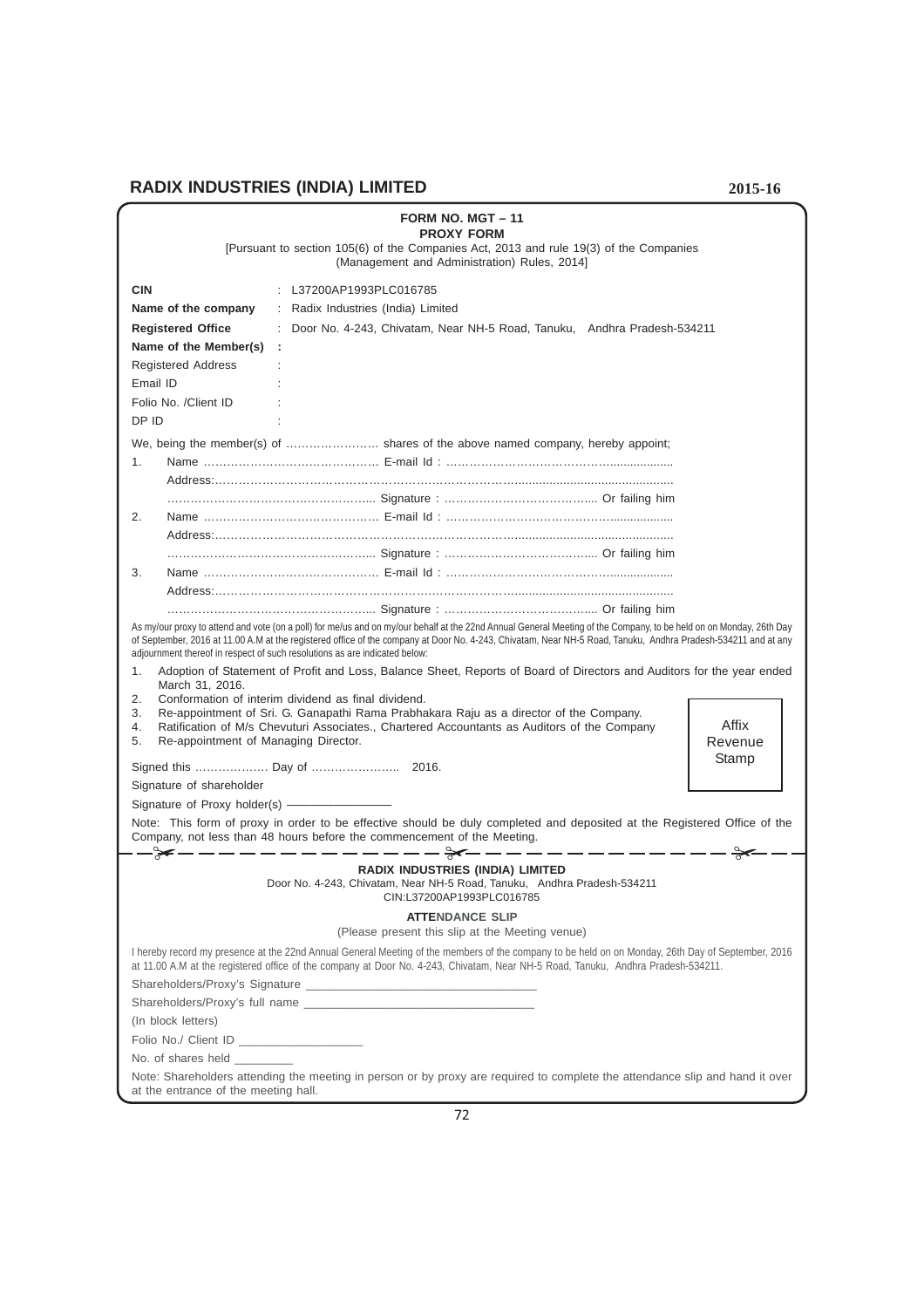